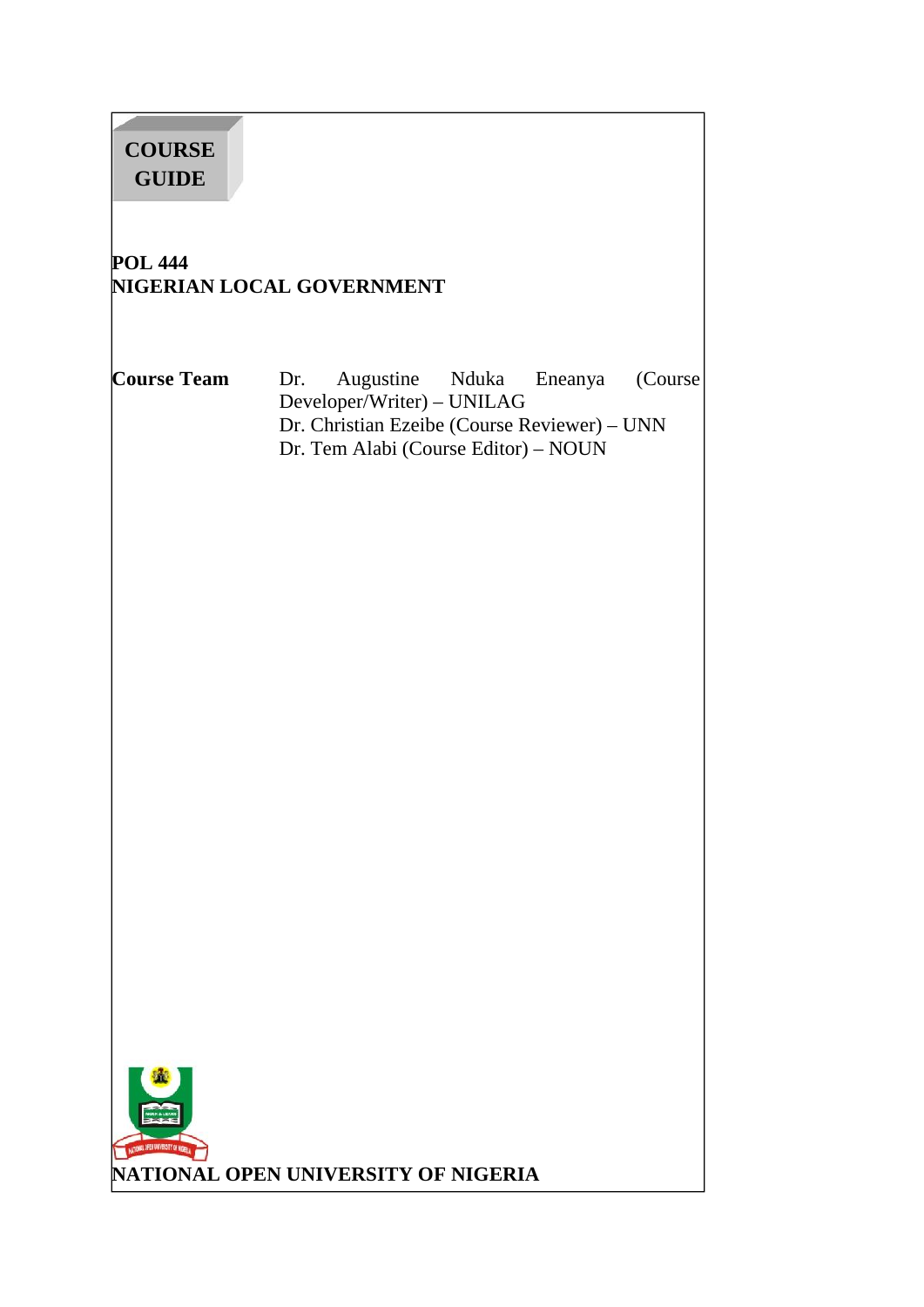© 2020 by NOUN Press National Open University of Nigeria Headquarters University Village Plot 91, Cadastral Zone Nnamdi Azikiwe Expressway Jabi, Abuja

Lagos Office 14/16 Ahmadu Bello Way Victoria Island, Lagos

e-mail: centralinfo@nou.edu.ng URL: www.nou.edu.ng

All rights reserved. No part of this book may be reproduced, in any form or by any means, without permission in writing from the publisher.

Published by: National Open University of Nigeria

Printed 2020

ISBN: 978-978-058-013-1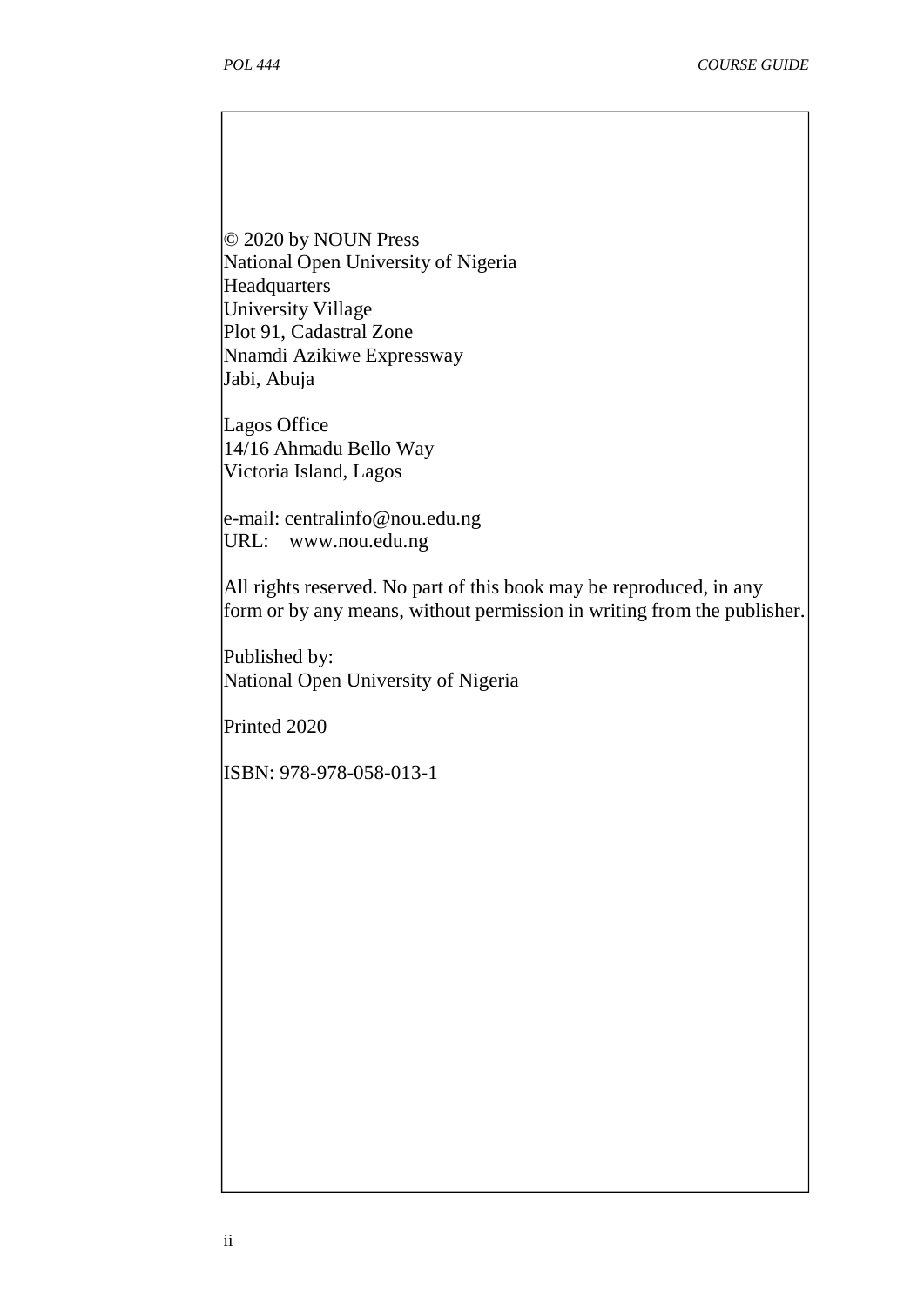# **CONTENTS PAGE**

| iv             |
|----------------|
| 1V             |
| iv             |
| V              |
| $\mathbf{V}$   |
| $\mathbf{V}$   |
| vi             |
| vii            |
| V11            |
| vii            |
| vii            |
| V111           |
| ix             |
| ix             |
| X              |
| $\overline{X}$ |
| xii            |
| X111           |
|                |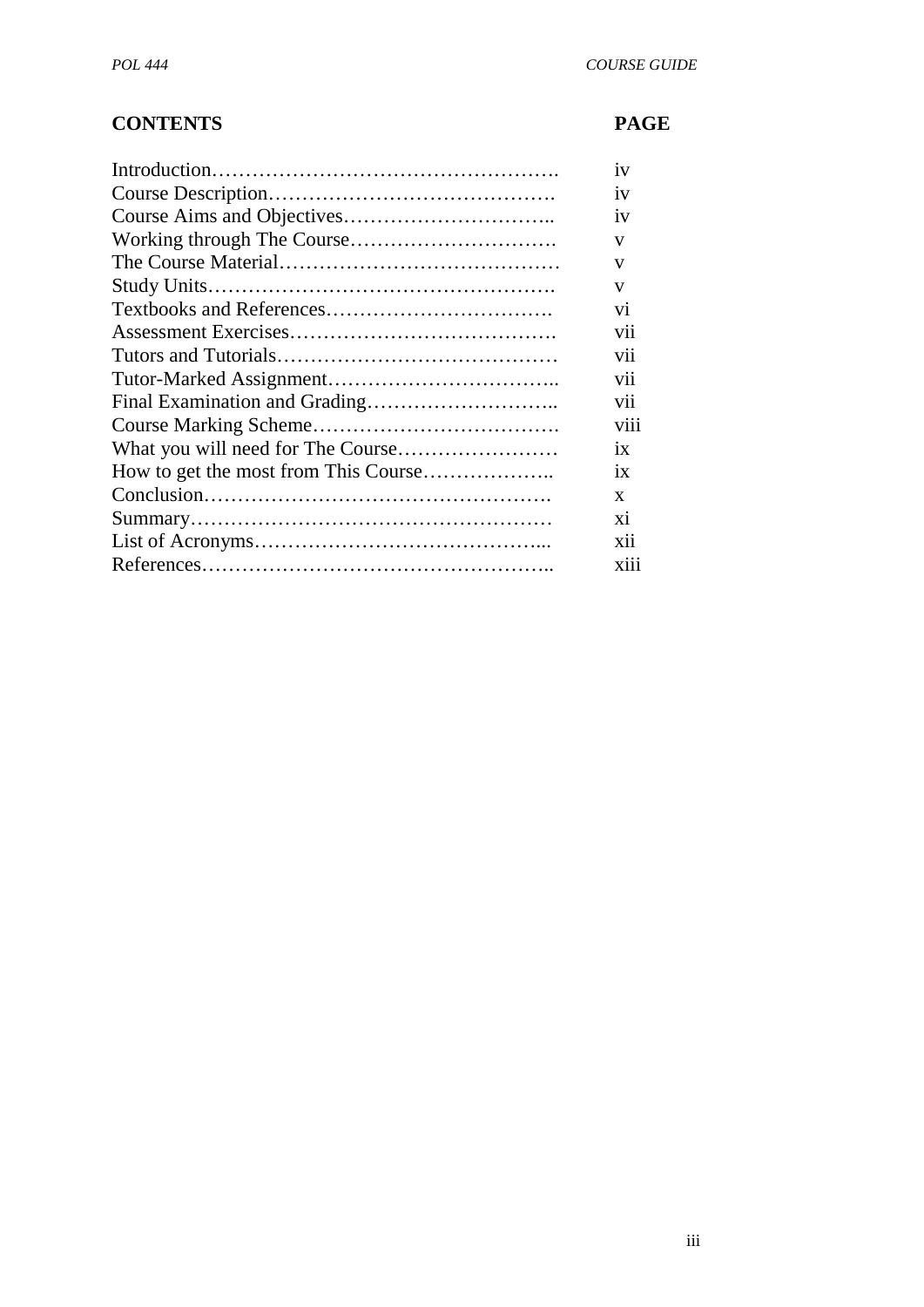#### **INTRODUCTION**

Nigerian Local Government is a one semester course in the final year of B.Sc (Hons.) degree in Political Science. It is a three unit credit course designed to enable students to understand Nigerian local government. This is especially important in the era of increased agitations for increased local government autonomy. The course begins with a brief introductory module, which will help you to have a good understanding of the issues at stake. The study is structured into modules and units. Each module is structured into 4-5 units. Every unit comprises instructional materials. It gives you a brief of the course content, course guidelines and suggestions and steps to take while studying. You can also find self-assessment exercises for your study.

#### **COURSE DESCRIPTION**

The course examines the meaning, reasons and characteristics of local government. It traced the historical development of local government in Nigeria; local government reforms as well as the local government systems in Nigeria. The course examines the theories, structures as well as the functions of local government and local government legislature. The course also examines the sources of local government revenue; strategies of improving revenue generation; problems of local government and mechanisms of control of local government in Nigeria. It discusses the staffing of local government administration; promotion, transfer, discipline and retirement; training and development in local government administration as well as the industrial relations in local government administration in Nigeria. The course further examines the theories and ideology of federalism; models of federalism and local government relations; structures and patterns of intergovernmental relations; federal-state-local government relations and state-local government relations.

#### **COURSE AIMS AND OBJECTIVES**

The primary aim of this course is to provide students of Political Science with a comprehensive knowledge of Nigerian Local Government. Specifically, this course has the objectives to

- i. Traces the origin, reforms and systems of local government in Nigeria
- ii. Discusses the theories, structures and functions of local government administration
- iii. Examine the sources of revenue , problems and control of local government in Nigeria
- iv. X-rays the human resources management in local government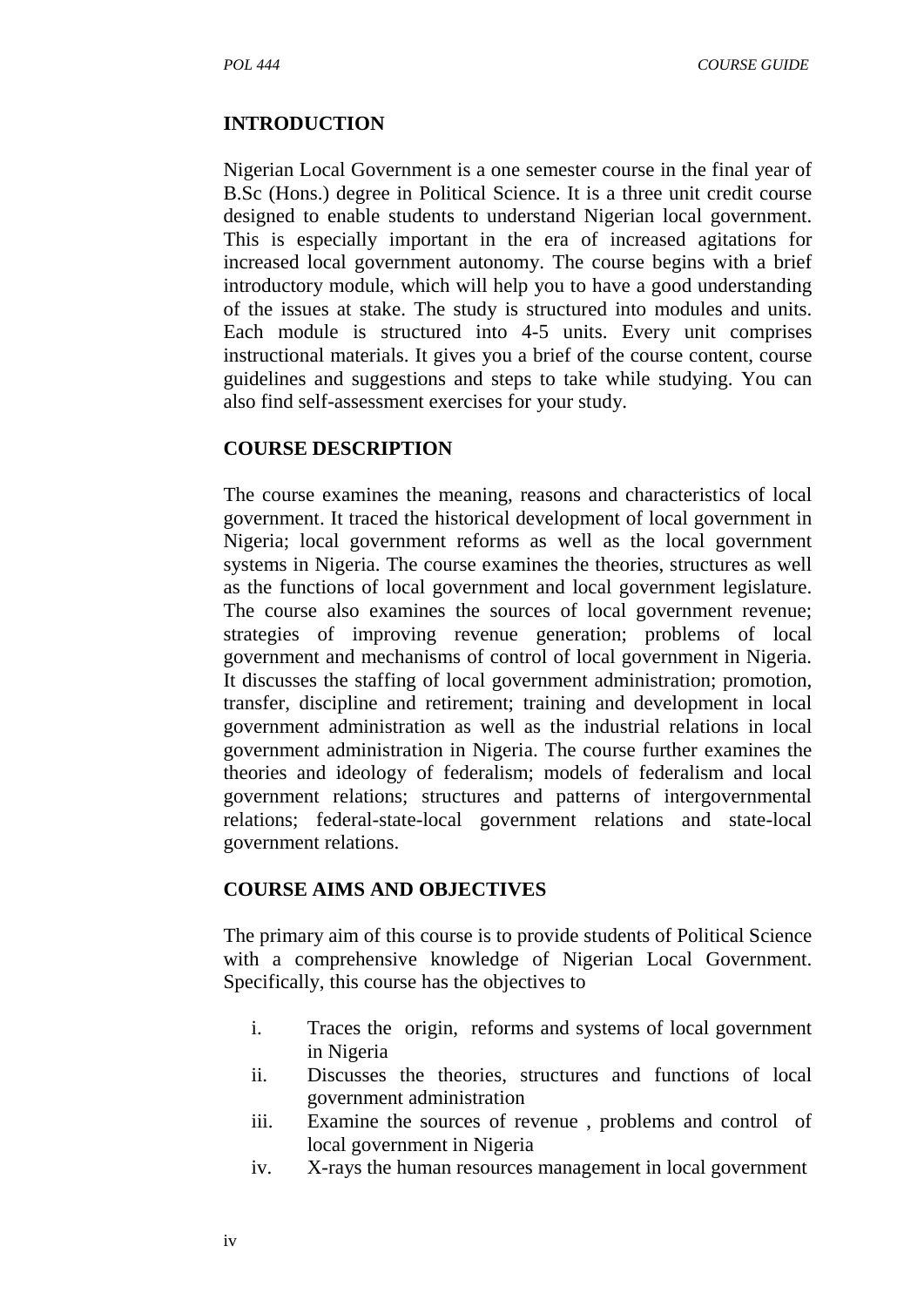v. Discusses inter-governmental relations and local government administration in Nigeria.

The specific objectives of each study unit can be found at the beginning and you can make references to it while studying. It is necessary and helpful for you to check at the end of the unit, if your progress is consistent with the stated objectives and if you can conveniently answer the self-assessment exercises. The overall objectives of the course will be achieved, if you diligently study and complete all the units in this course.

# **WORKING THROUGH THE COURSE**

To complete the course, you are required to read the study units and other related materials. You will also need to visit the closest local government headquarters to you to observe its operations in Nigeria. This visit will aid the students to understand the discourses around Nigerian local government. At the end of each unit, you will be required to submit written assignment for assessment purposes. At the end of the course, you will be expected to write a final examination.

# **THE COURSE MATERIAL**

In this course, as in all other courses, the major components you will find are as follows:

- 1. Course Guide
- 2. Study Units
- 3. Textbooks
- 4. Assignments

# **STUDY UNITS**

There are 21 study units in this course. They are:

# **Module 1 Origin, Reforms and Systems of Local Government**

- Unit 1 Meaning, Reasons and Characteristics of Local government
- Unit 2 Historical Development of local government
- Unit 3 Local government Reforms
- Unit 4 Local government Systems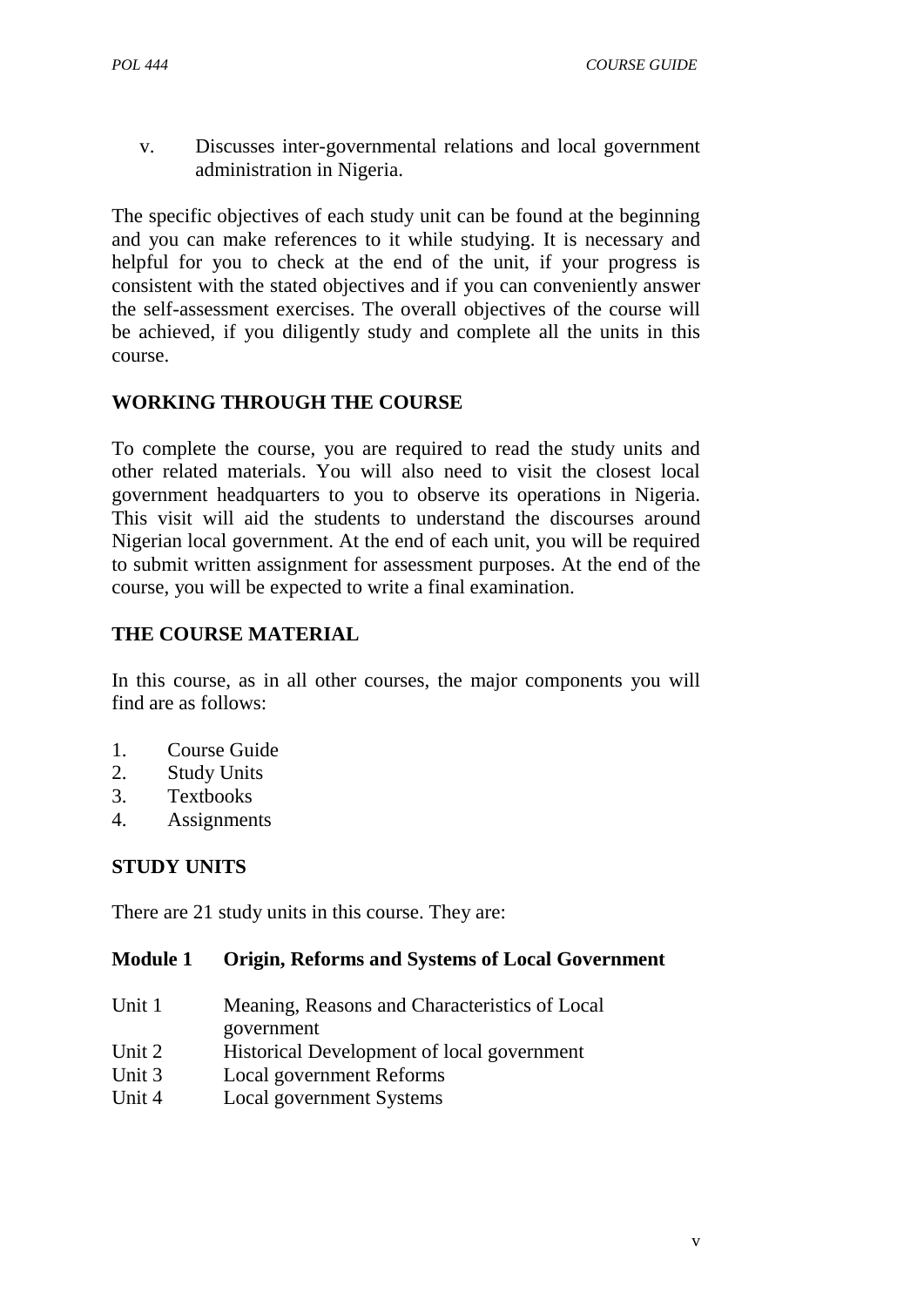#### **Module 2 Theories, Structures and Functions of Local Government Administration**

- Unit 1 Theories of Local Government
- Unit 2 Structures of Local Government
- Unit 3 Functions of Local Government
- Unit 4 Functions of the Local Government Legislature

#### **Module 3 Local Government Revenue, Problems and Control**

- Unit 1 Sources of revenue
- Unit 2 Improving Revenue generation
- Unit 3 Problems of local government
- Unit 4 Control of local government

#### **Module 4 Human Resources Management in Local Government**

- Unit 1 Staffing in local government administration
- Unit 2 Promotion, Transfer, Discipline and Retirement
- Unit 3 Training and Development in local government administration
- Unit 4 Industrial Relations in local government administration

#### **Module 5 Inter-Governmental Relations and Local Government Administration**

- Unit 1 Theories and ideology of federalism
- Unit 2 Models of federalism and local government relations
- Unit 3 Structures and patterns of intergovernmental relations
- Unit 4 Fiscal Relations and Local Government
- Unit 5 State-local government relations

As you can observe, the course begins with the basics and expands into a more elaborate, complex and detailed form. All you need to do is to follow the instructions as provided in each unit. In addition, some self assessment exercises have been provided with which you can test your progress with the text and determine if your study meets the stated objectives. Tutor-marked assignments have also been provided to aid your study.

#### **TEXTBOOKS AND REFERENCES**

At the end of each unit, you will find a list of reading materials which you will find relevance. I encourage students to consulting as many literature as possible, especially the literature in the reference list.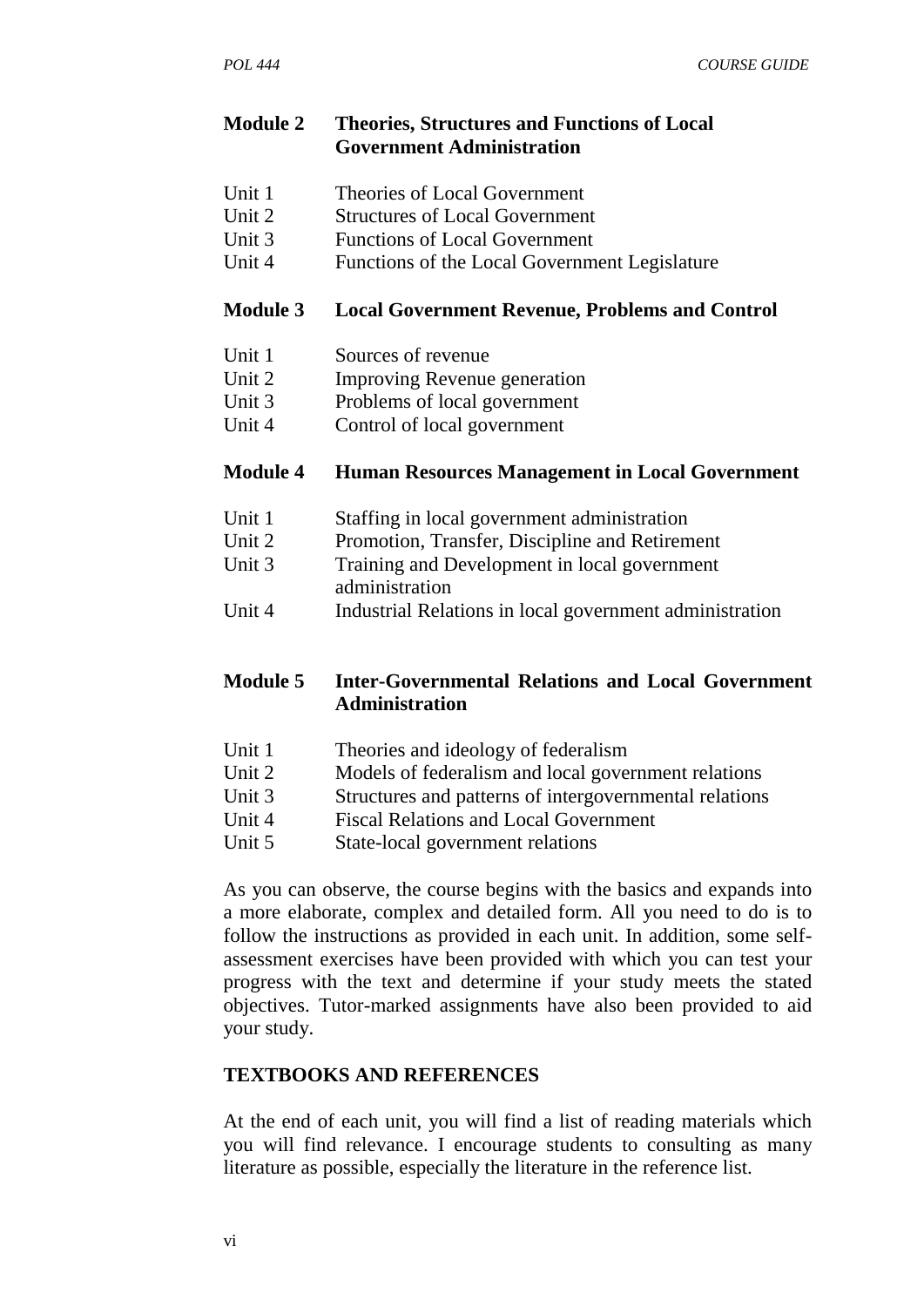# **ASSESSMENT EXERCISES**

Two types of assessment are involved in the course: the Self- Assessment Exercises (SAEs), and the Tutor-Marked Assessment (TMA) questions. Your answers to the SAEs are not meant to be submitted, but they are also important since they give you an opportunity to assess your own understanding of the course content. Meanwhile, students should answer the questions in TMA and keep then in the assignment file for submission and marking. This constitutes 30% of your total score in the course.

# **TUTORS AND TUTORIALS**

There are 15 hours of tutorials provided in support of the course. You will be notified of the dates and location of these tutorials, together with the name and phone number of your tutor as soon as you are allocated a tutorial group. Your tutor will mark and comment on your assignments, and keep a close watch on your progress. Be sure to send in your tutor marked assignments promptly, and feel free to contact your tutor in case of any difficulty with your self-assessment exercise, tutor-marked assignment or the grading of an assignment. In any case, you are advised to attend the tutorials regularly and punctually. Always take a list of such prepared questions to the tutorials and participate actively in the discussions.

# **TUTOR-MARKED ASSIGNMENT (TMA)**

At the end of each unit, you will find the TMA. There is an average of one tutor-marked assignment per unit. This will allow you to effectively engage the course. You need to submit at least four assignments of which the three with the highest marks will be recorded as part of your total course grade. This will account for 10% each, making a total of 30%. When you complete your assignments, send them including your form to your tutor for formal assessment on or before the deadline. Self assessment exercises are also provided in each unit. The exercises should help you to evaluate your understanding of the materials.

# **FINAL EXAMINATION AND GRADING**

The final examination for POL 444: Nigerian Local Government will be for two hours. This examination will have 70% of the total score for the course. The examination will consist of multiple choice and fill-in-the gaps questions which will reflect the practice exercises and tutor-marked assignments you have previously encountered. All areas of the course will be assessed. It is important that you use adequate time to revise the entire course. You may find it useful to review your tutor-marked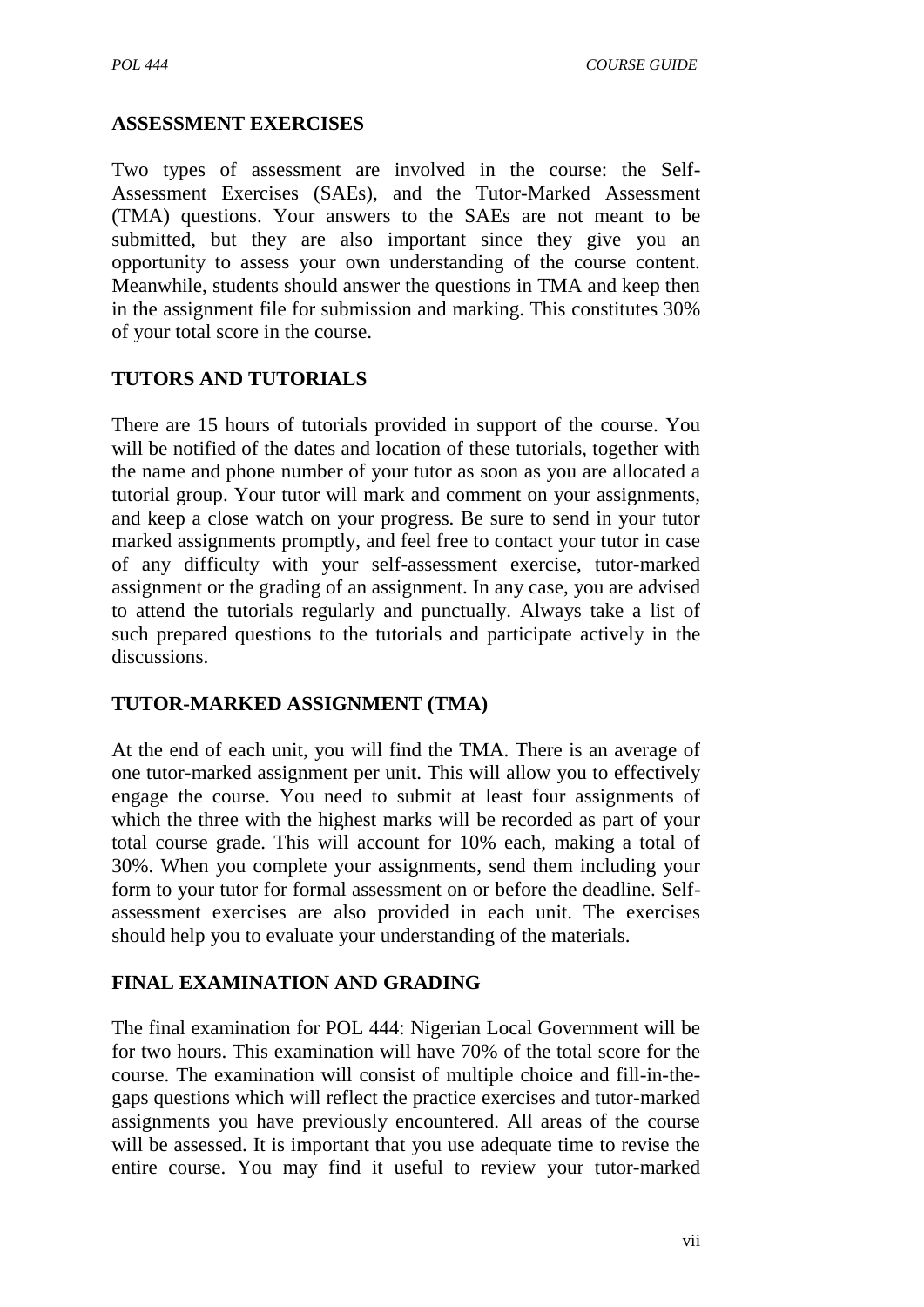assignments before the examination. The final examination covers information from all aspects of the course.

#### **COURSE MARKING SCHEME**

Tables 1 and 2 show the framework of assessment and course overview presentation scheme respectively

| Table 1: FRAME WORK OF ASSESSMENT                                         |                                   |  |
|---------------------------------------------------------------------------|-----------------------------------|--|
| <b>ASSESSMENT</b>                                                         | <b>MARKS</b>                      |  |
| Four assignments (the best four of Four assignments, each marked          |                                   |  |
| all the assignments submitted for $\vert$ out of 10%, but highest scoring |                                   |  |
| marking)                                                                  | three selected, then total of 30% |  |
| <b>Final Examination</b>                                                  | 70% of overall course score       |  |
| <b>Total</b>                                                              | 100% of course score              |  |

# **Table 1: FRAMEWORK OF ASSESSMENT**

# **Table 2: COURSE OVERVIEW PRESENTATION SCHEME**

| <b>Units</b>    | <b>Title of Work</b>                   | <b>Week</b>     | <b>Assignment</b> |
|-----------------|----------------------------------------|-----------------|-------------------|
|                 |                                        | <b>Activity</b> | (End-of-Unit)     |
| <b>Module 1</b> | Origin,<br><b>Reforms</b><br>And       |                 |                   |
|                 | <b>Systems</b><br>Of<br>Local          |                 |                   |
|                 | Government                             |                 |                   |
| Unit 1          | Meaning,<br>Reasons<br>and             | Week 1          | Assignment 1      |
|                 | Characteristics<br>$\sigma$ f<br>Local |                 |                   |
|                 | government                             |                 |                   |
| Unit 2          | Historical<br>Development<br>of        | Week 2          | Assignment 1      |
|                 | local government                       |                 |                   |
| Unit 3          | <b>Local government Reforms</b>        | Week 3          | Assignment 1      |
| Unit 4          | Local government Systems               | Week 4          | Assignment 1      |
| <b>Module 2</b> | Theories,<br><b>Structures</b><br>And  |                 |                   |
|                 | <b>Functions</b><br>Of<br>Local        |                 |                   |
|                 | <b>Government Administration</b>       |                 |                   |
| Unit 1          | Theories of Local Government           | Week 5          | Assignment 1      |
| Unit 2          | of<br>Local<br><b>Structures</b>       | Week 6          | Assignment 1      |
|                 | Government                             |                 |                   |
| Unit 3          | of<br><b>Functions</b><br>Local        | Week 7          | Assignment 1      |
|                 | Government                             |                 |                   |
| Unit 4          | Functions<br>of<br>the<br>Local        | Week 8          | Assignment 1      |
|                 | government Legislature                 |                 |                   |
| <b>Module 3</b> | <b>Local Government Revenue,</b>       |                 |                   |
|                 | <b>Problems And Control</b>            |                 |                   |
| Unit 1          | Sources of revenue                     | Week 9          | Assignment 1      |
| Unit 2          | <b>Improving Revenue generation</b>    | Week 10         | Assignment 1      |
| Unit 3          | Problems of local government           | Week 11         | Assignment 1      |
|                 |                                        |                 |                   |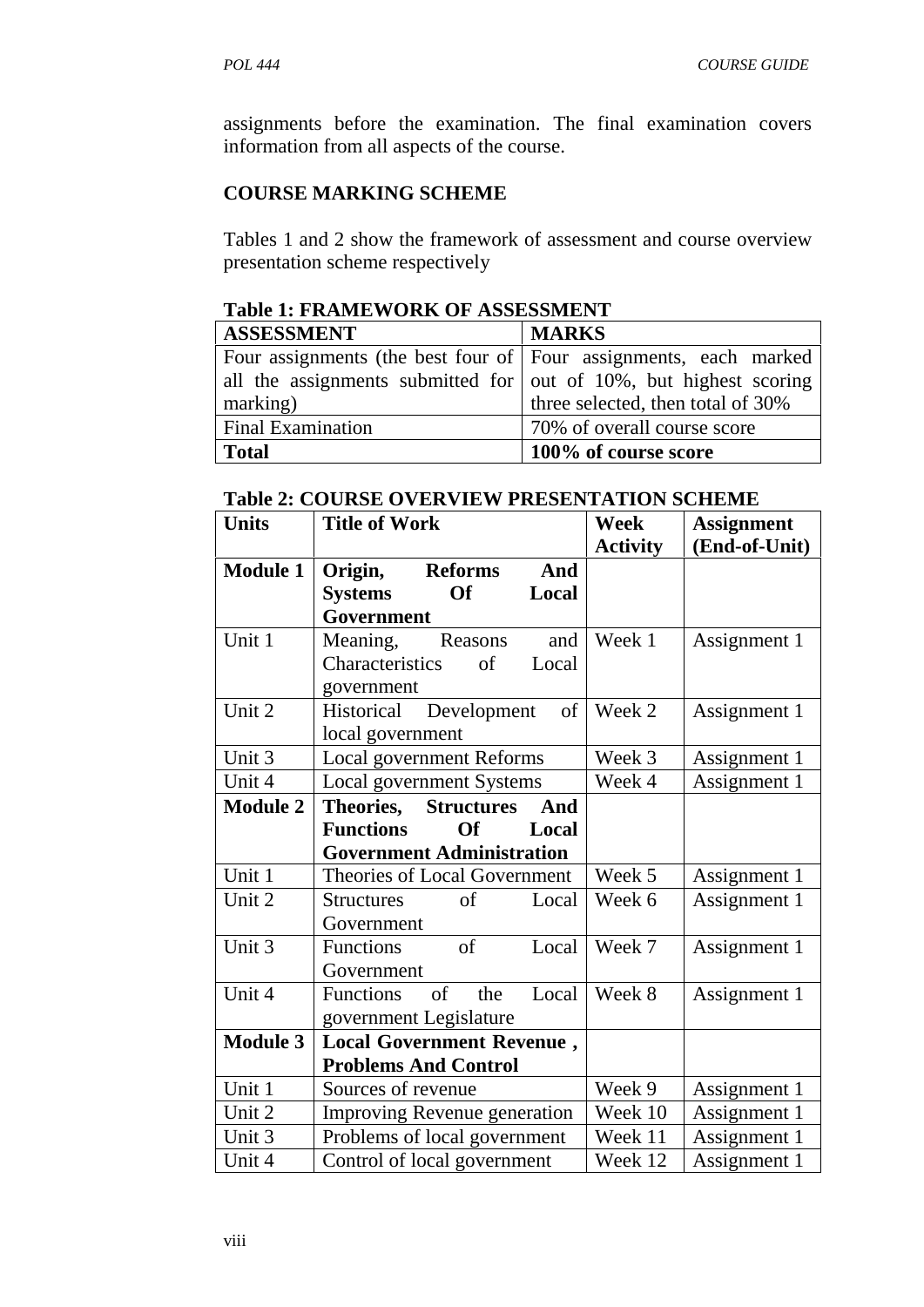| <b>Module 4</b> | Human<br><b>Resources</b>                                                 |         |              |
|-----------------|---------------------------------------------------------------------------|---------|--------------|
|                 | Local<br><b>Management</b><br>In<br>Government                            |         |              |
| Unit 1          | Staffing in local government<br>administration                            | Week 13 | Assignment 1 |
| Unit 2          | Transfer,<br>Promotion,<br>Discipline and Retirement                      | Week 14 | Assignment 1 |
| Unit 3          | Training and Development in<br>local<br>government<br>administration      | Week 15 | Assignment 1 |
| Unit 4          | Industrial Relations in local<br>government administration                | Week 16 | Assignment 1 |
| <b>Module 5</b> | <b>Inter-Governmental</b>                                                 |         |              |
|                 | <b>Relations</b><br>And<br>Local<br><b>Government Administration</b>      |         |              |
| Unit 1          | Theories<br>and ideology of<br>federalism                                 | Week 17 | Assignment 1 |
| Unit 2          | Models of federalism and local<br>government relations                    | Week 18 | Assignment 1 |
|                 |                                                                           |         |              |
| Unit 3          | of<br>and<br><b>Structures</b><br>patterns<br>intergovernmental relations | Week 19 | Assignment 1 |
| Unit 4          | Federal-state-local government<br>relations                               | Week 20 | Assignment 1 |

# **WHAT YOU WILL NEED FOR THE COURSE**

This course builds on what you have learnt in the previous years of study. It will be helpful if you try to review what you studied earlier. Second, you may need to purchase one or two texts recommended as important for your mastery of the course content. You need to study this material in addition to other recommended literature every week.

#### **HOW TO GET THE MOST FROM THIS COURSE**

- 1. There are 21 units in this course. You are to spend one week in each unit. In distance learning, the study units replace the university lecture. This is one of the greatest advantages of distance learning; you can read and work through specially designed study materials at your own pace.
- 2. Each of the study units follows a common format including objectives. Studying with these objectives in mind could be very helpful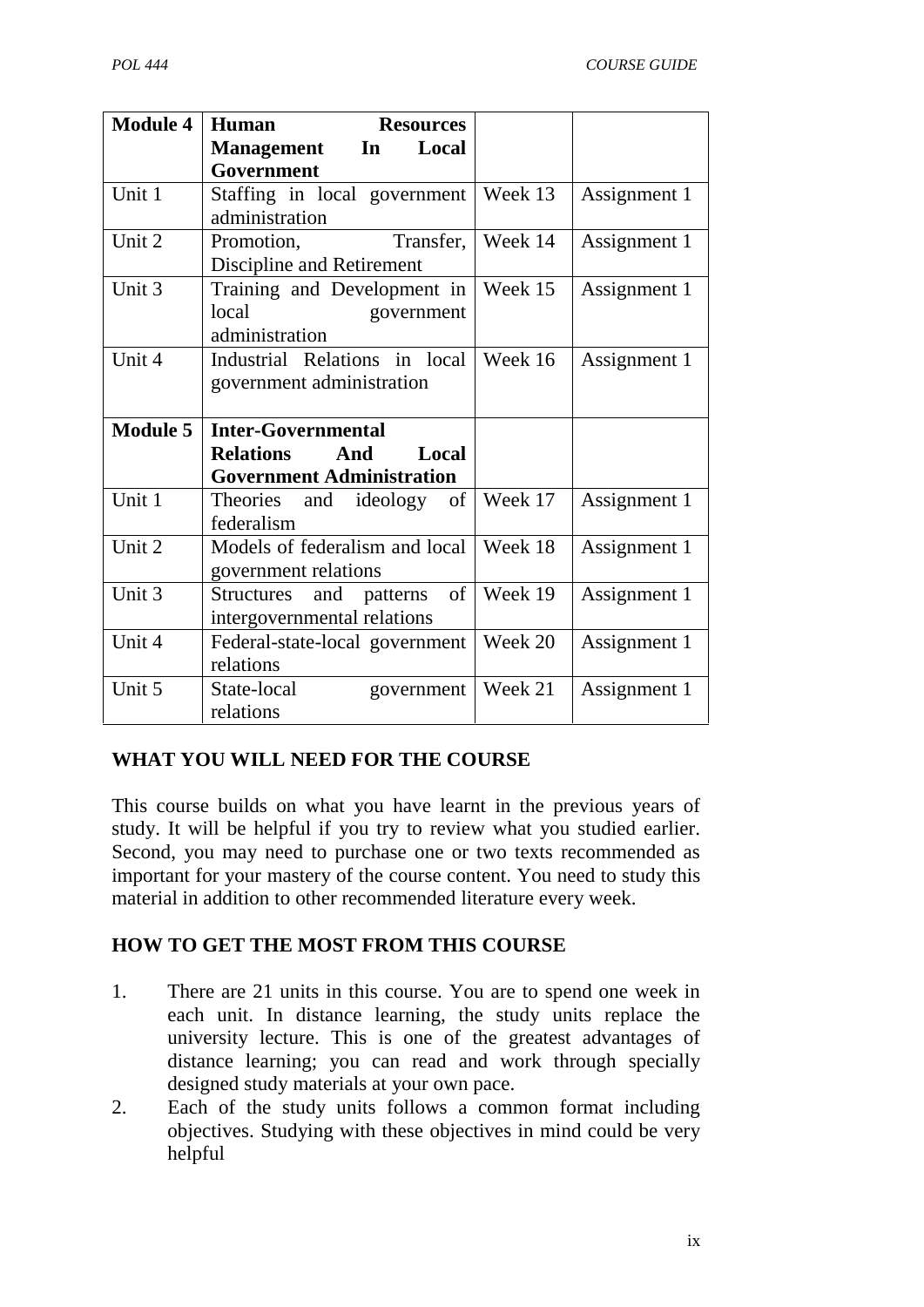- 3. The main body of the unit guides you through the required reading from other sources. This will usually be either from your reference or from a reading section.
- 4. If you run into any trouble, telephone your tutor or visit the study centre nearest to you. Remember that your tutor's job is to help you.
- 5. Read this course guide thoroughly. It is your first assignment.
- 6. Organise a study schedule Design a 'Course Overview' to guide you through the course. Note the time you are expected to spend on each unit and how the assignments relate to the units.
- 7. Important information; e.g. details of your tutorials and the date of the first day of the semester is available at the study centre.
- 8. You need to gather all the information into one place, such as your diary or a wall calendar.
- 9. Once you have created your own study schedule, do everything to stay faithful to it.
- 10. The major reason that students fail is that they get behind in their coursework. If you get into difficulties with your schedule, please let your tutor or course coordinator know before it is too late for help.
- 11. Turn to Unit 1, and read the introduction and the objectives for the unit.
- 12. Assemble the study materials. You will need your references for the unit you are studying at any point in time.
- 13. As you work through the unit, you will know what sources to consult for further information.
- 14. Visit your study centre whenever you need up-to-date information.
- 15. Prior to the due date for online TMA, visit your study centre for relevant information and updates. Keep in mind that you will learn a lot by doing the assignment carefully. They have been designed to help you meet the objectives of the course and pass the examination.
- 16. Review the objectives for each study unit to confirm that you have achieved them. If you feel unsure about any of the objectives consult your tutor. When you are confident that you have achieved a unit's objectives, move to the next unit until you cover the course
- 17. After completing the last unit, review the course and prepare yourself for the final examination.

# **CONCLUSION**

Although local government is a supposed to be the government closest to the people, not much is known about it in Nigeria. This course exposes the meaning, functions and history of local government in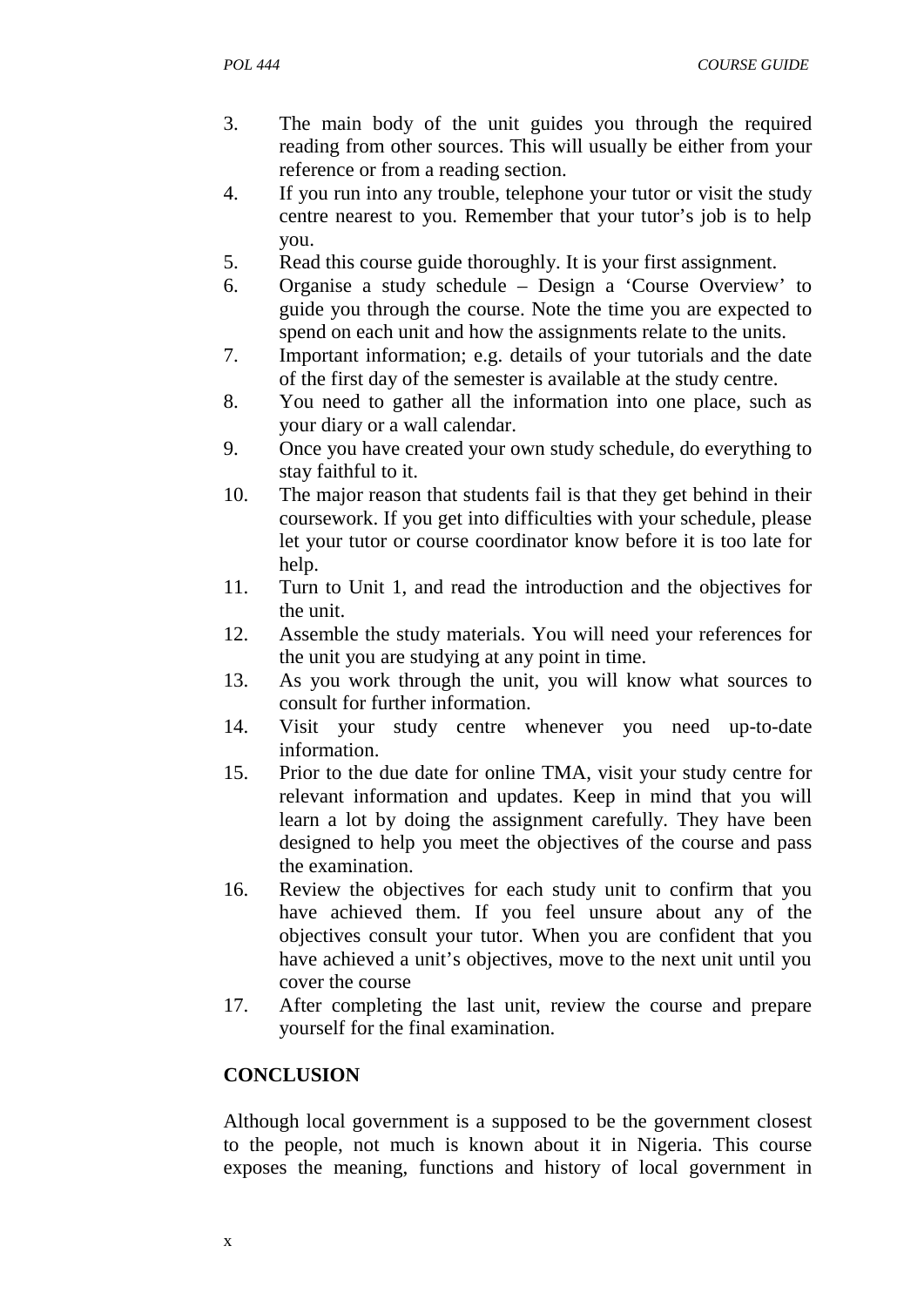Nigeria. It also interrogated the problems of the local government with a view to understanding its operations in Nigeria.

# **SUMMARY**

This course examines the Nigerian Local Government. The basic course materials that you need to successfully complete the course are provided. At the end, you will be able to:

- understand the meaning, rationale and characteristics of local government
- trace the origin, reforms and systems of local government in Nigeria
- discuss the theories, structures and functions of local government administration
- examine the sources of revenue , problems and control of local government in Nigeria
- x-rays the human resources management in local government
- discuss inter-governmental relations and local government administration in Nigeria.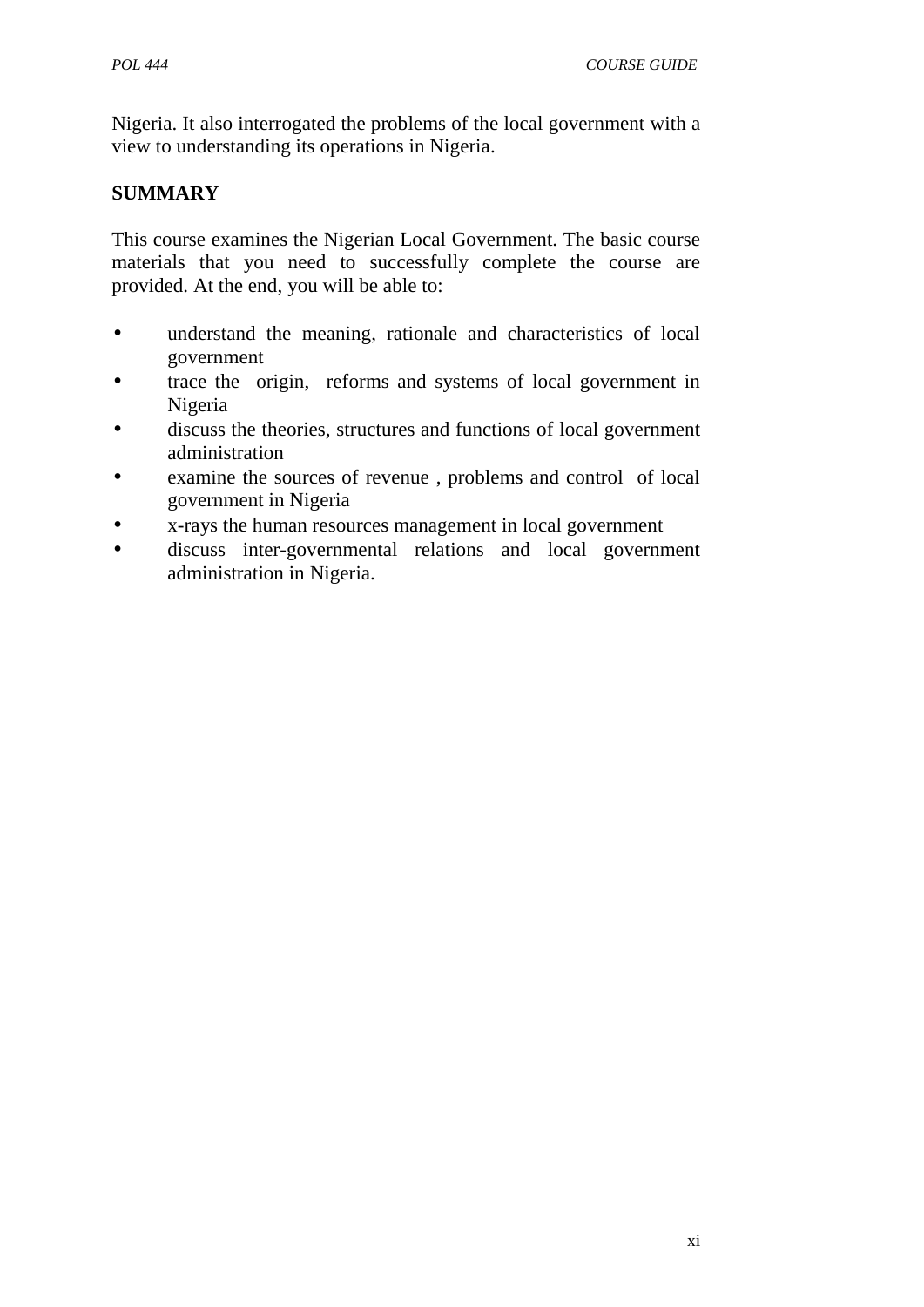# **List of Acronyms**

| AIP          | <b>Industrial Arbitration Panel</b>          |
|--------------|----------------------------------------------|
| <b>APER</b>  | <b>Annual Performance Evaluation Report</b>  |
| <b>CAM</b>   | Coordinate – Authority Model                 |
| CC           | <b>Caretaker Committees</b>                  |
| <b>DOS</b>   | <b>District Officers</b>                     |
| <b>DPT</b>   | Democratic – Participatory Theory            |
| <b>EST</b>   | Efficiency – Services Theory                 |
| GG           | <b>Governor General</b>                      |
| <b>IAM</b>   | <b>Inclusive Authority Model</b>             |
| <b>JCC</b>   | <b>Joint Consultative Committee</b>          |
| <b>JSMC</b>  | Junior Staff Management Committee            |
| LG           | <b>Lieutenant Governors</b>                  |
| <b>LGSC</b>  | <b>Local Government Service Commission</b>   |
| <b>LGSR</b>  | <b>Local Government Staff Regulations</b>    |
| NA           | <b>Native Authorities</b>                    |
| <b>NIC</b>   | <b>National Industrial Court</b>             |
| <b>NLC</b>   | Nigerian Labour Congress                     |
| <b>NULGE</b> | National Union of Local Government Employees |
| <b>OAM</b>   | Overlapping – Authority Model                |
| <b>PFA</b>   | <b>Pension Fund Administrator</b>            |
| <b>RMT</b>   | <b>Resource Mobilisation Theory</b>          |
| <b>RSA</b>   | <b>Retirement Savings Account</b>            |
| <b>SAEs</b>  | <b>Self-Assessment Exercises</b>             |
| <b>SAS</b>   | <b>Sole Administrator Systems</b>            |
| <b>SCS</b>   | <b>State Civil Service</b>                   |
| <b>TMA</b>   | <b>Tutor-Marked Assessment</b>               |
| TUC          | <b>Trade Union Congress</b>                  |
| <b>UNM</b>   | <b>Unified Negotiating Machinery</b>         |
| <b>VAT</b>   | Value Added Tax                              |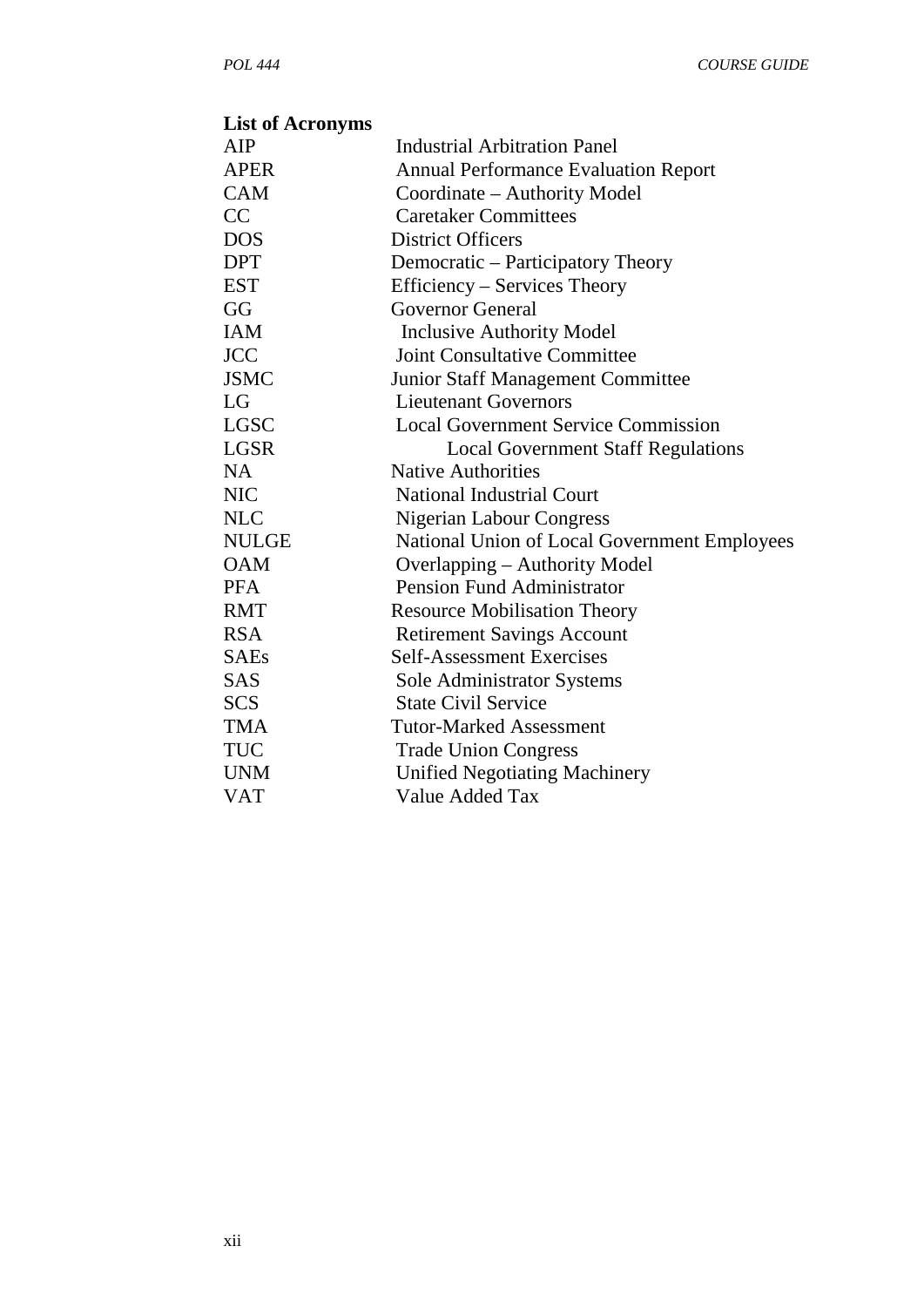#### **REFERENCES**

- Abati, O. (2019): Local Council Development Areas and Local Service Delivery: How a Fourth-tier Government Unit is Improving Access to Primary Health Care and Education Services in Lagos, Nigeria, International Journal of Public Administration, DOI:10.1080/01900692.2019.1665685
- Adamolekun, L., Olowu, D. and Laleyo, M. (1988). Local Government in West Africa since independence. Lagos: University of Lagos Press.
- Adeyemi, O (2019) Local Government Administration in Nigeria: A Historical Perspective. Journal of Public Administration and Governance, 9 (2) 161- 179
- Alao D, Osakede, K. O. and Owolabi, T. Y. (2015) Challenges of Local Government Administration in Nigeria: Lessons from Comparative Analysis. International Journal of Development and Economic Sustainability, 3 (4) 61-79.
- Asobie, H. A. (1998) "Centralising Trends in Nigerian Federalism". In Babalade T. K. Olufemi and F. Adewumi (eds.). Re-Inventing Federalism in Nigeria: Issues and Perspectives. Friedrich Ebert Foundation, pp.  $14 - 56$ .
- Awa, E.O. (2006). "The Theory of Local Government". In the Substance of Local Government Administration in Nigeria: Theory and Practice, Akpanim Ntekim Ekpe (ed.). Lagos: Asbot.
- Ayoade, J. A. (1980). "Inter-governmental relations in Nigeria". Quarterly journal of administration, xiv. (2).
- Bentzen T, Lo C and Winsvold M (2020) Strengthening local political leadership through institutional design: how and why. Local Government Studies , 46 (3), 483-504.
- Doig, A. (2014) Roadworks Ahead? Addressing Fraud, Corruption and Conflict of Interest in English Local Government. Local Government Studies, 40 (5) 670-686.
- Dye, Thomas (1968). Politics, Economics and the Public: Policy Outcomes in American State. Chicago: Rand McNally.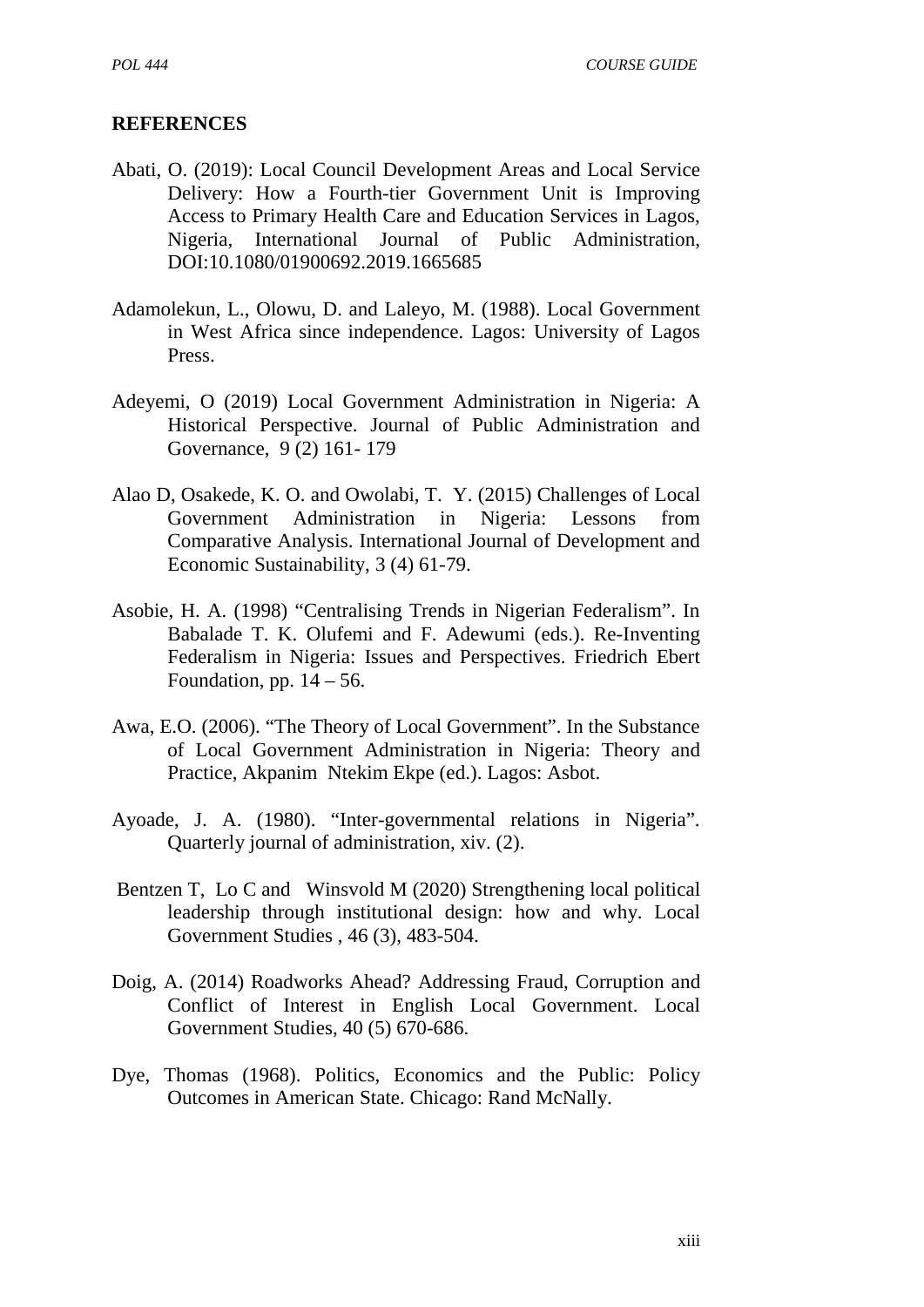- Ekpe, A.N. (ed.) (2006). The Substance of Local Government Administration in Nigeria: Theory and Practice. Lagos: Asbot Graphics.
- Eminue, O. (2006). "The Theory of Local Government". In the Substance of Local government administration in Nigeria: Theory and Practice, Akpanim NtekimEkpe,(ed.). Lagos: Asbot.
- Eneanya, A. N. (2012). Local Government Administration in Nigeria: A Comparative Perspective. Lagos: University of Lagos Press Ltd.
- Eneanya, A.N. (2009). Public Administration Principles, Techniques and Applications. Lagos. Concept Publications.
- Ezeani, E.0. (2006). Fundamentals of Public Administration. Enugu: Zik-Chuks Publishers.
- Federal Republic of Nigeria (1999) 1999 Constitution of the Federal Republic of Nigeria. Abuja: Federal Government Printer.
- Gboyega, A. (1987). Political Values and Local Government. Lagos: Malthouse Press.
- Gibson, E. L. (2004). "Federalism and Democracy Theoretical Connections and Cautionary Insights". In Gibson, E. L. Federalism and Democracy in Latin America. Baltimor: The John Hopkins University Press. 134
- Guidelines for Local Government Reform(1976/1992). Kaduna: Federal Government of Nigeria Printer.
- Ibietan, J and Ndukwe, P. (2014) Local Government Administration in Nigeria and the Localist Theory: Exploring the Nexus. Studies in Social Sciences and Humanities, 1 (4) 130-139.
- Jacob, H and Lipsky, M. (1968) "Outputs, Structures and power: An Assessment of changes in the study of state and local political". Journal of Politics,  $30, 50 - 38$ .
- Jennings M. K. and Ziegler, H. (1970). "The Salience of American State Politics". American Political Science Review 64: 523 – 35.
- Mbanefo, G. (1998). "Unsettled issues in Nigeria Fiscal Federalism and National Question in 1998. Conference Papers". Nigerian Economic Society (NES).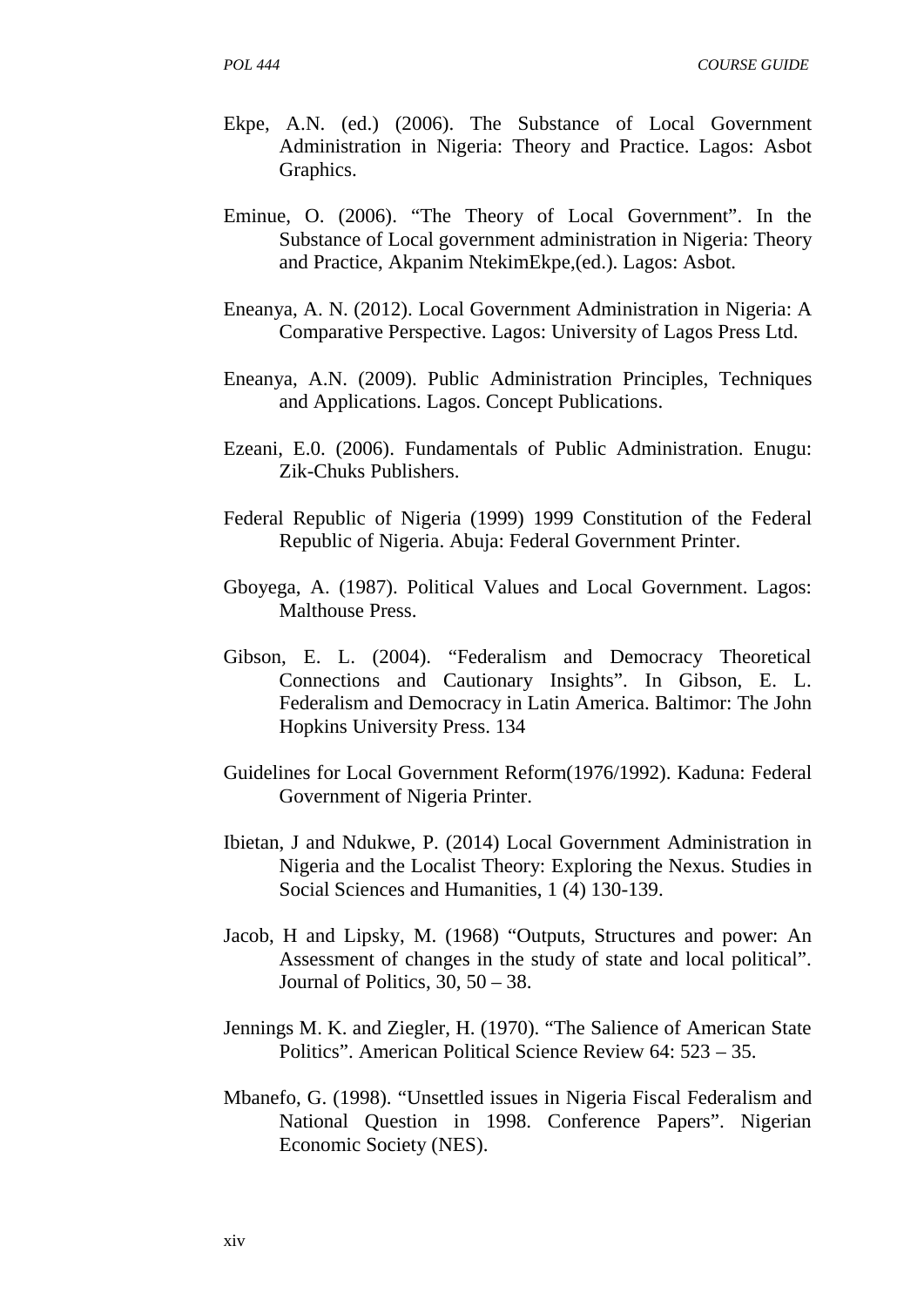- Michels A and De Graaf L (2017) Examining citizen participation: local participatory policymaking and democracy revisited, Local Government Studies, 43:6, 875-881.
- Nchuchuwe, F (2011) Local Government Finance in Nigeria. In I. Olojede, B. Fajonyomi and J. Fatile (eds) Contemporary Issues in Local Government Administration in Nigeria. Lagos: Rakson Nigeria Limited.
- Oates, W. E. (1972). Fiscal Federalism. New York: Harcourt Brace Jovanovich.
- Ogoma, D. (2018) Local Government and the Sustenance of Democracy in Nigeria. Journal of Advance Research in Social Science and Humanities, 4 (3), 1-19.
- Ogubishi, A. F. (2007), Fundamentals of Inter-governmental relations. Enugu: Academic Publishing Company.
- Ola, R.F. (1984). Local Government in Nigeria. London: Kegan Paul International.
- Oni, E.O. (1999). An introduction to Local Government Administration in Nigeria. Ibadan: Ejon Publishers.
- Orewa, G. et al (1992). *Local Government in Nigeria: The Challenging Scene*. Benin: Ethiope Pub Cooperation.
- Riker, W. H. (1985). "Federalism: Origin, Operation, Significance". In Bell, D. V. J. Deutsch, K. W. and S. M. Lipset; Uses in Politics and Government. Boston: Houghton Mifflin Company.
- Smith, G. ( 2009). Democratic Innovations. Designing Institutions for Citisen Participation. Cambridge: Cambridge University Press.
- Ugoh, S. C. (2011). Understanding Inter-governmental Relations in Nigeria. Lagos: Sam Iroanusi Publications.
- Ugwu, S.C. (2000). Issues in Local Government and Urban Administration in Nigeria. Enugu: Academic Publishing Company.
- United Nations (1960). Report on Public Administration aspect of Community Development Programmes.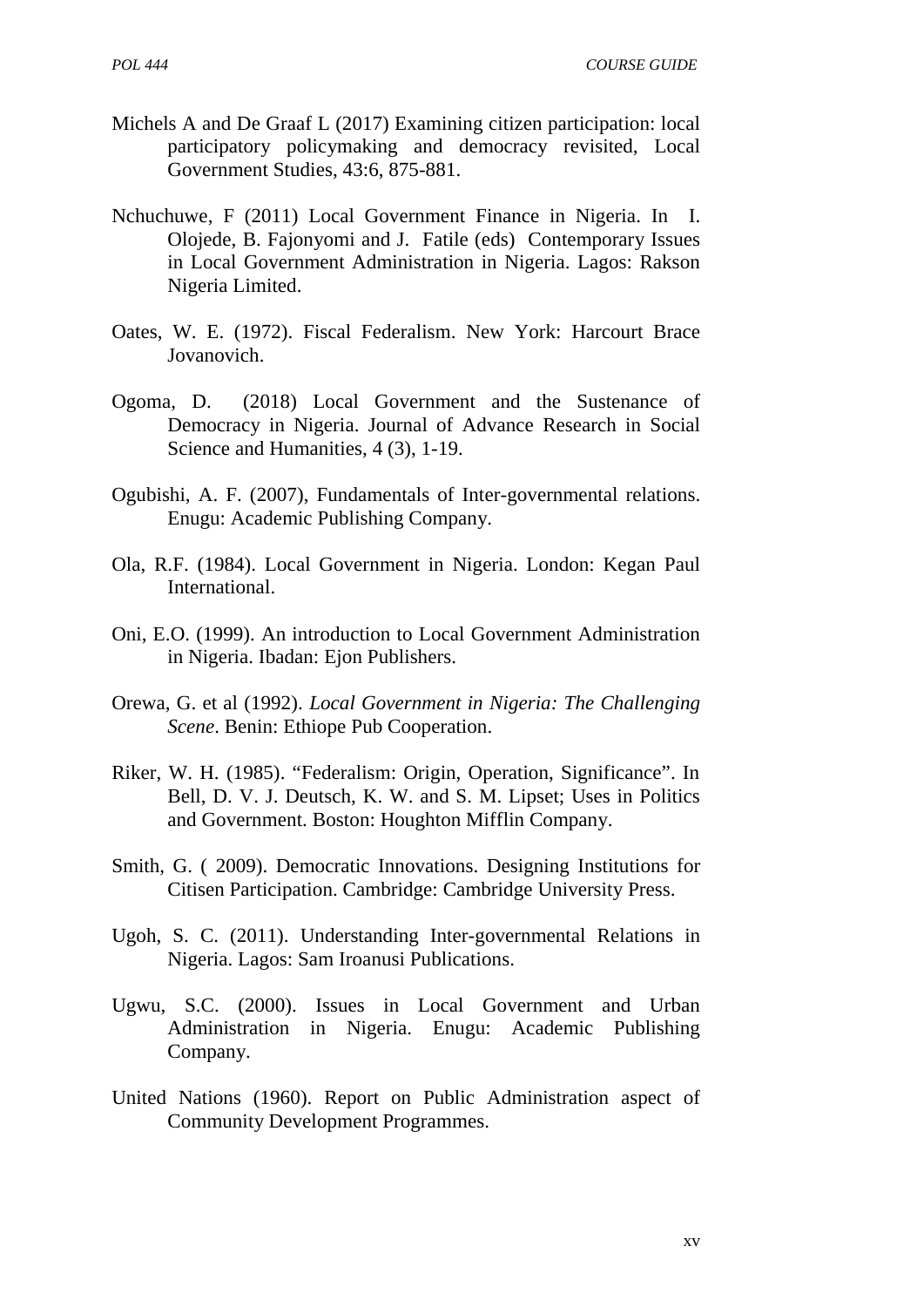- Voorn B, van Genugten M and van Thiel S (2017) The efficiency and effectiveness of municipally owned corporations: a systematic review, Local Government Studies, 43 (5), 820-841.
- Wright, D. S. (1985). "Models of National, State, Local Relations", American Inter-governmental Relations. Washington, D.C.: Congressional Quarterly Inc.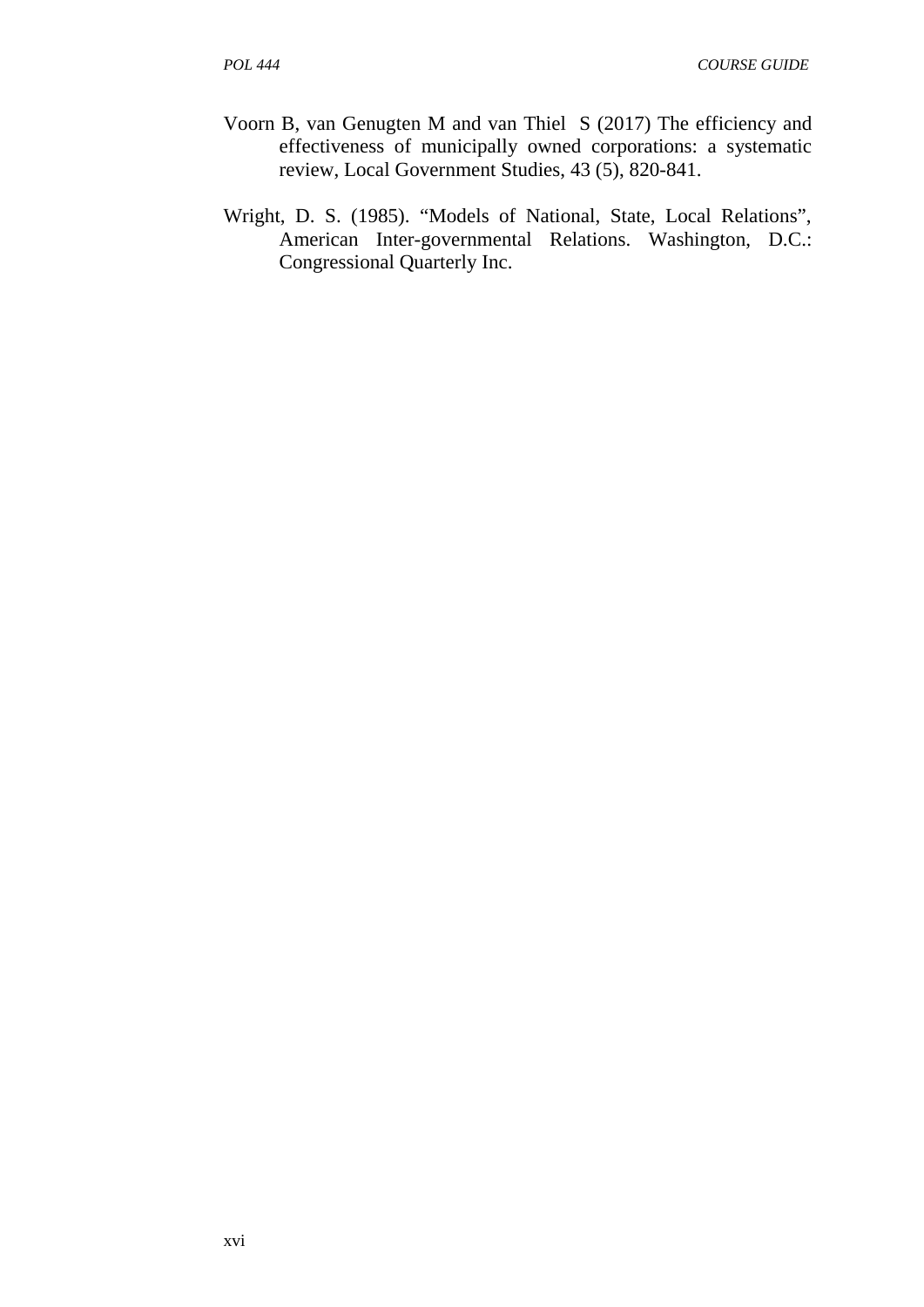# **MAIN COURSE**

| <b>CONTENTS</b>  |                                                           | <b>PAGE</b> |
|------------------|-----------------------------------------------------------|-------------|
| <b>Module 1</b>  | <b>Origin, Reforms and Systems of</b><br>Local Government | 1           |
| Unit 1           | Meaning, Reasons and Characteristics                      | 1           |
| Unit 2           | Historical Development of local                           |             |
|                  |                                                           | 6           |
| Unit 3<br>Unit 4 | Local government Reforms<br>Local government Systems      | 11<br>21    |
| <b>Module 2</b>  | <b>Theories, Structures and Functions of</b>              |             |
|                  | <b>Local Government Administration</b>                    | 25          |
| Unit 1           | Theories of Local Government                              | 25          |
| Unit 2           | Structures of Local Government                            | 30          |
| Unit 3           | Functions of Local Government                             | 34          |
| Unit 4           | Functions of the Local Government                         |             |
|                  |                                                           | 38          |
| <b>Module 3</b>  | <b>Local Government Revenue,</b>                          |             |
|                  | Problems and Control                                      | 41          |
| Unit 1           |                                                           | 41          |
| Unit 2           | Improving Revenue generation                              | 45          |
| Unit 3           | Problems of Local government                              | 49          |
| Unit 4           | Control of Local government                               | 53          |
|                  |                                                           |             |
| <b>Module 4</b>  | <b>Human Resources Management in</b>                      |             |
|                  | Local Government                                          | 57          |
| Unit 1           | Staffing in local government                              |             |
|                  |                                                           | 57          |
| Unit 2           | Promotion, Transfer, Discipline                           |             |
|                  |                                                           | 64          |
| Unit 3           | Training and Development in local                         |             |
|                  | government administration                                 | 71          |
| Unit 4           | <b>Industrial Relations in local</b>                      |             |
|                  | government administration                                 | 77          |
|                  |                                                           |             |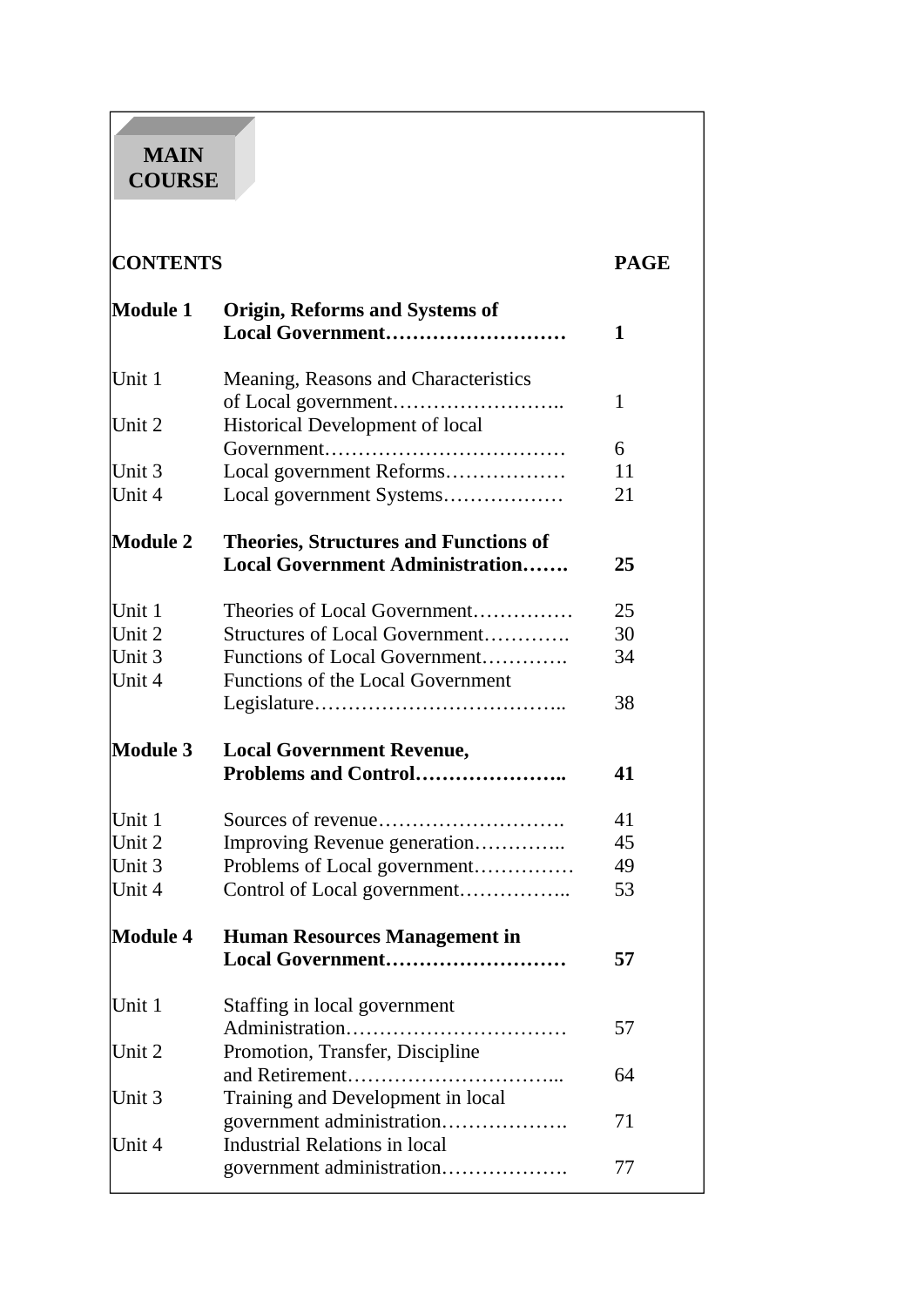| Module 5 | <b>Inter-Governmental Relations and</b><br><b>Local Government Administration</b> | 83  |
|----------|-----------------------------------------------------------------------------------|-----|
| Unit $1$ | Theories and ideology of federalism                                               | 83  |
| Unit $2$ | Models of federalism and local                                                    |     |
|          |                                                                                   | 89  |
| Unit $3$ | Structures and patterns of                                                        |     |
|          | intergovernmental relations                                                       | 96  |
| Unit $4$ | Fiscal Relations and Local Government                                             | 100 |
| Unit 5   | State-local government relations                                                  | 105 |

 $\overline{1}$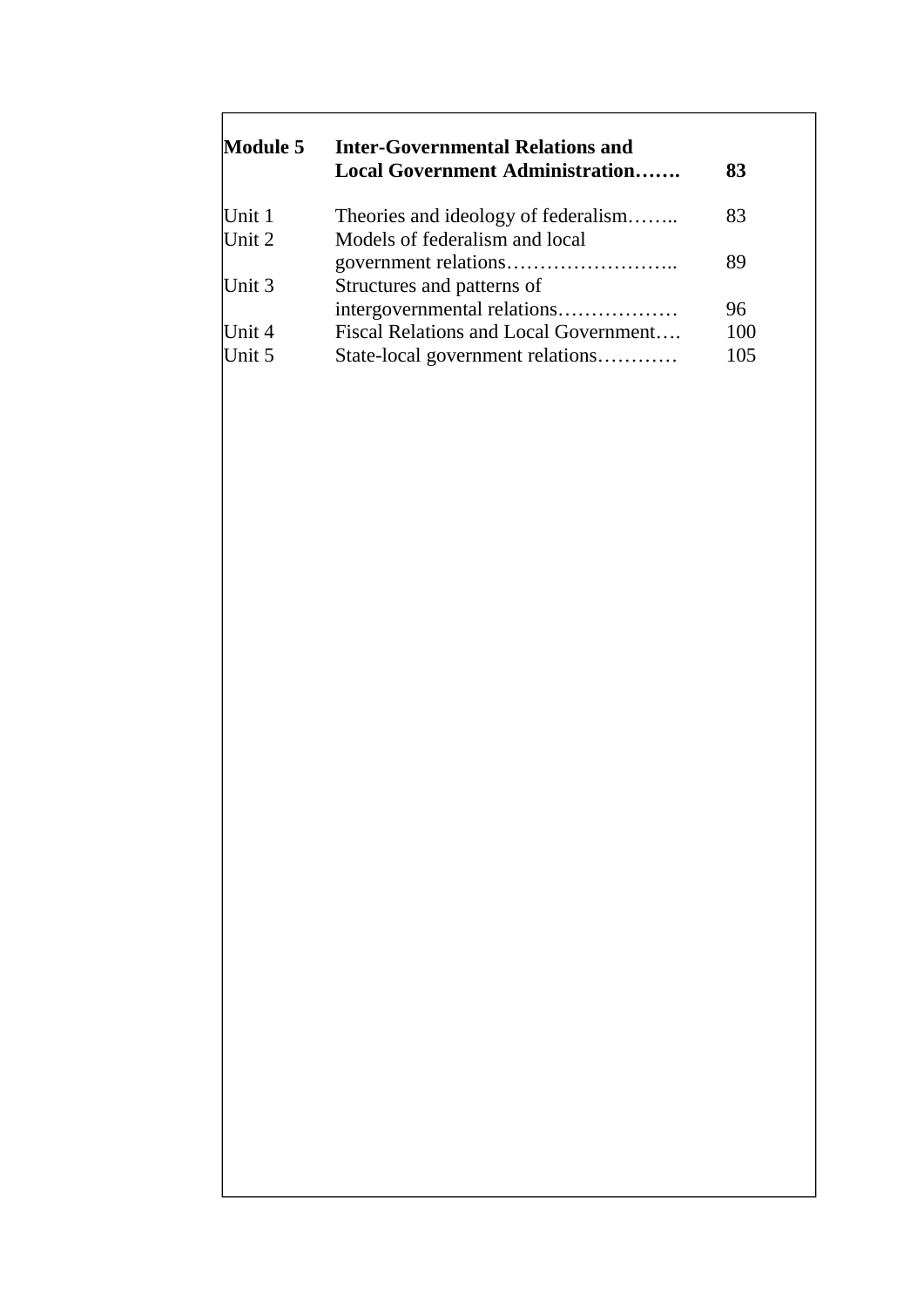#### **MODULE 1 ORIGIN, REFORMS AND SYSTEMS OF LOCAL GOVERNMENT**

#### **INTRODUCTION**

This module examines the meaning, reasons and characteristics of local government. It traced the historical development of local government in Nigeria; local government reforms as well as the local government systems in Nigeria. This Module is divided into the following 4 Units:

- Unit 1 Meaning, Reasons and Characteristics of Local government
- Unit 2 Historical Development of local government
- Unit 3 Local government Reforms
- Unit 4 Local government Systems

#### **UNIT 1 MEANING, REASONS AND CHARACTERISTICS OF LOCAL GOVERNMENT**

#### **CONTENTS**

- 1.0 Introduction
- 2.0 Objectives
- 3.0 Main Content
	- 3.1 Meaning of Local government
	- 3.2 Characteristics of local government
	- 3.3 Reasons for establishing local government
- 4.0 Conclusion
- 5.0 Summary
- 6.0 Tutor-Marked Assignment
- 7.0 References/Further Reading

#### **1.0 INTRODUCTION**

In primitive societies the lowest level of local government is the village headman or tribal chief. In modern nations, local governments usually have some of the same kind of powers as national governments do. They usually have some power to raise revenue, though these may be limited by central legislation. The question of Municipal Autonomy-which powers the local government has, or should have, and why-is a key question of public administration and governance. The institutions of local government vary greatly between countries, and even where similar arrangements exist, the terminology often varies. Common names for local government entities include state, prefecture, district, city, municipality, shire and so on. However, all these names are often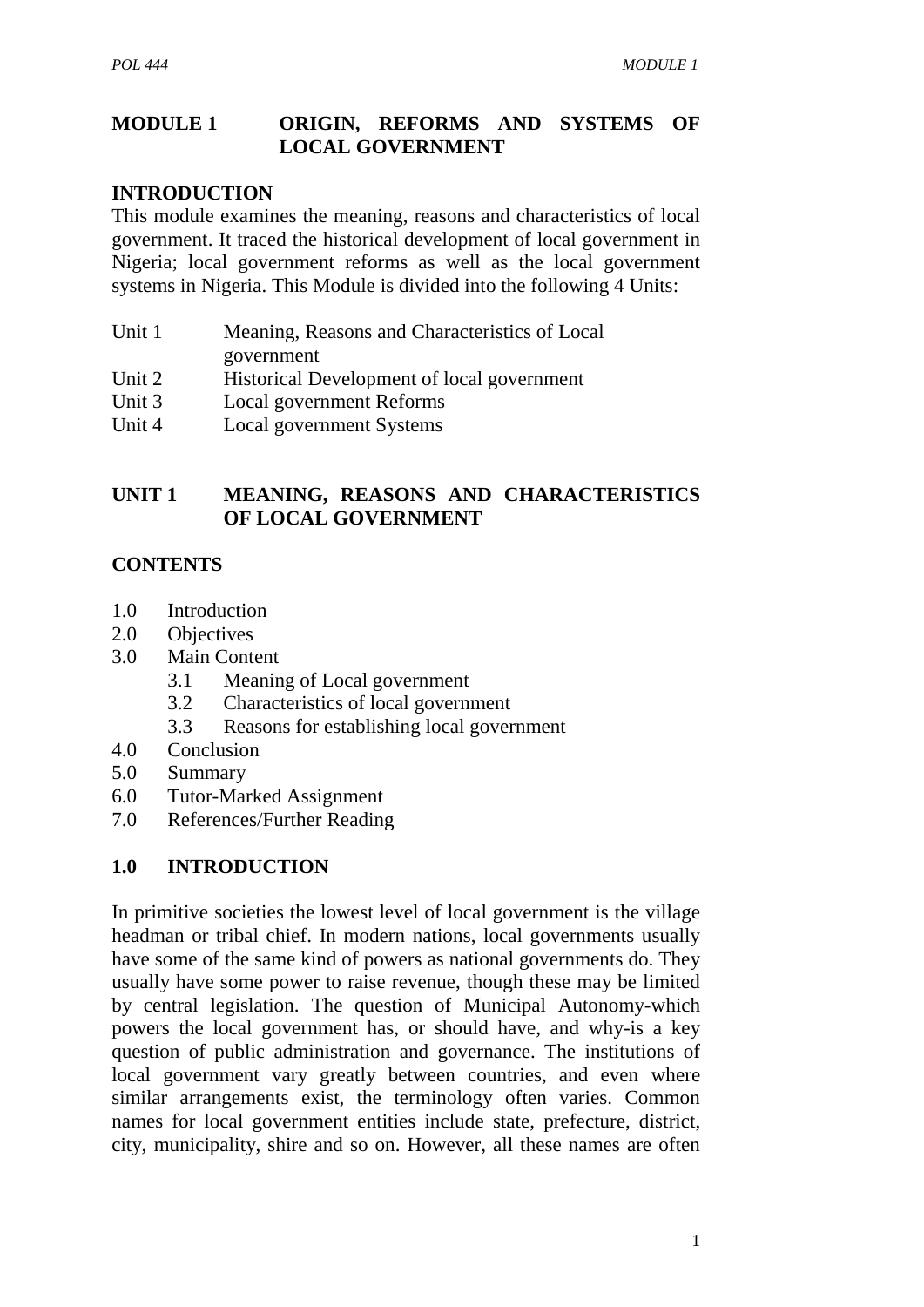used informally in different countries and local government is the legal part of central government.

# **2.0 OBJECTIVES**

By the end of the unit, you will be able to:

- define local government
- describe the reasons for establishing local government councils and
- describe the characteristics of local government.

# **3.0 MAIN CONTENT**

#### **3.1 Meaning of Local Government**

Many scholars define local government differently. This is as a result of varied perspectives on the actual role of local government which differ from one environment to another. According to Orewa et al (1992:20) local government is defined as "a system of local communities and towns which are organised to maintain law and order; provide some limited range of social services and co-operation of the inhabitants in joint endeavours towards the improvement of their conditions of living. Again, local government can be defined as government at the local level exercised through representative councils established by law to exercise specific powers within defined areas (Local Government Reform Handbook, 1992).

According to Oni, (1993), local government is that "level of government exercised through representative councils, established by law to exercise geographical area with common social and political ties". These powers should give the council substantial control over local affairs as well as the staff, and institutional and financial powers to initiate and direct the provision of services and to determine and implement projects so as to complement the activities of the state and federal governments in their areas.

Local government system can be defined as:

Government at local level exercise through representative councils established by law to exercise specific powers within defined area. These powers should give the council substantial control over local affairs as well as the staff and institutional and financial powers to initiate and direct the provision of services and to determine and implement projects so as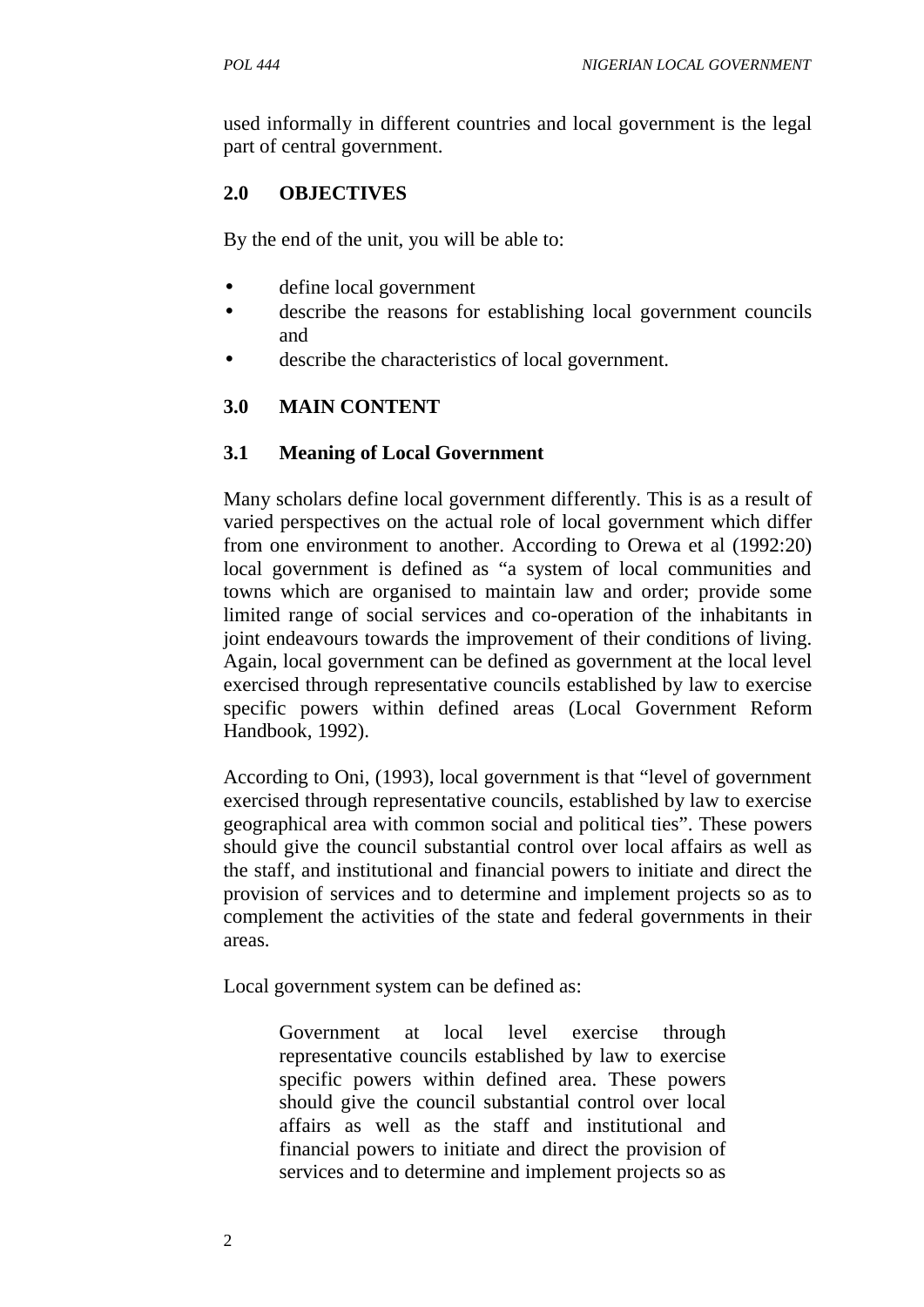to ensure through devolution of functions to these councils and through the active participation, of the people and their traditional institutions that local initiative and response to local needs and conditions are maximised. (Awa, 2006:96)

These definitions are rooted in the meaning of local government by the United Nations, office for Public Administration which defines local government as: "a political division of a nation or (in federal system), state, which is constituted by law and has substantial control of local affairs, including the powers to impose taxes or to exact labour for prescribed purpose" (UN Report, 1960:3). The governing body of such an entry is elected or otherwise locally selected (Quoted in Ola, 1984:7).

The common denominator in these definitions is that local government is that local government is a subordinate system of government and has the authority to undertake public activities (Eneanya, 2012:15). This authority has structures and functions, collects revenue, experiences some challenges and is controlled by central authority. These definitions are encompassing and most widely accepted and have theoretical implications. From the definitions, certain characteristics of local government stand out.

#### **3.2 Characteristics of Local Government**

Almost all local government bodies share certain characteristics:

- i. That local government is a subordinate system of government;
- ii. A continuing organisation;
- iii. The authority to undertake public activities;
- iv. The ability to enter into contracts;
- v. The right to sue and be sued;
- vi. The ability to collect taxes; and
- vii. Has the power to make policies, prepare budgets and have a measure of control over its own staff.

# **3.3 Reasons for Establishing Local Government**

According to Eneanya (2012: 19-20), the reasons for establishing local government include:

- i. Local government provides the platform for people to conduct their own affairs in line with local needs aspirations, resources and customs which they alone understand better than any outside;
- ii. Provides framework for mobilising and sustaining popular zeal and initiative in development;
- iii. Serves as a hedge against over-concentration of power at the centre which often leads to tyranny;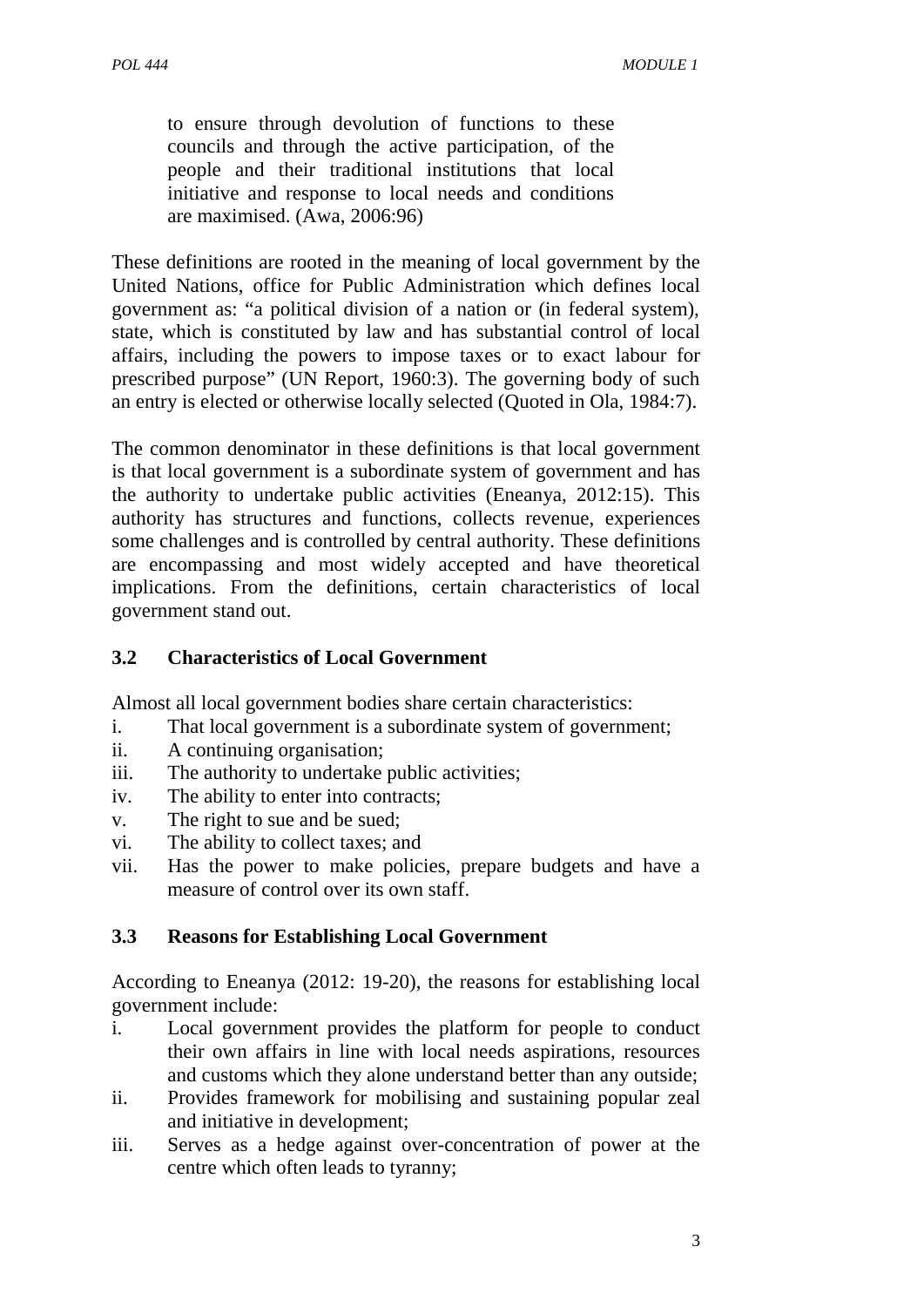- iv. It acts as a two-way channel of communication between the local population and the central government.
- v. It aggregates local interest and transmits these to the centre and also keeps the local population informed about central government policies and programmes;
- vi. Local government serves as socio-economic laboratory for testing new proposals for government organisation and sound economic policies; and
- vii. Acts as training ground for leadership positions at the national level.

# **SELF-ASSESSMENT EXERCISE**

Describe the meaning of local government?

# **4.0 CONCLUSION**

In this unit, we have discussed the meaning, reasons for establishing local government and its characteristics. Local government can be defined as the lowest unit of administration to whose laws and regulation, the communities, who live in a defined geographical area and with common social and political ties, are subject. Local government is a subordinate government and mobilises people for socio-economic development.

# **5.0 SUMMARY**

Local government is a subordinate of central government. It is a body corporate which can sue and can be sued. It has legislative powers to make bye-laws and regulations, under the power derived from the constitution. It provides the framework for mobilising and sustaining popular zeal and initiative in development

# **6.0 TUTOR-MARKED ASSIGNMENT**

- 1. What are the reasons for establishing local government in Nigeria?
- 2. Describe the characteristics of Local Government?

# **7.0 REFERENCES/FURTHER READING**

Awa, E.O. (2006). "The Theory of Local Government". In the Substance of Local Government Administration in Nigeria: Theory and Practice, Akpanim Ntekim Ekpe (ed.). Lagos: Asbot.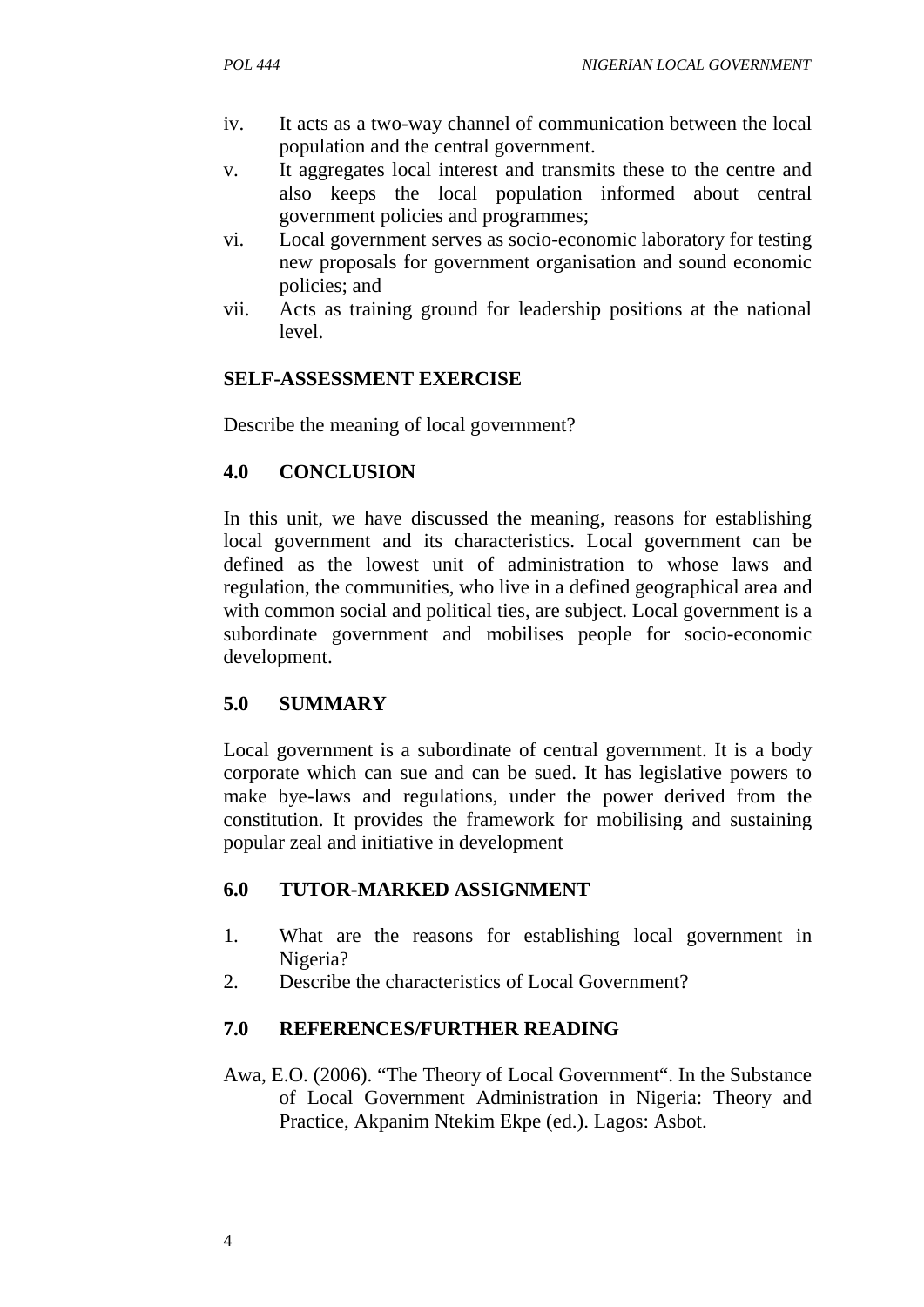- Eneanya, A.N. (2012). Local Government Administration: A Comparative Perspective. Lagos: University of Lagos Press.
- Ola, R.F. (1984). Local Government in Nigeria. London: Kegan Paul International
- Oni, E.O. (1999). An introduction to Local Government Administration in Nigeria. Ibadan: Ejon Publishers.
- Orewa, G. et al (1992). *Local Government in Nigeria: The Challenging Scene*. Benin: Ethiope Pub Cooperation.
- United Nations (1960). Report on Public Administration aspect of Community Development Programmes.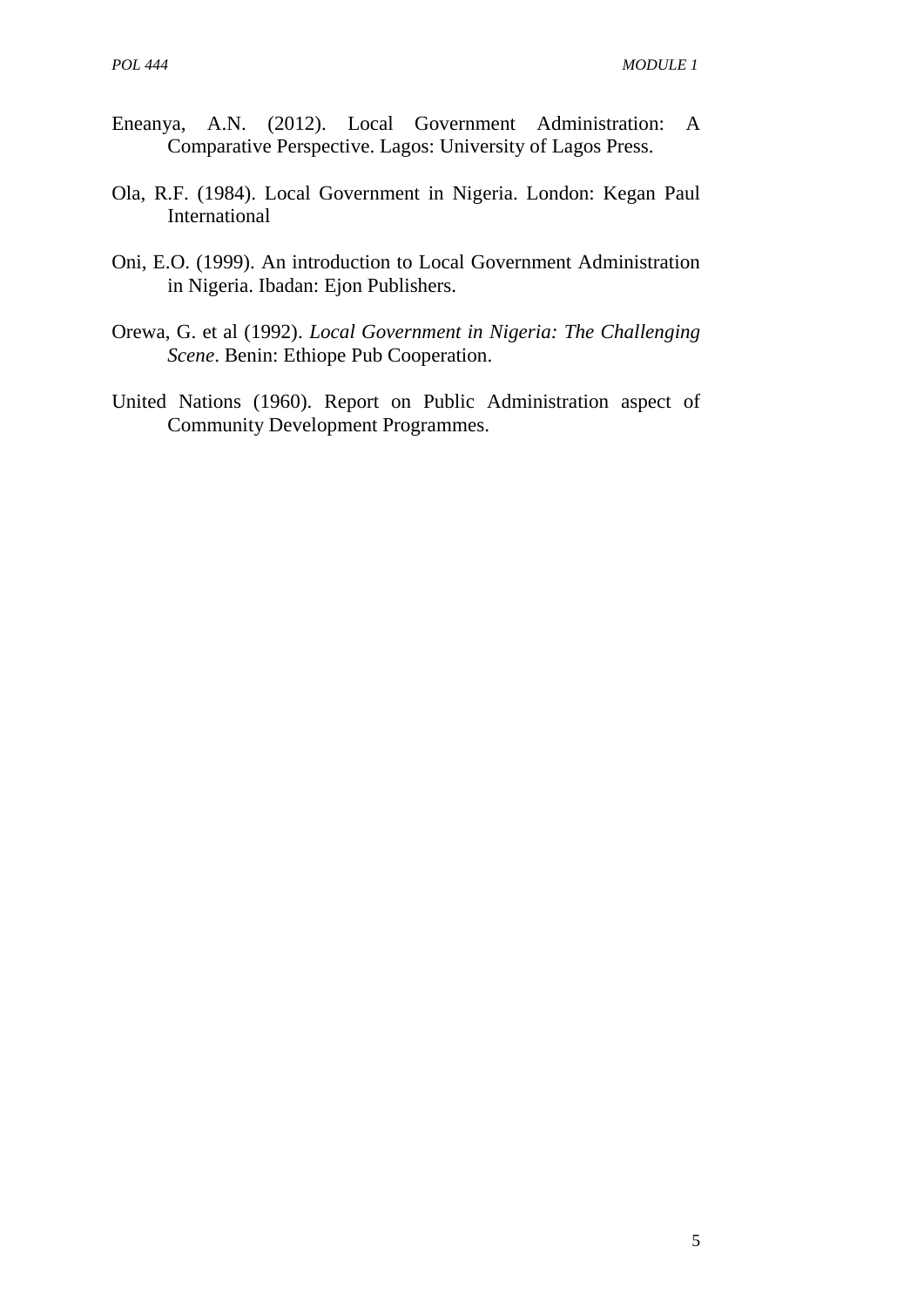#### **UNIT 2 HISTORICAL DEVELOPMENT OF LOCAL GOVERNMENT ADMINISTRATION IN NIGERIA**

#### **CONTENTS**

- 1.0 Introduction
- 2.0 Objectives
- 3.0 Main Content
	- 3.1 Historical development
	- 3.2 Native Administration
	- 3.3 Growth of Local government
- 4.0 Conclusion
- 5.0 Summary
- 6.0 Tutor-Marked Assignment
- 7.0 References/Further Reading

#### **1.0 INTRODUCTION**

Local government system exists in every country with variations in its structures and functions. Some countries operate single-tier system, where one local government exercises all the powers and performs all the functions, single-tier structural framework, where two or more local government share responsibilities for providing a range of services to the citizens in a defined area. In this lecture, we shall examine the origin, meaning and characteristics of local government in Nigeria.

#### **2.0 OBJECTIVES**

By the end of the unit, you will be able to:

- explain the origin of local government in Nigeria
- describe the meaning
- describe the characteristics of local government.

#### **3.0 MAIN CONTENT**

#### **3.1 Historical Development of Local Government**

The evolution or the ecology of local government in Nigeria can be traced back to the pre-colonial era. Nigeria has experimented with different systems of local government since the amalgamation of the northern and southern parts of the country in 1914. In the 1930s and 1940s, for instance, local government was known as chief-in-council and chief-and-council, where traditional rulers were given the pride of place in the scheme of things (Adeyemi, 2019). There was the existence of emirate systems of Sokoto and Borno caliphates: Ibadan, Egba, Ekiti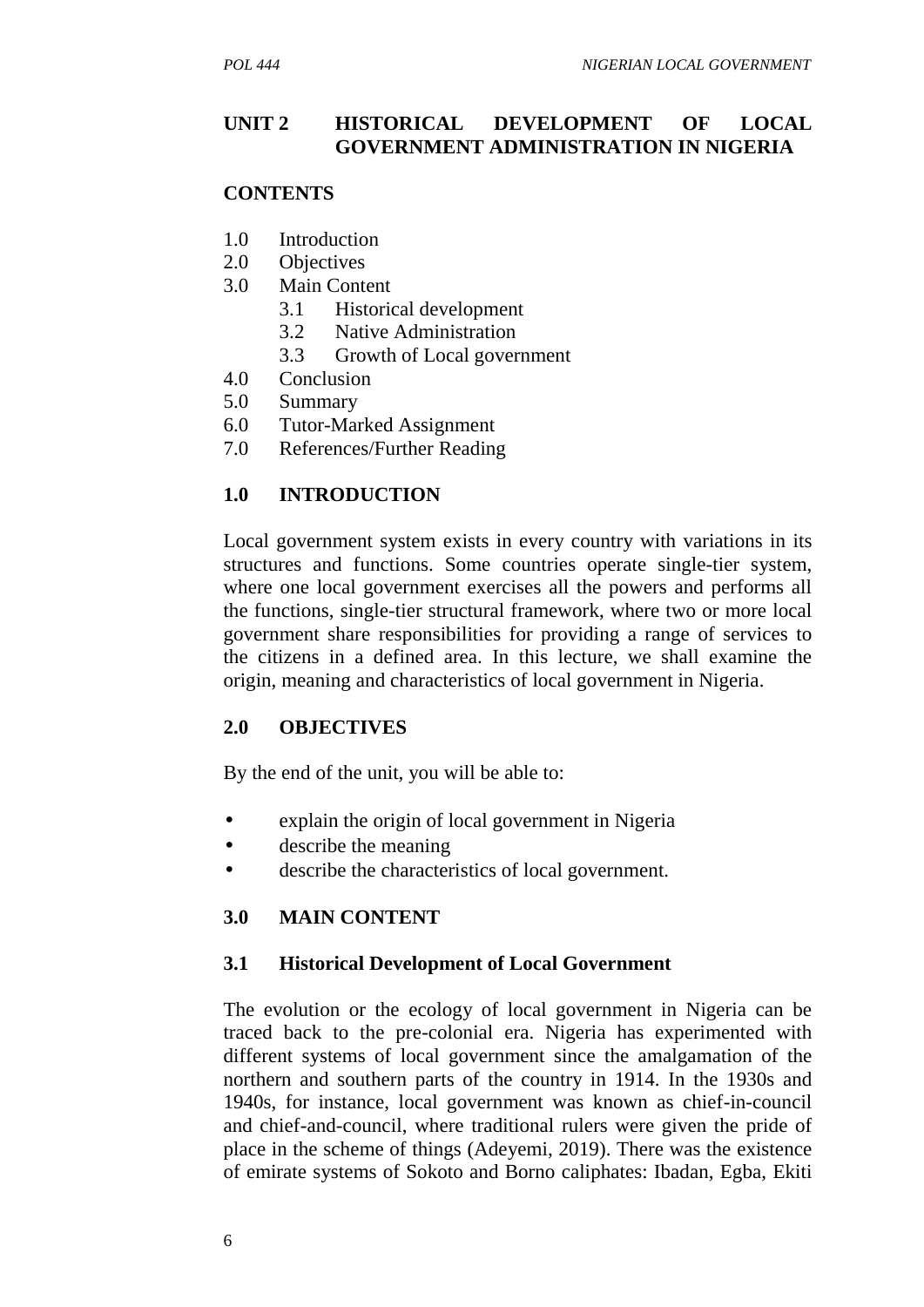and Oyo empires. In these kingdoms, Emirs, Obas and Chiefs held sway over the governance of their respective domains. Moreover, in these areas, there were smaller districts, villages and wards that were subject to the kingdom and emirate government. These smaller or subordinate levels of government could be seen or described as local government. Then was the emergence of indirect rule system of British colonialist. The system of indirect rule system later degenerated into direct rule because "the traditional rulers became mere local agents of colonial officers. The Emirs in the North, the Obas in the West and Warrant chiefs in the East became sole native authorities in their domains" (Ugwu, 2000:8). Consequently, there was a reform in 1930s which regularised the position of the Emirs as the Sole Native Authorities and consolidated emirate hegemony in the Northern heartlands. Similar developments occurred in the West and to some extent in the East.

In the 1950s, Ibietan and Ndukwe (2014: 131) noted that:

Election was introduced according to the British model in the western and eastern parts of the country with some measure of autonomy in personnel, financial and general administration. These changes brought about progress, growth and development in the local governments. The pace of this development was more noticeable in the South than in the North. During that period, heterogeneity was the symbol of local government as there was no uniformity in the system and the level of development was also remarkably different. With the passing of colonialism in 1960, a post-colonial phase in the evolution of local government emerged. This phase was characterised by a multi-tier local government structure in the Eastern and Western regions where both elected and traditional elements were accommodated.

# **3.2 Native Administration**

The structural arrangement of Native Administration in the Northern Region and other parts of Nigeria had the head of administration as the Governor General (GG). The GG was responsible for directing the overall policies of the territory, including matters relating to the Native Administration. The Lieutenant Governors (LG) were in charge of Southern and Northern Administration with headquarters at Lagos and Kaduna. Among other things they were in charge of producing the annual budget of their areas which are incorporated into the Central budget (Ugwu,2000). The Provincial administration was extended to every part of the country. Prior to this period, it operated only in the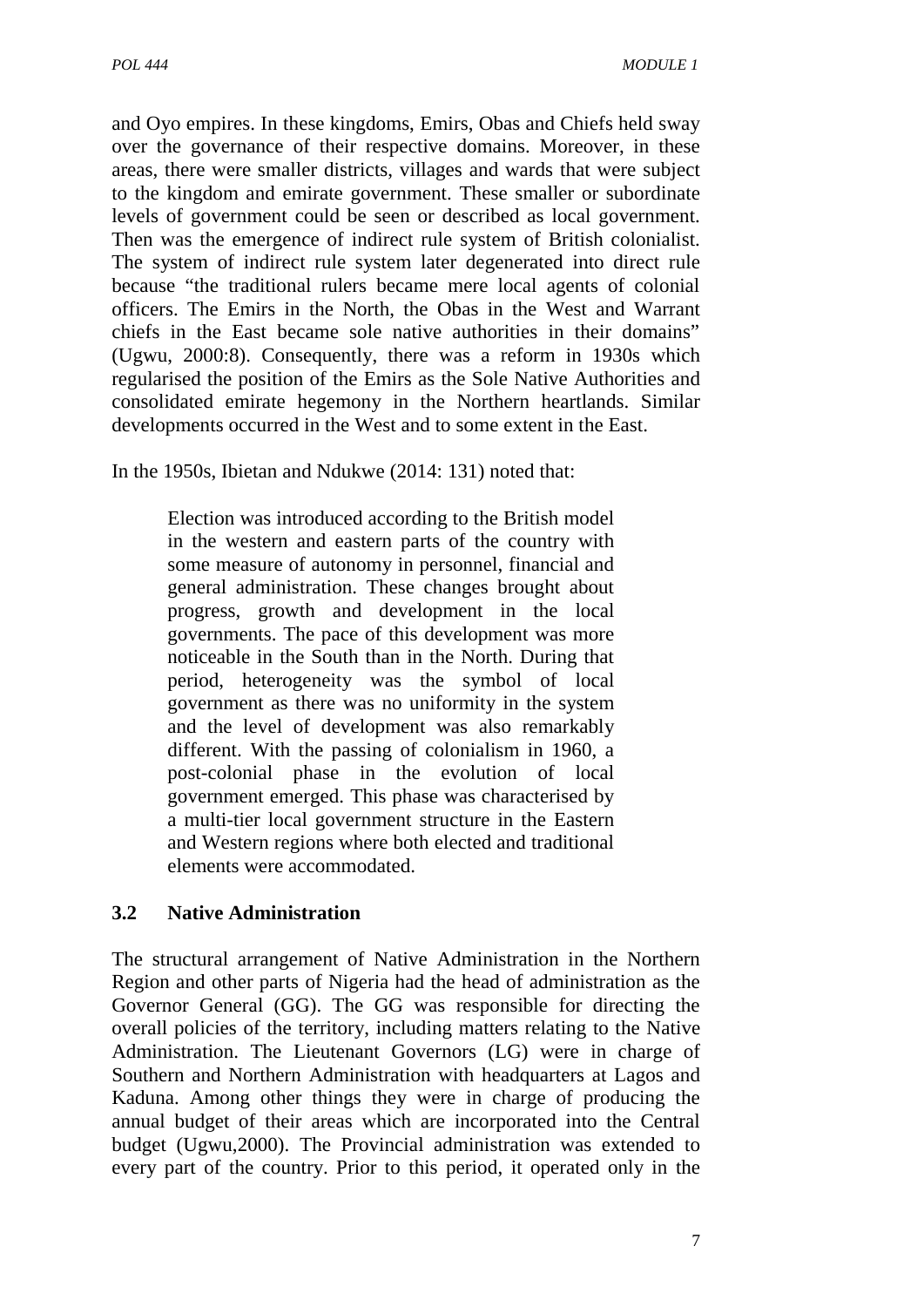North. The number of provinces in the South increased from three to nine. They included: Abeokuta, Benin, Oyo, Warri, Calabar, Ogoja, Ondo, Onitsha and Owerri. Each province was under the leadership of a Resident, was responsible for the overall performance of the public services in his jurisdiction. The Resident was responsible to the appropriate LG (Ugwu, 2000). Under Sir Governor Bernard Bourdillion (1939-1943), Southern Nigeria was divided into Eastern and Western groups of provinces. He used River Niger as the determining boundary. From 1939 onwards, there existed three groups of provinces – Northern, Eastern and Western, with each under a Lieutenant Governor with headquarters at Kaduna, Enugu and Ibadan, respectively. Each province had Divisional Administration with District Officers (DOS) as heads. The DOS and Assistant District Officers were the officials centrally concerned with the execution and implementation of government policies and to a less extent, the formulation of policies at this level. Below this structure were the separate units of Native administration of varying sizes and types. The native administration was operated through the system of indirect rule. The colonial government recognised and strengthened the role of traditional rulers and chiefs and through the maintenance of law and order, revenue collection, provision of services, political administration were affected (Ugwu, 2000). The Native Administration under the indirect rule system was successful in the Northern region, partially successful in the West, but failed in the East. The failure in the East was due to the decentralised nature of the Igbo traditional political system. Besides, the Aba Women Riot of 1929, as of inadequacy of the indirect rule system resulted in the adoption of the "Best Man Policy". Under this system, Warrant Chiefs no longer represented the people in the council rather the people now elected their own representatives into the native courts and local councils (Ugwu, 2000). Thus, the Native Administration gave way for representative local authorities the Southern part of Nigeria, while it persisted in the North, until the first military intervention of 1966.

#### **3.3 Growth of Local Government**

The Native Administration system continued to thrive in the North until the emergence of modern local system from 1952-1965, and the era of Caretaker Committees (CC) and Sole Administrator Systems (SAS). However, since 1970, the number of local government rose from 299 in 1970 to 301 in 1979, to 781 in 1981, when the state government were given authority to create local government. After the overthrow of the civilian government in 1984, the numbers were again reduced to 301 and later they increased to 449 in 1987; 589 in 1991 and 774 in 1996 (Otobo 2002, 302).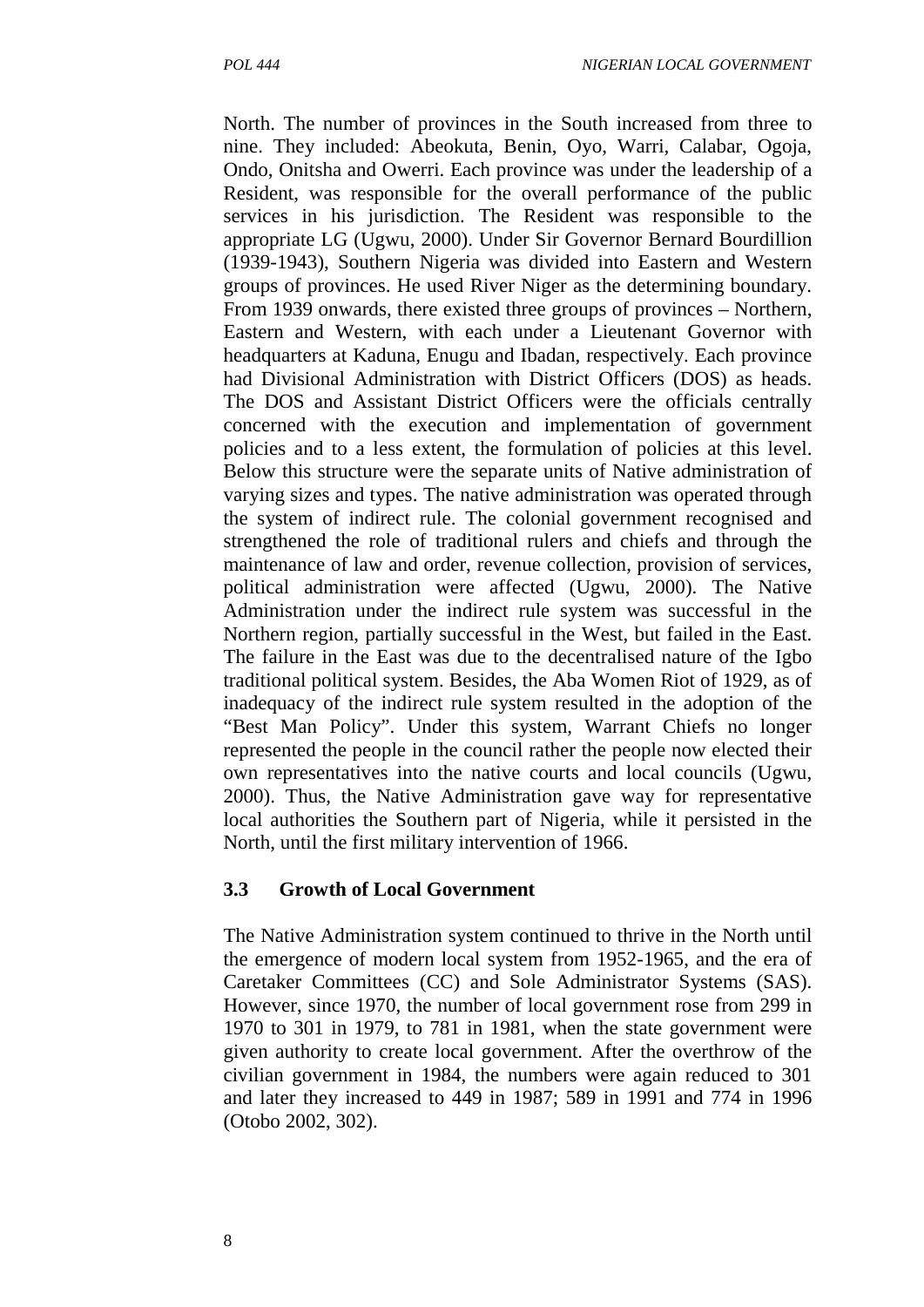# **SELF-ASSESSMENT EXERCISE**

Describe the history of local government administration in Nigeria?

#### **4.0 CONCLUSION**

In this unit, we have examined the historical development of local government administration. Under the British colonial rule, indirect rule system became the basis of local government administration. In indirect rule system, traditional rulers were given autonomy and powers to run the local administration of their various areas. The essence of indirect rule system was the strengthening of the native court and the inauguration of local tax and a treasury. However, the indirect rule system was successful in the North because of the feudal nature and centralised political system; it was partially successful in the West, while it failed in the East. The Native Administration system continued in the North up to the period of military intervention of 1966, while representative type of administration took the front seat in the East and West.

# **5.0 SUMMARY**

At the beginning of the 19thcenturt, the British colonial administration imposed their rule on the people of Nigeria. The basis for local government in Nigeria became the indirect rule system. The colonial officials used the indirect rule system to establish Native Administration through the use of pre-colonial political structures, such as the office of the Governor General, Lieutenant-Governor, Resident and District officer. These colonial officials administered the local authorities through indirect rule system. The Native Administrative system, however, continued to be used in the North until the military intervention of 1966 because of its success, while it was abandoned in the East and West for elected representatives.

#### **6.0 TUTOR-MARKED ASSIGNMENT**

- 1. Describe the historical development of local government in Nigeria?
- 2. Describe the structure of local government administration before the military intervention of 1966?

# **7.0 REFERENCES/FURTHER READING**

Adeyemi, O. (2019). Local Government Administration in Nigeria: A Historical Perspective. Journal of Public Administration and Governance, 9 (2) 161- 179.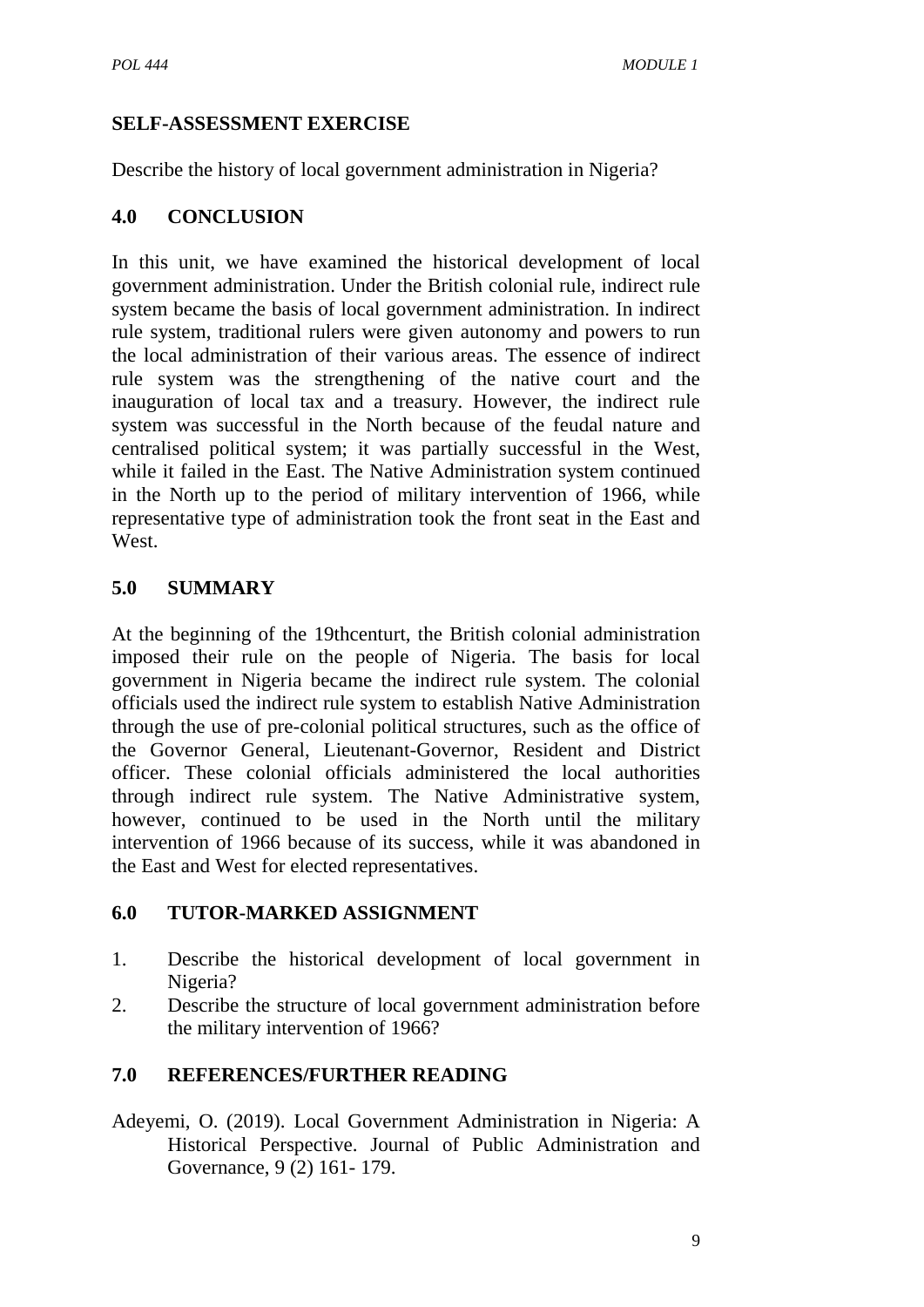- Eneanya, A.N. (2012). Local Government Administration in Nigeria: A Comparative Perspective. Lagos: University of Lagos Press.
- Ekpe, A.N. (ed.) (2006). The Substance of Local Government Administration in Nigeria: Theory and Practice. Lagos: Asbot Graphics.
- Ibietan, J and Ndukwe, P. (2014). Local Government Administration in Nigeria and the Localist Theory: Exploring the Nexus. Studies in Social Sciences and Humanities, 1 (4) 130-139.
- Ugwu, S.C. (2000). Issues in Local Government and Urban Administration in Nigeria. Enugu: Academic Publishing Company.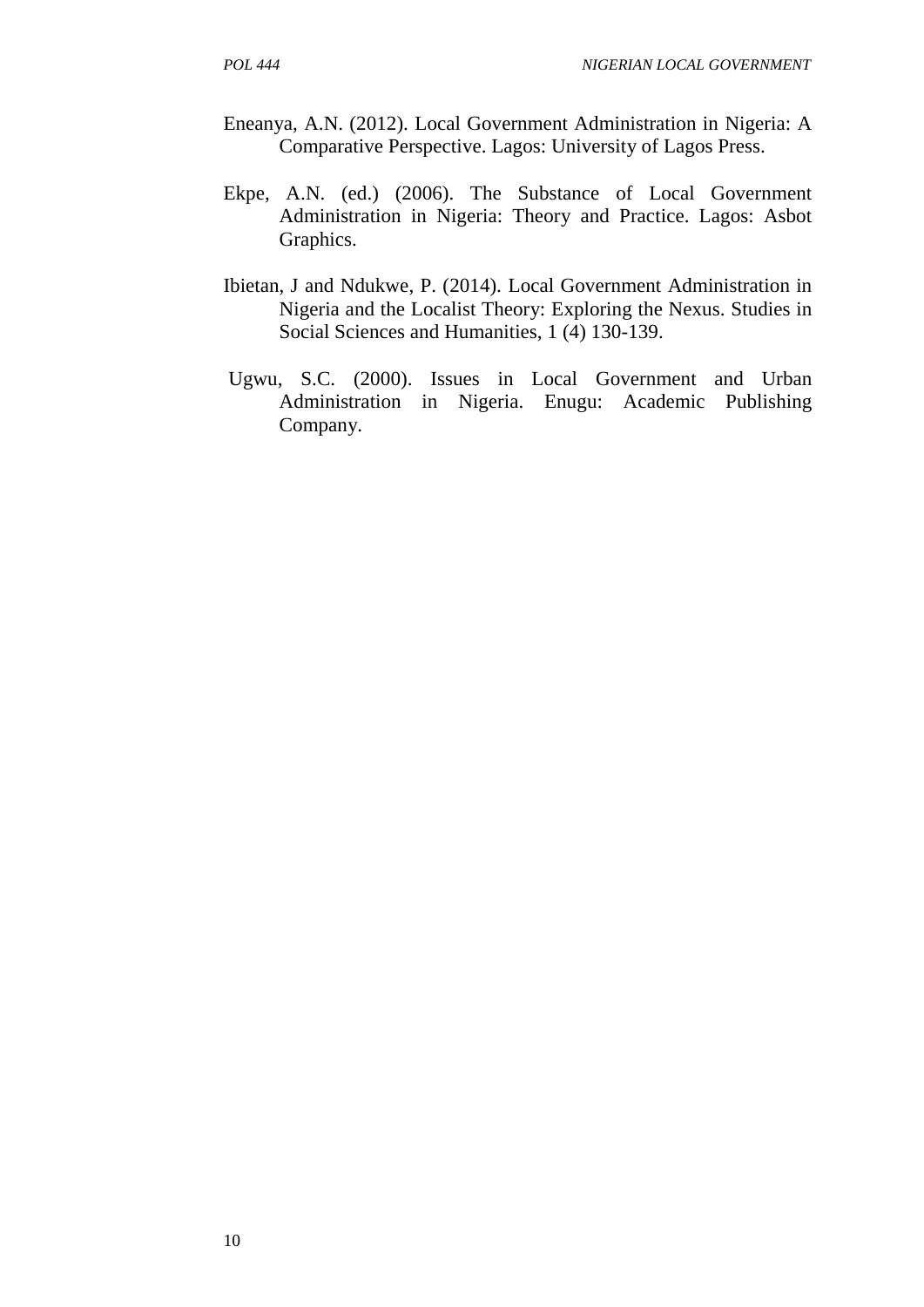# **UNIT 3 LOCAL GOVERNMENT REFORMS IN NIGERIA**

#### **CONTENTS**

- 1.0 Introduction
- 2.0 Objectives
- 3.0 Main Content
	- 3.1 Local Government Reforms Before 1966
	- 3.2 Local Government Reforms during Military Rule
	- 3.3 Local Government Reforms since 1976 and Beyond
		- 3.3.1 Dasuki Local Government Review Committee of 1984
		- 3.3.2 Local Government Reform of 1988
		- 3.3.3 Additional Government Reforms
		- 3.3.4 Local Government Review of 2004
- 4.0 Conclusion
- 5.0 Summary
- 6.0 Tutor-Marked Assignment
- 7.0 References/Further Reading

# **1.0 INTRODUCTION**

In the past three decades, local governments – more than any level of government in Nigeria – have gone through different periods of reform. These reforms in local government in Nigeria are largely instigated by criticisms of educated elites who often felt marginalised. The reforms were mostly notable in the Eastern and Western parts of Nigeria. In this unit, we shall examine the trends of local government reforms in Nigeria.

# **2.0 OBJECTIVES**

By the end of the unit, you will be able to:

- describe the patterns of the reform of the local government in the East, West and North before the military intervention of 1966
- explain the pattern of local government reforms during the military administration before 1976
- describe the patterns of local government reforms since 1976 to date.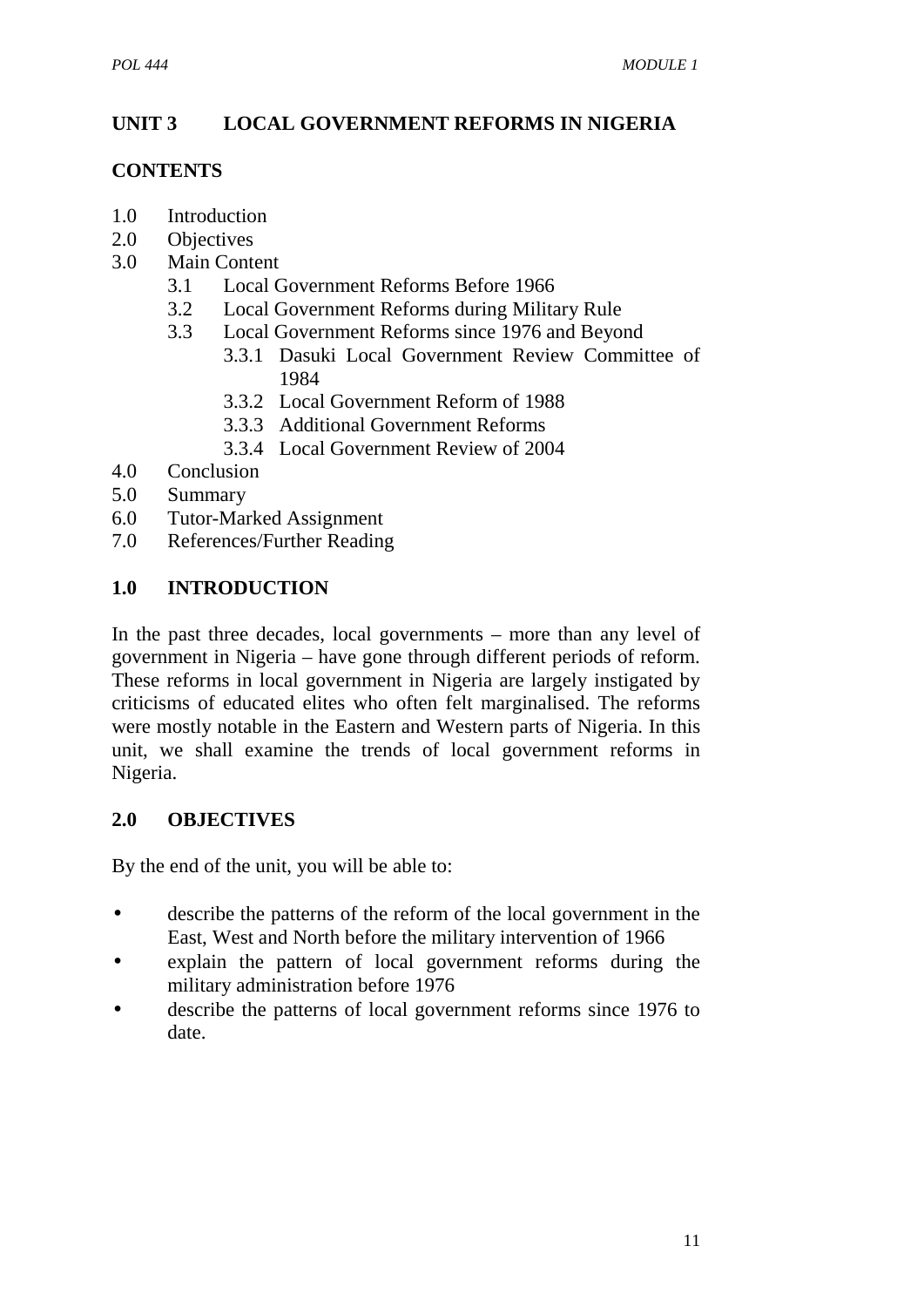#### **3.0 MAIN CONTENT**

#### **3.1 Local Government Reforms Before 1966**

Before the 1950s, the colonial government used Indirect Rule through the Native Authorities (NA) to administer the grassroots. The NA operated under the District Officer (DO) with the cooperation of Traditional Rulers. The 1950s witnessed "some notable reforms in the local government administration mostly in the Southern part of Nigeria" (Ugwu, 2003: 14). Their administrative procedures were as follows:

- i. Funds were raised mainly through taxation collected by the NAs, which retained a part for the maintenance of their services.
- ii. Budget was prepared under the guidance of the District Officer (DO) and approved by government.
- iii. Southern Nigeria mounted stiff opposition against the system in early 1950s with the government of Eastern Region, abolishing native administration and replacing it with the Local Council Ordinance of 1950. The Western Region followed with the Local Council Law of 1952, while the Northern Region passed a corresponding law in 1954.

In the East, the structure was patterned after the British system of local government. It was a three-tier structure, as follows:

- (i) County (Divisional council)
- (ii) District council
- (iii) Local council.

The reform made a provision that all members of the council were to be elected by the people. Due to inadequate administration and lack of experience, to operate this new system, the local government was restructured into a two tier structure: (a) Urban and County Council and; (b) Local Councils, which replaced the three-tier system(Ugwu, 2000).

In the Western region, the activities of the traditional rulers gave impetus to the 1952 Western Regional Local Government Law. The law made provision for a three-tier structure as follows: (a) Divisional office; (b) District Council; and (c) Local Council. This was also patterned along the British system with its functions including ambulance services, maternity centres and hospitals, agriculture, veterinary and forestry services, primary and postprimary education (Ugwu, 2000). Agreement was entered between the educated elites and traditional rulers for the latter to be allocated twenty-five percent of the membership of the council.

In the Northern Region, the Native Administration system survived and remained strong until the collapse of the First Republic in 1966.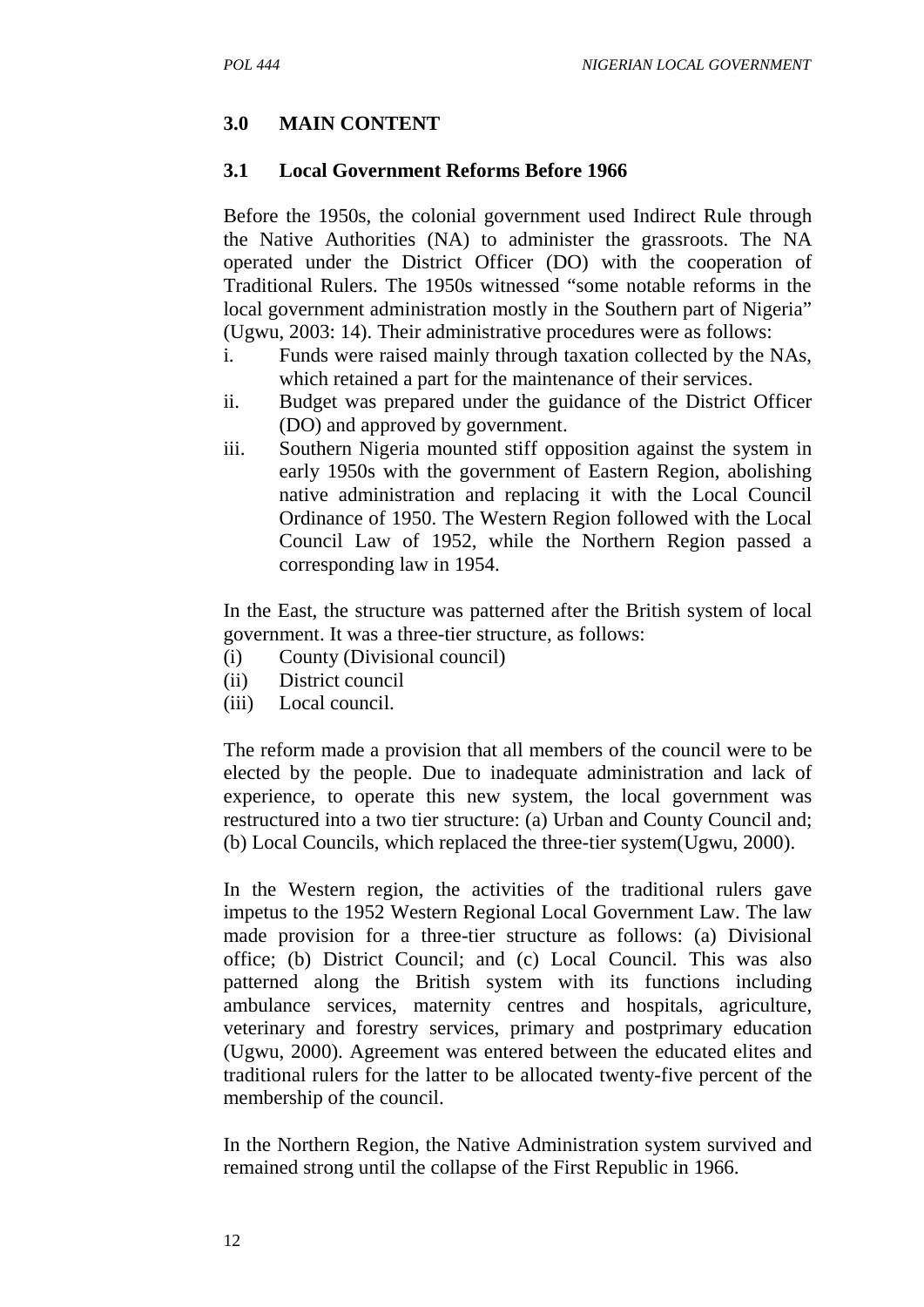- i. Local Council Service Boards were created in Southern parts of Nigeria in 1955 to regulate the powers of the local authorities on appointment of employees. In the North, appointments were on the approval of the appropriate regional minister of government.
- ii. In 1960, the laws were amended in line with regional experiences and dictates of the time. Ministry of Local Council was later created to strengthen inspection of finance and personnel.

#### **3.2 Local Government Reforms during Military Rule**

When the military struck in 1966, local administration system was abolished via Decree 34. The native court system became part of the judiciary, while the local council police was dissolved and integrated into the federal police force. Native Authority Prisons were also taken over by Federal' Prisons. The autonomy and power of the councils were further eroded.

Under the military, the reforms in the North resulted to:

- (a) Increased scope of local participation
- (b) Creation of new administrative units and structures to facilitate more participation and effective mobilisation and management of resources for development purposes.

However, the local government structures differed from one state to the other in the North. For instance, Kwara and Benue-Plateau states established the local administration system comprising the local authorities with Districts councils as subordinate units. The other states in the North such as North-Central, North Eastern, North Western and Kano adopted a three-tier structure made up of the following:

- a. The local Authority
- b. The Administrative Area Council/ Area Development Board
- c. The District Council.

The structures were similar to the three-tier structures adopted in the Southern part of the Nigeria in 1950s. Moreover, Township Administration also existed in areas such as: New Bussa and Bacita in Kwara, Borno in North-Eastern, Zaria in the North Central and Kano Township which had a metropolitan planning Development Board.

In the East Central States, a new pattern of local government Administration was established. It was known as the "Development Administration" system. It also existed in the South Eastern and Midwestern states (Ugwu, 2000). The philosophy of the system is anchored on community self-help. However, the reorganisation of the system was affected by the Divisional Administration Edict of 1971. This system introduced a two-tier structure of Divisional and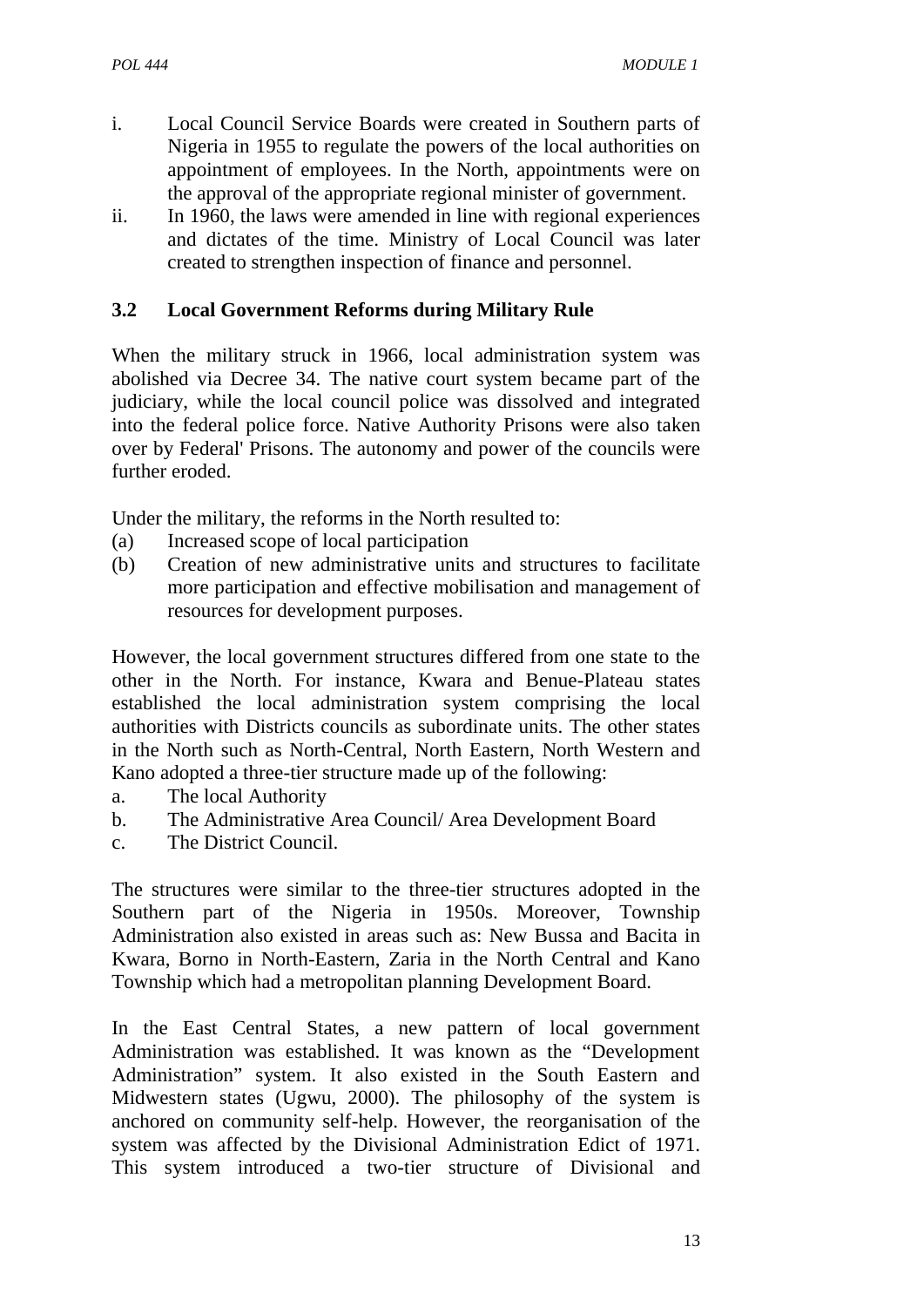Community Councils. At the divisional levels, the local authority in relation to a community council area, was the Divisional officer-in council of the Divisional council and in relation to an Urban council area, the Residents-in-council of the Urban council. The system also established an administrative and coordinating relation between the state government and community council on one hand and between the state government and the ordinary citizen on the other. The aim of this was to bring the government nearer to the people and reduce the barrier between the people and their environment (Ugwu, 2000).

In the West, the Council Manager system was adopted. The idea was borrowed from North America. It was aimed at integrating some private sector techniques into public sector management. The structure of Council Manager System was made up of a council elected or appointed members which play the role of a board of directors in a business organisation and secretary who performed the function of a chief executive in a company. Each council had a standing committee responsible for formulating policies, preparing and receiving annual council budgets, and offering support to the secretary who served as the chief executive officer. The chairman of the standing committee was also the chairman of the council, and was selected on annual basis by the members of the council from among themselves (Ugwu, 2000; Voorn et al, 2017).

With the creation of 12 States in 1967, the Eastern and Mid-West state governments took over the running of local political institutions. The West adopted a North American model of council manager system and in most of the Northern States, popular representation and weakening of traditional leadership hold on local councils was increasingly emphasised.

#### **3.3 Local Government Reforms since 1976 and Beyond**

In 1976, it was felt that these reforms were not sufficient to bring about the type of socio-economic and political changes envisaged at the local governments. In 1976, a uniform structure was introduced for local councils all over the federation. Traditional rulers were denied of roles in the running of the councils. The council was made a third-tier of government with a population of not less than 150,000 people or more than 800,000. Specific functions were defined for the council.

All the provisions of the 1976 reforms were incorporated into the 1979 constitution with the introduction of presidential system of government. This 1976 reform re-defined local governments and changed their orientation from field administrations of the state governments to being simultaneous local government structures that were responsible to the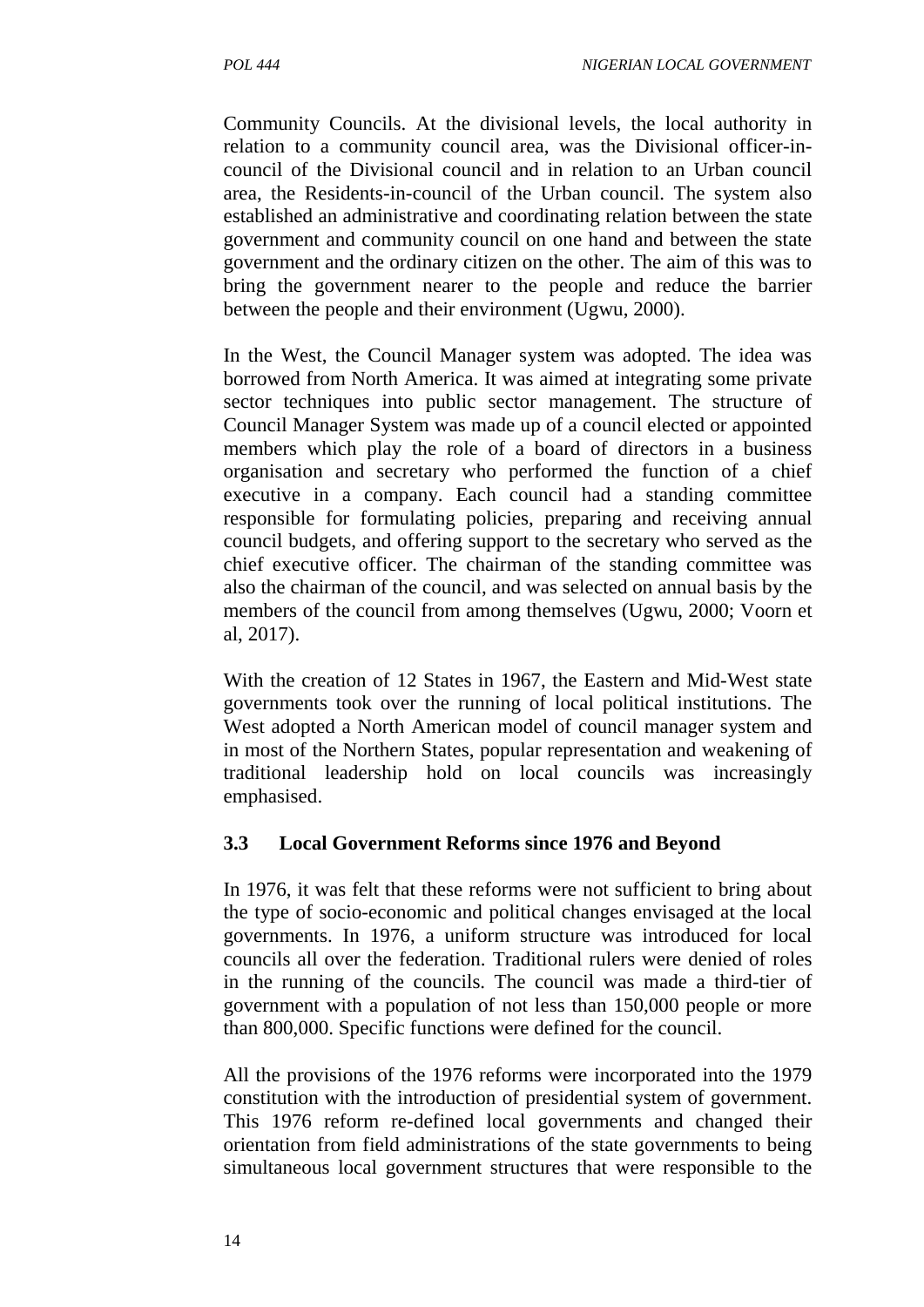electorate. The reform introduced a most innovative and rather radical departure from the existing structured pattern of local government in the country.

High-lights of the reform are:

- Abolition of the old divisional administration system previously in operation in several parts of the country,
- Provision of a multi-purpose, single-tier local authorities, tagged local government with chief executive system of management;
- Provision of federal grants to be disbursed to local governments through the states;
- Introduction of Supervisory Councillorship particularly in the Southern States. Each of the Supervisors was to be in charge of one or more related departments in the local council.

The progress made in local government reforms in 1976 was virtually eclipsed in the early 1980s, when the authority vested by the 1979 constitution in the states to create local government led to proliferation of local governments. This had the perverse effects of both stressing the limited capacity for governance at the local government level and of intensifying the problem of sharing the limited resources among a vastly increased number of local governments. Moreover, the reform failed to address the issue of power separation between the arms of government as is typically the case in a Presidential system of government. However, all the provisions of, the 1976 reforms were incorporated into the 1979 Constitution with the introduction of presidential system of government

# **3.3.1 Dasuki Local Government Review Committee of 1984**

As a result of these noticeable inadequacies, it was felt that the 1976 nationwide local government reforms were not sufficiently able to generate the desire impact. This led to the setting up of the Dasuki Local Government Review Committee in 1984. In 1986, Alhaji Ibrahim Dasuki Report made improvement on the state of local councils. The exercise ended up in worsening the problem of local government. The government white paper subordinated the local government to the States. External revenues to local governments were drastically reduced. State governments were now to make available only 10 per cent of their internal revenues to the local government, which they failed to do. The subordination of the local governments to the States was completed with the introduction of Sole- Administrators, who became agents of the State governments and the gain of 1976 reform was lost. The recommendations also led to the scrapping of the state ministries of local council in 1988 and the policy of direct disbursement of statutory allocations was introduced.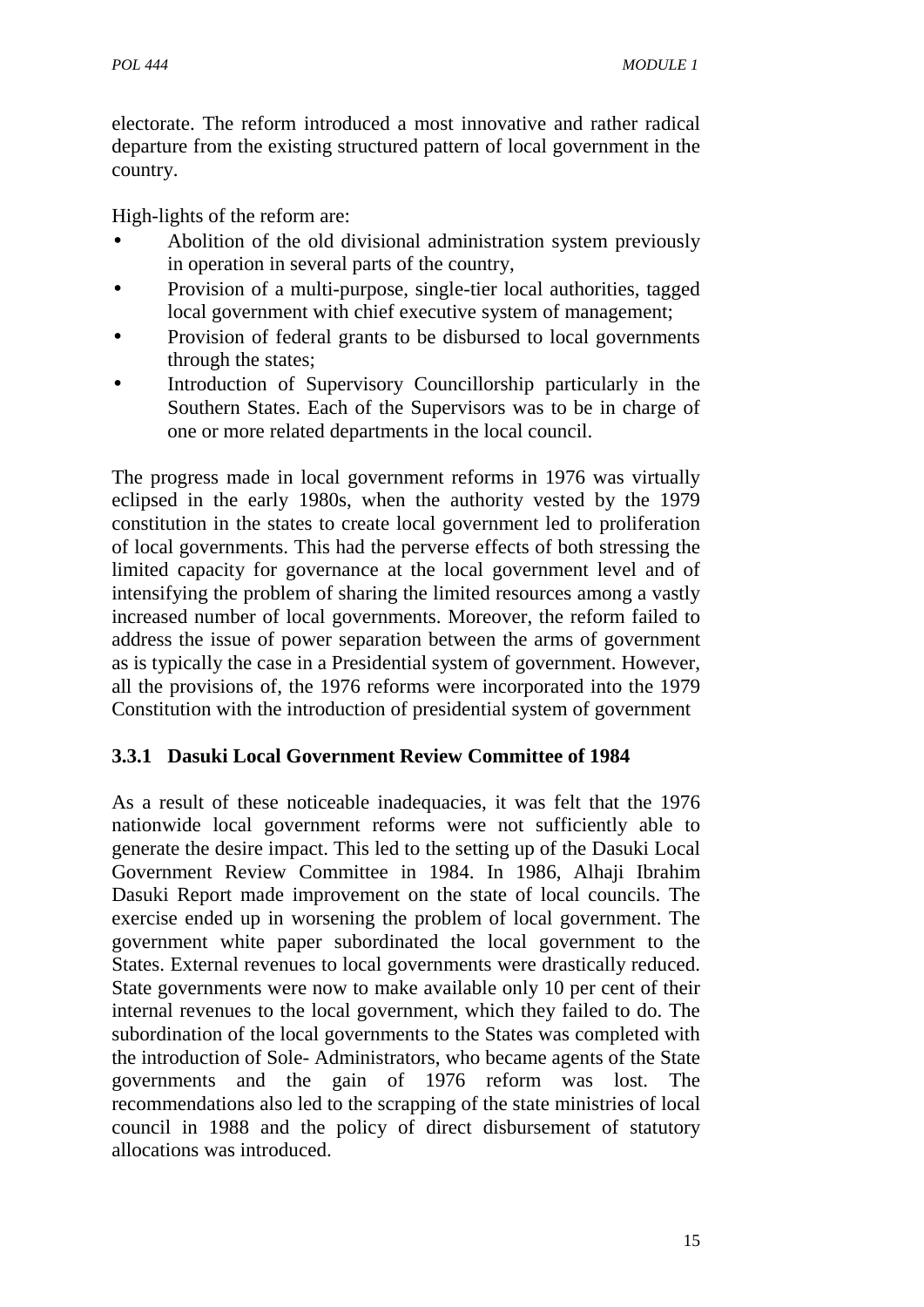# **3.3.2 Local Government Reform of 1988**

Following the recommendations of another Local Government Review Commission in 1988, the Federal government adopted a number of measures to strengthen local government. The new measures were:

- i. Abolishing State Ministries of local government, which had extensive review and supervisory authority over local governments and its replacement by a department of Local Government in the Governor's office;
- ii. Paying federal allocations to local governments directly;
- iii. By-passing state government in statutory allocations, which have moved from 10 to 23 per cent;
- iv. Strengthening local government financial administration by granting local government's authority to prepare and approve their own budgets and taxes independently of State governments;
- v. Rationalising local government organisations;
- vi. Transferring primary education and primary healthcare and all related personnel and facilities to local government;
- vii. Creating the office of Director of Local government Audit as well as setting up local government Alarm Committee
- viii. Involving traditional rulers in local government affairs.

# **3.3.3 Additional Government Reforms**

- i. Additional 149 councils were created in 1989 and new allocation formula gave 15 per cent to the councils.
- ii. Primary Health care programme was transferred to the local council in 1990.
- iii. Primary school administration followed in 1991. There was separation of power and appointment of political secretaries.
- iv. Local Council Service Commission was abolished in 1992 and later reinstated. The revenue allocation formula was raised to 20 per cent. Later the councils were increased to 774, with administration and financial autonomy granted.
- v. Gains in Council reforms appeared harmed by the 1999 Constitution, which introduced ambiguity and contradictions in the control and running of the local councils. For example, Section 7 (I) States: "The system of Local Government by 21 democratically elected local councils is under this constitution guaranteed; and accordingly, the government of every state shall subject to Section 8 of this constitution, ensure their existence under a law which provide for the establishment structure, composition, finance and functions of such councils."

Section 7(6a) provides that "the National Assembly shall make provisions for statutory allocation of public revenue to local councils in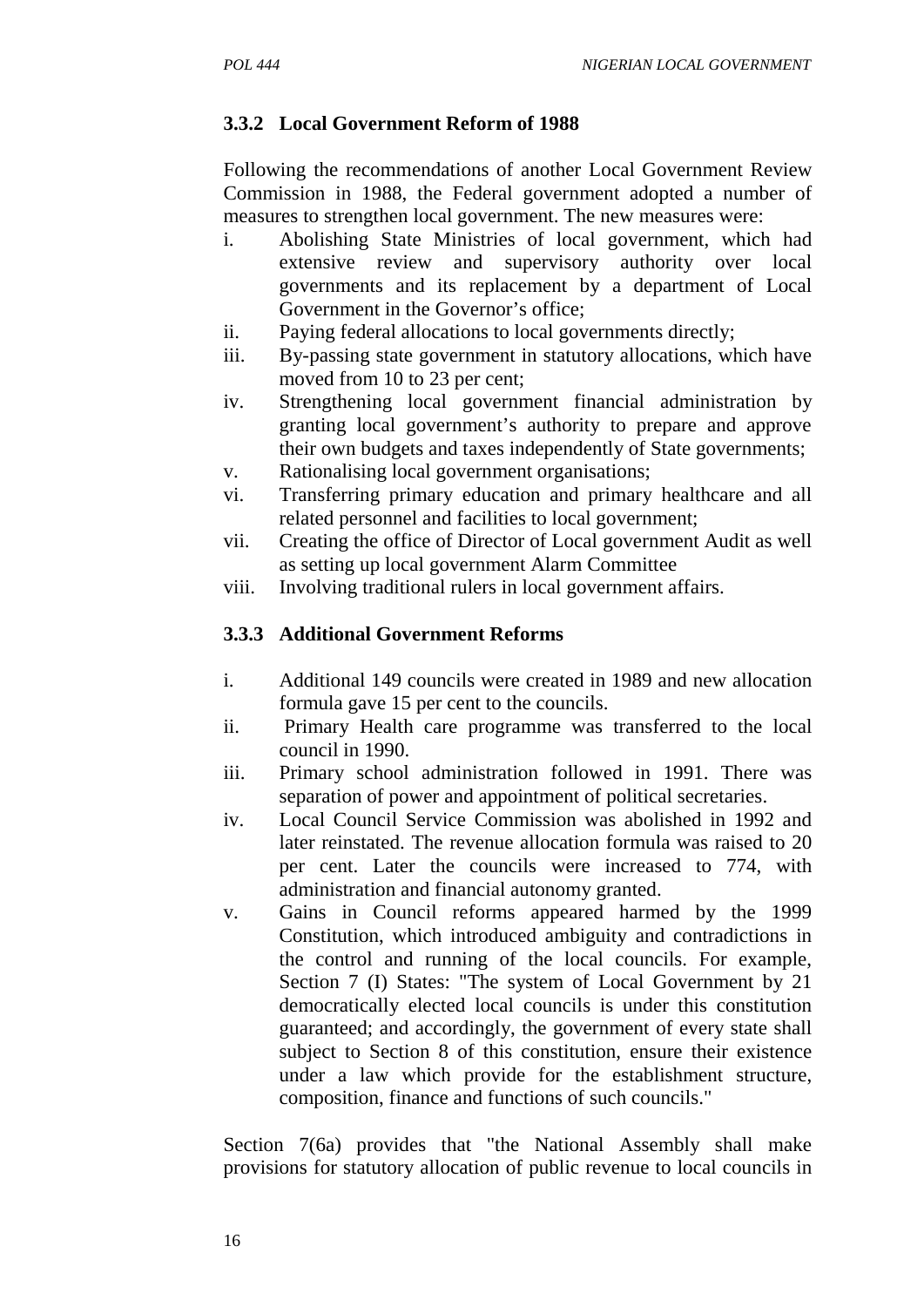the federation." And Section 7(6b) compounds the confusion by stating that "House of Assembly of a State shall make provisions for statutory allocation of public revenue to local councils, within the state."

In addition, Section 8 (5 and 6) empowers the National Assembly to legislate on new councils before they can become legal. With the state government, state House of Assembly and the National Assembly all having roles to play in the affairs of the local council, it is not a surprise that confusion, intrigues and non-performance has been the lot of governance at the grassroots levels, hence the need for reforms.

Although the local government reform of 1988 driven by General Babangida's administration has lofty ideas for the total overhaul of the already battered local government system, the system lacks the necessary impetus to make it work effectively. In the first place, there was gross absence of induction course for training and enhancing the potentials of local administrators. In this way, the tendency to familiarise the council officials to their new tasks was a serious set-back. Besides, the lack of financial bases to kick-start the autonomy rights was a total flop. Most local governments could not generate fairly above 5 – 10% from their internal sources. The implication here amounts to total pressure on the lean resources emanating from the Federation Account in form of monthly subvention. As far as this was the only means of survival, then, the tendency to weather the storm became narrow when the resources were either cornered by the powers that be or delayed in the transition process down the trails of distribution chain. This is not healthy enough for local council survival in Nigeria at whether level of analysis.

# **3.3.4 Local Government Review of 2004**

This review took place under the chairmanship of the Late Etsu Nupe, Alhaji Umaru Sanda Ndayako and later replaced by Alhaji Liman Ciroma. The Federal Government issued white paper on the Report and the National Council of States endorsed the report. The contents of the report were:

- i. It retained the existing 774 local government councils;
- ii. All local government council must submit their annual budgets to their State Houses of Assembly for approval;
- iii. Ensure that whatever is due to local governments is made available to them, including 10 per cent of the monthly generated revenue or whatever portion of money that comes from the federal to the States that is meant for the local government;
- iv. That local government should fund their various services and Agencies, including paying salaries of paramount Traditional Rulers and primary school teachers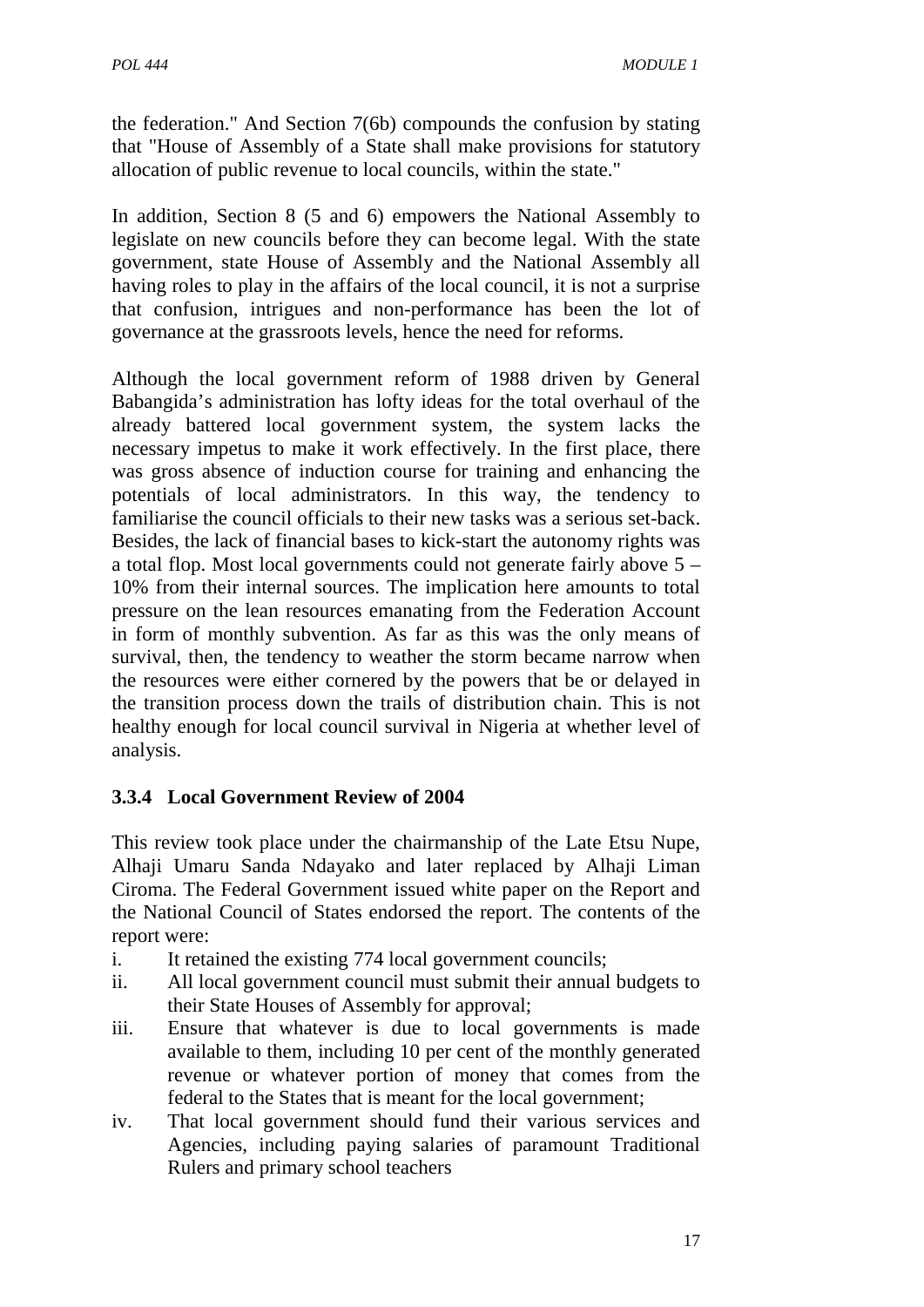- v. Administration of local government is purely the responsibility of State House of Assembly, which will make appropriate legislation and
- vi. Establishment of inspectorate department to enforce compliance with the local government budget as approved by the planning and legal units in the local government councils.

Recently, another provision has been enacted into law by the National Assembly in 2005, empowering Local Government Allocation to be paid directly to them, instead of the previous arrangement of having State-Local Joint Account. Statutory allocation meant for local government was increased to 23 per cent. The idea of paying the statutory allocation direct to local government is to forestall the possibility of State Governments manipulation of the joint account to their favour. This latest provision has received criticism from the Conference of Assembly of Speakers, who looked at such provision as unconstitutional and encouraging corruptions in Local Government Administration. Though, the Assembly of Speakers criticize this provision, majority of Nigerians welcome this development, in view of clever manipulations of State Governments to State-Local Government Joint Accounts. It was believed that the reform would enable the Local Government Councils fulfill their primary functions of grass-root development. Notably, these reforms are relevant for improving local government capacity to deliver pubic good. Experiences from Britain and other developed countries suffices here (Doig, 2014).

Another important innovation arising from the reform was the policy decision to provide training at all levels for all categories of local government officials. Before then, local government positions were filled by unskilled functionaries, most of them with a maximum of primary or secondary school education. The reform initiated training programmes for senior local government officials in three centers - the Universities of Ife, Zaria and Nsukka.

These reforms led to a considerable change of Nigerian administrative and political institutions. It has become a primary level of grassroots democracy and distribution of socio-economic programmes in Nigeria.

#### **SELF-ASSESSMENT EXERCISE**

Describe the local government reforms in Nigeria before 1966 military intervention.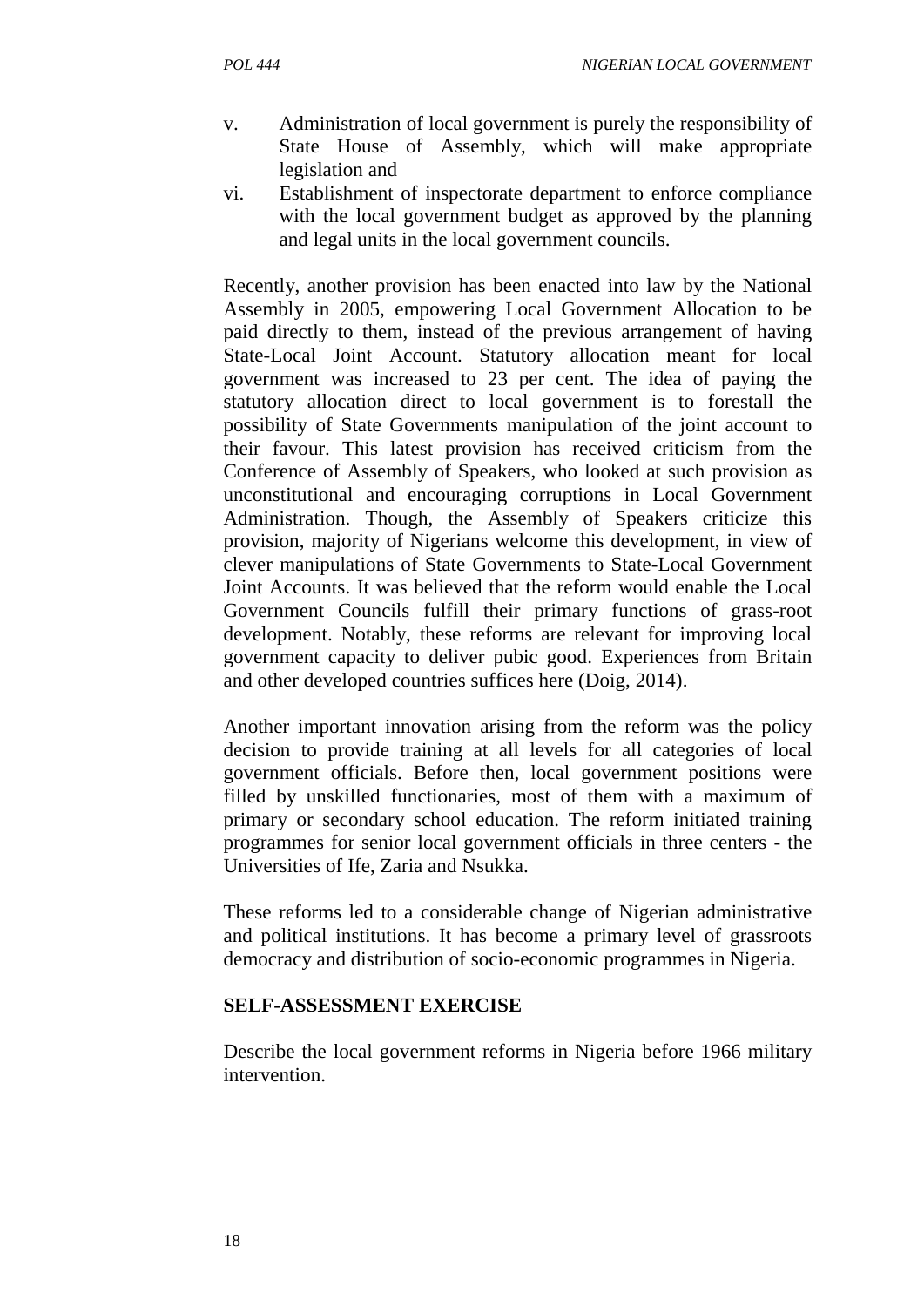# **4.0 CONCLUSION**

In this unit, we have discussed the reforms of local government system. The reforms of local government in Nigeria date back to the pre-colonial era and the formative period of larger-scale kingdoms and powerful empires in the country. After the amalgamation of Southern and Northern protectorates in 1914, several reforms took place.

Before the 1950s, the colonial government used indirect rule system through the NA to administer the grassroots . The NA operated under the DOS with the cooperation of traditional rulers. However, various reforms took place from the 1950s, until 1976 when a uniform structure was introduced throughout the federation.

### **5.0 SUMMARY**

The genesis of local government administration in Nigeria dates back to pre-colonial period. Before 1950s, the colonial government used indirect rule system through the NA to administer the people at the grass root. However, reforms continued to surface in local government administration from the 1950s up to 1976, when a uniform local government structure was established. Other reforms, however, followed in 1984, 1988, 1989 and 2004. Presently, the local government council administration is now the responsibility of the State House of Assembly.

### **6.0 TUTOR-MARKED ASSIGNMENT**

- 1. Describe the reform of local government administration in Nigeria during the military regime?
- 2. Describe the trend of Local government reforms in Nigeria since 1976?

- Doig, A. (2014). Roadworks Ahead? Addressing Fraud, Corruption and Conflict of Interest in English Local Government. Local Government Studies, 40 (5) 670-686.
- Eneanya, A.N. (2012). Local Government Administration in Nigeria: A Comparative Perspective. Lagos: University of Lagos Press.
- Ekpe, A.N. (ed.) (2006). The Substance of Local Government Administration in Nigeria: Theory and Practice. Lagos: Asbot Graphics.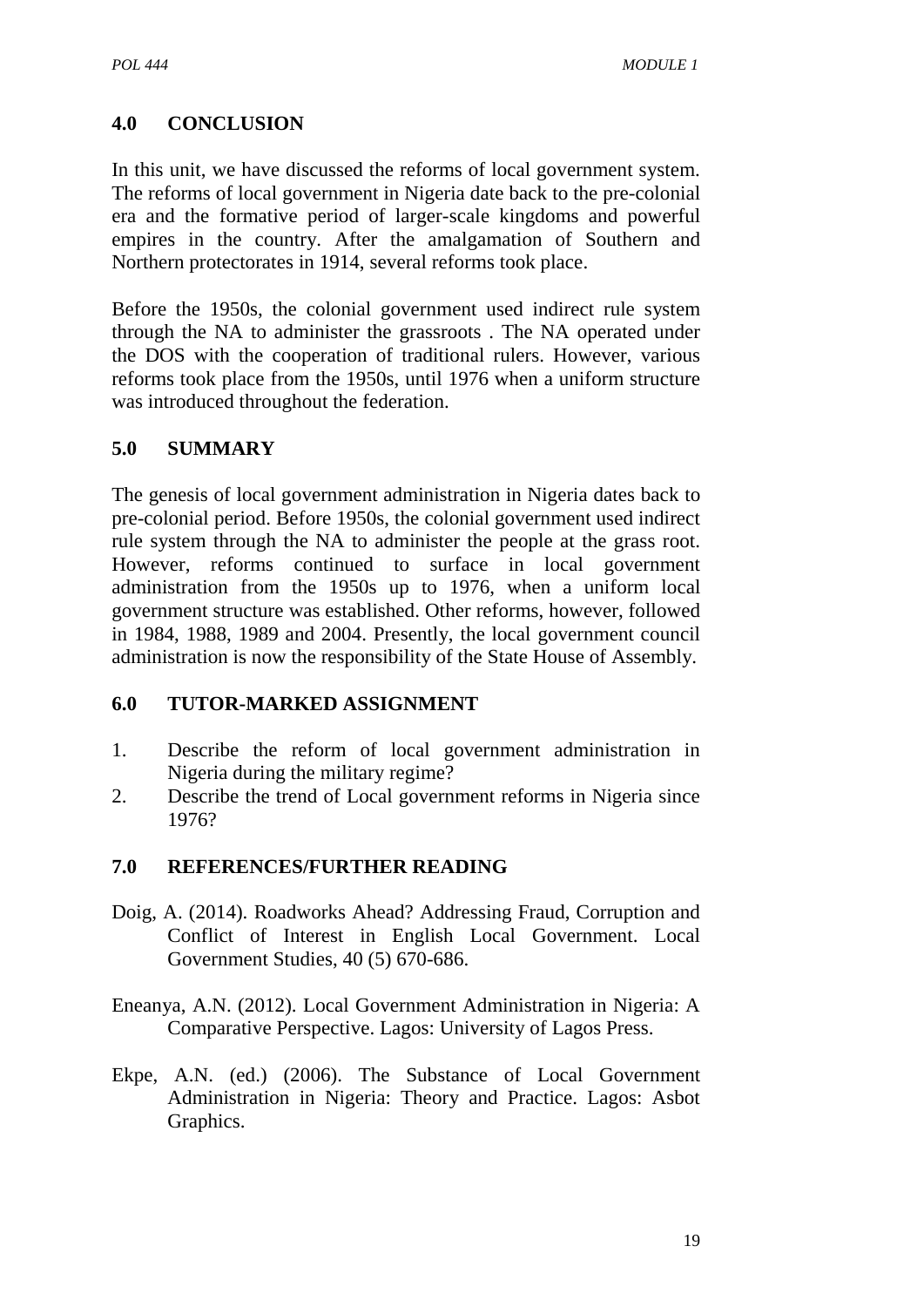- Ugwu, S.C. (2000). Issues in Local Government and Urban Administration in Nigeria. Enugu: Academic Printing Press.
- Voorn B, van Genugten M and van Thiel S (2017) The efficiency and effectiveness of municipally owned corporations: a systematic review, Local Government Studies, 43 (5), 820-841.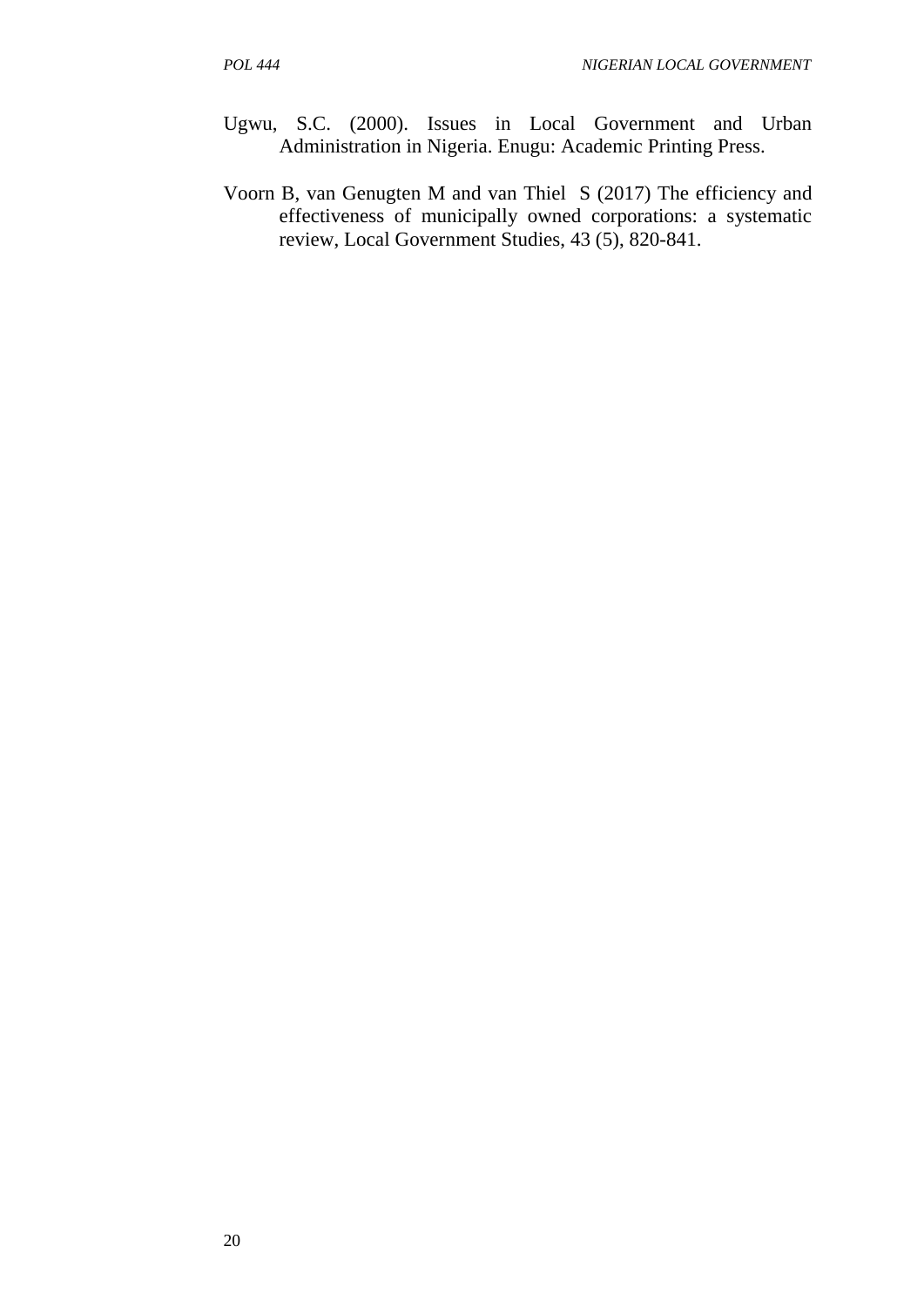# **UNIT 4 LOCAL GOVERNMENT SYSTEMS**

### **CONTENTS**

- 1.0 Introduction<br>2.0 Objectives
- **Objectives**
- 3.0 Main Content
	- 3.1 Classification of local government System
		- 3.1.1 French System
		- 3.1.2 Anglo-Saxon System
		- 3.1.3 Marxian System
- 4.0 Conclusion
- 5.0 Summary
- 6.0 Tutor-Marked Assignment
- 7.0 References/Further Reading

## **1.0 INTRODUCTION**

The local government system connotes structural arrangement by which a political system performs some functions. The traditional political system in pre-colonial era in Nigeria has in parts of Nigeria, a village or district government which fulfils the function of a country or division. In other countries, such political systems have central and local authorities. In this unit, we shall examine different systems in which local governments are classified.

## **2.0 OBJECTIVES**

By the end of the unit, you will be able to:

- explain the systems into which local government across nations are classified;
- differentiate between French and Communist systems from Anglo-Saxon system.

## **3.0 MAIN CONTENT**

### **3.1 Classification of Local Government System**

Local government systems are classified into three major groups, namely (Ekpe, 2006:72-75):

- i) The French local government system
- ii) The Anglo-Saxon local government system and
- iii) The communist local government system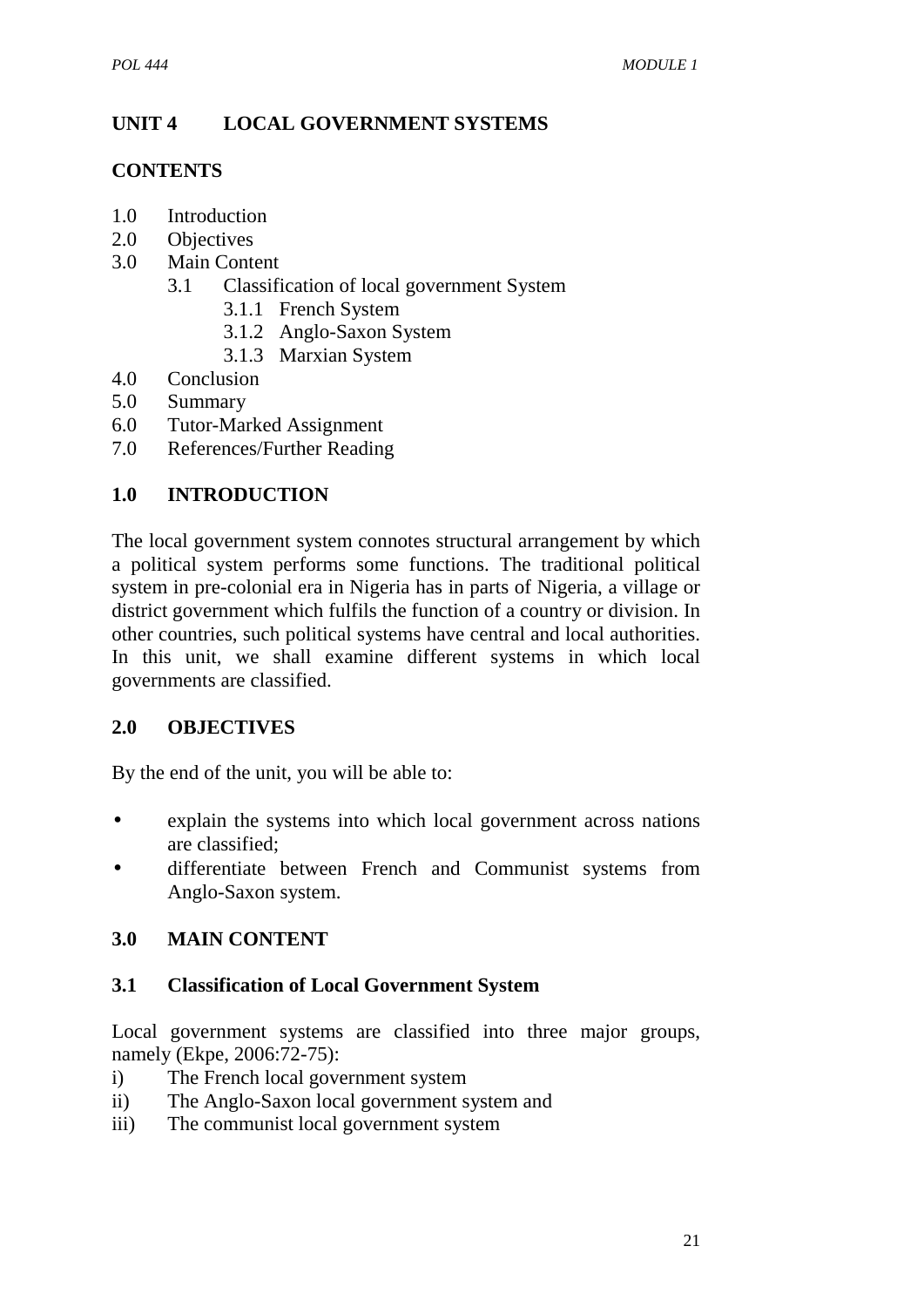### **3.1.1 The French System**

In the French system, local governments are regarded as the local arm of the central government. Under this system, the local government councils are given important power and duties, which they exercise through their principal officers, the mayor. The proceedings of their deliberations, however, are subject to the direction, approval or veto of a civil servant (the perfect), who represents the government of French in the field. The French system is among the most non-representative. Its basic structure, codified by Napoleon 1, developed out of the need of revolutionary France to curtail the power of local notables, while hastening government reform. It stresses clear lines of authority, reaching from the central government's ministry of the interior through 35 the centrally appointed prefect of the department to the municipality, which has a locally elected mayor and municipal council. The prefect, being both the chief executive of the department and the representative of the central bureaucracy, provides the channel of centralisation, with wide authority to over-rule local councils and supervise local expenditures. Variants of this system are found throughout Europe and in former French colonies.

Between the periods 1971 to the early part of 1979, the three states of Nigeria (East Central, South Eastern and Rivers States) structured their local governments deliberately after the French system. The Mid-West State latter borrowed a leaf from the Eastern states. The reason for this system was to whittle down the autonomy of local government and solve the problem of abuse of power by them.

### **3.1.2 Anglo-Saxon System**

The British system of local government is most representative of the major types and has been the model of most of that country's former colonies.

This model is characterised by granting autonomy to local governments by the central government. These powers were usually exercised through elected councils on the county and sub-county 36 levels. This system was marked by less central government interference and greater local budgetary authority than in other systems. The basic point is that it is the central government that determines how much autonomy the local government will have. Theoretically, the central government can curtail the powers exercisable by local governments. A special feature of the British system is its use of an extensive committee system, instead of a strong executive, for supervising the administration of public services.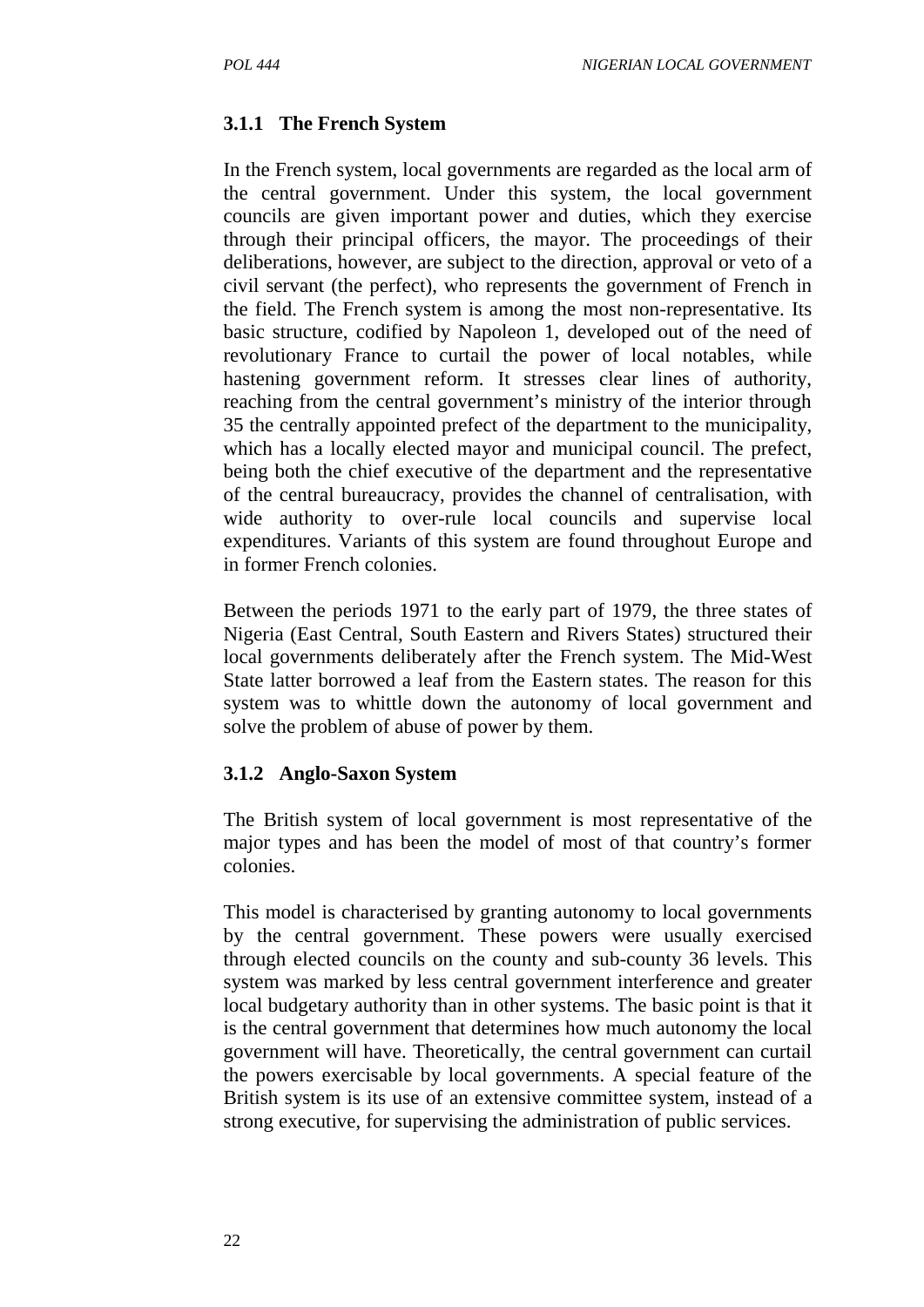# **3.1.3 Marxian System**

From Marxian perspective, a question may be raised as to whether local government is not merely an instrumental value, established to serve the interests of the bourgeoisie and to buttress its power over the peasants and the masses.

In Marxist-society, there is no need to set up local governments as local government has vibrant life of their own, their activities being designed to serve mainly the interests of the localities. For example, in Russia, local governments constitute a part of a complex of governmental agencies whose main purpose is to serve as an economic planning unit. In Communist China, Local Government is more elaborately structured and plays a somewhat different role. Here, the focus of the local government system is the country. The population of the country ranges from several hundred thousand to over one million people. It manages local public works including irrigation projects, repairing basic consumer goods and agricultural supplies and equipment. The country is encouraged to develop internally integrated and externally independent economies. However, while most countries have complex systems of local government, those of France and Great Britain have served as models for much of the rest of the world.

# **SELF-ASSESSMENT EXERCISE**

Describe the Anglo-Saxon system of local government administration?

## **4.0 CONCLUSION**

The grouping of local government system into different patterns operated by major political powers was aimed at showing that in every society, every structure in a political system performs some functions. In the French system, local governments are given important power and duties which they exercise through their principal officer, the Mayor. In Anglo-Saxon system, the central government grant local government some autonomy, which are exercised by elected councils. In Marxist societies, activities of local units are designed to serve mainly the interests of the localities.

## **5.0 SUMMARY**

In this unit, we have examined the classification of local government system. Local government has been classified into three major groups, namely: the French system, Anglo-Saxon system and Marxian system. In such societies, there are central and local units, which perform certain functions. In French system, the Mayor performs the function of local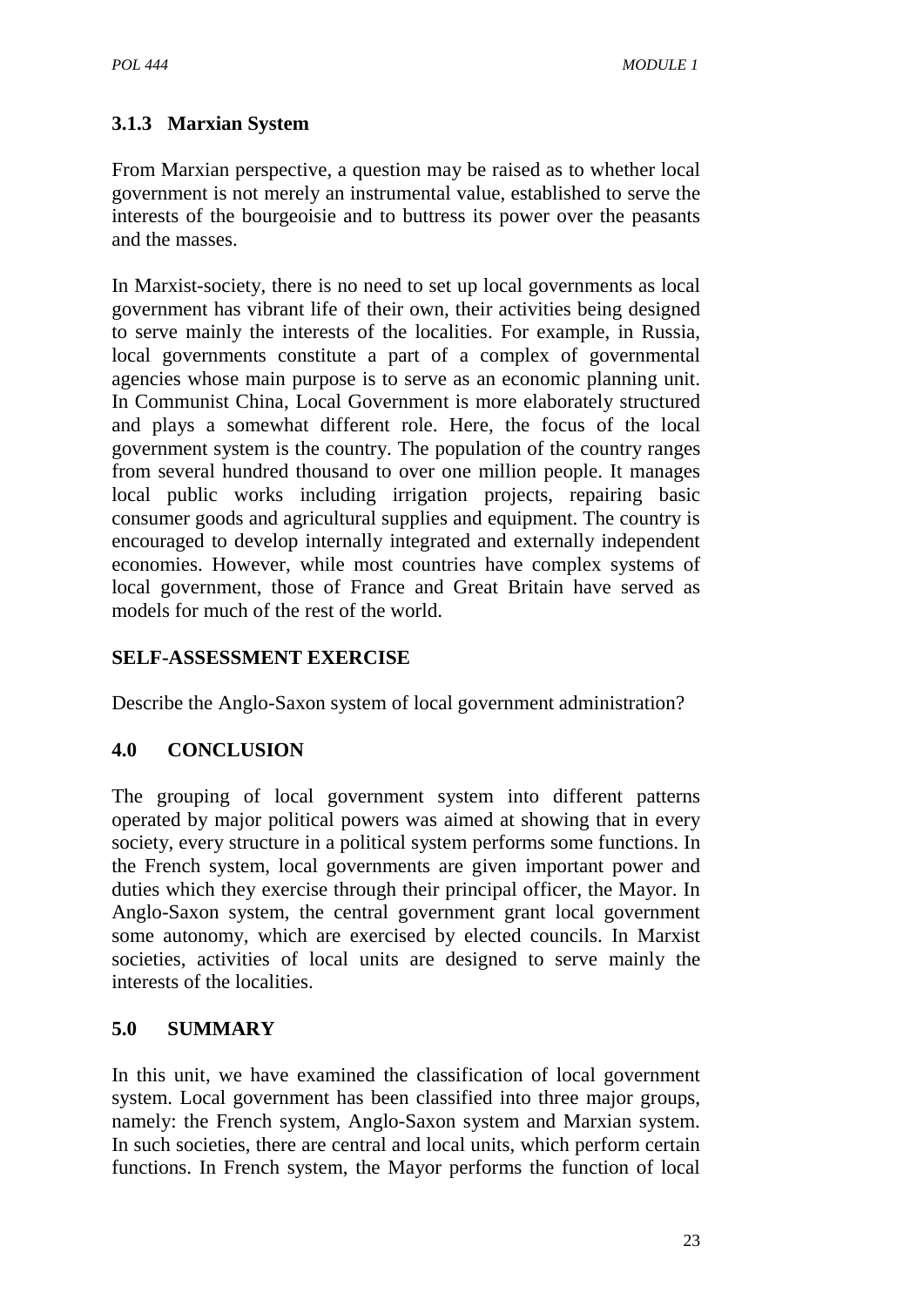government, subject to the direction and approval or veto of the Prefect. In Anglo-Saxon system, the central government grants and curtails the powers exercised by the local government. In Marxist type, local government serves as economic planning unit. The implication of this, is that in traditional political system in Nigeria, there were some parts where a village or district performed certain functions for the central government. This was what informed the adoption of Anglo-Saxon type for the establishment of local units in Nigeria.

## **6.0 TUTOR-MARKED ASSIGNMENT**

- 1. Describe the Marxist system of local government?
- 2. How does the Anglo-Saxon system of local government differ from the French system?

- Eneanya, A.N. (2012). Local Government Administration in Nigeria: A Comparative Perspective. Lagos: University of Lagos Press.
- Ekpe, A.N. (2006). The Substance of Local Government Administration in Nigeria: Theory and Practice. Lagos: ASBOT Graphics.
- Ugwu, S.C. (2000). Issues in Local Government and Urban Administration in Nigeria. Enugu: Academic Printing Press.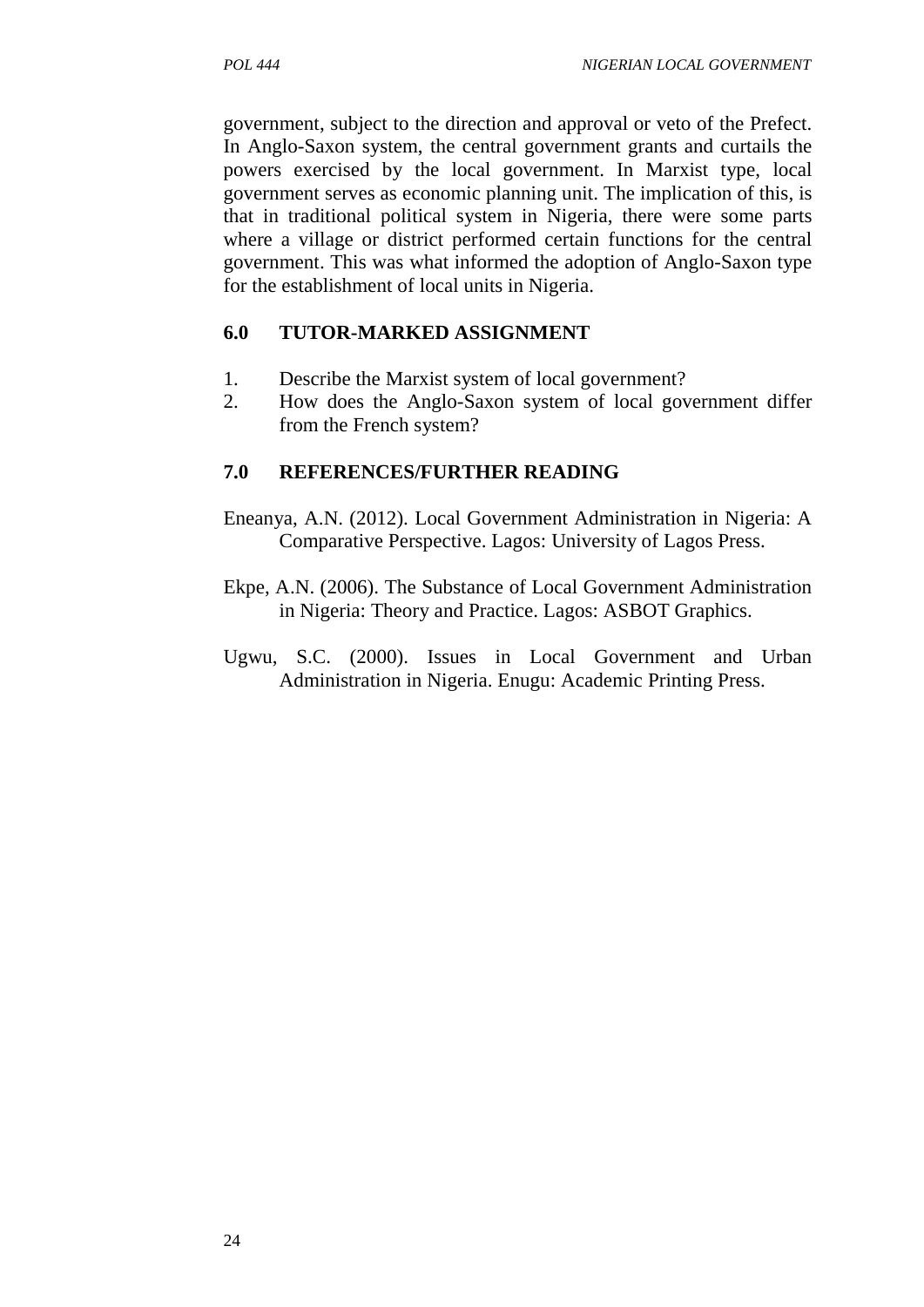### **MODULE 2 THEORIES, STRUCTURES AND FUNCTIONS OF LOCAL GOVERNMENT ADMINISTRATION**

#### **INTRODUCTION**

This Module examines the theories, structures as well as the functions of local government and local government legislature. The Module is divided into the following 4 units:

- Unit 1 Theories of Local Government
- Unit 2 Structures of Local Government
- Unit 3 Functions of Local Government
- Unit 4 Functions of the Local government Legislature

### **UNIT 1 THEORIES OF LOCAL GOVERNMENT**

### **CONTENTS**

- 1.0 Introduction
- 2.0 Objectives
- 3.0 Main Content
	- 3.1 Theories of Local Government
		- 3.1.1 Democratic Participatory Theory (DPT)
		- 3.1.2 Efficiency Services Theory (EST)
		- 3.1.3 Resource Mobilisation Theory (RMT)
- 4.0 Conclusion
- 5.0 Summary
- 6.0 Tutor-Marked Assignment
- 7.0 References/Further Reading

### **1.0 INTRODUCTION**

Local government can be described as the lower level of government. It is legally distinct and has powers to raise revenue and undertake assigned responsibilities under a leadership that is elected and answerable to the local population. It can also be stated that local government exercises power that is decentralised in the form of devolution. It is this decentralisation of functions that brings about theories to justify the establishment of local government. In this unit, we shall examine the theories adopted for the explanation of rationale for establishing local government.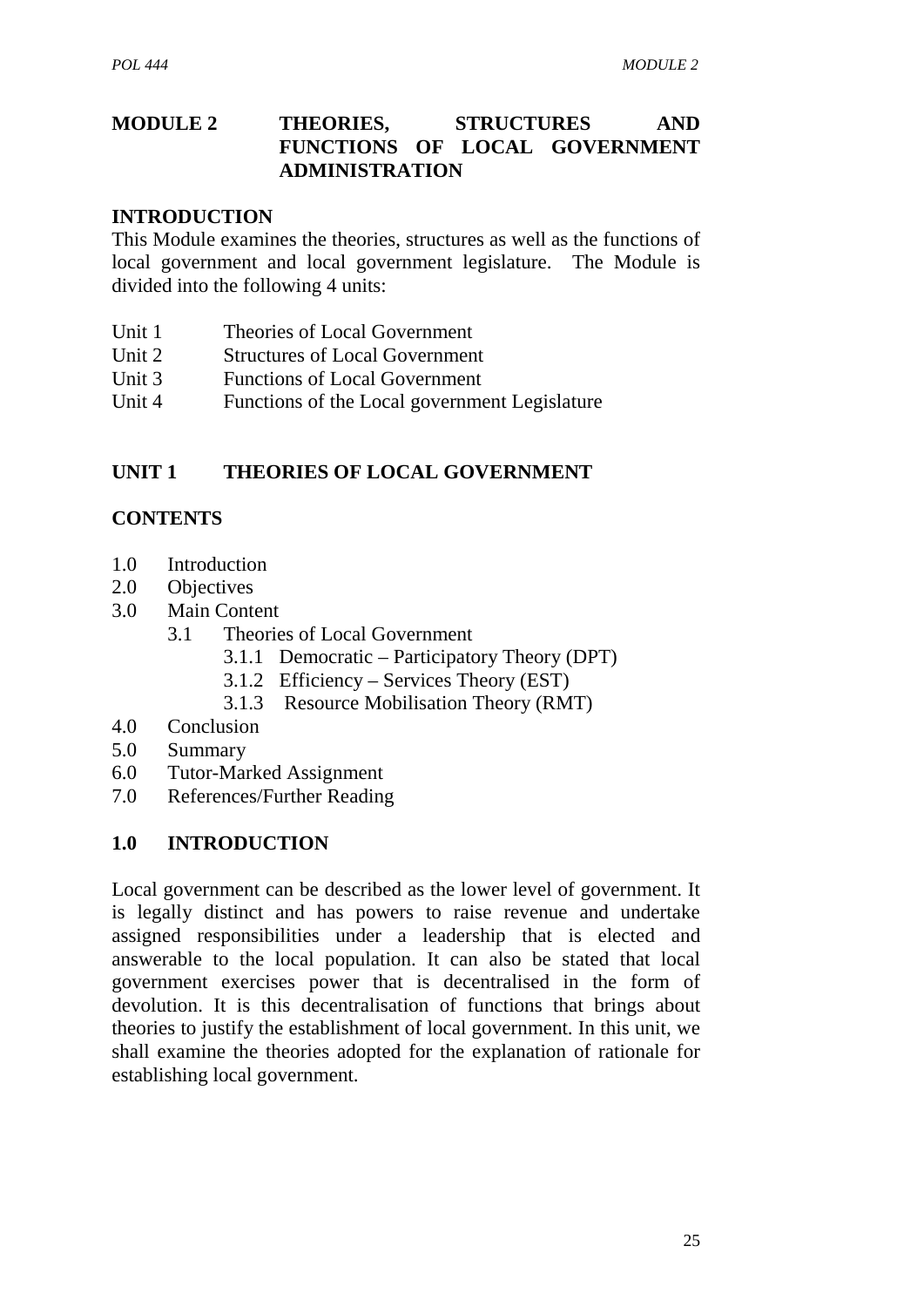# **2.0 OBJECTIVES**

By the end of the unit, you will be able to:

- explain the link between democracy and participation of local community at the local level;
- explain the link between local government and service delivery theory; and
- explain resource mobilisation theory as basis for mobilising human and material resources for rural development.

## **3.0 MAIN CONTENT**

## **3.1 Theories of Local Government**

Gboyega (1987) identified two sets of theories. The first set tries to justify the existence of or the need for local government on the ground of its essentiality to a democratic regime or for practical administrative purpose like responsiveness, accountability and control. The second set opposes the first that the existence of local government cannot be justified by any of those reasons mentioned above in that "local government institutions are neither democratic in their internal operation nor admit of responsiveness accountability and control".

According to the latter argument, local government and democracy stand at the extreme of opposite ends of a polar or are in antithetical relationship to one another, such that the weakness of one is the strength of the other. Gboyega (1987) cited some of the scholars in first category as Mill, Panter Brick, Wilson, Bentham, Mackenzie, Harold Laski and others. Their lines of arguments as expressed by Gboyega (1987) are;

- (a) Services are made relevance to local people and are locally administered
- (b) Provides education in citizenship
- (c) Provides training in political leadership
- (d) Makes available to the government information about localities which is essential for adequately meeting their need efficiently, and minimises concentration of political power by diffusing it a reality,
- (e) The values stated above promote democracy and contribute to the development of democratic climate).

In domesticating the above theories, Oyediran (1998) argues with reference to Nigeria that;

(1) Certain functions of local government are purely local in character and should be locally demanded,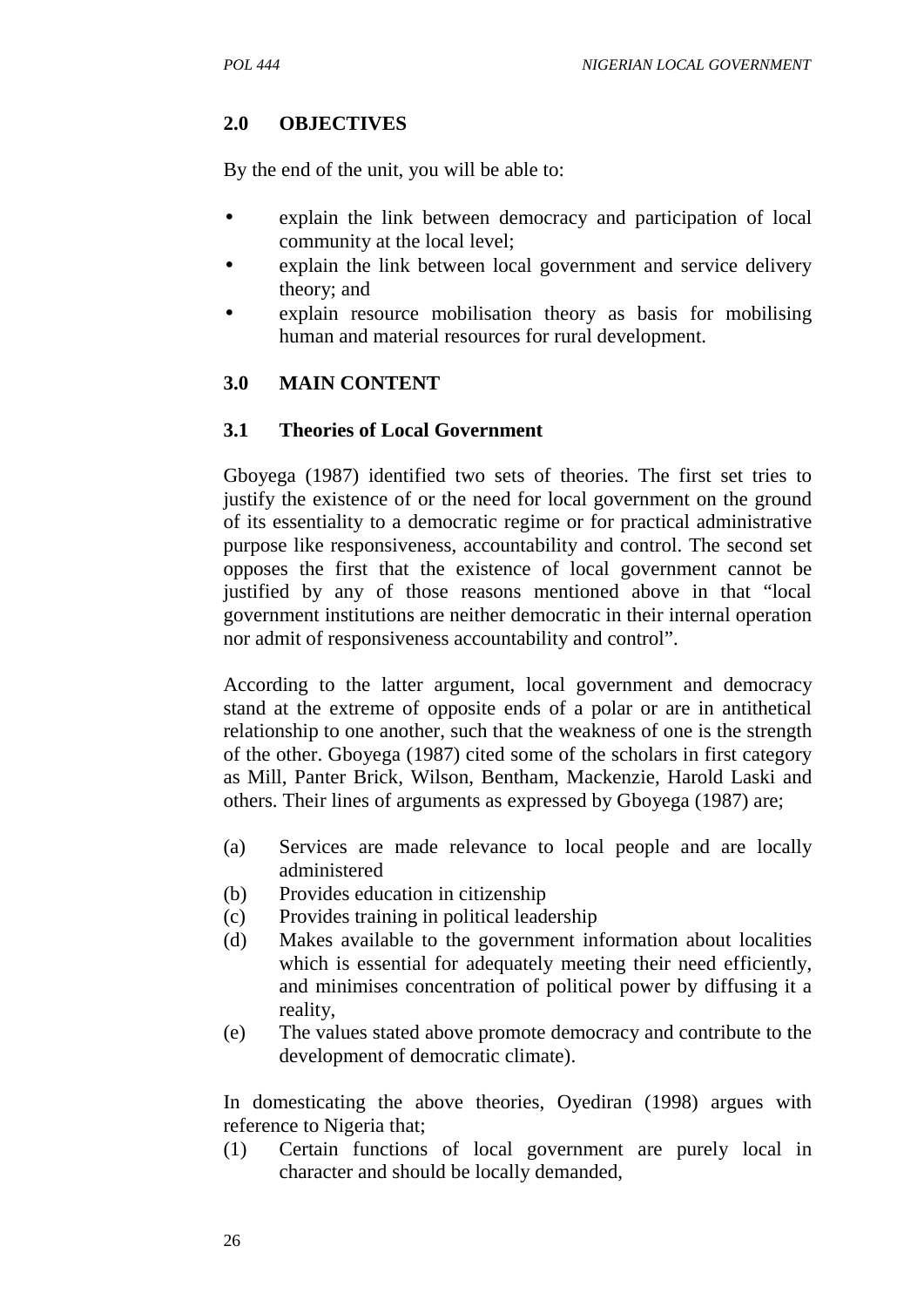- (2) Local government gives a viable opportunity for education, and citizenship (political education). In other words, local government provides an opportunity for democratic decision making.
- (3) Local council is more easily held accountable to local groups and individuals than the other levels of government and their agencies.
- (4) Local government is a training ground for state and national political leaders, particularly in a developing country, such as: Nigeria. Local government has important role to play in national development.

However, three separate theories of local government are common in literature. They are:

- 1. Democratic participatory school of thought
- 2. Efficiency service school of thought
- 3. Resource mobilisation theory

### **3.1.1 Democratic – Participatory Theory (DPT)**

This school of thought hold the view that local governments exist solely for the purpose of promoting democracy and participation at the grassroots level, thereby bringing government nearer to the people (Adamolekun, et al; 1988; Michels and De Graaf, 2017). In this model, local government offers the local people the opportunity to manage their affairs. It is a tool for grassroots democracy. The tenets of the school is that local governments are created in order to encourage participatory democracy and serve as training ground for recruitment of leaders, provide channel of self-government and political education at grass root levels. In Nigeria, President Shehu Sagari, Umar Dikko, Ali Mongunu among others started their political carriers at the local government level (Alao et al , 2015).

### **3.1.2 Efficiency – Services Theory (EST)**

This school of thought emphasises efficient service delivery (Smith, 2009). There are some services, such as: local roads, distribution of water supply, housing for low income groups, health services, agriculture, are of paramount importance to local needs. Local governance in terms of efficient delivery of services is, therefore, inevitable. Local government can provide services to local needs far more efficiently and economically than the central government (Adamelekun, et al. 1988: 12). Sharpe (1970) criticised this model because local governments often fail to live up to expectation, especially in developing countries.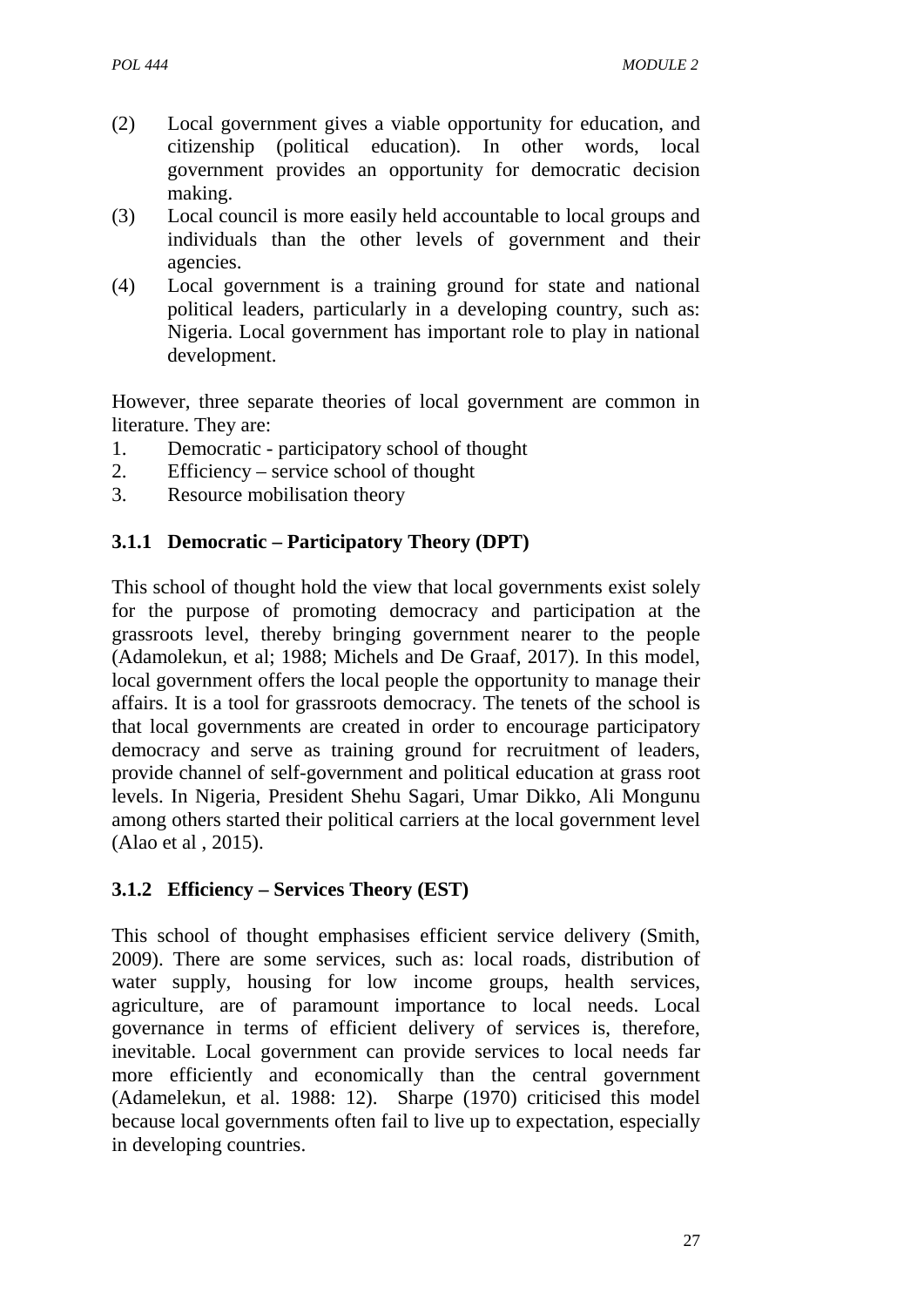### **3.1.3 Resource Mobilisation Theory (RMT)**

The third justification is that local governments permit local resources both human and malarial to be mobilised for rural development. Local governments are, thus, veritable instruments most strategically placed for stimulating grassroots development and bringing about rural transformation (Eminue, 2006:31)

In summary, the DPT, EST and RMT theories above emphasise certain basic elements that explain the role of local government administration:

- 1. Citizen's participation in the management of local affairs.
- 2. Efficient and efficient provision of essential services or service delivery
- 3. Resources mobilisation for development purposes.

#### **SELF-ASSESSMENT EXERCISE**

Explain the concept of democratic-participatory theory of local government?

### **4.0 CONCLUSION**

Local government can be described as the lower level of government. It is legally distinct and has powers to raise revenue and undertake assigned responsibilities under a leadership that is elected and answerable to the local population. It can also be stated that local government exercises power that is decentralised in the form of devolution. Local government provides a platform for participation of citizens to conduct their own affairs, mobilise human and material resources and enhances efficient delivery of services.

#### **5.0 SUMMARY**

This unit has examined different theories that justify the rationale for the establishment of local government. The DPT, EST and RMT theories were examined. Hence, it can be stated that the rationale for establishing local government administration could be explained in terms of these theories-enabling citizens to participate in the management of local affairs; resources mobilisation for development purposes and efficient delivery of services.

#### **6.0 TUTOR-MARKED ASSIGNMENT**

1. Explain efficient service delivery theory of local government and its relevance in local government administration?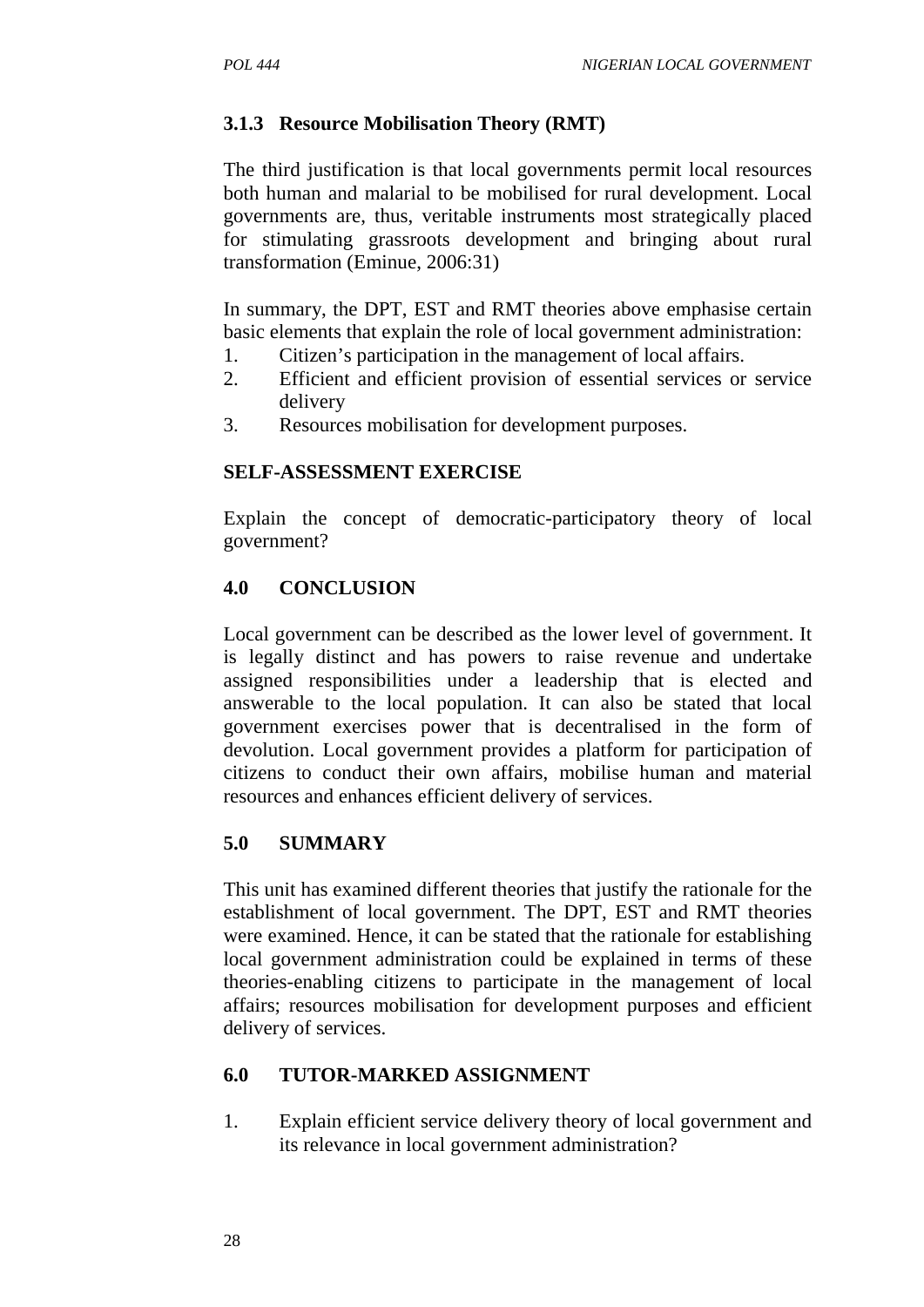2. Explain resource mobilisation theory of local government and its justification for the establishment of local government?

- Adamolekun, L., Olowu, D. and Laleyo, M. (1988). Local Government in West Africa since independence. Lagos: University of Lagos Press.
- Alao D, Osakede, K. O. and Owolabi, T. Y. (2015). Challenges of Local Government Administration in Nigeria: Lessons from Comparative Analysis. International Journal of Development and Economic Sustainability, 3 (4) 61-79.
- Eneanya, A.N. (2012). Local Government Administration: A Comparative Perspective. Lagos: University of Lagos Press.
- Eminue, O. (2006). "The Theory of Local Government". In the Substance of Local government administration in Nigeria: Theory and Practice, Akpanim Ntekim Ekpe, (ed.). Lagos: Asbot.
- Ezeani, E.0. (2006). Fundamentals of Public Administration. Enugu: Zik-Chuks Publishers
- Gboyega, A. (1987). Political Values and Local Government. Lagos: Malthouse Press.
- Michels A and De Graaf L (2017). Examining citizen participation: local participatory policymaking and democracy revisited, Local Government Studies, 43:6, 875-881.
- Smith, G. (2009). Democratic Innovations. Designing Institutions for Citizen Participation. Cambridge: Cambridge University Press.
- Ugwu, S.C. (2003). Issues in Local Government and Urban Administration in Nigeria. Enugu: Academic Publishing Company.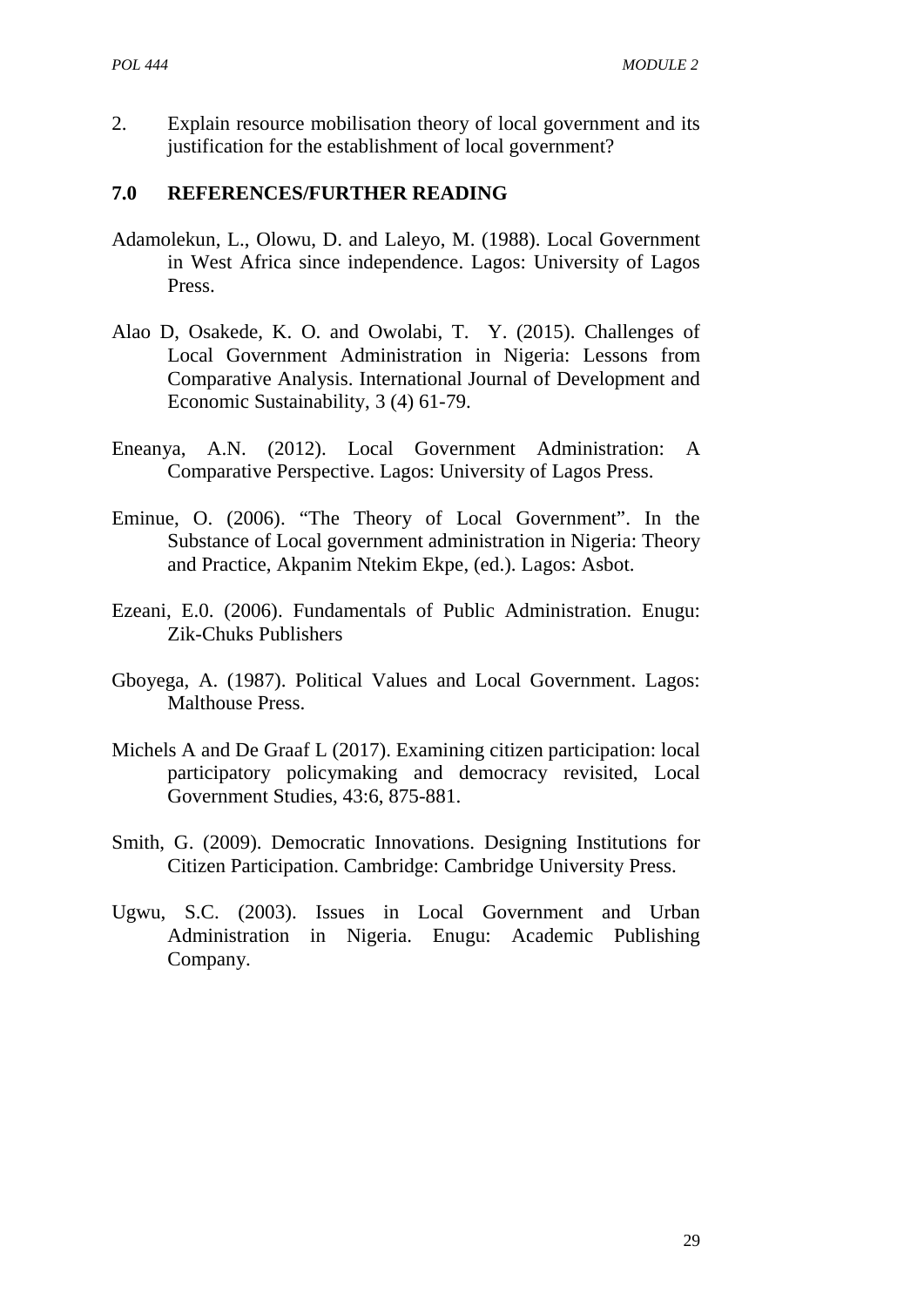#### **UNIT 2 STRUCTURES OF LOCAL GOVERNMENT**

#### **CONTENTS**

- 1.0 Introduction
- 2.0 Objective
- 3.0 Main Content
	- 3.1 Administrative Structure of Executive Arm
	- 3.2 Structure of the Legislature
- 4.0 Conclusion
- 5.0 Summary
- 6.0 Tutor-Marked Assignment
- 7.0 References/Further Reading

### **1.0 INTRODUCTION**

Nigeria operates presidential system of government since 1979. The local government administration as the third-tier of government in Nigeria has its powers divided into three arms of government. There is plurality of administrative structure. They include the executive arm and legislative arm. In this unit, we shall examine the administrative structures of local government.

#### **2.0 OBJECTIVE**

By the end of the unit, you will be able to:

 describe the structure of executive and legislative arms of local government.

#### **3.0 MAIN CONTENT**

#### **3.1 Administrative Structure of Executive Arm**

The Executive arm of local government administration comprises the chairman, vice-chairman, supervisors, the secretary and other principal officers of the local government. The office of the secretary to the local government is now political. The staff of the local government (career civil servants) constitutes the administrative unit which is under the supervision of the executive arm of government. They comprise of the "Head of Personnel Management, Heads of department of works, education, agriculture, health, finance and supplies" (Eneanya, 2012:35).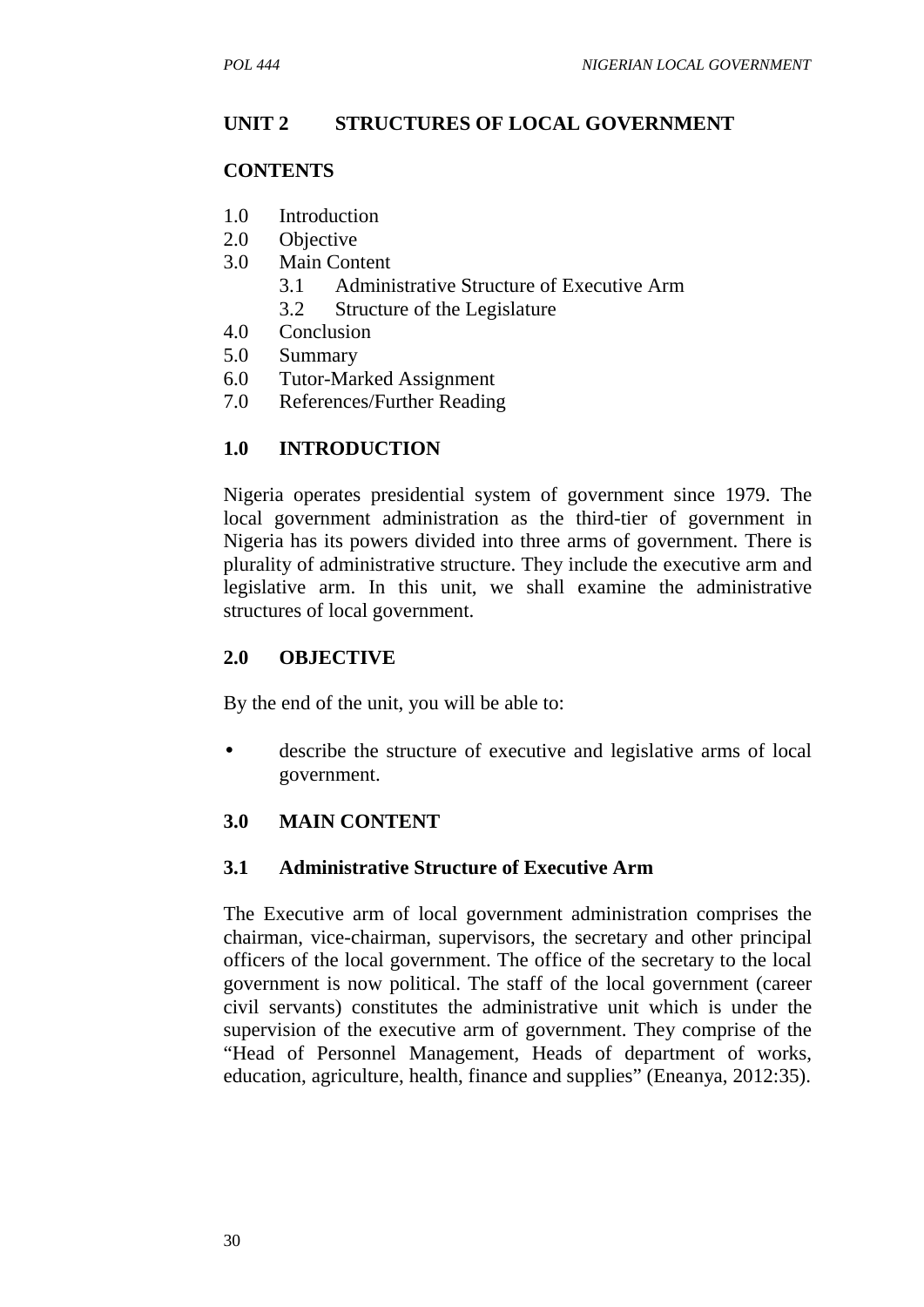

### **Fig. 1: Structure of Executive Arm of Local government**

The Heads of departments are subjected to annual performance evaluation based on concrete achievement. Each Head of department will be evaluated by the Secretary to local government in consultation with the chairman. The secretary will in turn be evaluated by the chairman of the relevant local government.

### **3.2 Structure of the Legislature**

The Legislative arm of local government consists of elected councillors representing various wards in the local government. The Council is the legislative arm and consists of the Leader, the Deputy Leader and Councillors. The Council is conferred with the power to make bye-laws. To become effective, such bye-laws must be assented to by the Chairman of the Local Government Council. The Chairman may, however, withhold his assent in exercise of his power of veto. This could be over-ridden by two-third majority of members if the Chairman refuses to assent to bye-law duly passed by the Council.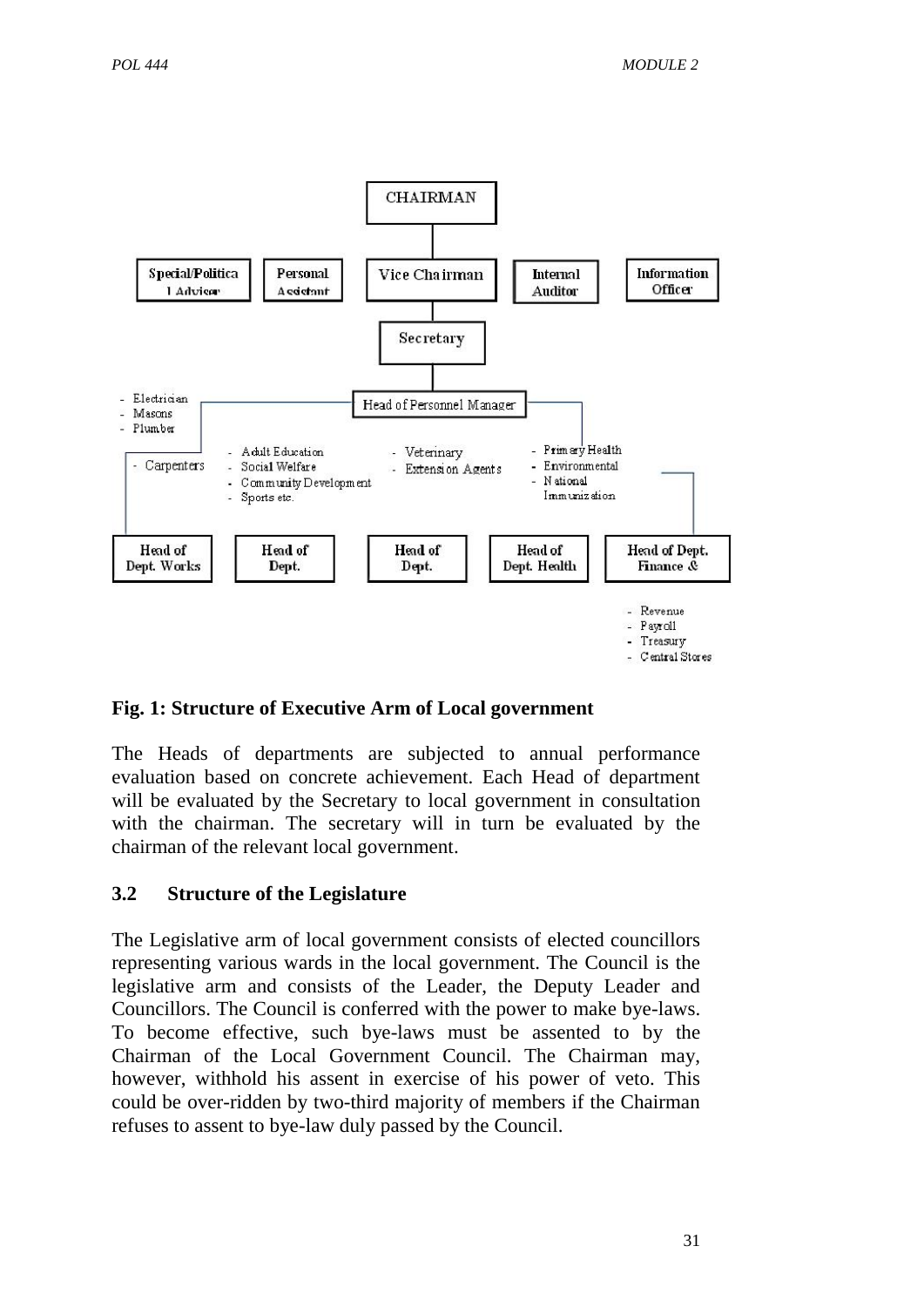#### **SELF-ASSESSMENT EXERCISE**

Describe the organisational structure of Executive arm of Local government?

#### **4.0 CONCLUSION**

In this unit, we have able to examine the organisational structure of local government. Two major structures can be identified-the executive and legislative. The Executive structure comprises of the Chairman, Vice- Chairman, Supervisors and Secretary (which is political) constitutes the executive arm of the local government. The legislative arm is made up of the leader of local government council, the Deputy Leader and Councillors. The Legislative arm advises, consults, debates annual budget and liaises with Chairman for efficient management of local government.

### **5.0 SUMMARY**

The organisational structure of local government is made up of the executive and legislative arms. The Executive structure consists of the Chairman, Vice-Chairman, Supervisory councillors, Secretary and Heads of Departments. The Heads of Departments are career officers and are answerable to Supervisory Councillors. The Legislative arm (Council), on the other hand, is made up of the Leader, Deputy Leader and Councillors. The Chairman is the Chief Executive and Accounting Officer of the Local Government. The Chairman's office acts as the nerve centre where the lines of communication cross, connected and where information is received, processed, stored, assembled, analyzed and dispensed. It is through these communication processes and regulations that local government administration is carried out.

### **6.0 TUTOR-MARKED ASSIGNMENT**

- 1. Describe the organisational structure of Executive arm of local government?
- 2. Draw the organisational structure of Executive arm of local government and explain the relationship between the Supervisory Councillors and Heads of Departments of local government?

### **7.0 REFERENCES/FURTHER READING**

Eneanya, A.N. (2012). Local Government Administration: A Comparative Perspective. Lagos: University of Lagos Press.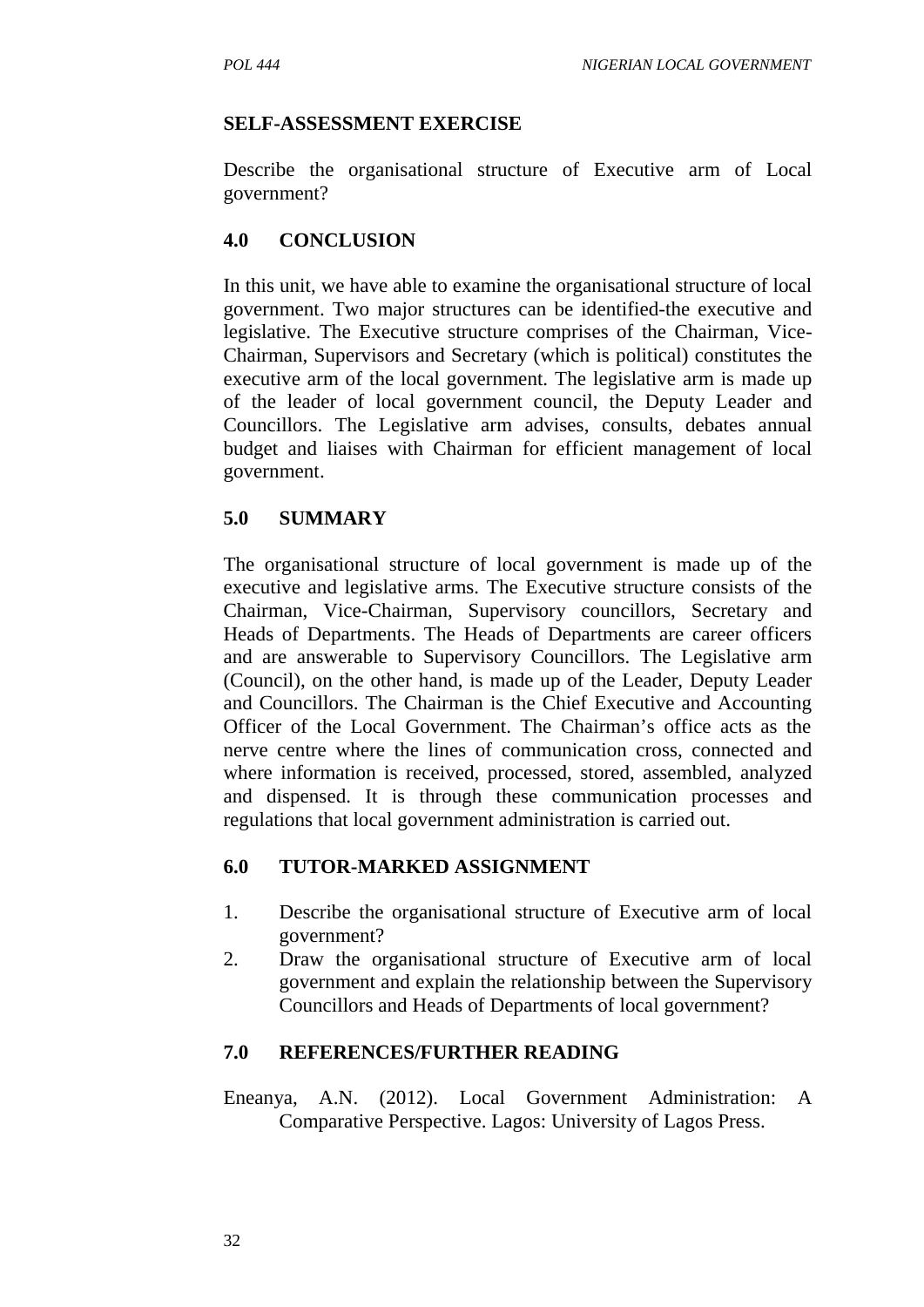- Ekpe, A.N. (2006). The Substance of Local Government Administration in Nigeria: Theory and Practice, Akpanim Ntekim Ekpe, (ed.). Lagos: Asbot.
- Ugwu, S.C. (2003). Issues in Local Government and Urban Administration in Nigeria. Enugu: Academic Publishing Company.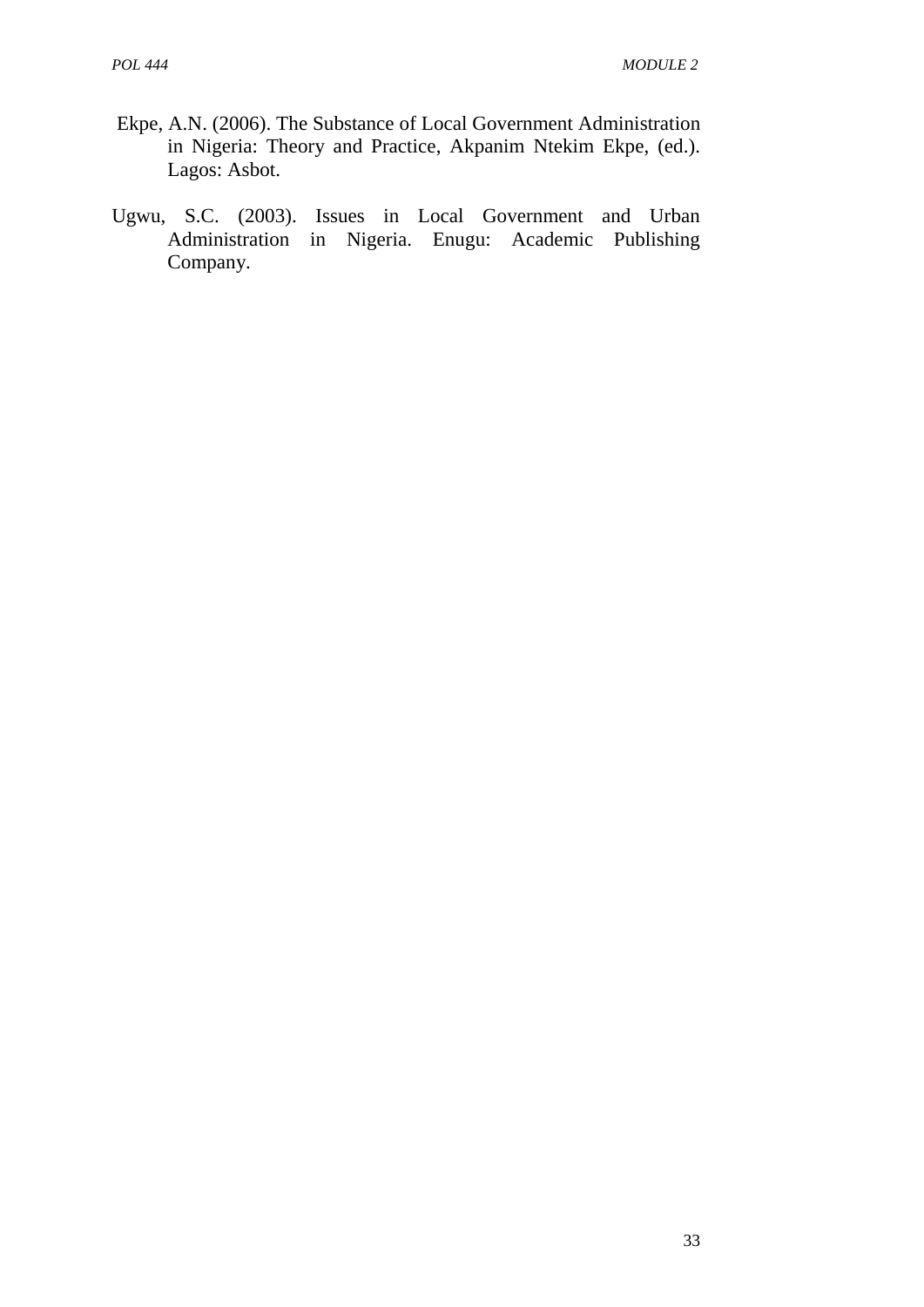#### **UNIT 3 FUNCTIONS OF LOCAL GOVERNMENT**

#### **CONTENTS**

- 1.0 Introduction
- 2.0 Objectives
- 3.0 Main Content
	- 3.1 Local Government Functions
		- 3.1.1 Mandatory Functions of Local Government
		- 3.1.2 Participatory Functions of the Local Governments
- 4.0 Conclusion
- 5.0 Summary
- 6.0 Tutor-Marked Assignment
- 7.0 References/Further Reading

### **1.0 INTRODUCTION**

The rationale for a set of functions to be analyzed on the basis of performance in a political system cannot be ignored. Functionalism conceives the entire social system as an organic whole with various parts fulfilling functions that enable it to adapt and survive. It deemphasises the role of the individual. In this unit, we shall examine the functions of local government in Nigeria.

#### **2.0 OBJECTIVES**

By the end of the unit, you will be able to:

- describe the functions of local government that are mandatory and
- describe the functions of government that they can participate with State governments.

### **3.0 MAIN CONTENT**

#### **3.1 Local Government Functions**

The functions of local governments in Nigeria are either mandatory of participatory (Eneanya, 2012).

#### **3.1.1 Mandatory Functions of Local Government**

These functions are contained in Fourth Schedule of 1999 Constitution, Section 7(1). These functions are contained in the residual list of the 1999 Constitution, Section 7(1). The mandatory functions of the local governments in Nigeria include: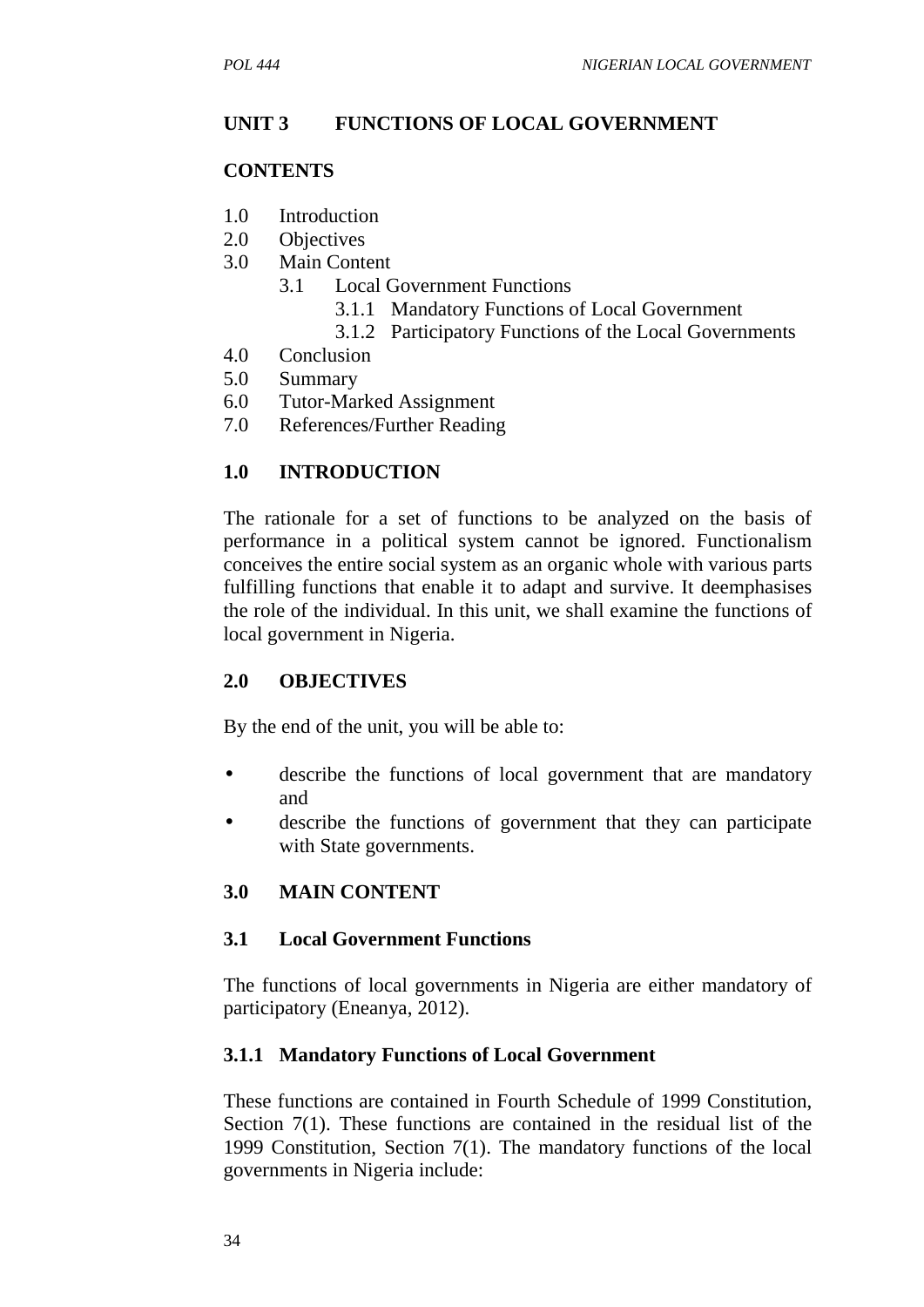- 1. Collection of rates (including tenement rates) radio, television and non-mechanically propelled vehicle licenses( bicycles and trucks);
- 2. Establishment and maintenance of cemeteries, burial grounds, homes for destitute and infirm, market, motor-parks, public conveniences, roads, drawn and recreation facilities (including play-grounds and parks);
- 3. Construction and maintenance of roads, streets lighting, drains and other public highways, parks, gardens, open spaces or such facilities as may be prescribed from time to time by the State House of Assembly;
- 4. Assessment of privately owned house or tenements for the purpose of levying such rates as may be prescribed by the house of Assembly of State;
- 5. Naming of roads and streets and numbering of houses;
- 6. Licensing, regulation and control of the sale of liquor.
- 7. Control and regulation of outdoor advertising and hoardings, pots, shops, kiosks, restaurants and laundries;
- 8. Registration of all births, deaths and marriages.

## **3.1.2 Participatory Functions of the Local Governments**

In addition to these mandatory functions, local governments also participate in performing other functions in collaboration with either the federal or state governments. These functions are contained in the concurrent list of the 1999 Constitution of Nigeria as amended in 2011. These other functions include:

- 1. State economic planning and development;
- 2. Provision and maintenance of primary education services, adult and vocational education;
- 3. Development of agriculture and natural resources (other than the exploitation of minerals)
- 4. Provision and maintenance of health services.
- 5. Other functions as may be conferred on a local government council by the House of Assembly of the State.

Additionally, local council development areas emerged across states in Nigeria to help improve local service delivery, especially primary education and health care services. The improved service delivery performance is attributable to the inclusive operational structures of the local council development areas (Abati, 2019).

## **SELF-ASSESSMENT EXERCISE**

Describe the mandatory functions of local government in Nigeria?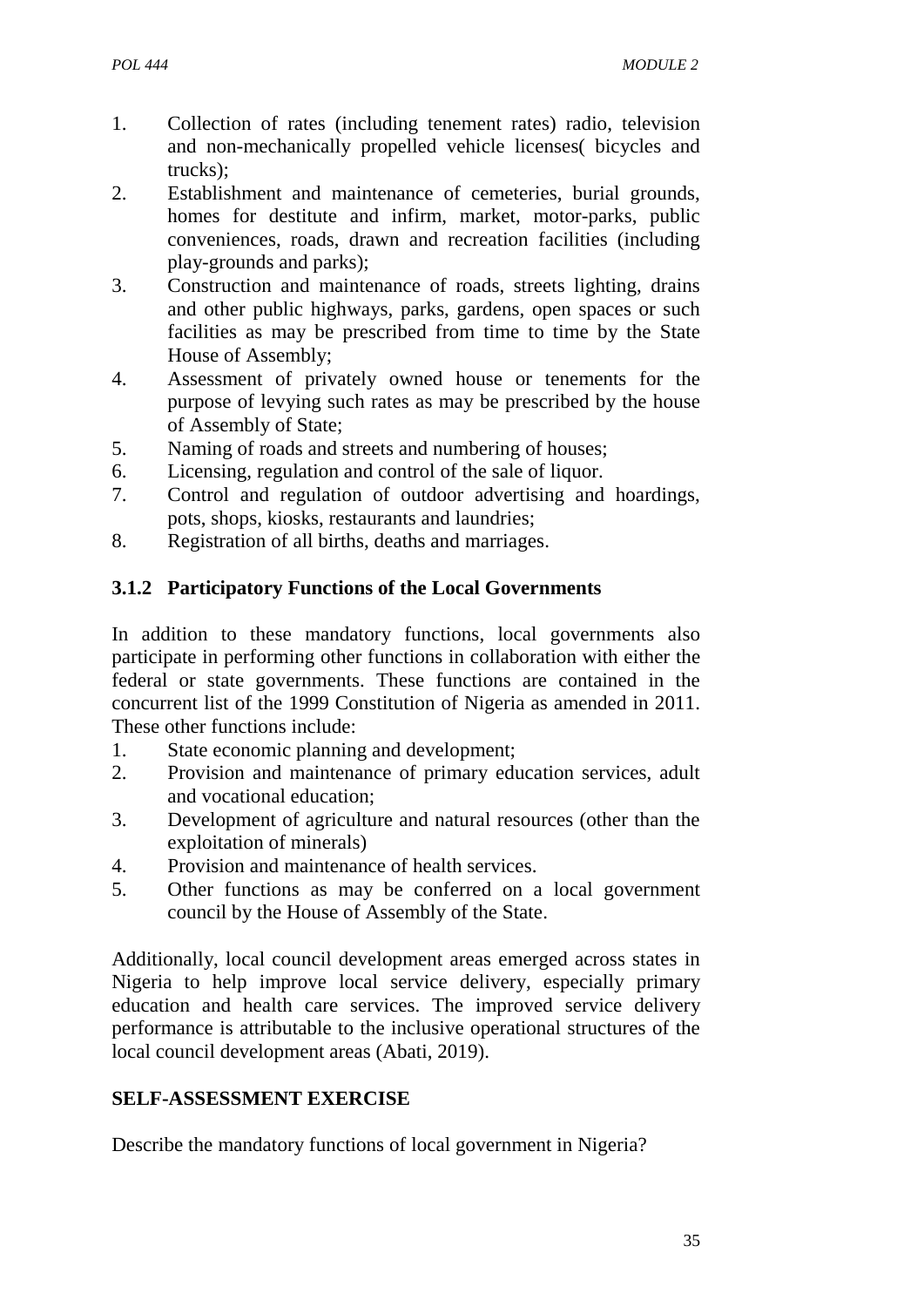## **4.0 CONCLUSION**

The functions of local government are numerous. Fourth Schedule of the 1999 Constitution made elaborate provisions for the functions of local government. These functions cut across all states of the federation. However, the environment of every local government council will to a large extent determine the nature and volume of the functions of the local government. For instance, the functions of urban local governments will significantly differ from that of rural local governments in respect of the degree of involvement and nature of the roles to be performed. Despite this, all local governments throughout the federation shall perform these functions.

## **5.0 SUMMARY**

In this unit, local government functions have been examined. Two major types of functions are identified, namely: mandatory and participatory functions. Mandatory functions comprise of collection of rates, radio and television licenses; establishment and maintenance of cemeteries control and regulation of outdoor advertising, registration of births, deaths and marriages. On the other hand, participatory functions of local government with State governments comprise of provision and maintenance of education and health; development of agriculture and natural resources; participation in State economic planning and development. All these are contained in the Fourth Schedule of 1999 Constitution.

### **6.0 TUTOR-MARKED ASSIGNMENT**

- 1. Describe the mandatory functions of local government in Nigeria?
- 2. Describe the mandatory and participatory functions of local governments in Nigeria?

- Abati, O. (2019). Local Council Development Areas and Local Service Delivery: How a Fourth-tier Government Unit is Improving Access to Primary Health Care and Education Services in Lagos, Nigeria, International Journal of Public Administration, DOI:10.1080/01900692.2019.1665685
- Eneanya, A.N. (2012). Local Government Administration: A Comparative Perspective. Lagos: University of Lagos Press.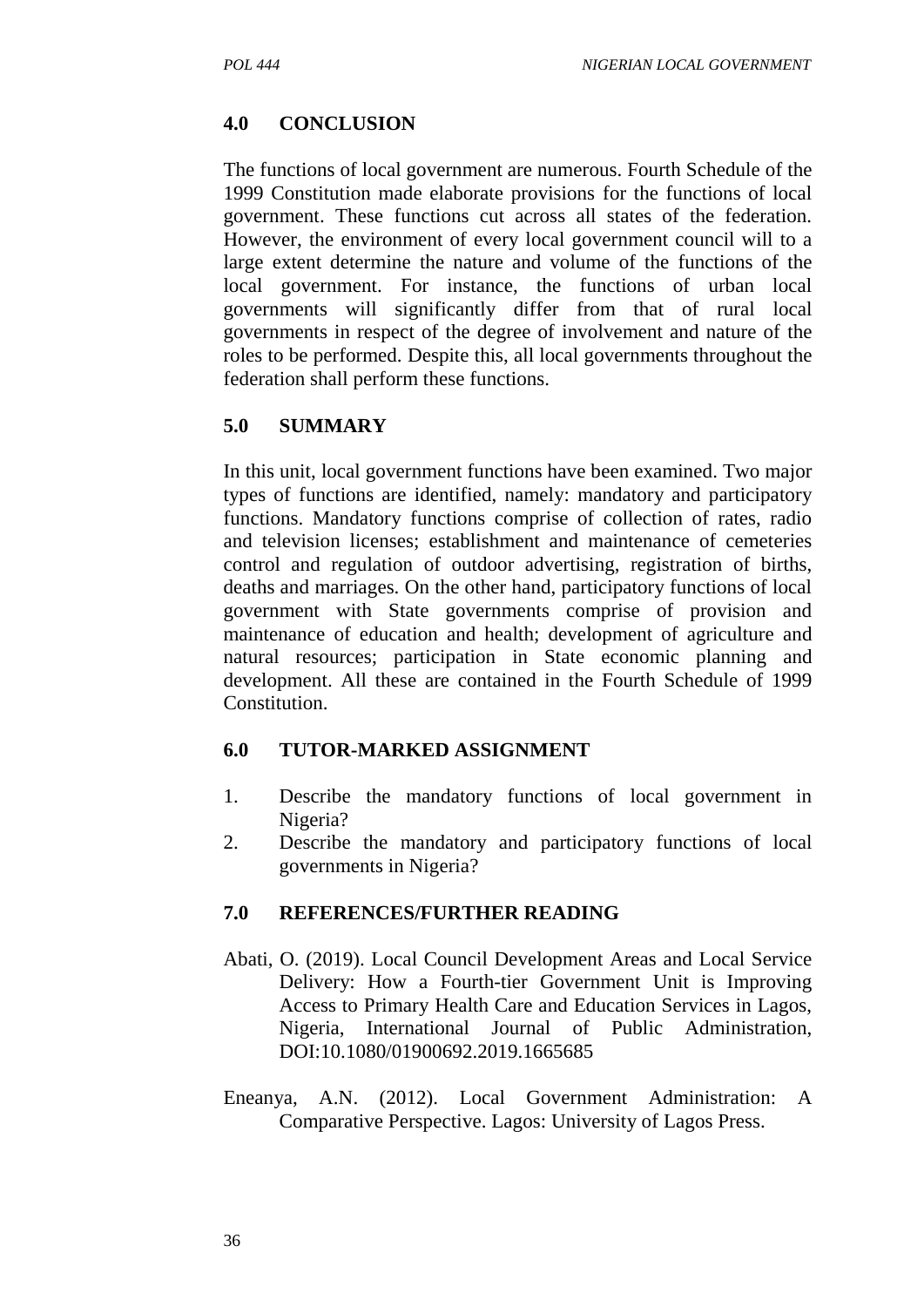- Ekpe, A.N. (2006). The Substance of Local Government Administration in Nigeria: Theory and Practice, Akpanim Ntekim Ekpe, (ed.). Lagos: Asbot.
- Ugwu, S.C. (2003). Issues in Local Government and Urban Administration in Nigeria. Enugu: Academic Publishing Company.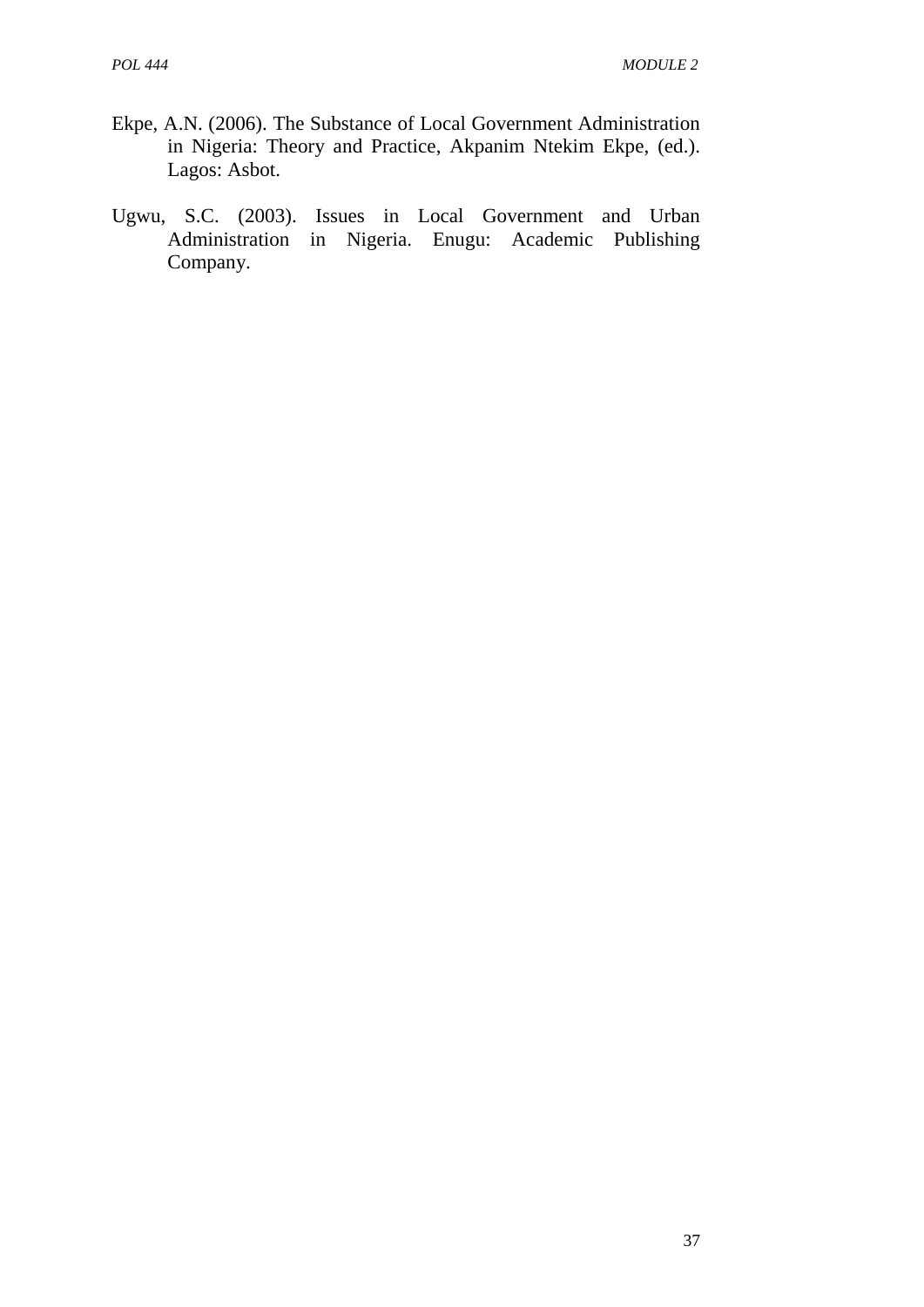#### **UNIT 4 LEGISLATIVE FUNCTIONS IN LOCAL GOVERNMENT ADMINISTRATION**

#### **CONTENTS**

- 1.0 Introduction
- 2.0 Objectives
- 3.0 Main Content
	- 3.1 Functions of Council
	- 3.2 Mode of Exercising Legislative Powers
- 4.0 Conclusion
- 5.0 Summary
- 6.0 Tutor-Marked Assignment
- 7.0 References/Further Reading

#### **1.0 INTRODUCTION**

The local government Council is the legislative arm. It consists of the Leader, the Deputy Leader and Councillors. The powers vested in the Council as conferred on it by law can be described as its functions. In this unit, we shall examine the functions of local government Council.

#### **2.0 OBJECTIVES**

By the end of the unit, you will be able to:

- describe the law making function of the Council
- describe the vetting and monitoring functions in project implementation
- explain the mode of making laws and exercising legislative powers.

### **3.0 MAIN CONTENT**

#### **3.1 Functions of Council**

The Legislative arm of local government, which is the Council is conferred with powers and functions as follows:

- 1. Debating, approving or amending the annual budget proposed by the Executive arm. Though, the Chairman could veto these activities, members of the Council could over-ride this decision by two-third majority votes;
- 2. Making of bye-laws. Bye-laws have the force of law within the local government are;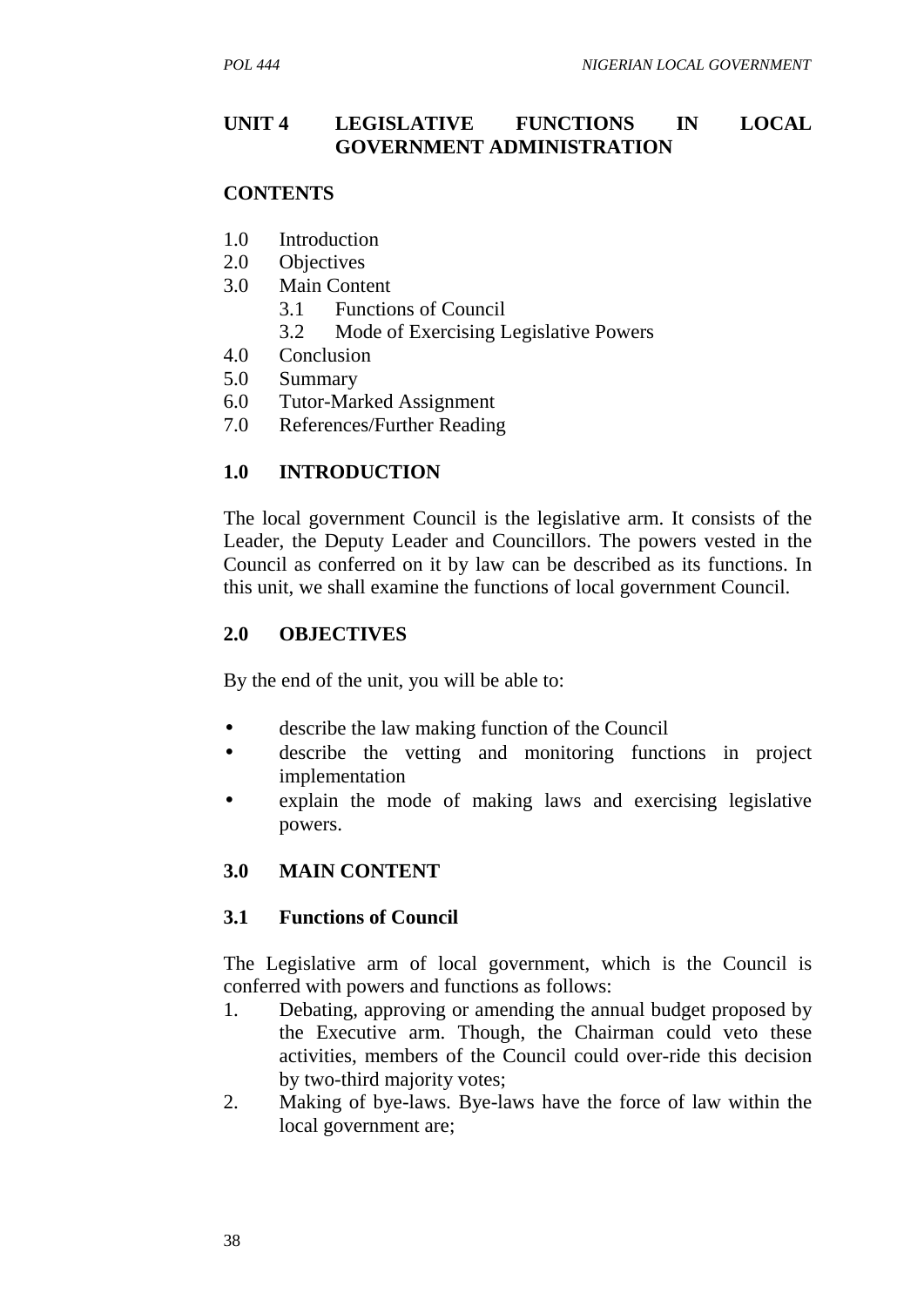- 3. Vetting and monitoring the implementation of projects and programmes in the annual budget of the local government;
- 4. Examining and debating the monthly statements of income and expenditure rendered to it by the Chairman of Local government; and
- 5. Advising, consulting and liaising with the Chairman of the Local government.

## **3.2 Mode of Exercising Legislative Powers**

The legislative powers vested in the local government Council shall be exercised by bye-laws duly passed by the Council. To become effective, such bye-laws must be assented to by the Chairman of the Local Government, if the bye-law is passed again by the Council by two-third majority of members. In such cases, the bye-laws shall become effective and assent of the Chairman of Local Government shall not be required in respect of such a bye-law (Eneanya, 2012).

### **SELF-ASSESSMENT EXERCISE**

Describe the functions of local government Council?

### **4.0 CONCLUSION**

In this unit, we have examined the functions of the Legislative arm of local government. These functions include making of bye-laws, vetting and monitoring of implementation of programmes and projects, examination of monthly statement of income and expenditure, liaising, counselling and advising the Chairman on local affairs.

### **5.0 SUMMARY**

The legislative arm of the local government is saddled with the powers of making bye-laws. Before a bye-law becomes effective, it must be assented to by the Chairman. The Chairman may withhold assent in exercise of his power of veto. However, the Chairman's veto may be over-ridden by two-third majority of members of the Council. Furthermore, the Council makes resolutions and approves local government programmes and projects. It examines monthly statement of income and expenditure submitted by the local government chairman. Finally, it advises, consults and liaises with the Chairman in local affairs.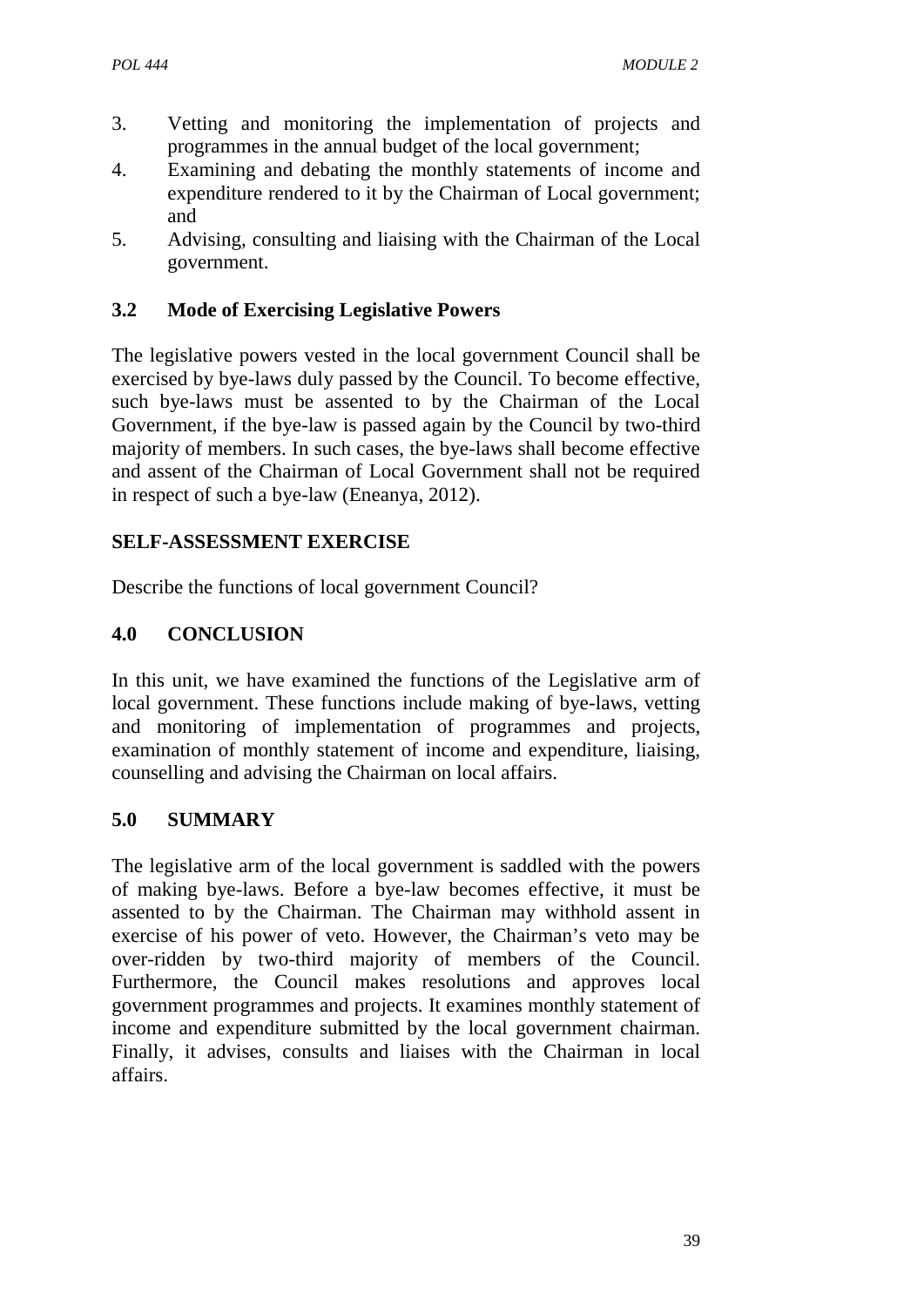#### **6.0 TUTOR-MARKED ASSIGNMENT**

- 1. Describe the functions of the Council of Local government?
- 2. Describe how the legislative powers of the Council are exercised?

- Eneanya, A.N. (2012). Local Government Administration: A Comparative Perspective. Lagos: University of Lagos Press.
- Ekpe, A.N. (2006). The Substance of Local Government Administration in Nigeria: Theory and Practice, Akpanim Ntekim Ekpe, (ed.). Lagos: Asbot.
- Ugwu, S.C. (2003). Issues in Local Government and Urban Administration in Nigeria. Enugu: Academic Publishing Company.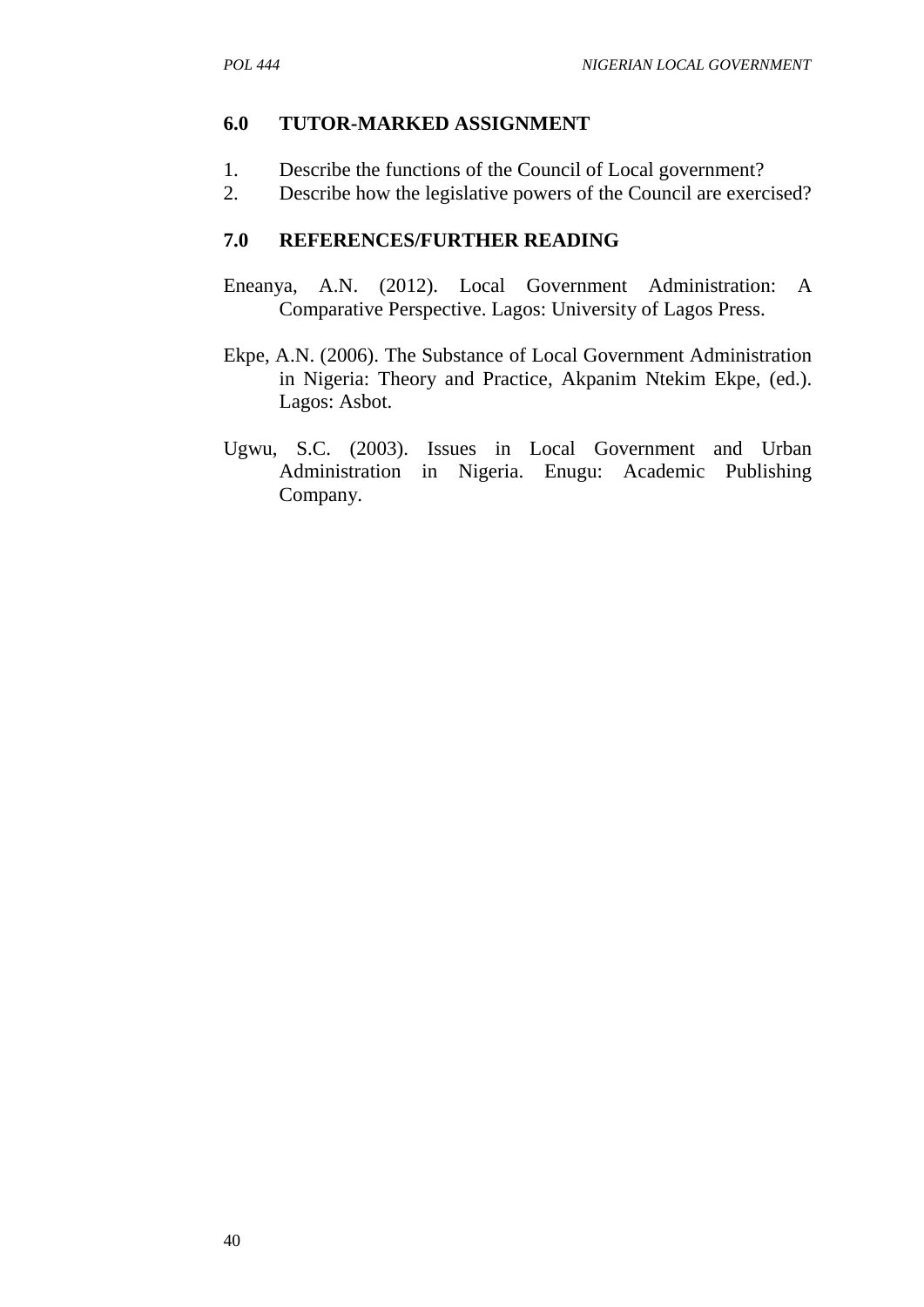### **MODULE 3 LOCAL GOVERNMENT REVENUE, PROBLEMS AND CONTROL**

#### **INTRODUCTION**

The Module examines the sources of local government revenue; strategies of improving revenue generation; problems of local government and mechanisms of control of local government in Nigeria. This Module is divided into the following 4 Units:

- Unit 1 Sources of revenue
- Unit 2 Improving Revenue generation
- Unit 3 Problems of Local government
- Unit 4 Control of Local government

#### **UNIT 1 SOURCES OF LOCAL GOVERNMENT REVENUE**

#### **CONTENTS**

- 1.0 Introduction
- 2.0 Objectives
- 3.0 Main Content
- 3.1 External Sources
- 3.2 Internal Sources
- 4.0 Conclusion
- 5.0 Summary
- 6.0 Tutor-Marked Assignment
- 7.0 References/Further Reading

#### **1.0 INTRODUCTION**

The performance of any local government is subject to the availability of funds. There are many responsibilities of local government that required adequate funding. In this unit, we shall examine the sources of revenue of local government in Nigeria.

#### **2.0 OBJECTIVES**

By the end of the unit, you will be able to:

- describe the sources of generating revenue externally
- explain the sources of generating revenue internally.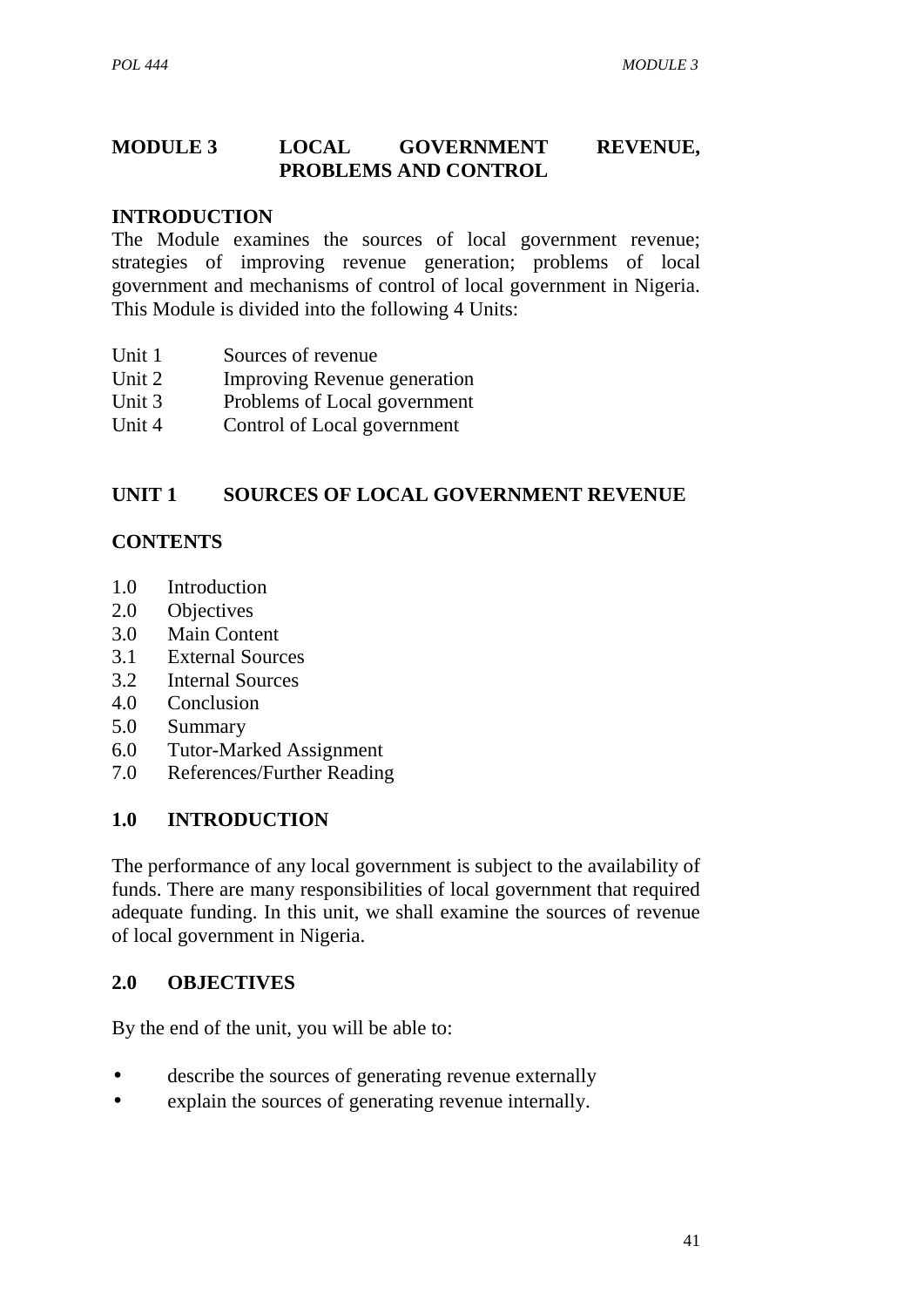# **3.0 MAIN CONTENT**

The sources of revenue of local government in Nigeria include: the external and internal sources.

### **3.1 External Sources**

Statutory Allocation from federal Government – the Nigerian constitution stipulates that the revenue of the federation shall be shared between the three tiers of government federal, state and local governments. Consequently, local governments receive a percentage of the federally-generated revenue annually. This percentage changes with time, according to acts and decrees. Presently, it stands at slightly above 20%.

Grants from the federal or state government grants are money made available to local government by federal or state governments to help them large projects or provision of infrastructure special grants may also be made available by Federal or state government to assist local government provide some services of national importance, such as; education agriculture, health environmental/ecological problems or natural disasters.

Value Added Tax (VAT) – Local government share from value Added tax generated revenue that distributed by the federal government of Nigeria. VAT system started in Nigeria in 1995.

### **3.2 Internal Sources**

Revenue can also be generated internally through:

- (i) Loans from Bank The local government can obtain loans from financial institutions to enable them finance development 64 projects, such as: water supply, rural electricity, construction of roads and provision of health facilities. This is however, subject to the approval of state government.
- (ii) Rates This refers to the levies collected by local government authorities from the services the council provides. The rates are collected on markets, motor Parks, supermarkets and shops, some rates are also collected from bicycle and motorcycle riders as well as licenses television, radio sets etc.
- (iii) Special levies: This refers to levies imposed on the residents of local governments as a means of generating internal revenue. Income from commercial ventures one of the sources of revenue to local governments is income from their commercial activities. Some local governments maintain transport services, farms, holiday resorts, consultancy services, guest houses etc.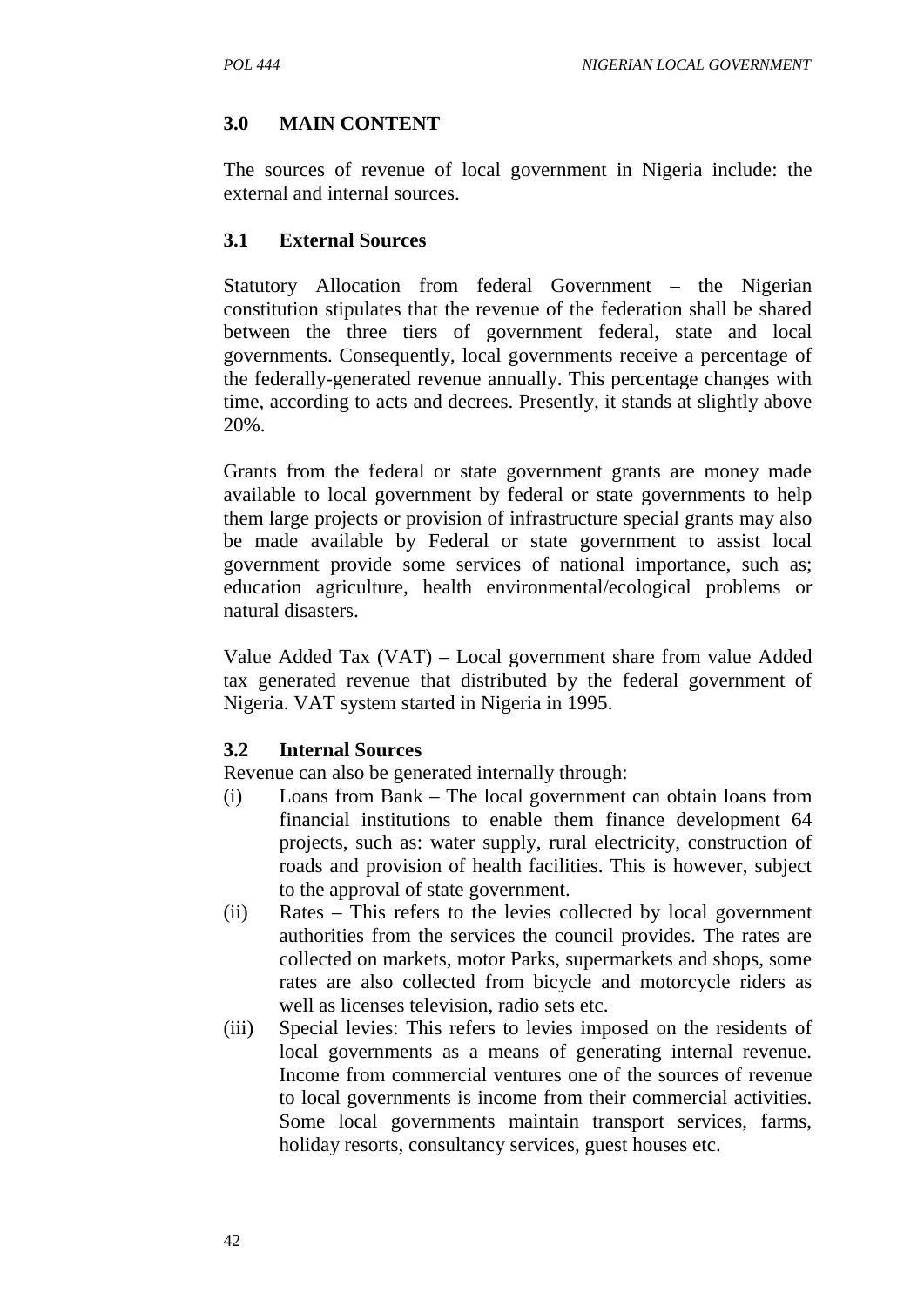- (iv) Revenue from investments local government derive revenue by investing their money in profit yielding economic ventures, such as buying of shares, entering into partnership with viable commercial organisations and financing economic projects that could provide good revenue in return.
- (i) Personal income tax Local government councils collect income taxes from non-salary earners, keep some percentage and pay the balance to the state government.
- (ii) Court fines Court fines are imposed on individuals that violate local government bye-laws, sanitary regulations and ban on street trading and hawking.
- (iii) Property or tenement rate Property or tenement rate is imposed on-the owners of private and commercial houses. It is based on the value of the building and property.
- (iv) Donations Donations from public spirited individuals in the local government organises launching for special community project.
- (v) Miscellaneous Sales of seized goods and selling of Asset (Ashiru, 1998:5).

Other internal sources of revenue according to (Nchuchuwe, 2011) include community poll tax or other special taxes example electricity and water taxes; auctioneer license fees and Dane-gun permit; works and engineering charges: such as survey fees and plot fees; rent on local government properties: examples - rent of chairs or local government building; local government also generate resources by floating microfinance banks, engaging in trading activities, poultry, food processing transport activities and other small scale business.

### **SELF-ASSESSMENT EXERCISE**

Describe the sources of generating local government revenue internally?

## **4.0 CONCLUSION**

In this unit, we have examined the sources of generating local government revenue. These include external and internal sources. External sources include statutory allocation from the federal government, grants-in-aids and remittance from VAT. The internal sources include loans, rates, personal income tax, 66 court fines, tenement rates, donation and so on. Local government generates their funds through these sources.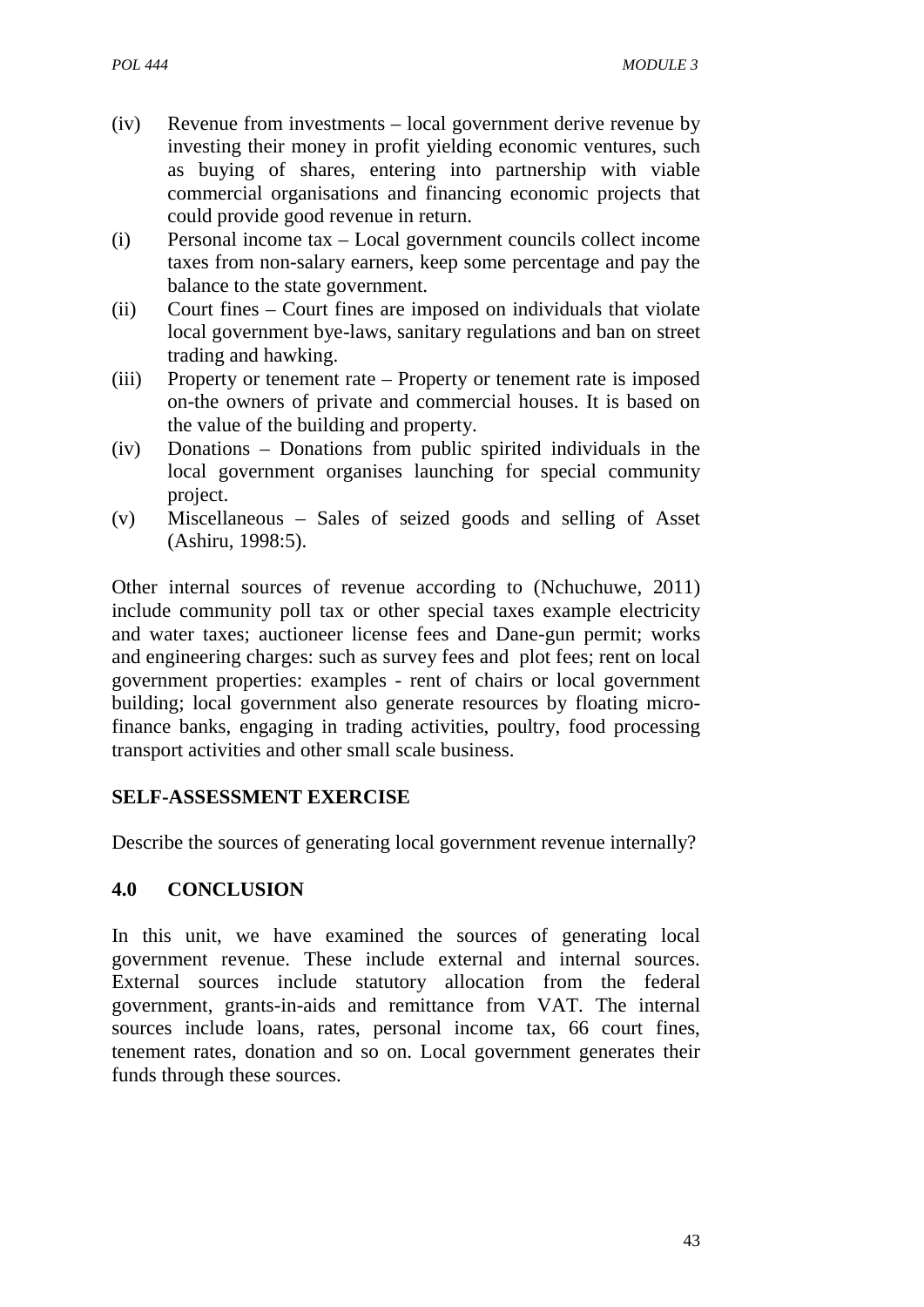### **5.0 SUMMARY**

The capacity of the local government to provide efficient services to the community depends not only on the political relationship that links them to the centre but just as importantly on their level of economic activity and resources available to them. A key instrument to make funds available is through the external and internal sources. External sources include statutory allocation from the federal government, grants-in-aids and remittance from value-added tax (VAT). The internal sources include loans, rates, personal income tax, court fines, tenement rates, donations and so on. These sources of revenue generation would no doubt make fund available for socio-economic development.

### **6.0 TUTOR-MARKED ASSIGNMENT**

- 1. Describe the sources of generating revenue by local government in Nigeria?
- 2. Describe the internal sources of revenue generation in Nigeria?

- Eneanya, A.N. (2012). Local Government Administration: A Comparative Perspective. Lagos: University of Lagos Press.
- Ekpe, A.N. (2006). The Substance of Local Government Administration in Nigeria: Theory and Practice, Akpanim Ntekim Ekpe, (ed.). Lagos: Asbot.
- Nchuchuwe, F (2011) Local Government Finance in Nigeria. In I. Olojede, B. Fajonyomi and J. Fatile (eds.) Contemporary Issues in Local Government Administration in Nigeria. Lagos: Rakson Nigeria Limited.
- Ugwu, S.C. (2003). Issues in Local Government and Urban Administration in Nigeria. Enugu: Academic Publishing Company.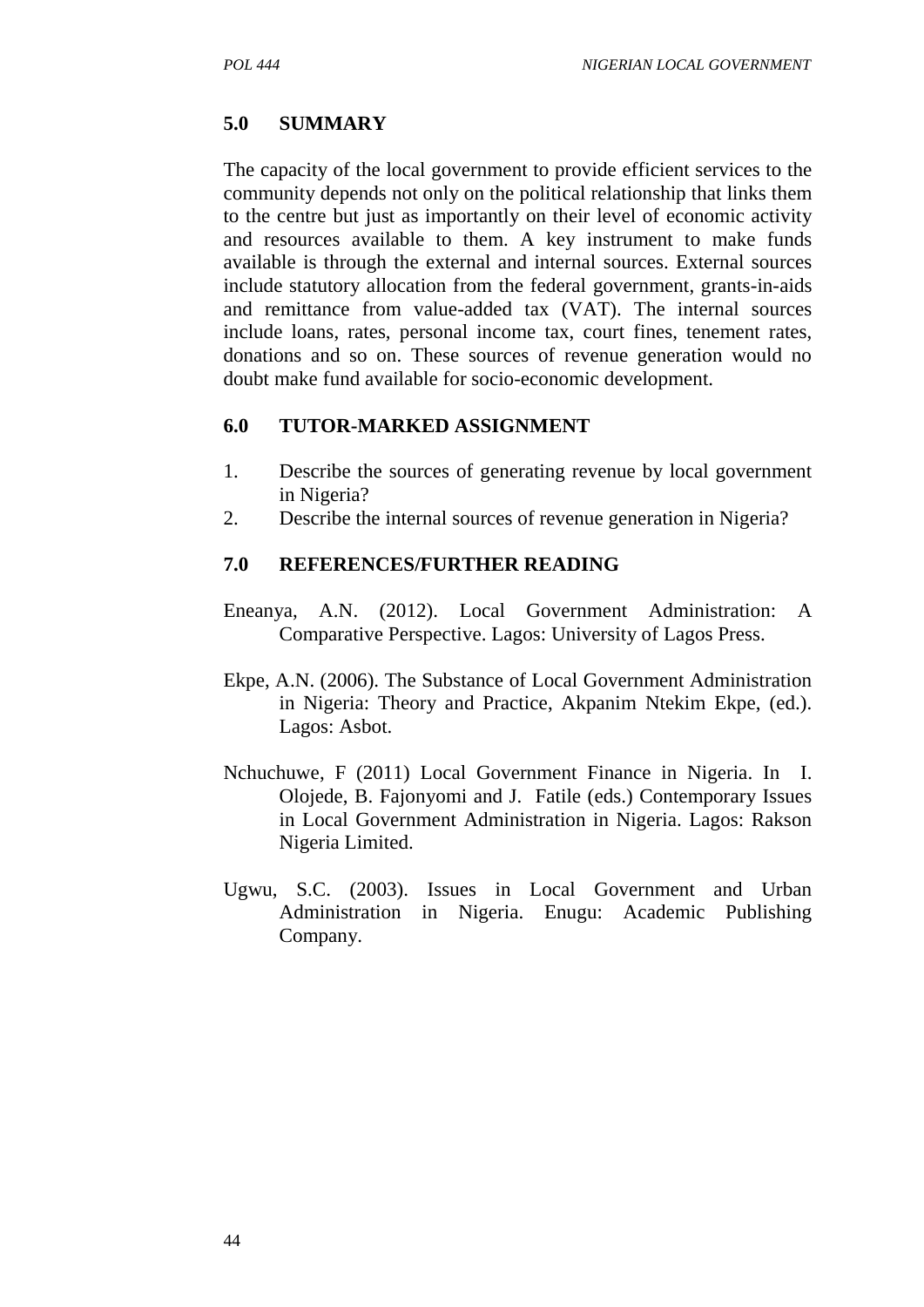# **UNIT 2 IMPROVING REVENUE GENERATION**

### **CONTENTS**

- 1.0 Introduction
- 2.0 Objectives
- 3.0 Main Content
	- 3.1 Challenges of Revenue generation
	- 3.2 Suggestions to improve Revenue generation
- 4.0 Conclusion
- 5.0 Summary
- 6.0 Tutor-Marked Assignment
- 7.0 References/Further Reading

## **1.0 INTRODUCTION**

Public finance management connotes the receipt and application of funds. To improve the operational activities of local government and improve on revenue generation demands new strategies. In this unit, we shall examine different strategies open to local governments to improve their revenue bases.

## **2.0 OBJECTIVES**

By the end of the unit, you will be able to:

- explain the necessity for federal allocation to be allocated directly to the local government
- suggest ways of improving revenue generation in local government.

## **3.0 MAIN CONTENT**

## **3.1 Challenges of Revenue Generation**

Bribery and corruption are the major problem in the local governments. Most revenues collected end up in private pockets. Revenue collectors should be adequately trained and monitored other revenue leakages avenues to private pockets in the local governments are: finance/revenue section, billing and tax records section, property valuation and pay roll etc. These sections can be computerised to meet contemporary accounting standards and facilitate inspection when needs arises (Ojofertimi, 1998:11). Measures should also be put in place to minimise the discretion of assessors, especially in motor parks and tenement rates. Efficient and fraud proof supervision machinery can make revenue generated safe for socio-economic development. Joint state – local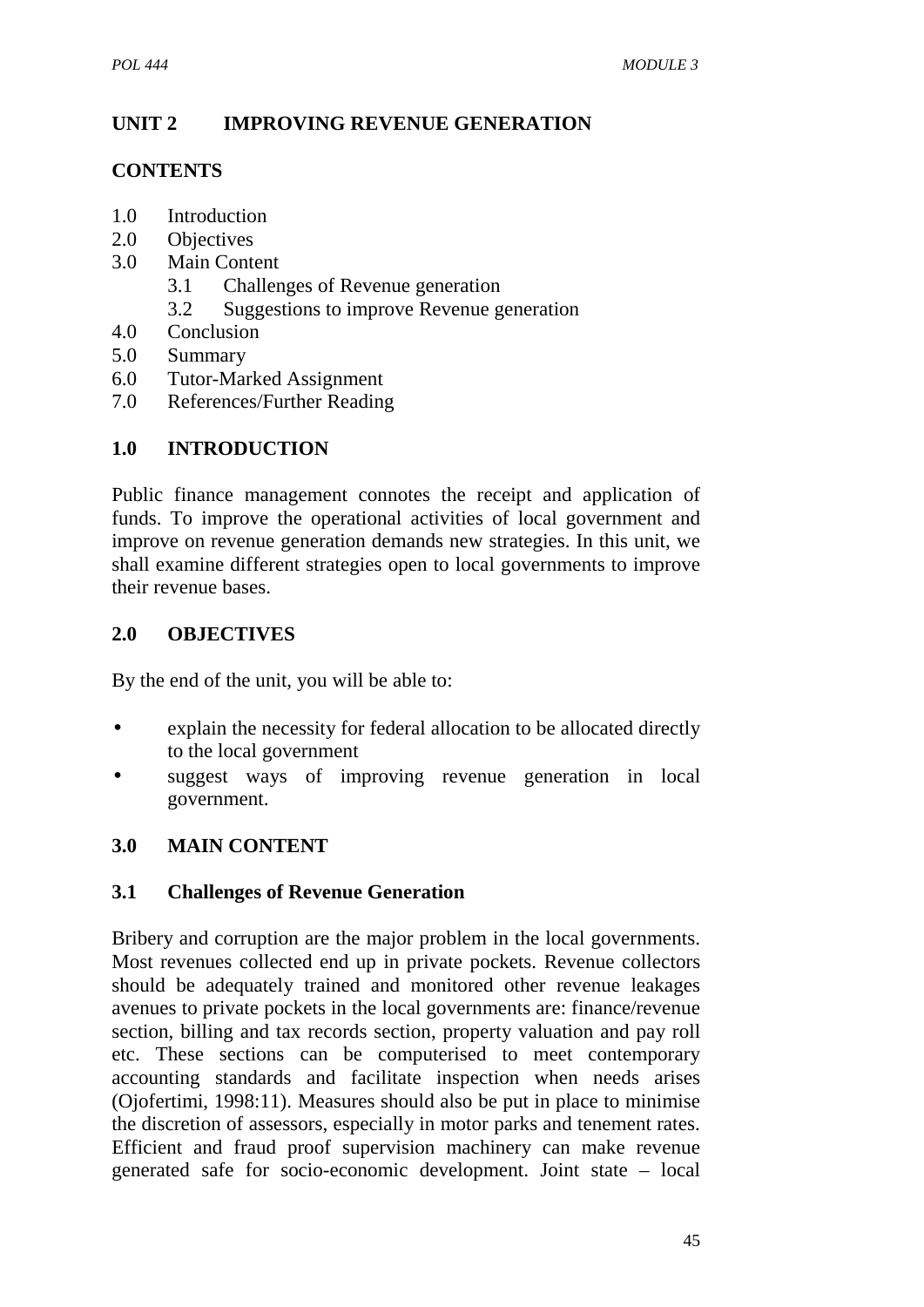government account – this joint account should be stopped as state governments in Nigeria have found as avenue to divert local government funds and starved of fund. The federal decision to allocate fund directly to local governments, if enforced would save the situation.

### **3.2 Suggestions to Improve Revenue Generation**

The following suggestions can boost revenue base in local government:

- (i) Allowing local governments to receive direct allocation from federation account, instead of passing through "joint state-local government account".
- (ii) Effective monitoring of revenue collection officers. Some officers use fake receipts and other fraudulent activities to administer revenue collection. In most cases, fund generated often find itself in private pockets. Close monitoring and supervisions would check such leakages.
- (iii) Federal and State governments should increase grant-in-aid to local governments in view of so many projects begging for attention at the grass-root levels,
- (iv) Local government should partner with private sectors for developmental Projects. The rapid nature of urbanisation calls for corporate bodies to be aware of their social responsibilities in this regard.
- (v) Local governments should embark on people-oriented projects, such as: employment generation projects, production and trading activities, food processing projects, etc. Such projects would not only promote employment generation but contribute in socio economic development.
- (vi) Local governments can raise additional revenue by introducing fees and charges in such of its services, preventing fraud and effective checks on tax evaders (Ugwu, 2003: 47).
- (vii) The council should be elected and members elect chairman and cabinet members. The chairman and his cabinet would work full time, while councillors would work part-time and paid sitting allowances. This would reduce the cost of governance at the local level. The jumbo pay enjoyed presently by elected chairman and councillors are the cause of "do or die" politics .By that arrangement, persons with means of livelihood and genuine 71 interest to serve will emerge, as against those who see the grassroots politics as a "milk cow".
- (viii) Local governments can raise additional revenue through a variety of means, such as: increasing their user fees and charges, raising local taxes, introducing new taxes, introducing new taxes and charges, and selling of assets, etc.
- (ix) The local government should use improvement programmes, by adopting effective cost-cutting devices to achieve objectives.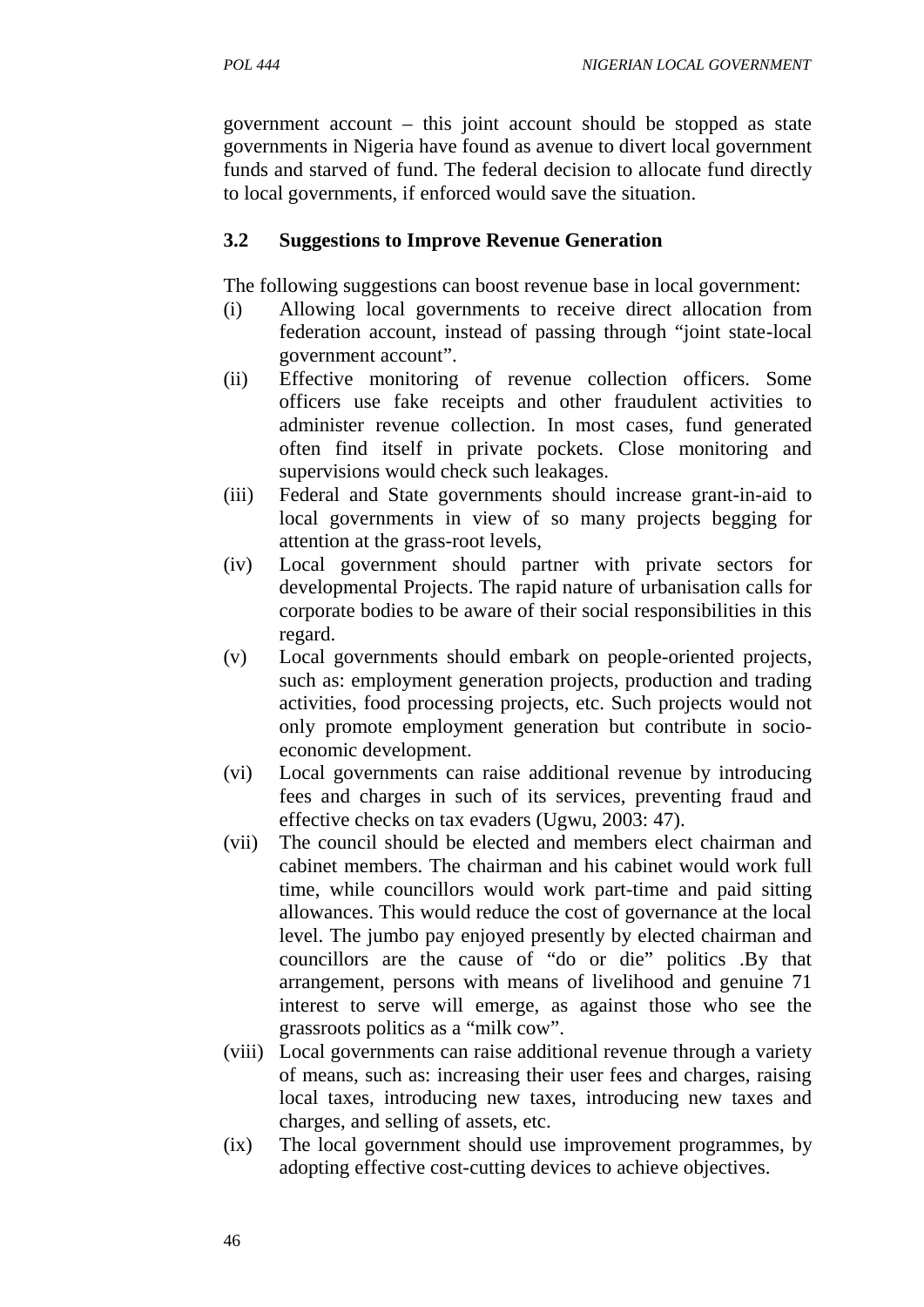- (x) The Planning, Research and Statistics unit of the local government should use computer system to prepare data bank on properties, building, number of vehicles using the motors parks, market stalls, and make effective planning of sources of revenue and how to mobilise these resource for revenue generation.
- (xi) Finally, there is need to maintain accountability, transparency and effective record management of revenue generated. In other words, there is need to computerise finance and revenue section of local government in order to sustain financial accountability and probity.

### **SELLF-ASSESSMENT EXERCISE**

What are the challenges of generating revenue in local government?

### **4.0 CONCLUSION**

In this unit, we have examined the challenges of revenue generation and how to improve on revenue generation in local government. The importance of local government as an instrument of grass-root democracy and development cannot be over-emphasised; yet, it has not contributed much to national development. This is because of poor revenue base and government interference on its activities. The overreliance on revenue from federation account and inability to mobilise local resources has become the bane of local government administration in Nigeria. The way forward is to adopt some of the suggestions on revenue generation in order to bring rapid socio-economic development.

### **5.0 SUMMARY**

The financial resources of most local governments in the country when compared to the needs and demands of the people to be met paint a gloomy picture. In order to improve the financial bases of local governments in Nigeria, certain strategies must be adopted to increase the financial resources. Some of the strategies include monitoring revenue collectors efficiently, local government embarking on money yielding projects, regular auditing of accounts, increasing the user fees and charges, selling of assets, involving private partnership, checking of corruption and so on. These measures would enhance availability of funds for economic and developmental activities.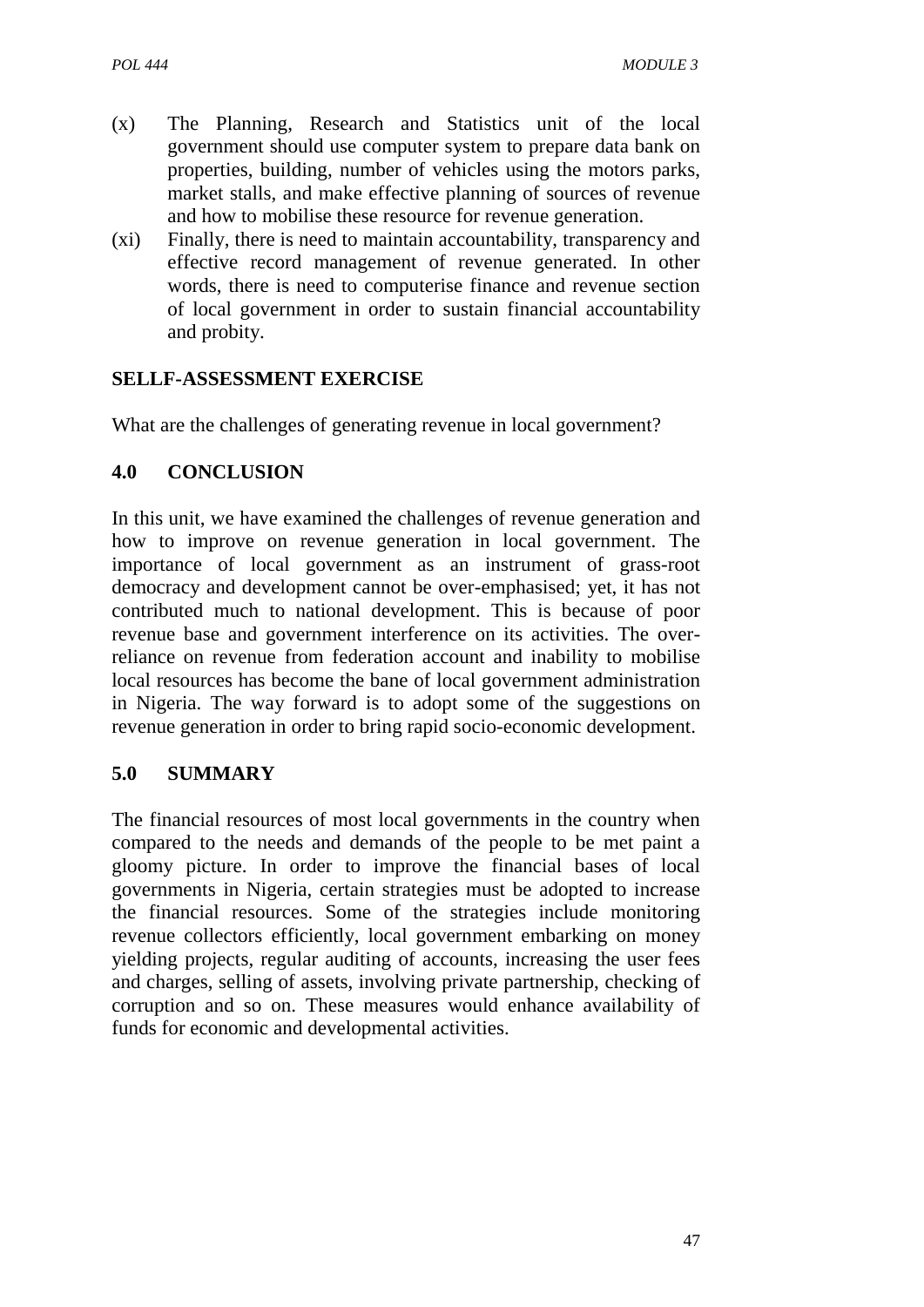#### **6.0 TUTOR-MARKED ASSIGNMENT**

- 1. What are the challenges of generating revenue in local government in Nigeria?
- 2. Describe measures to improve revenue generation in local government in Nigeria?

- Eneanya, A.N. (2012). Local Government Administration: A Comparative Perspective. Lagos: University of Lagos Press.
- Ekpe, A.N. (2006). The Substance of Local Government Administration in Nigeria: Theory and Practice, Akpanim Ntekim Ekpe, (ed.). Lagos: Asbot.
- Ugwu, S.C. (2003). Issues in Local Government and Urban Administration in Nigeria. Enugu: Academic Publishing Company.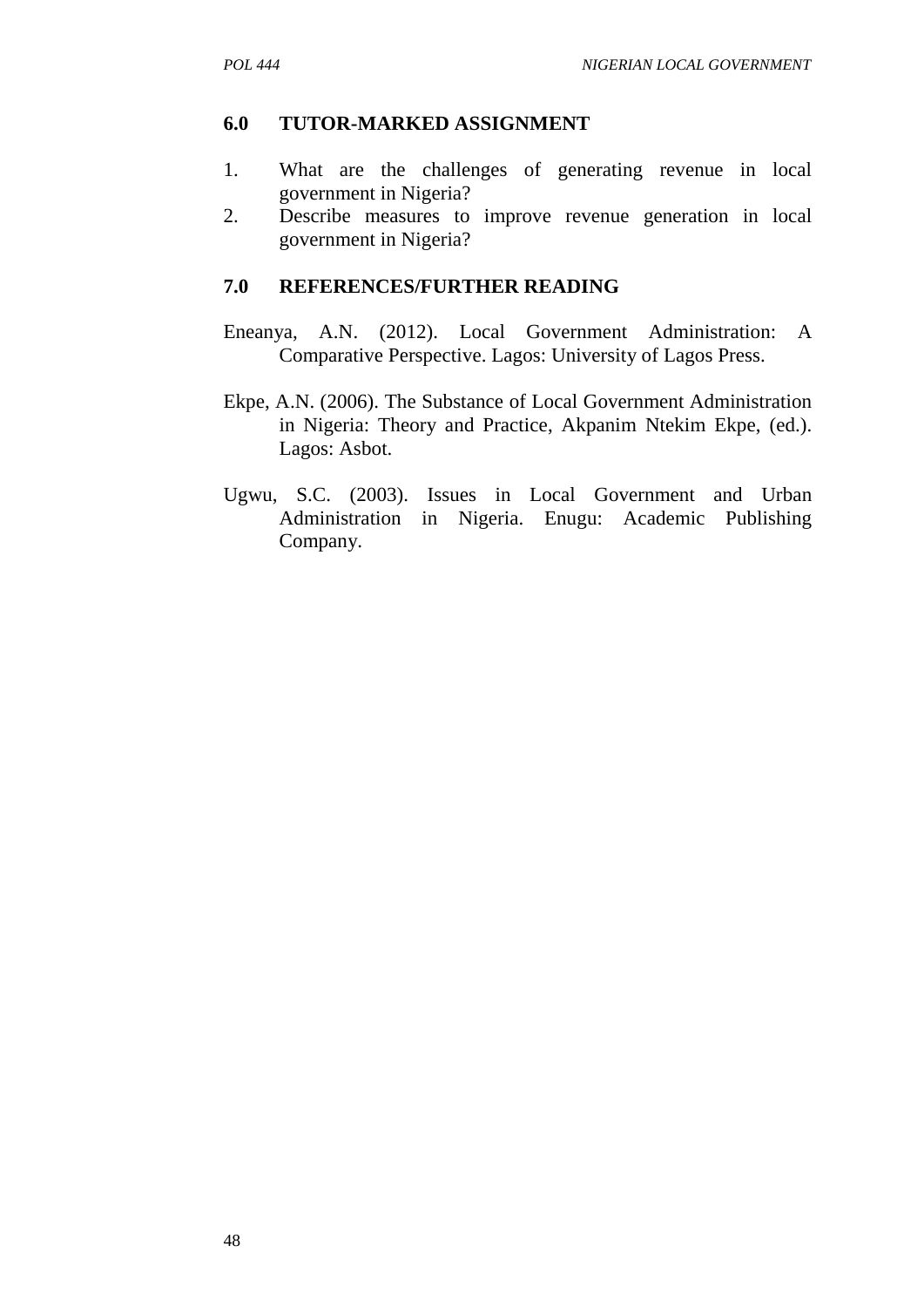# **UNIT 3 PROBLEMS OF LOCAL GOVERNMENT**

### **CONTENTS**

- 1.0 Introduction
- 2.0 Objectives
- 3.0 Main Content
	- 3.1 Problems of local government
- 4.0 Conclusion
- 5.0 Summary
- 6.0 Tutor-Marked Assignment
- 7.0 References/Further Reading

# **1.0 INTRODUCTION**:

The strategic importance of local government to the national development cannot be over-emphasised. Attempts to provide reasons for the ineffectiveness of local government in the development process have attributed to excessive government control and interference. In this unit, we shall examine the problems of local government in Nigeria.

## **2.0 OBJECTIVES**

By the end of the unit, you will be able to:

- describe various problems which confront the local government
- discuss how to overcome the problems confronting local government administration in Nigeria.

## **3.0 MAIN CONTENT**

### **3.1 Problems of Local Government**

The following are the problems of local government administration:

- i. Inadequate Finance Most Local Governments do not have enough fund to carry out its statutory responsibilities. The internally generated funds are inadequate grants and federal allocated revenues are manipulated by most state governments, through Joint-Account and funds diverted. Hence, funds available to local governments are grossly inadequate that will enable the comical provide social amenities and other community development projects. Financial autonomy is host by operation of Joint- Account by states and local governments.
- ii. Bribery and Corruption Bribery and corruption involving the officials of the local governments undermine the effective performance of the local government administration. Much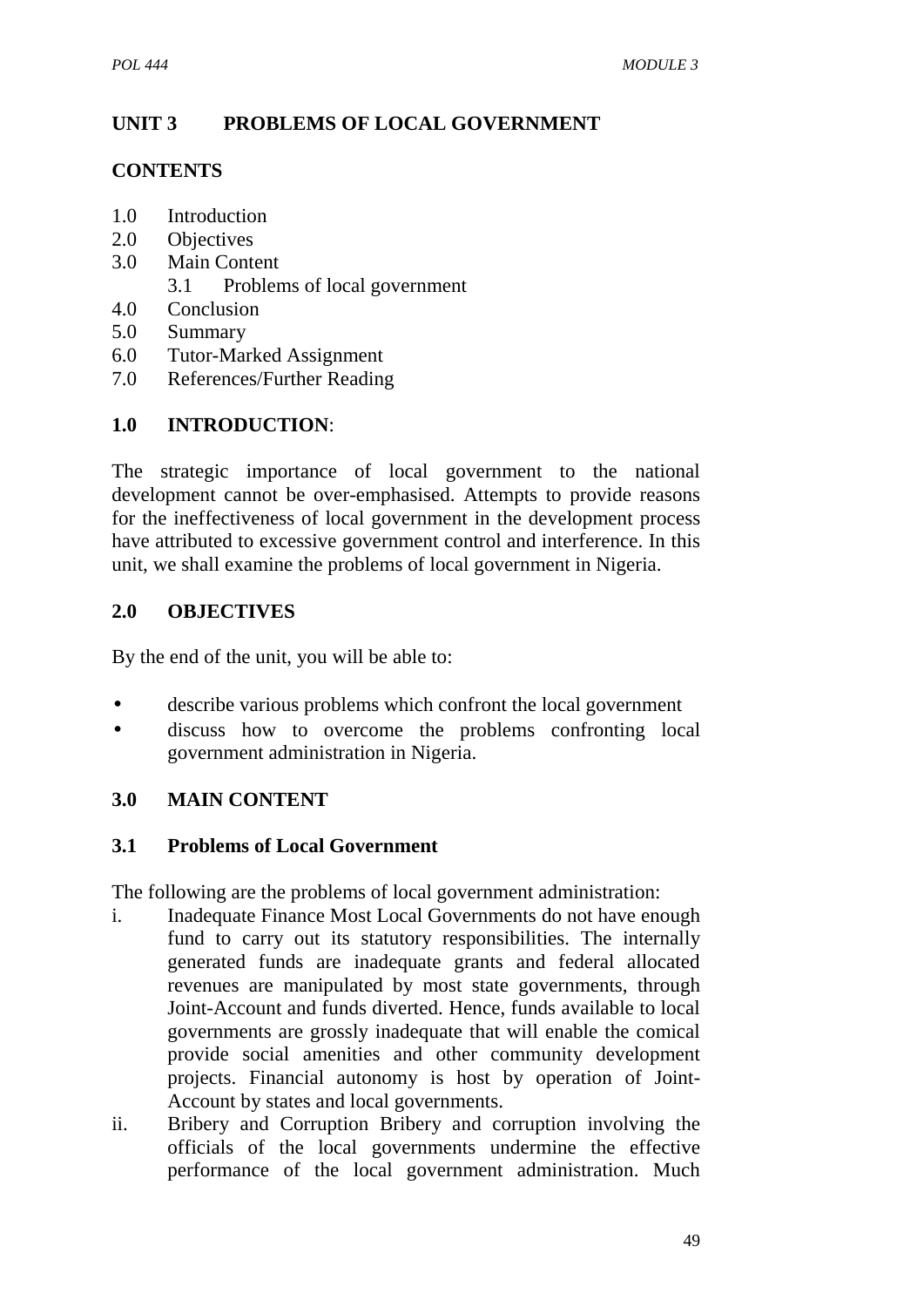money that should accrue to local governments is lost to personal pockets through the use of fake receipts and inefficient collection mechanisms.

- iii. Shortage of skilled personnel There is acute shortage of the right caliber of personnel for local governments. Local governments need competent, experienced and competent personnel to provide an efficient and effective service to the public.
- iv. Political Interference State and Federal Governments unnecessarily hinder local government programmes and policies even where they do not contradict current statutes or policies. In addition, political parties interfere with the appointment of personnel-along party lines in local governments when their members are in power.
- v. Poor Leadership: There is the paucity of top leadership positions, which could coordinate and direct the departmental heads. Meanwhile strengthening local government leadership is important for achieving grassroot development (Bentzen et al, 2020).
- vi. Prevalence of tribalism, nepotism and favouritism in the appointment, promotion, discipline and transfer of local government staff. These constitute another a cog in the wheel of the development of local governments (Eneamya, 2009).
- vii. Gradual Erosion of Power and autonomy. Most state governments have taken over certain services of the local governments by excessive control of local government activities. The state governments established Local Government activities. The State Governments established Local Government service commissions to help them appoint promote, transfer and terminate employees.
- viii. Financial dependence on the centre and state. Chapter and Sections 7 (i) and chapter 6 subsections 162 subsections 6 and 8 of the Constitution of 1999 equipped the State government to control local government finance. This made 774 Local Government in Nigeria appendages of State Government (Ugwu, 2003:52).
- ix. Partisan politics and victimisation: This makes elected counselors see themselves as the party's representative in the council. Beside, where the political party control the chairmanship and councillorship position in the Local Governments, there is a situation of antagonism and non-cooperation, stalling or showing down the Local Government programmes.
- x. Unequal size of Local government The indiscriminate creation of Local Governments by Federal and State Governments has resulted in a situation, where some Local Governments are large to effectively administer their whole area, while others are small to generate revenue to undertake meaningful programme.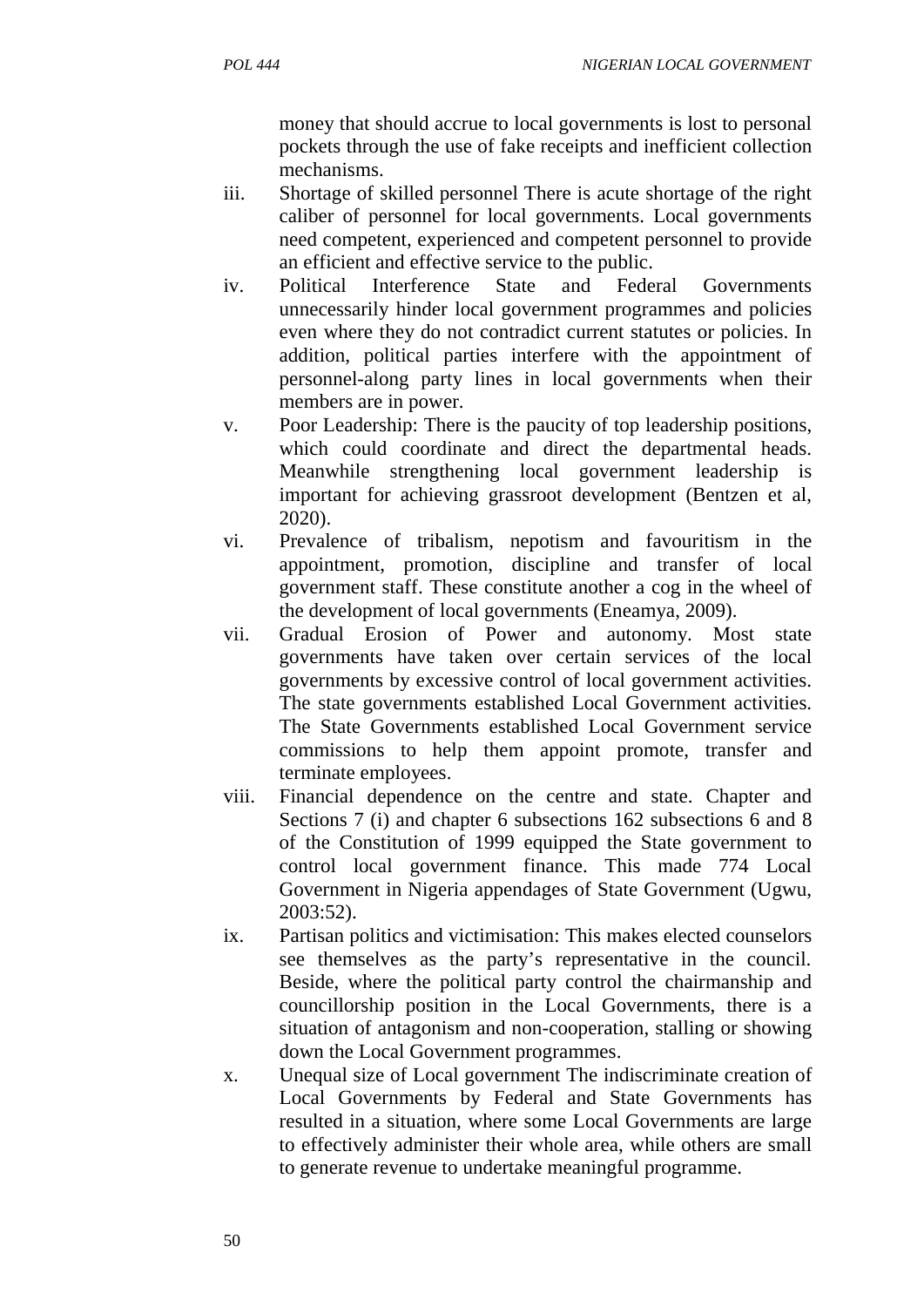xi. Poor salaries and conditions of service. The conditions of service in the Local Governments are often very poor of the Local Governments to attract high quality personal.

According to Ogoma (2018), the Local Government, has also been rendered ineffective not only by the other tiers of government, that is, federal and state governments, but also, by the constitutions of Nigeria. Hence, the Fourth Schedule of the 1999 Constitution of Nigeria declares that: "The National Assembly shall make provisions for statutory allocation of public revenue to local government councils in the Federation; and (b) the House of Assembly of a state shall make provisions for statutory allocation of public revenue to local councils within the state. It is here the local councils become over-dependent and over-reliant on the other tiers of the governments.

## **SELF-ASSESSMENT EXERCISE**

What are the problems confronting local government administration in Nigeria?

## **4.0 CONCLUSION**

In this unit, we have examined in details numerous problems confronting local government administration. The reasons given include political interference, excessive control by the state government, usurpation of functions, poor financial base, poor salaries and conditions of service, poverty, corruption and so on. All these have contributed to the ineffectiveness of local government in development process.

## **5.0 SUMMARY**

Despite the strategic importance of local governments in developmental process, their capacities to generate revenue have been dismal. Some of the local governments are very poor and depend heavily on allocation from federation account. Among other problems of local government, poor leadership skills, corruption and poor skilled personnel account for inefficiency and ineffectiveness of local government administration in Nigeria.

## **6.0 TUTOR-MARKED ASSIGNMENT**

- 1. Excessive control and interference of State governments on local government account for the major problem of local government. Discuss?
- 2. Describe the problems confronting local government administration in Nigeria?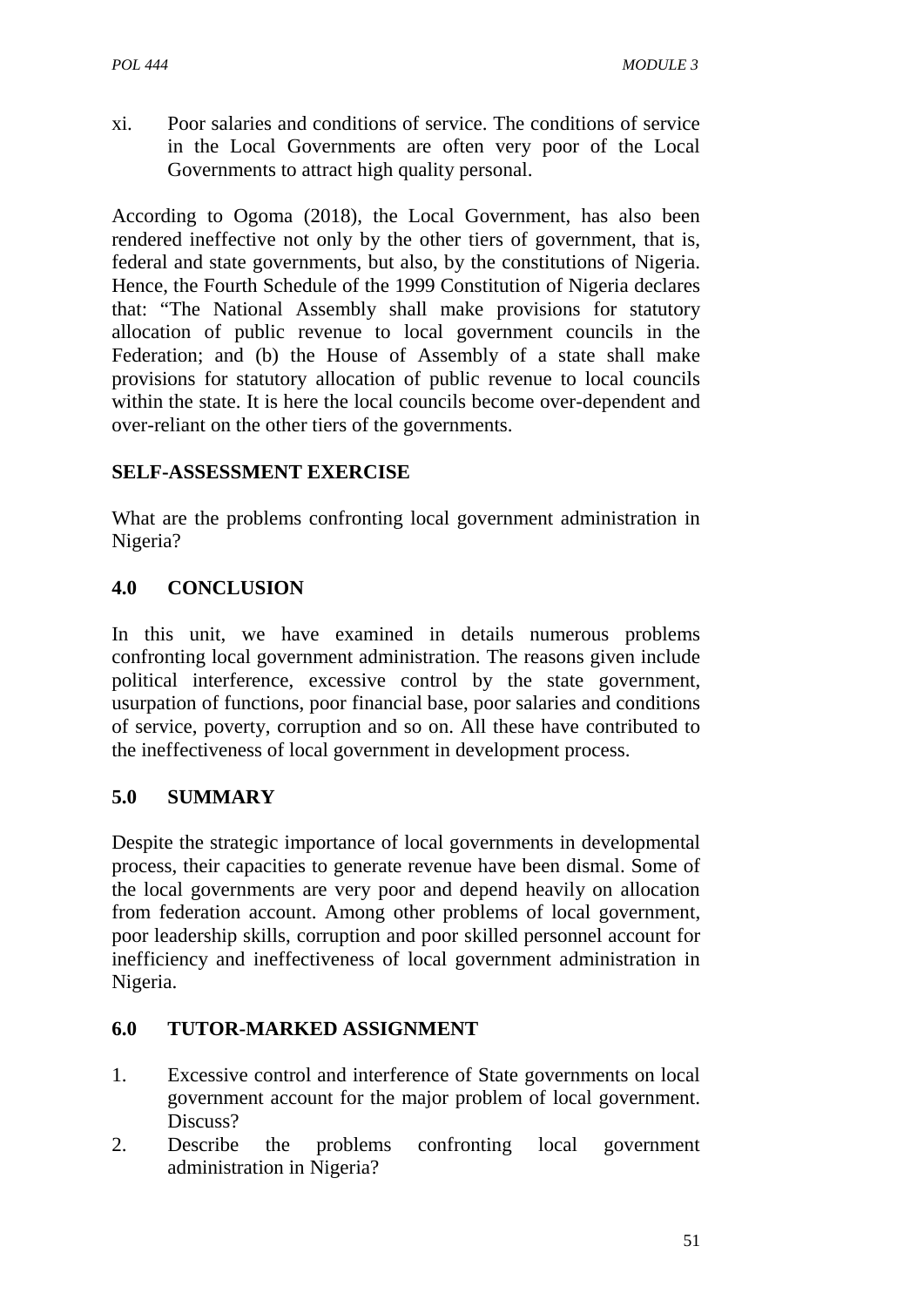- Bentzen T, Lo C and Winsvold M. (2020). Strengthening local political leadership through institutional design: how and why. Local Government Studies , 46 (3), 483-504
- Eneanya, A.N. (2012). Local Government Administration: A Comparative Perspective. Lagos: University of Lagos Press.
- Ekpe, A.N. (2006). The Substance of Local Government Administration in Nigeria: Theory and Practice, AkpanimNtekimEkpe, (ed.). Lagos: Asbot.
- Ogoma, D. (2018) Local Government and the Sustenance of Democracy in Nigeria. Journal of Advance Research in Social Science and Humanities, 4 (3), 1-19.
- Ugwu, S.C. (2003). Issues in Local Government and Urban Administration in Nigeria. Enugu: Academic Publishing Company.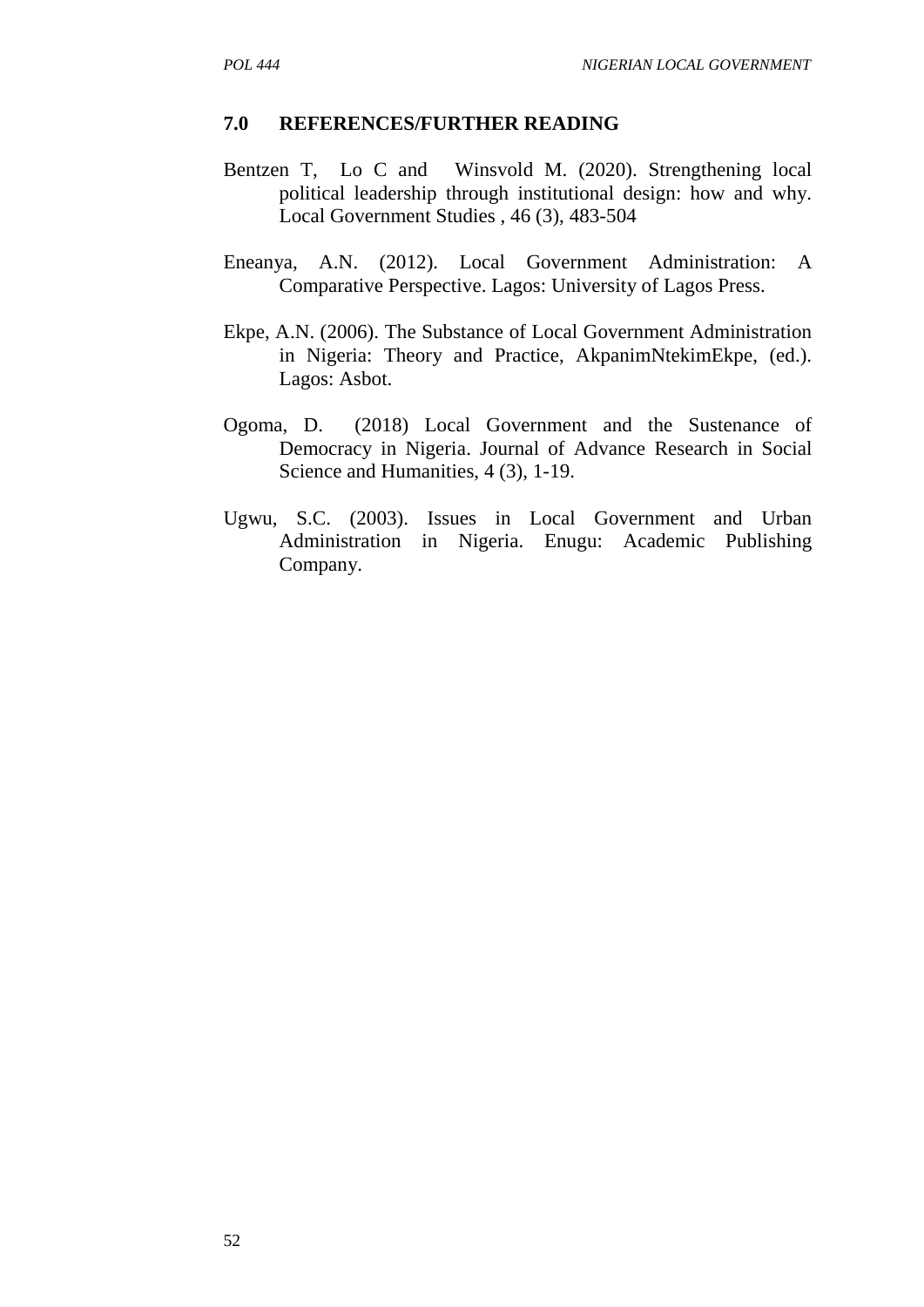# **UNIT 4 CONTROL OF LOCAL GOVERNMENT**

### **CONTENTS**

- 1.0 Introduction
- 2.0 Objectives
- 3.0 Main Content
	- 3.1 Mechanisms of Local government control
		- 3.1.1 Legislature control
		- 3.1.2 Administrative control
		- 3.1.3 Financial control
		- 3.1.4 Judicial control
- 4.0 Conclusion
- 5.0 Summary
- 6.0 Tutor-Marked Assignment
- 7.0 References/Further Reading

## **1.0 INTRODUCTION**

The 1999 Constitution in its provisions of Section 7, reorganises the local government system and also guarantees it. Besides, the State government by the same provision of Section 7 of the Constitution exercises authority over the local government. By virtue of this provision, every State government is to ensure the existence of democratically elected local government councils under a law which provides for their establishment, structure, composition, finance and functions (Ugwu, 2003: 87). The implication of the above is that a local government council cannot exercise the functions allocated to it in the Fourth Schedule to the Constitution until the State House of Assembly had passed a law, which empowers the local government councils to perform those functions listed in the Fourth Schedule to the Constitution. In this unit, we shall examine how the central government and States control the local government.

## **2.0 OBJECTIVES**

By the end of the unit, you will be able to:

- describe the legislative control over local government administration;
- describe the Executive control of local government;
- describe the administrative control of local government administration; and
- explain the judicial control over local government administration.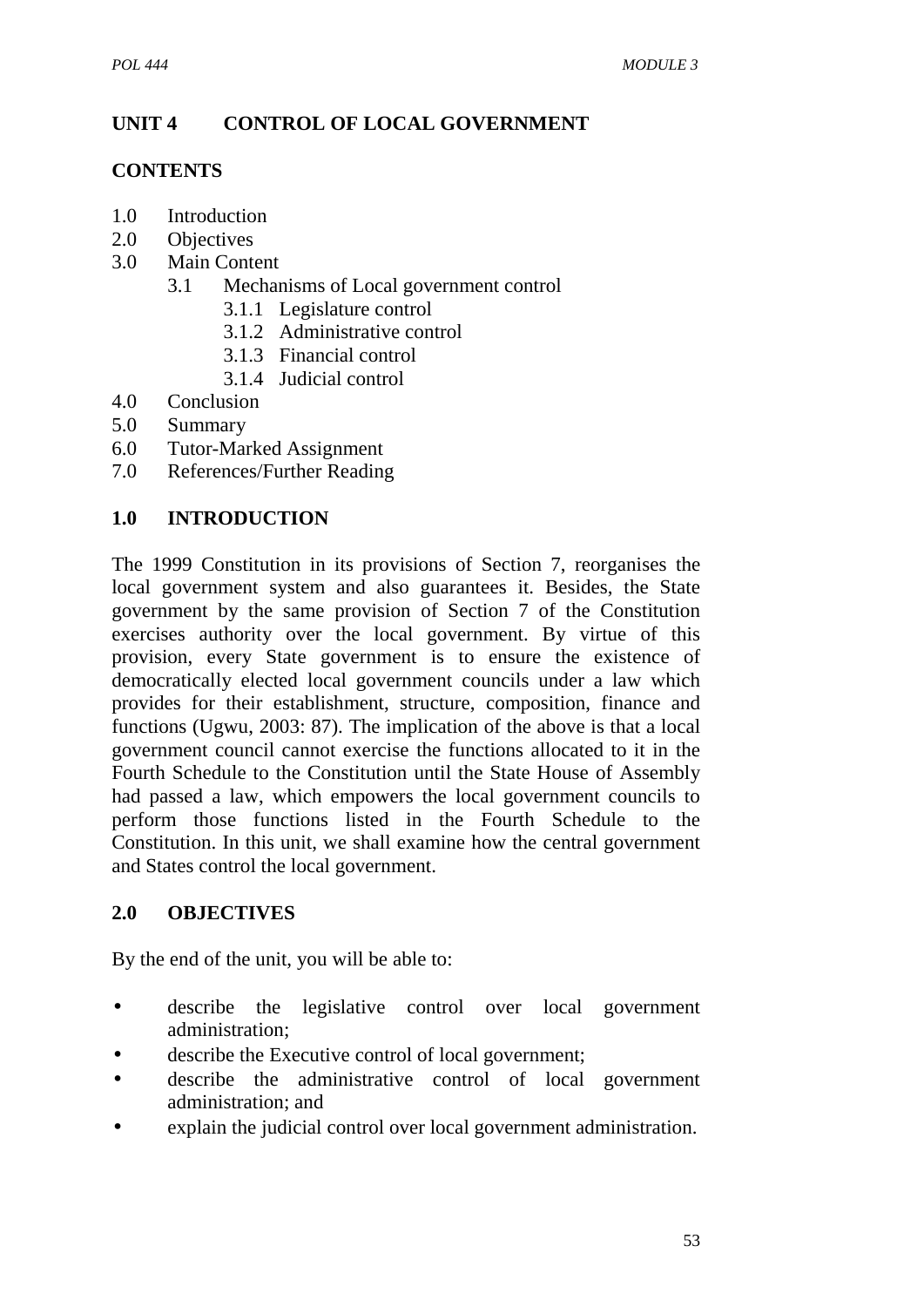### **3.0 MAIN CONTENT**

### **3.1 Mechanisms of Local Government Control**

Local Governments are controlled through the following mechanisms:

### **3.1.1 Legislature control**

Local Governments are established by an act of parliament or decree stating their functions, powers and limitations. Their operations are guided by these laws. Furthermore, the legitimate could amend these laws or investigate the performance of or allegations about particular Local Governments.

### **3.1.2 Administrative control**

The power of supervising the activities of Local governments is delegated to the Ministry or department responsible for Local government. The department is empowered to approve their annual budgetary estimates, major projects, strategies of implementation and bye-laws before they take effect. There is also internal audit that checks the accuracy according records within the councils. The commissioner of Local government uses default power to control the Local government. The commissioner has the power to dissolve Local government because financial irresponsibility or corruption and appoint care taker committee. This is an effective weapon to check and control the Local government through periodic inspection, the State government exercise administrative control over certain services administered by Local government. For example inspection of schools, roads and health centres. The purpose of inspection is to assist or advice the Local government. Dissatisfied members of the public can seek redress through the public complaints commission where their rights and liberties are violated by Local government employees. The commission could investigate the activities of such employees and recommend punitive or corrective measures.

### **3.1.3 Financial control**

The supervisory department is empowered to approve or reject Local government budgetary estimates. They may not introduce rates or levies, implement new projects or obtain internal or external loans without approval by the Supervisory Ministry. The Executive council of a State may exempt any persons or class of persons within a Local government area of that State from liability government imposed by the Local government (Ezeani, 200:269). State's auditor-general audit the accounts of Local governments.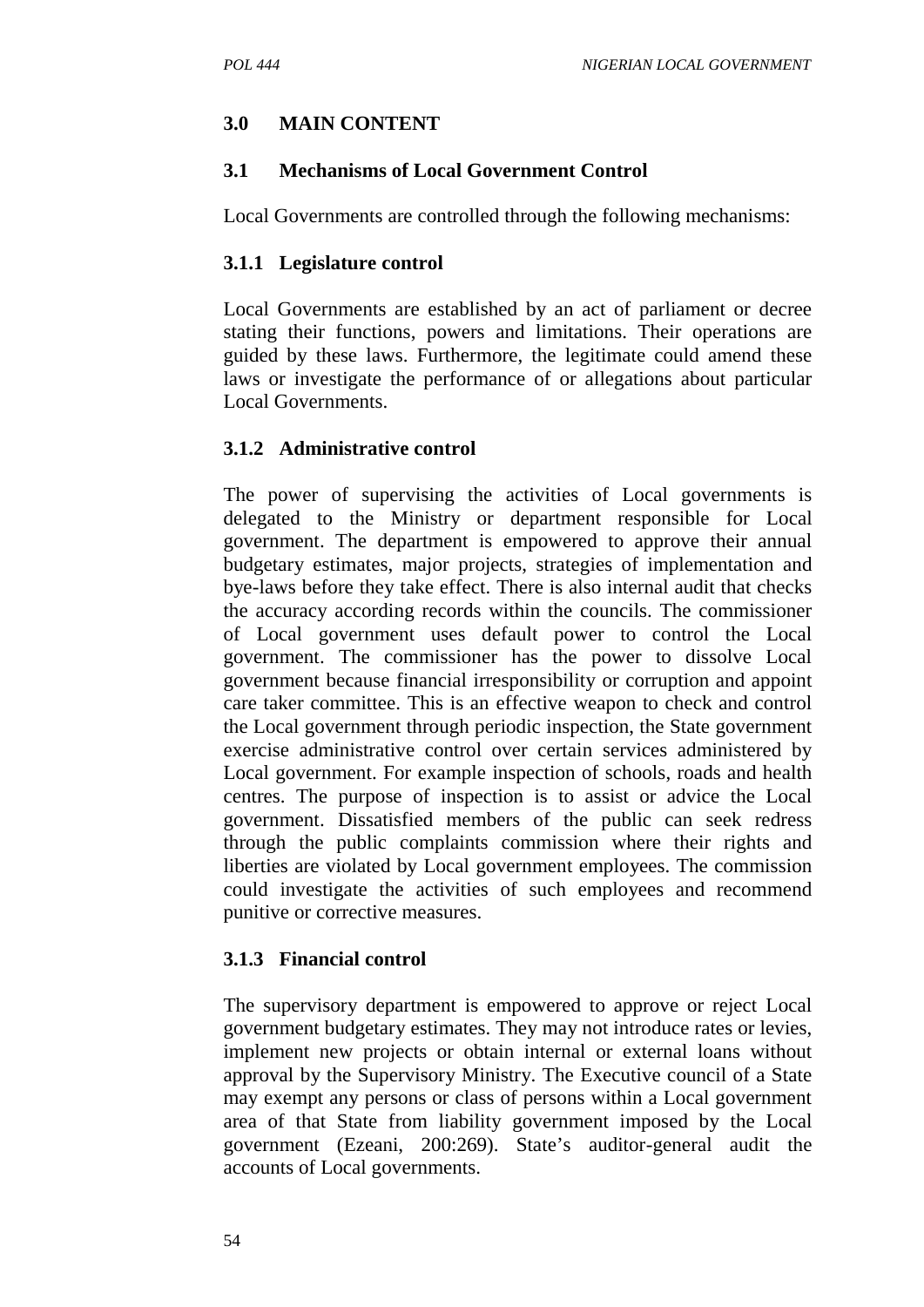# **3.1.4 Judicial control**

Local governments are legal entities which can sue and be sued. Courts can call Local government or their official to order if they breach any law establishing or guiding them. The courts can declare their actions illegal or unconstitutional if they vi8olater the provisions of the constitution.

### **SELF-ASSESSMENT EXERCISE**

Describe that administrative control over local government administration?

### **4.0 CONCLUSION**

In this unit, we have examined the mechanisms of State government's control on Local government. The mechanisms include legislative, administrative, financial and judicial control. These are the means through which the central government exercise control over the local government.

### **5.0 SUMMARY**

Local government is the third tier of government. It enjoys the freedom of action to enable it perform its constitutional functions unfettered. However, the 1999 Constitution by provision of Section 7 exercises authority over the local government. By the virtue of the provision, every state government is to ensure the existence of democratically elected local government councils under a law which provides for their establishment, structure, composition, finance and functions. In other words, the functions allocated to the local government cannot be exercised until the State House of Assembly passed a law empowering the council to perform those functions. Besides, other mechanisms are also used to control the local government, such as: legislative, administrative, financial and judicial controls. The implication of this is that local government does not enjoy absolute autonomy in the performance of its functions.

#### **6.0 TUTOR-MARKED ASSIGNMENT**

- 1. Explain how the Local governments are controlled by State governments?
- 2. Describe how the State governments can control the activities of Local governments in Nigeria.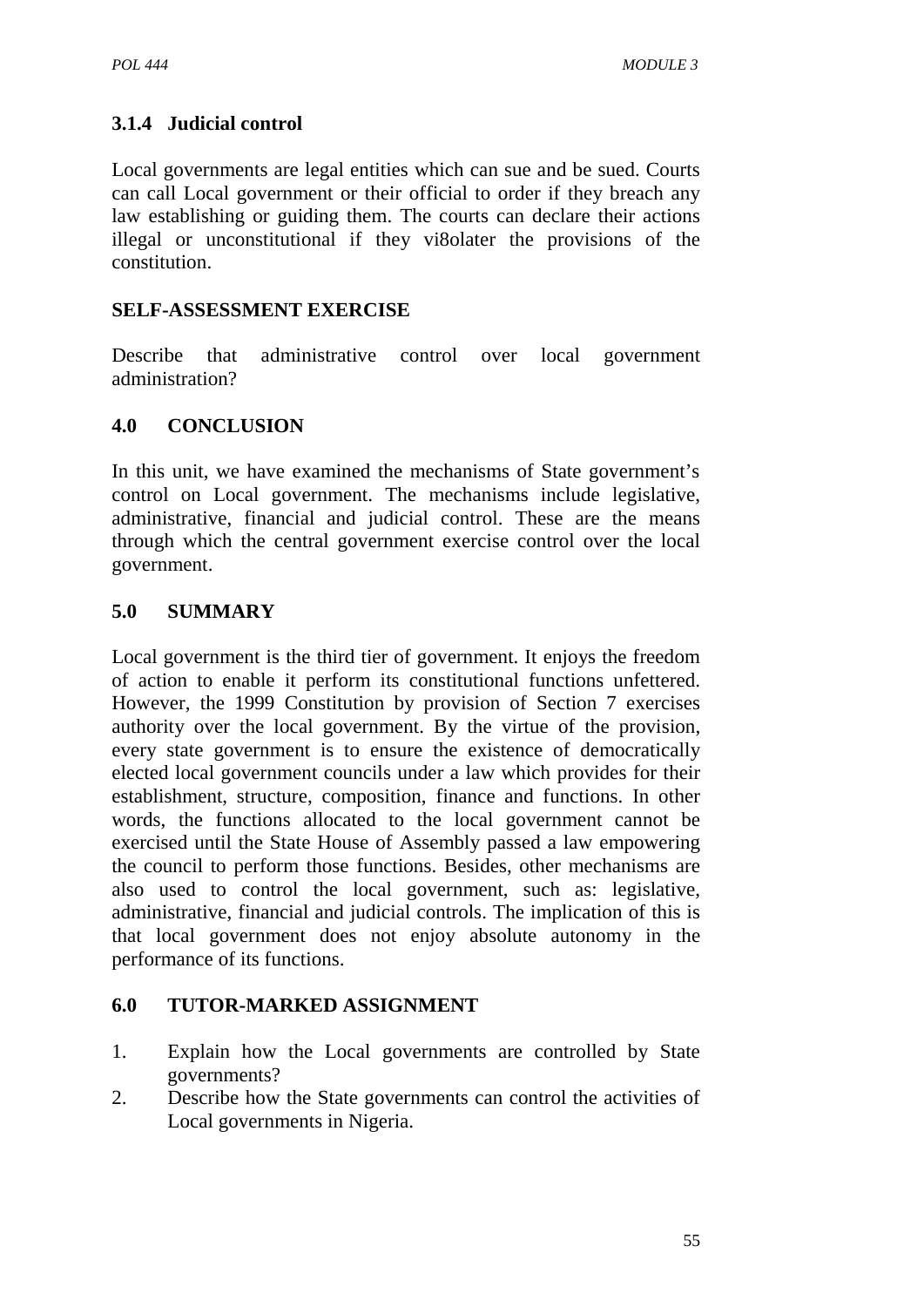#### **7.0 REFERENCES/FURTHER READING**

- Eneanya, A.N. (2009). Public Administration Principles, Techniques and Applications. Lagos. Concept Publications
- Ezeani, O.E (2006). Fundamentals of Public Administration. Enugu: Zik-Chucks Publishers.
- Ugwu, S.C. (2003). Issues in Local government and Urban Administration in Nigeria. Enugu: Academic Printing Press.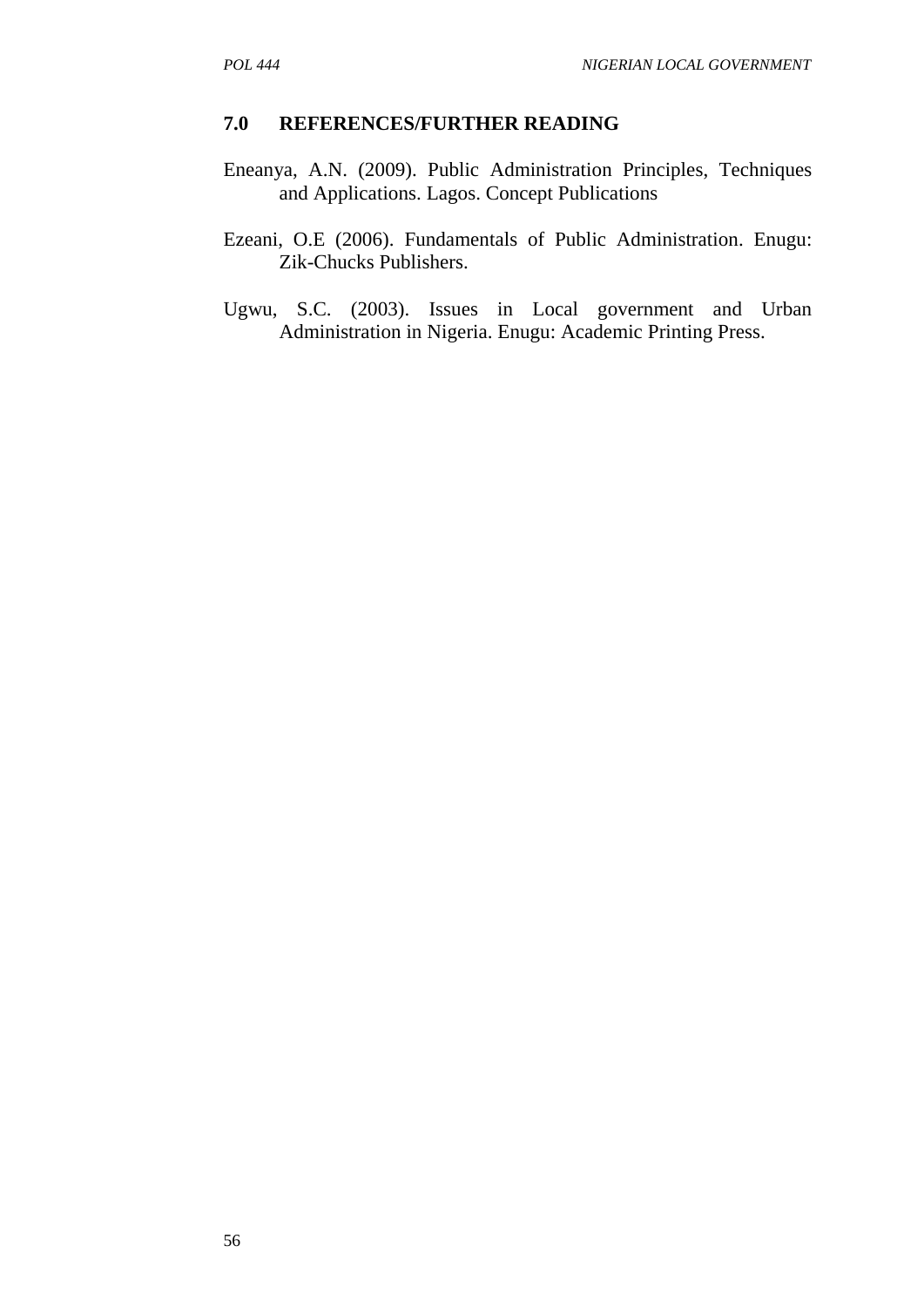#### **MODULE 4 HUMAN RESOURCES MANAGEMENT IN LOCAL GOVERNMENT**

#### **INTRODUCTION**

This module discusses the staffing of local government administration; promotion, transfer, discipline and retirement; training and development in local government administration as well as the industrial relations in local government administration in Nigeria. It has the following 4 units:

- Unit 1 Staffing in local government administration
- Unit 2 Promotion, Transfer, Discipline and Retirement
- Unit 3 Training and Development in local government administration
- Unit 4 Industrial Relations in local government administration

### **UNIT 1 STAFFING IN LOCAL GOVERNMENT ADMINISTRATION**

### **CONTENTS**

- 1.0 Introduction
- 2.0 Objectives
- 3.0 Main Content
	- 3.1 Staffing Function
	- 3.2 Recruitment in Local Government
		- 3.2.1 Temporary Appointment
		- 3.2.2 Acting Appointment
		- 3.2.3 Disabled Persons Appointment
		- 3.2.4 Contract Appointment
	- 3.3 Junior Staff Recruitment
	- 3.4 Senior Staff Recruitment
	- 3.5 Confirmation of Appointment
	- 3.6 Local Government Service Commission
- 4.0 Conclusion
- 5.0 Summary
- 6.0 Tutor-Marked Assignment
- 7.0 References/Further Reading

#### **1.0 INTRODUCTION**

To attract the skilled personnel required and protect career Local Government officials from the buffetings of partisan politics, there is the need to ensure the maximum utilisation of the scarce high-calibre manpower resources available to Local Government. In this unit, we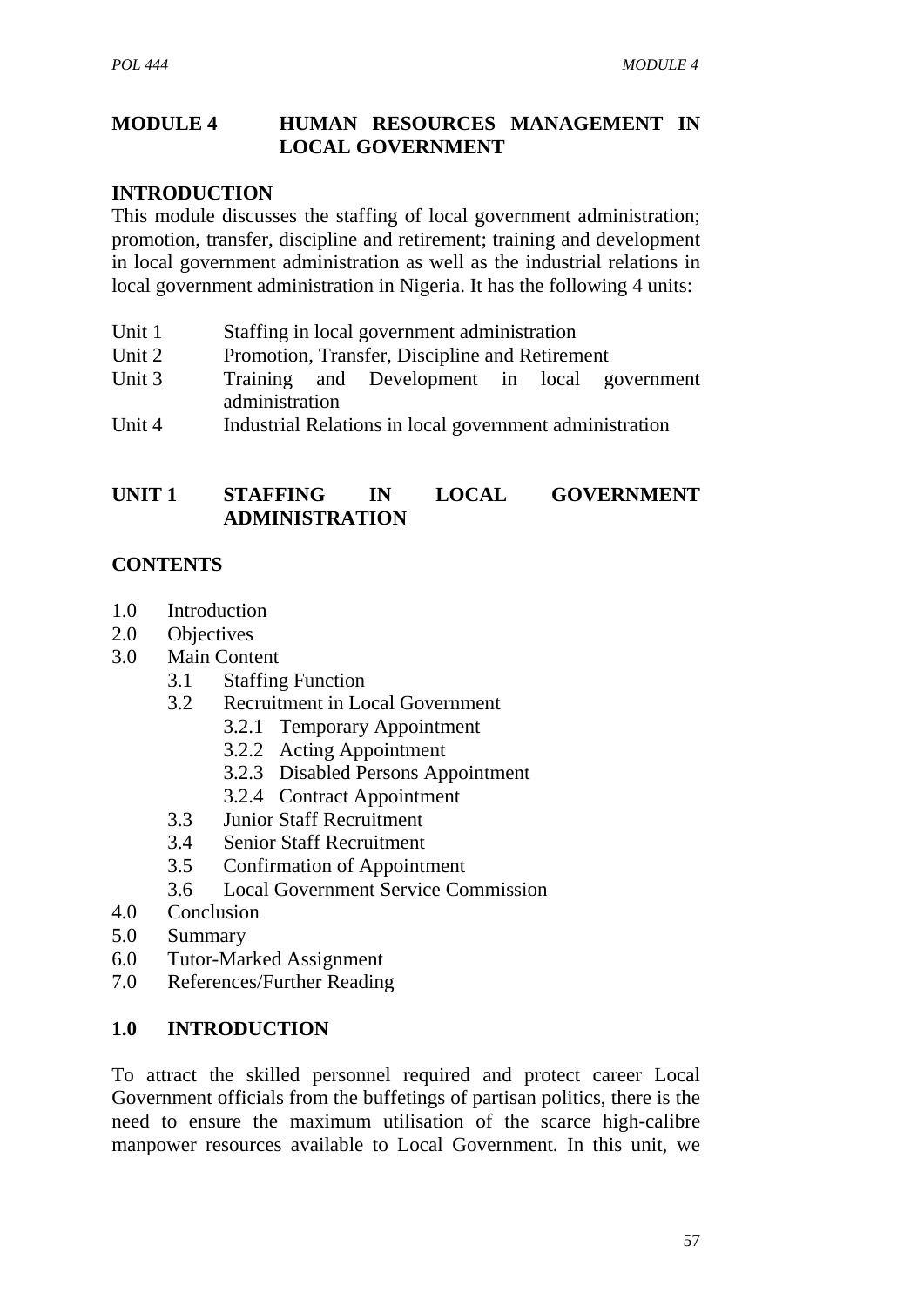would examine the staffing processes of local government administration in Nigeria.

# **2.0 OBJECTIVES**

By the end of the unit, you will be able to:

- describe staffing functions
- describe different categories of appointment in local government administration
- explain how staff of local government is utilised for efficient delivery of service.

# **3.0 MAIN CONTENT**

# **3.1 Staffing Function**

The local government has important staffing function to perform (Guidelines of Local government reform, 1976:19). These functions include:

- 1. Ensuring that they are available quantity and quality staff that would enable them discharge their responsibilities;
- 2. Laying down the terms and conditions of service for local government staff, so as to ensure that they are directly equated to those of the State Civil Service (SCS);
- 3. Promote local government training schemes at various levels for administrative, financial, professional and technical staff in cooperation with training institutions and other government ministries.

# **3.2 Recruitment in Local Government**

Each Local Government shall undertake the appointment, discipline and promotion of its staff on Grade Levels 01-06 under general and unified guidelines to be provided by the Local Government Service Commission (LGSC), while officers on Grade levels 07 and above shall be appointed, posted, disciplined and promoted by the LGSC, provided that all appointments shall be made to unfrozen posts in the approved budget of the Local Government.

With respect to recruitment, appropriate pre-entry qualifications shall be uniformly applied as provided in the approved scheme of service for Local Government employees whose provisions shall be STRICTLY applied in carrying out recruitment into the Local Government Service, the Local Government and LGSC shall take full account of the geographical spread and socio-economic diversities of the Local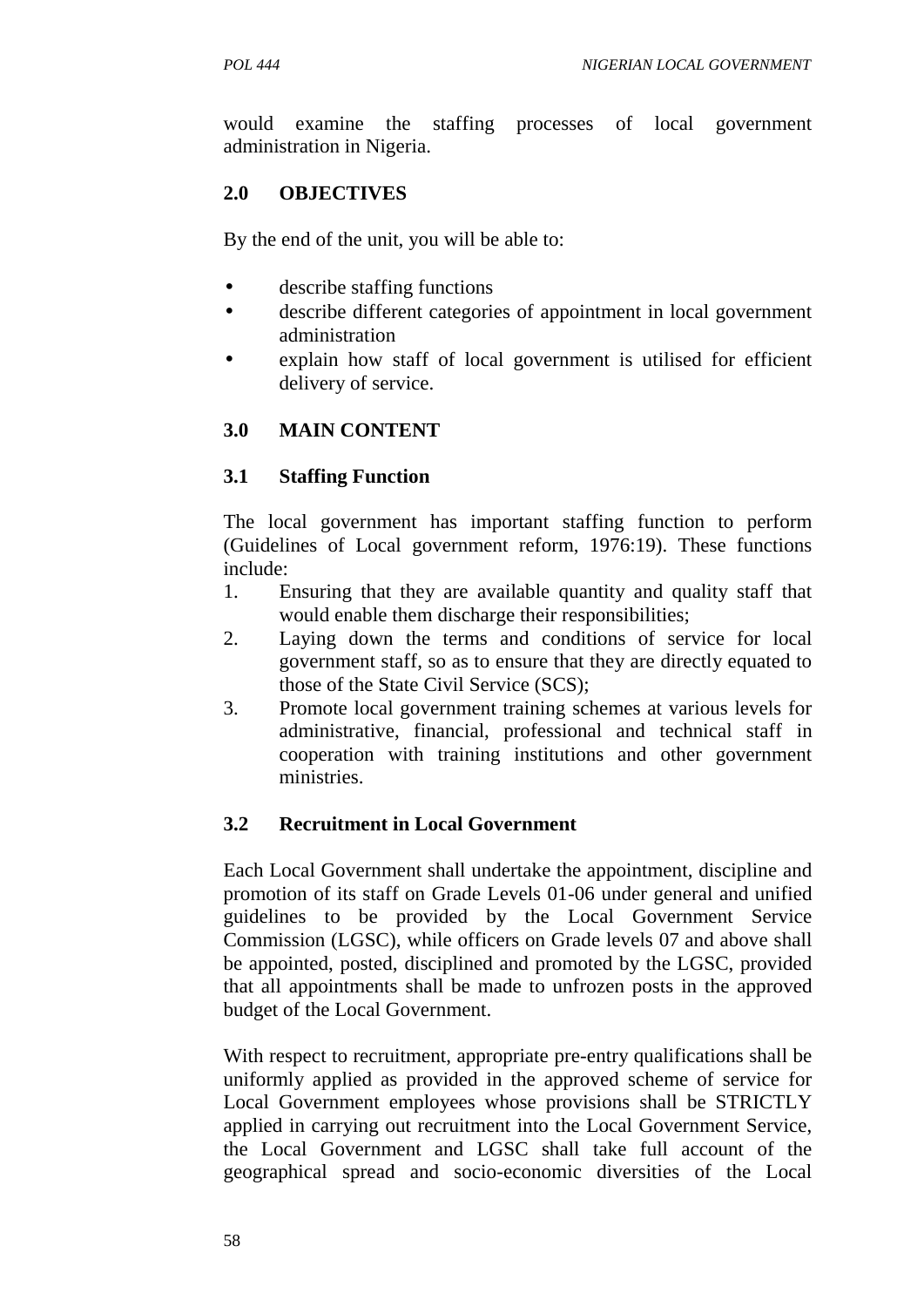Government Area. Each Local Government shall be restructured vertically and horizontally to management efficiency and effectiveness, high degree of specialisation, job satisfaction, optimum span of control and clear lines of authority and responsibility.

All recruitments by the Local Government Junior Staff Management Committee (JSMC) must, as a rule, be in consonance with the manpower needs of the Local government as provided in the approved Local Government Estimates. Any violation of the provision of the Section will be surcharged and the person so irregularly appointed be summarily removed from the service of the Local Government 88 All applicants for positions in Grade Levels 01-06 in a Local Government shall apply directly to the Local Government of their choice. In all cases, all eligible candidates for appointments shall be interviewed by the JSMC.

All direct appointment to post on Grade Levels 07 and above must be by open advertisement to the general public, and copies of such advertisements shall be sent to all the Local Governments within the State. All letters of appointment shall be signed by the Head of the Department of personnel Management in the case of posts graded 01-06, and by the Secretary of the LGSC in the post on Grade Levels 07 and above. Returns of all appointments made by each Local Government shall be rendered monthly to the LGSC (Eneanya, 2012).

# **3.2.1 Temporary Appointment**

Recruitment of persons into vacation, part-time or temporary post not exceeding three months shall be decentralised. Returns of all vacation, part-time and temporary appointment made shall be sent to the LGSC monthly. Such returns shall show the name, date of birth, date of appointment, grade, qualifications State of origin .of employee and upto-date, intra-state distribution of existing staff in the grade in the Local Government.

# **3.2.2 Acting Appointment**

Acting appointments, where necessary, shall be approved by the Chairman Local Government in respect of local Government employees on Grade Levels 01-06 and relevant returns rendered to the commission on monthly basis. In case of officers on Grade 07 and above, 89 acting appointment, where necessary, shall be approved by the LGSC.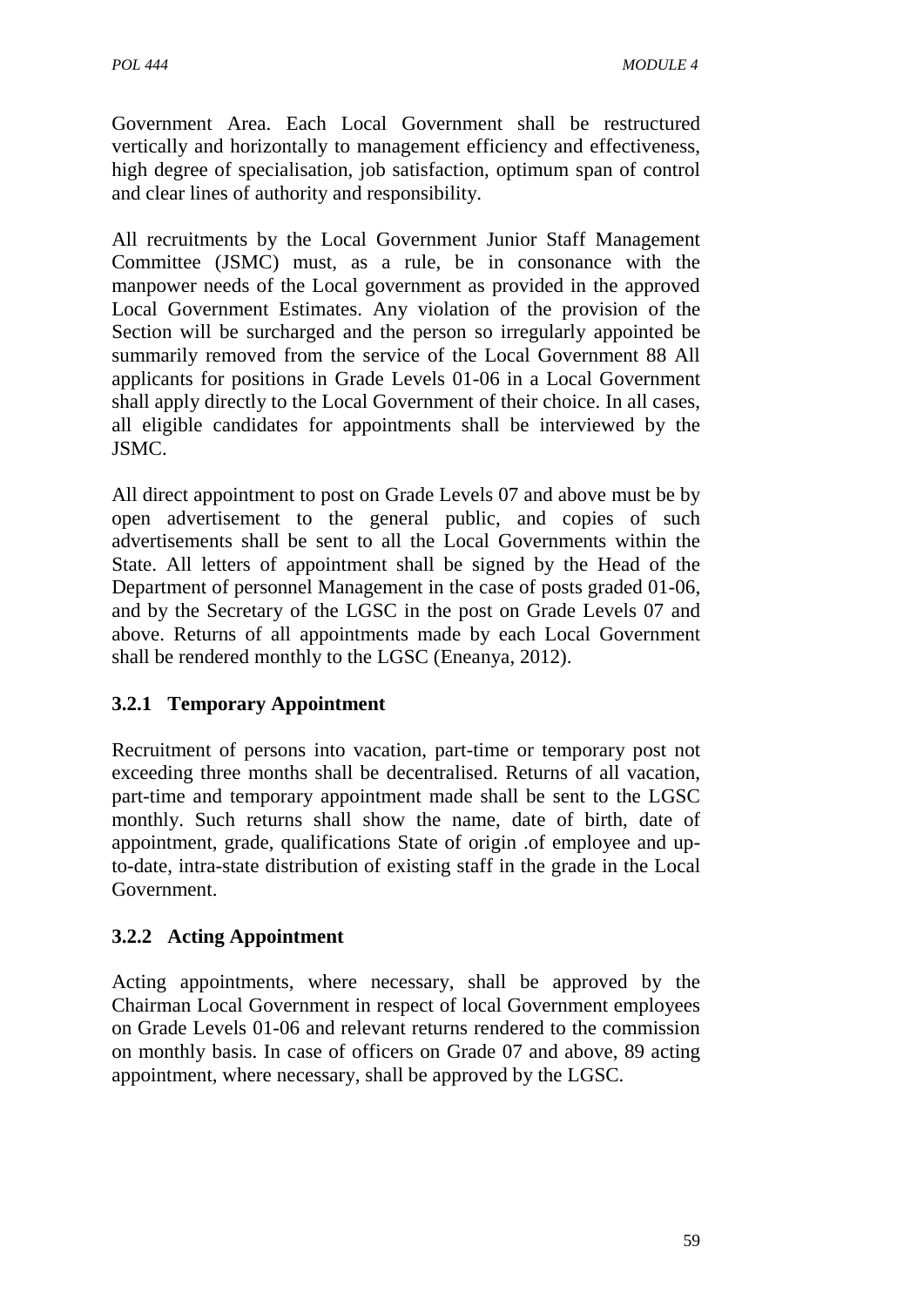### **3.2.3 Disabled Persons Appointment**

All Local Governments shall observe the presidential order which grants disabled persons special concessions in appointment to posts in the public service. All returns and information required to be submitted to the LGSC shall be so submitted not later than the last day of the subsequent month. Such returns shall be accompanied with the minutes of the relevant meeting of the JSMC.

### **3.2.4 Contract Appointment**

The provision of the Local Government Staff Regulations (LGSR) shall apply in all cases to contract appointments, except in the case of non- Nigerians married to Nigerians. Such Nigerians shall remain on contract until granted Nigerian citizenship. Where they are not eligible for Nigerian citizenship, then contract shall be reviewed every two years and they shall be considered for promotion along with their colleagues as appropriate, as long as they stay married to Nigerians. Retired officers may only be re-engaged into career posts in accordance with the Rules and Regulations spelt out in the existing LGSR.

#### **3.3 Junior Staff Recruitment**

Each local government shall have JSMC, which will have responsibility for the appointment, promotion and discipline of officers on grade levels 01-06. In all cases, all eligible candidates for appointments shall be interviewed by JSMC. In all cases, the composition of JSMC shall:

- 1. Reflect the geographical spread of the local government area;
- 2. The JSMC shall consist of one representative from each department of local government not below grade level 09 and shall be chaired by the Head of Department of Personnel Management in the local government.
- 3. The Committee shall determine personnel matters of local government employee on grade levels 01-06. All applicants for positions on grade levels 01-06 in a local government shall apply directly to the local government area of their choice.

#### **3.4 Senior Staff Recruitment**

The appointment, promotion and discipline of officers on Grade level 07 and above shall be the responsibility of the LGSC.

- 1. The principle of geographical spread and socio-economic diversity of the state shall be taken into full account;
- 2. All direct appointments to the post on Grade levels 07 and above shall be by open advertisement to the general public and copies of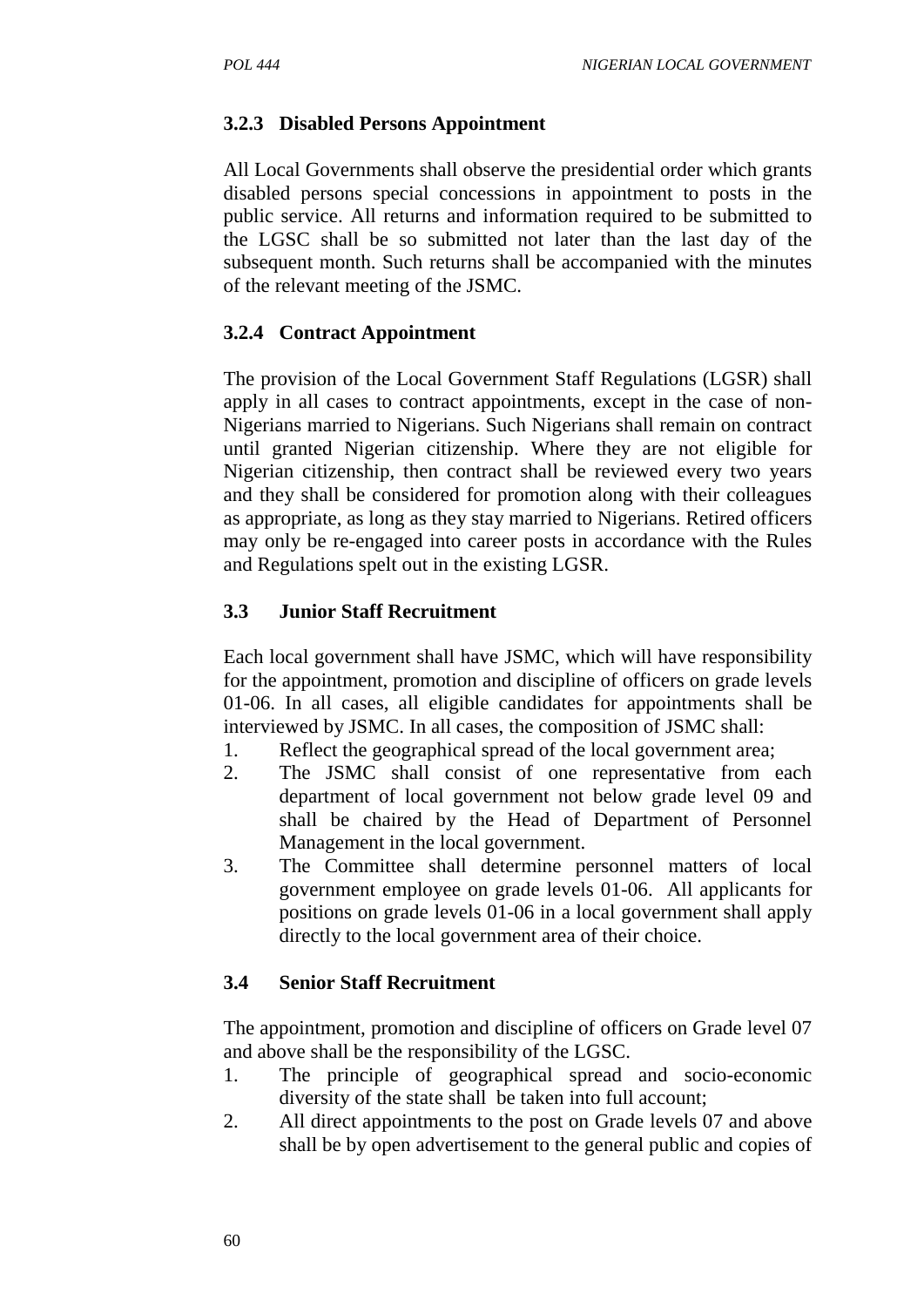such advertisements shall be sent to all local governments within the state.

# **3.5 Confirmation of Appointment**

Confirmation of all probationary appointments shall be carried out by the Local Governments in the case of officers on Grade levels 01-06 and by the LGSC in the case of officers on Grade Level 07 and above. The appropriate Heads of Department shall make recommendations to the Head of the Department of personnel management for consideration of the JSMC. The names of officers so confirmed shall be submitted on a monthly basis to the LGSC for gazette action.

# **3.6 Local Government Service Commission**

The Local Government Service Commission shall perform the following functions:

- (a) Appoint, post, promote and discipline Local Government employees on Grade Level 07 and above. In doing so, the principle of geographical spread and socio-economic diversity of the State shall be taken into full account. The guidelines for promotion shall be based on the generally accepted principle of experience, performance on the job, length of service, good conduct, relevant qualification, training, performance at interview and relevant examination where appropriate;
- (b) set up general uniform guidelines, for appointment, posting, promotion and discipline;
- (c) Monitor the activities of each Local Government on appointment, discipline and promotion of Local Government employees on Grade 01-06, in order to ensure that the guidelines are strictly and uniformly applied.
- (d) Serve as an Appellate body for all petitions from Local Governments in respect of appointments. promotions and discipline; the decision of the LGSC shall be binding on all Local Governments and above shall have the right to appeal to the Governor
- (e) Maintain comprehensive and up-to-date seniority lists and nominal rolls the local Government Service as a whole;
- (f) Submit an annual report of its activities to 92 (i) all Chairman of Local Government in the State (ii) the office of the State Governor, and (iii) the State House of Assembly
- (g) Maintain a monthly Local Government gazette newsletter to convey, in particular (i) the bye-law passed by the Local Governments in the State and (ii) staff movements including new appointments, confirmations, promotions and retirement/dismissal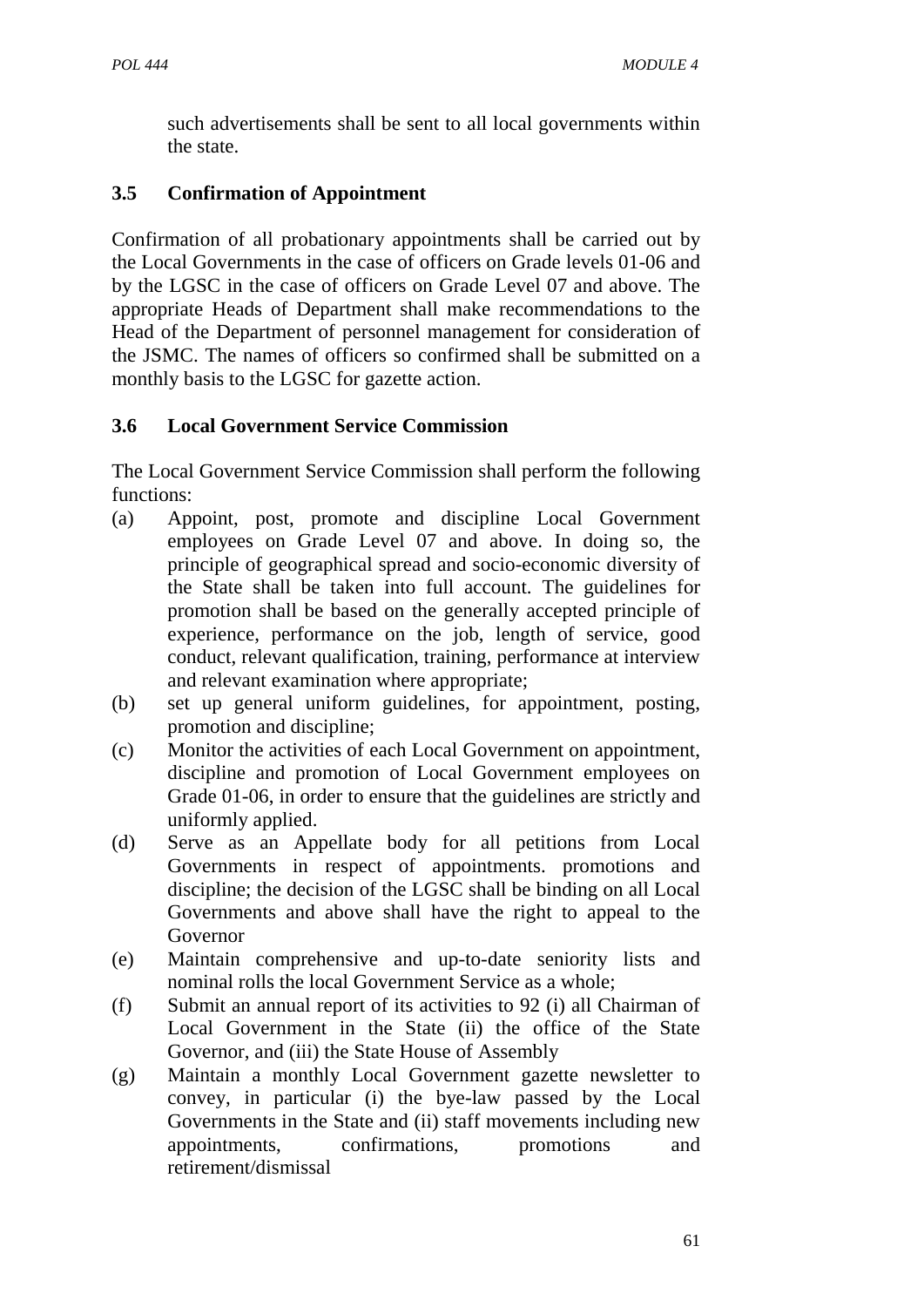- (h) Assures responsibility for manpower planning, development and training in the senior cadres (GL 07 and above) of the Local Government Service;
- (i) keeps the 1% Local Government Training fund for the training of members of the Unified Staff
- (j) Restructure and strengthen the Department and thereafter, periodically review and propose modifications in operational method and organisational structure of the Local Government **Services**
- (k) The Local Government Staff Pension Board Office, which is at present a separate office, shall remain so (Eneanya, 2012).

# **SELF-ASSESSMENT EXERCISE**

Describe the staffing functions of local government?

# **4.0 CONCLUSION**

In this unit, we have examined the staffing function and recruitment process in local government. All appointments to local government service are categorised according to the positions applied for. Thus, all applicants for positions in Grade Levels 01-06 in a Local Government shall apply directly to the Local Government of their choice. In all cases, all eligible candidates for appointments shall be interviewed by the JSMC. Finally, all direct appointment to post on Grade Levels 07 and above is by open advertisement to the general public, and copies of such advertisements shall be sent to all the Local Governments within the State.

# **5.0 SUMMARY**

Staffing function entails ensuring that employees are in available quantity and quality. It also entails laying down the terms and conditions of service for local government employees. Appointment to various positions is conducted by JSMC for grade level  $01 - 06$ ; and by LGSC for grade level 07 officers and above. Confirmation of all probationary appointments shall be carried out by the Local Governments in the case of officers on Grade levels 01-06 and by the LGSC in the case of officers on Grade Level 07 and above. The appropriate Heads of Department shall make recommendations to the Head of the Department of personnel management for consideration of the JSMC. The names of officers so confirmed shall be submitted on a monthly basis to the LGSC.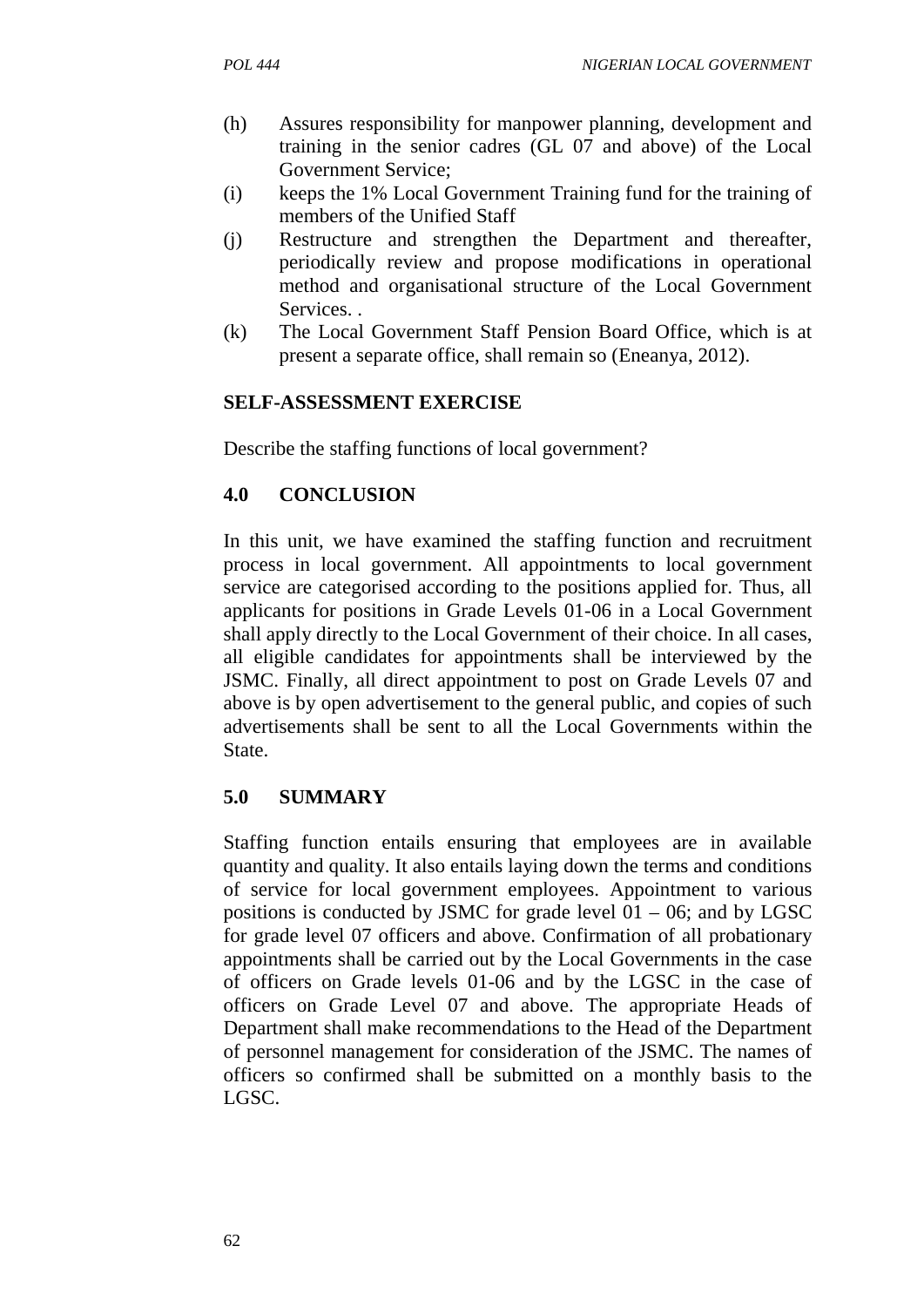### **6.0 TUTOR-MARKED ASSIGNMENT**

- 1. What are the staffing functions in local government administration?
- 2. What are the functions of Local government Service Commission?

### **7.0 REFERENCES/FURTHER READING**

- Eneanya, A.N. (2009). Public Administration Principles, Techniques and Applications. Lagos. Concept Publications
- Ezeani, O.E (2006). Fundamentals of Public Administration. Enugu: Zik-Chucks Publishers.

Guidelines of Local Government Reform, 1976.

Ugwu, S.C. (2003). Issues in Local government and Urban Administration in Nigeria. Enugu: Academic Printing Press.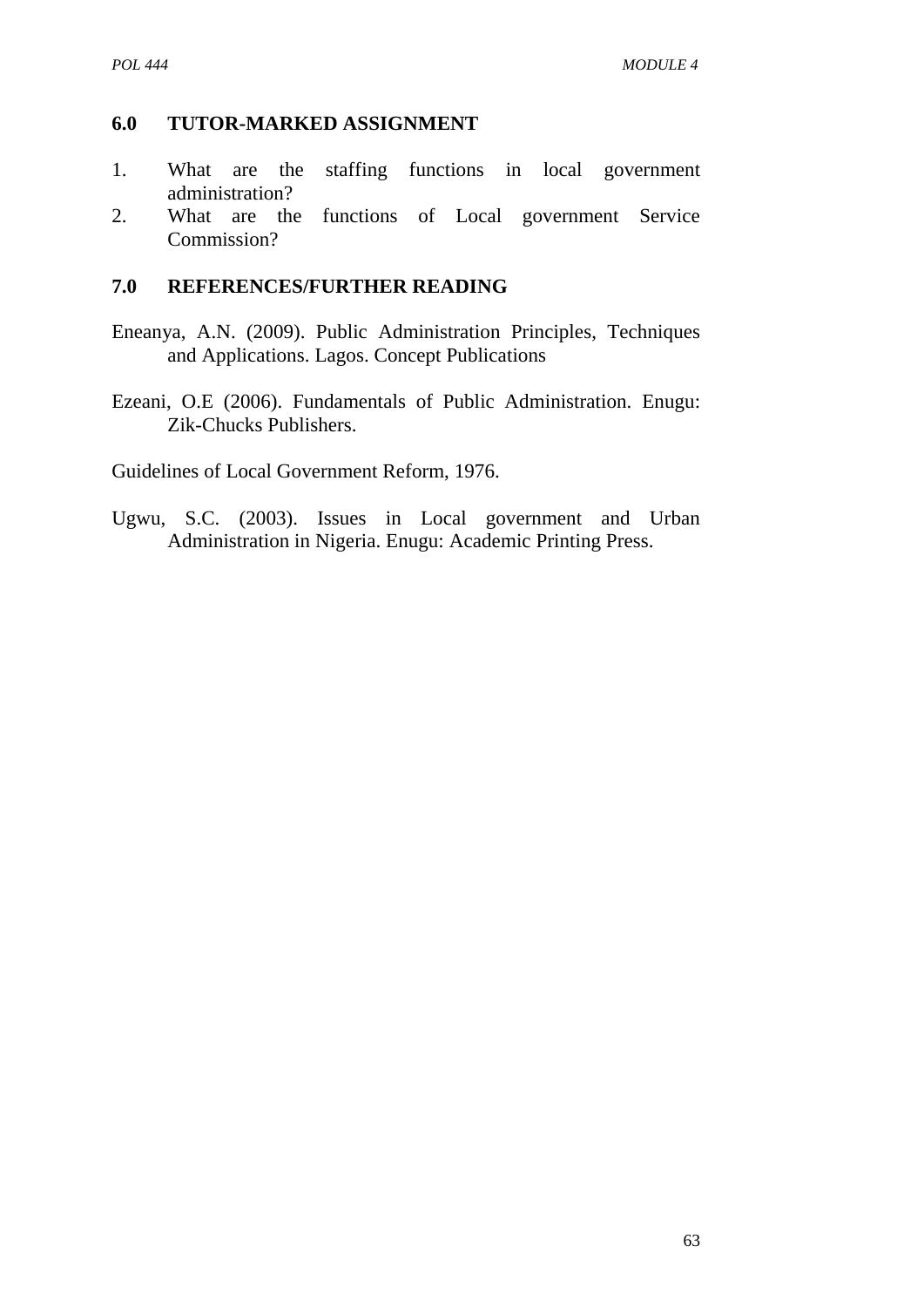#### **UNIT 2 PROMOTION, TRANSFER, DISCIPLINE AND RETIREMENT**

#### **CONTENTS**

- 1.0 Introduction
- 2.0 Objectives
- 3.0 Main Content
	- 3.1 Staff Performance and Promotion
	- 3.2 Staff Transfer
		- 3.2.1 Inter-Service Transfer of Staff
		- 3.2.2 Transfer from one Local Government to another Local Government within the State
		- 3.2.3 Transfer from a Local Government in one State to a Local Government in Another State
	- 3.3 Secondment
	- 3.4 Discipline
	- 3.5 Retirement
- 4.0 Conclusion
- 5.0 Summary
- 6.0 Tutor-Marked Assignment
- 7.0 References/Further Reading

#### **1.0 INTRODUCTION**

A promotion is a move of an employee to a job within the organisation which has greater importance and usually higher pay. Frequently the job has higher status and carries improved fringe benefits and privileges. Its purpose is to improve both the utilisation and motivation of employees. A Transfer connotes a move to a job within the company which has approximately equal importance, status and pay. Discipline is employed in organisations to correct misconduct or deviant behaviour to rules and regulations. Retirement of employees is based on age attainment of 60 years or 35 years of service, whichever comes first. In this unit, we shall examine the issues of promotion, transfer, discipline and retirement in local government administration in Nigeria.

#### **2.0 OBJECTIVES**

By the end of the unit, you will be able to:

- explain promotion processes in local government administration
- describe how employees are transferred in local government administration
- explain how an employee is disciplined in local government administration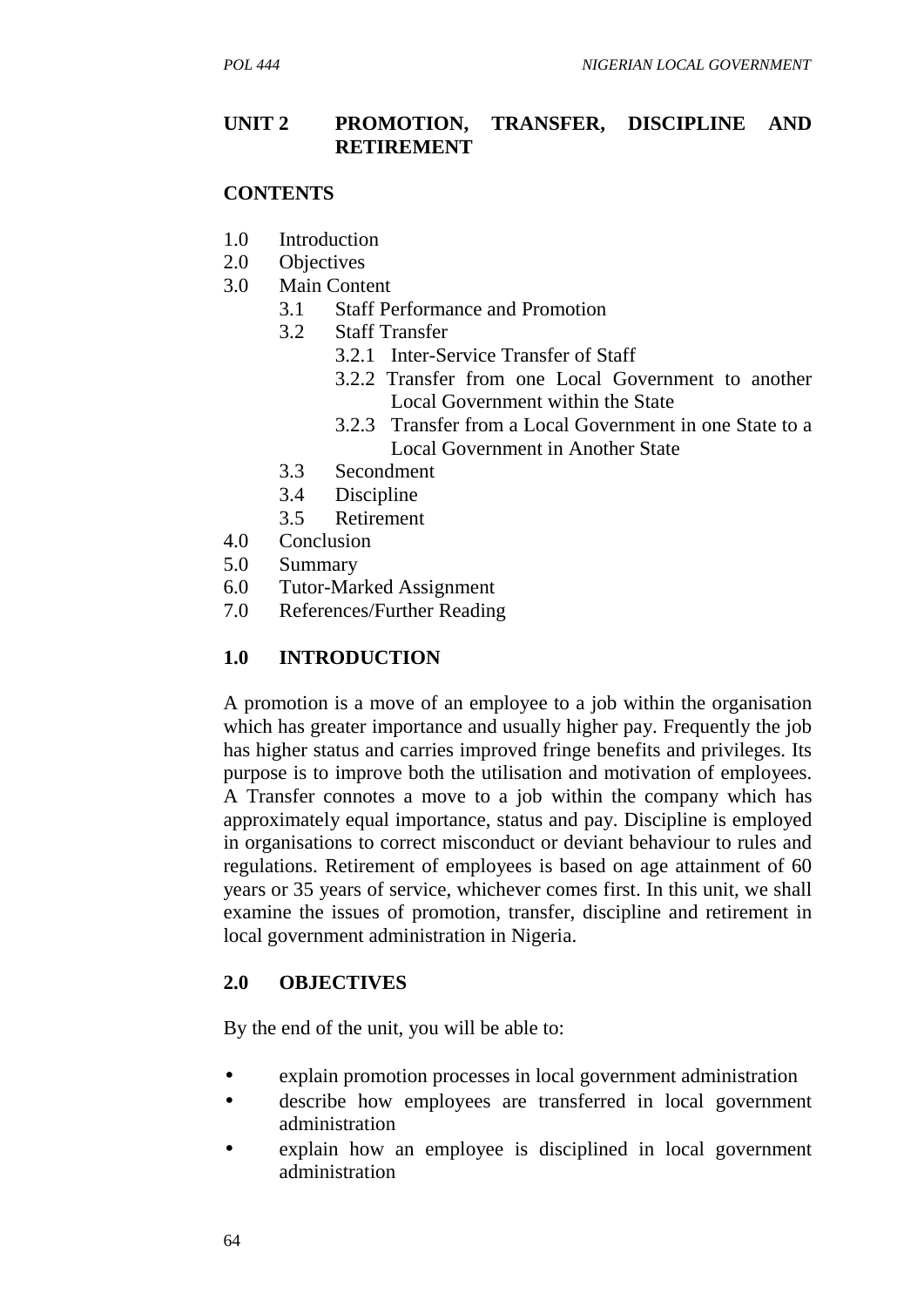explain the retirement conditions and reward associated with it in local government administration.

### **3.0 MAIN CONTENT**

### **3.1 Staff Performance and Promotion**

Rewards and sanctions shall be based on concrete measurable performance. All promotions shall be based on relative merit (performance, seniority, additional qualifications, and so on). Local Government shall have power to promote and give advancements to all staff on Grade Levels G 1 -06 subjected to the following guidelines:

- i. The Head of the Department of Personnel Management shall prepare, at the end of every year, comprehensive staff list showing the order of seniority of a Staff in each grade on Grade Levels 01-06, while the Secretary to the Local Government Service Commission shall prepare same in respect of officers on Grade Levels 07 and above within each cadre. Seniority shall be based on the provisions of the existing rules.
- ii. All officers who fall within the field of selection for any promotion exercise shall be considered except those who are under disciplinary action. The minimum number of years that an officer must spend in a post before being considered eligible to come within the field of selection for promotion shall be as follows (Eneanya, 2012:113):

#### **Grade Levels of Staff Number of years in post**

| 01-06     | Minimum of 2 (two) years   |
|-----------|----------------------------|
| 07-14     | Minimum of 3 (three) years |
| $15 - 16$ | Minimum of 4 (four) years  |

iii. All Local Governments and LGSC shall take into account to Annual Performance Evaluation Report (APER) of each officer for the last 3 years in the service. Each APER shall be summarised and the equivalent marks shall be confirmed or vetted by the moderating officers and shall be shown on the APER form (Eneanya, 2012). Staff on Grade Levels 07 and above who are being considered for promotion must appear before the Local Government Service Commission for promotion interview. In the case of officers entering into the Senior Management Grade at Grade Level 14, they must in addition, pass proficiency examination or undergo prescribed course. There shall also be promotion examination for promotion from Grade levels 06-07. However, where the Grade level 06 post in training post, then advancement from Grade Level 06-07 shall be based on APER score only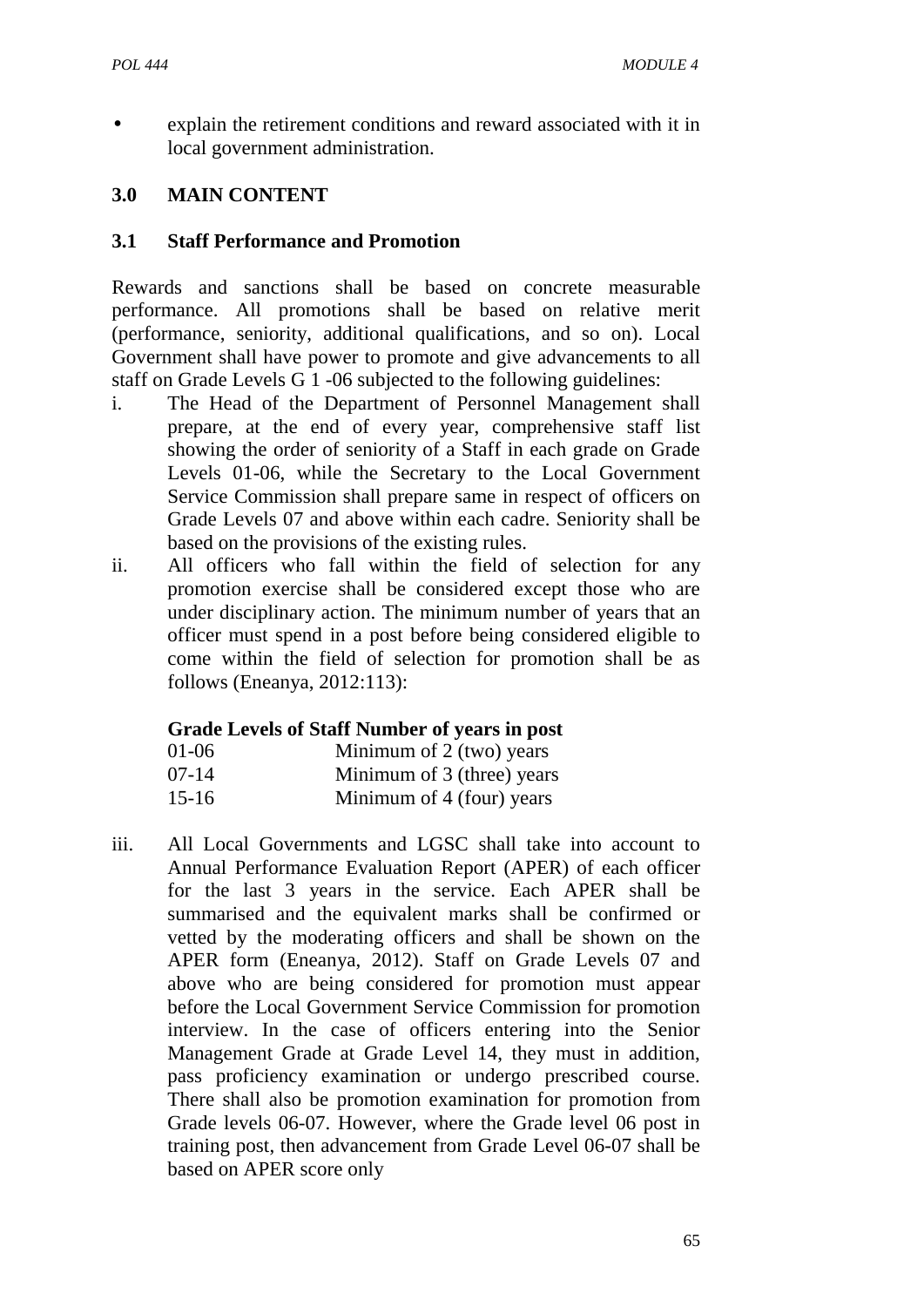- iv. In the case of officers in the professional cadres moving from Grade Level 08 to grade Level 09, where the promotions are not subjected to vacancies, each such officer shall be required to pass suitable advancement test while on grade level 08. In the alternative, their promotion may be based on prescribed courses. The criteria for promotion shall be:
	- basic qualification
	- performance (as assessed under APER)
	- interview performance;
	- Additional qualification/cognate experience and 98 (v) Seniority.

The criteria shall normally be weighed as follows:

| Items                                       | Percentage % |
|---------------------------------------------|--------------|
| Performance                                 | 50           |
| Interview                                   | 30           |
| <b>Additional Qualification/Examination</b> | 15           |
| Seniority                                   | ↖            |

Where additional qualification examination is not an applicant criteria, then the weight assigned to performance shall be increased by 15. Similarly, in cases where interview is not applicable, the weight for performance shall be increases by 30.

Local Government qualification shall render all promotion exercises carried out to the Local Government Service Commission. All briefs used at such meeting and the minutes of the meeting must accompany the returns in respect of posts graded on Grade Levels 01-06. Returns shall reach the Commission not later than two weeks from the date of conclusion of the promotion exercise,

**National promotion:** officers on leave of absence, secondment, on approval study leave or on special assignment, who fail within the promotion field of selection, shall be granted, national promotion, if they are worth of promotion,

**Effective Date of promotion;**- The effective date of promotion shall be either January 1, or July 1, and promotions shall not normally have retrospective effect. Every exercise shall be completed the 31st of each year.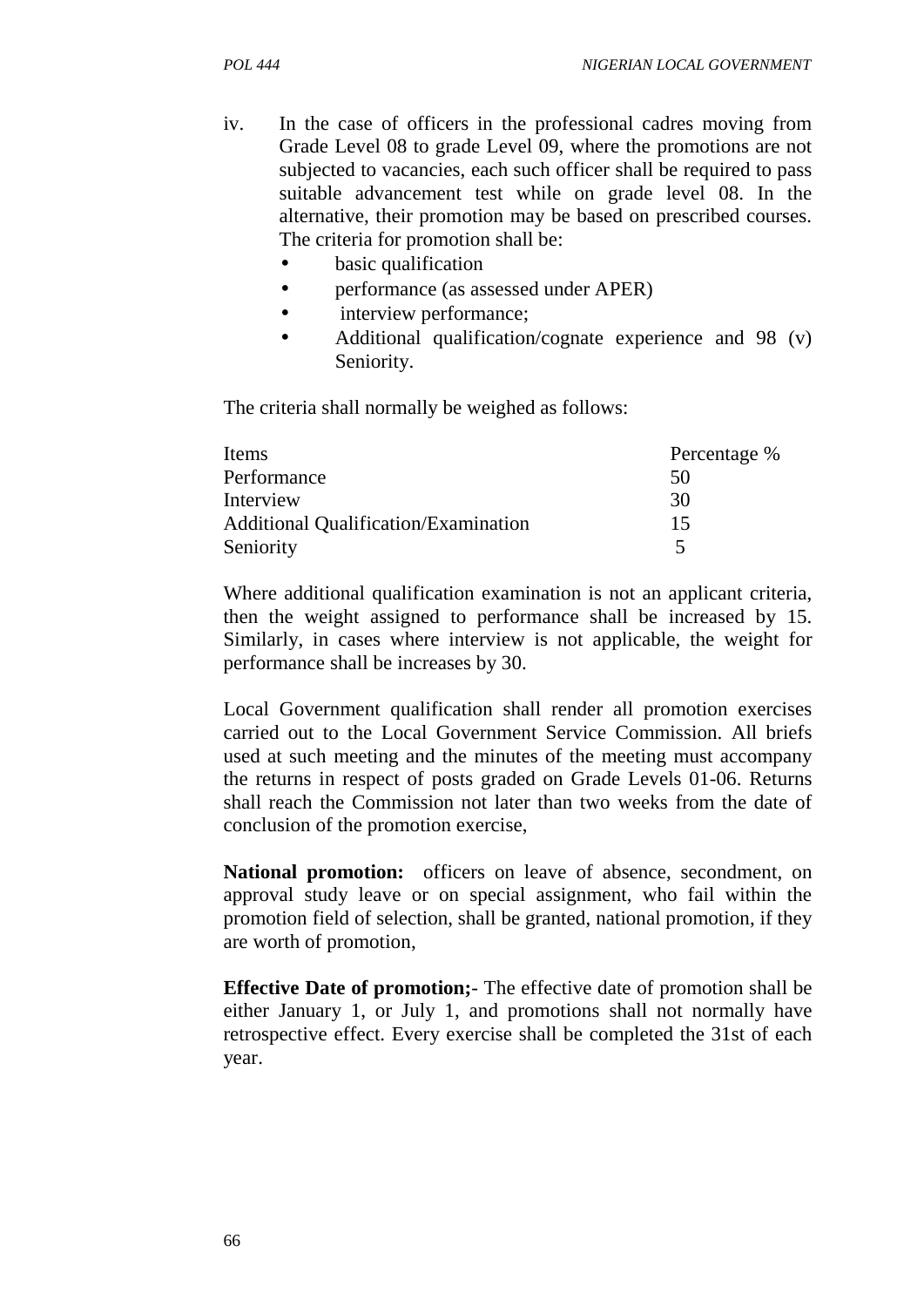# **3.2 Staff Transfer**

All transfer shall be subject to prescribed conditions for appointment in addition to the following considerations:

- i. No officer shall be considered for transfer-on-promotion or otherwise to any Local Government or the Unified Local Government Service except to an advertised post
- ii. Applications for transfer of service shall be made to the Local Government, in case of posts graded 01-06 and to the Local Government service Commission in case of posts graded 07 and above, and submitted in duplicate supported by the following documents:
	- Evidence of qualifications
	- Satisfactory APER for the 2 years immediately preceding the date of the application
	- Officer's Record of service showing clearly, the career progression of the applicant, and
	- Recommendation from the applicant's employer, including a statement that the officer will be released if the application is successful

An officer may only be considered for transfer if he has grade to which he seeks qualifications, experience and career progression are:

- 1. comparable to those of officers already in the grade to which he seeks transfer; or
- 2. Superior to those of officers already in the grade just below that to which he seeks to be transferred.

Where the number of vacancies is limited, extra care must be taken to ensure contemplated transfer would in no way jeopardise prospects of officers already in the service.

# **3.2.1 Inter-Service Transfer of Staff**

In considering inter-service transfer, the Local Government-Service Commission must be satisfied that there are vacancies not only in the relevant grade but also in the applicant's discipline or area of specialisation. 100 Once an officer on transfer has agreed to accept an offer of a position, and the position is lower than that for which he initially applied, he shall not, after assumption of duty, petition of upgrading or review on account of comparison with his erstwhile colleagues.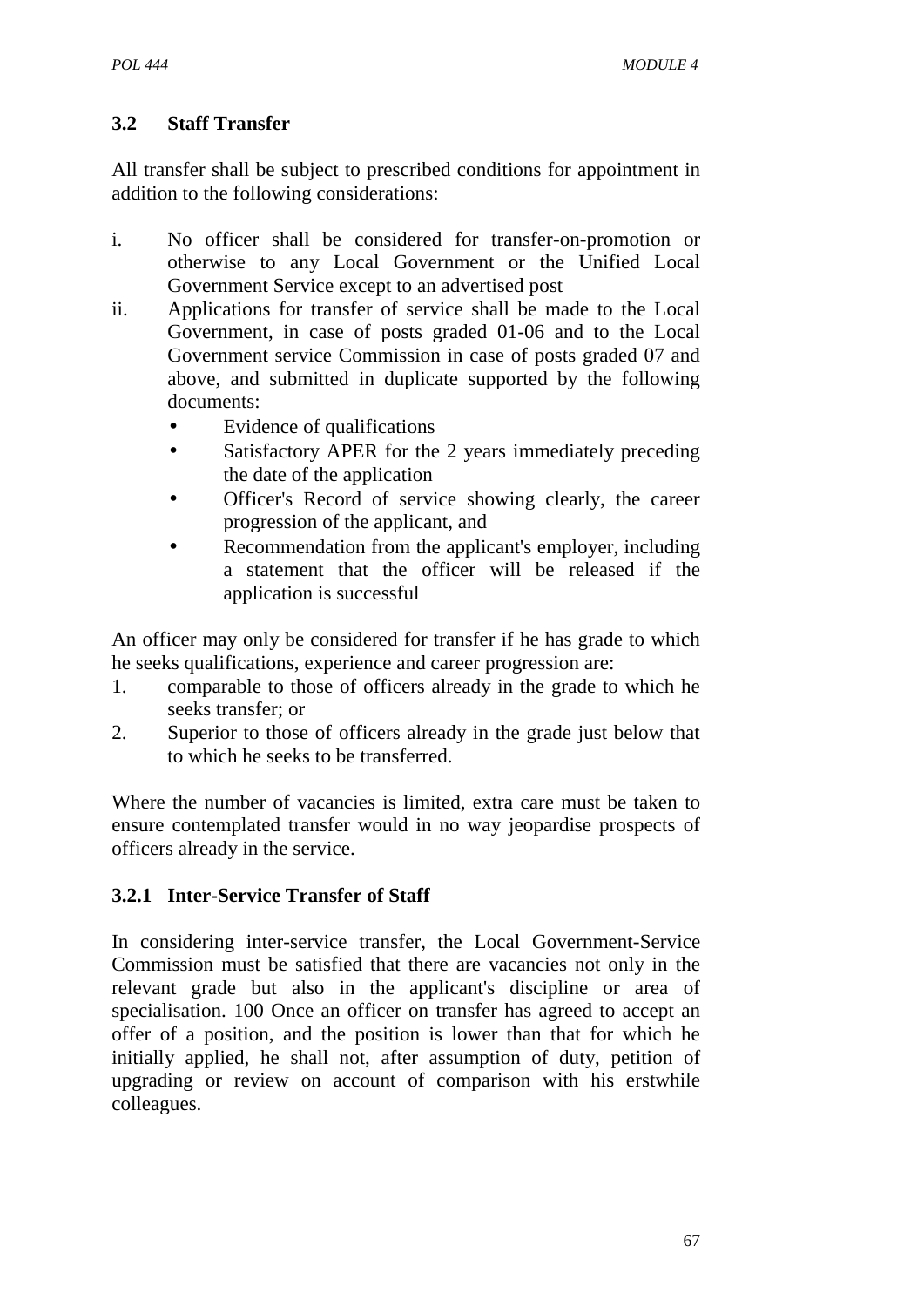## **3.2.2 Transfer from one Local Government to another Local Government within the State**

This shall be channelled through the Local Government Service commission subtract to the availability of vacancy and the overall suitability of the officer seeking transfer of service. This provision shall apply only to officers on Grade Level 01-06

# **3.2.3 Transfer from a Local Government in one State to A Local Government in another State**

This shall be channelled through the Local Government Service Commission Transfer from outside the Local Government Service, for example, where an officer from the federal or SCS or from a Federal or State Government Parastatal is seeking transfer to the Local Government Service. This shall be channelled through the LGSC.

# **3.3 Secondment**

The initiative for the secondment of civil servants to the Local Government service shall be taken by a Local Government through the LGSC. At the time of such secondment, the terms of secondment shall be clearly stated and accepted by all the parties concerned. Such secondment shall not exceed two years in the first instance and not subject to renewal if all the parties agree.

# **3.3.1 Right of Appeal**

An officer who is dissatisfied or aggrieved as a result of any decision of the JSMC or LGSC shall have the right of appeal. Appeal against the decisions of the JSMC shall lie to the Chairman of the Local Government and hereafter to the LGSC.

Appeal against the decision of the LGSC lie to the Commission for a review. After all the internal avenues for redress or been exhausted, and the petitions to the Governor shall be forwarded of the officer concerned through the Chairman of LGSC to the Governor, and an advance copy shall be sent to the Government.

# **3.4 Discipline**

Local Government shall exercise disciplinary power over their staff on Grade level 01-06 and the level Government service commission on LGSC on Local Government employees on Grade Levels 07 and above Local Returns of disciplinary cases indicating names of officers grade, date of present appointment, nature of offence and nature of disciplinary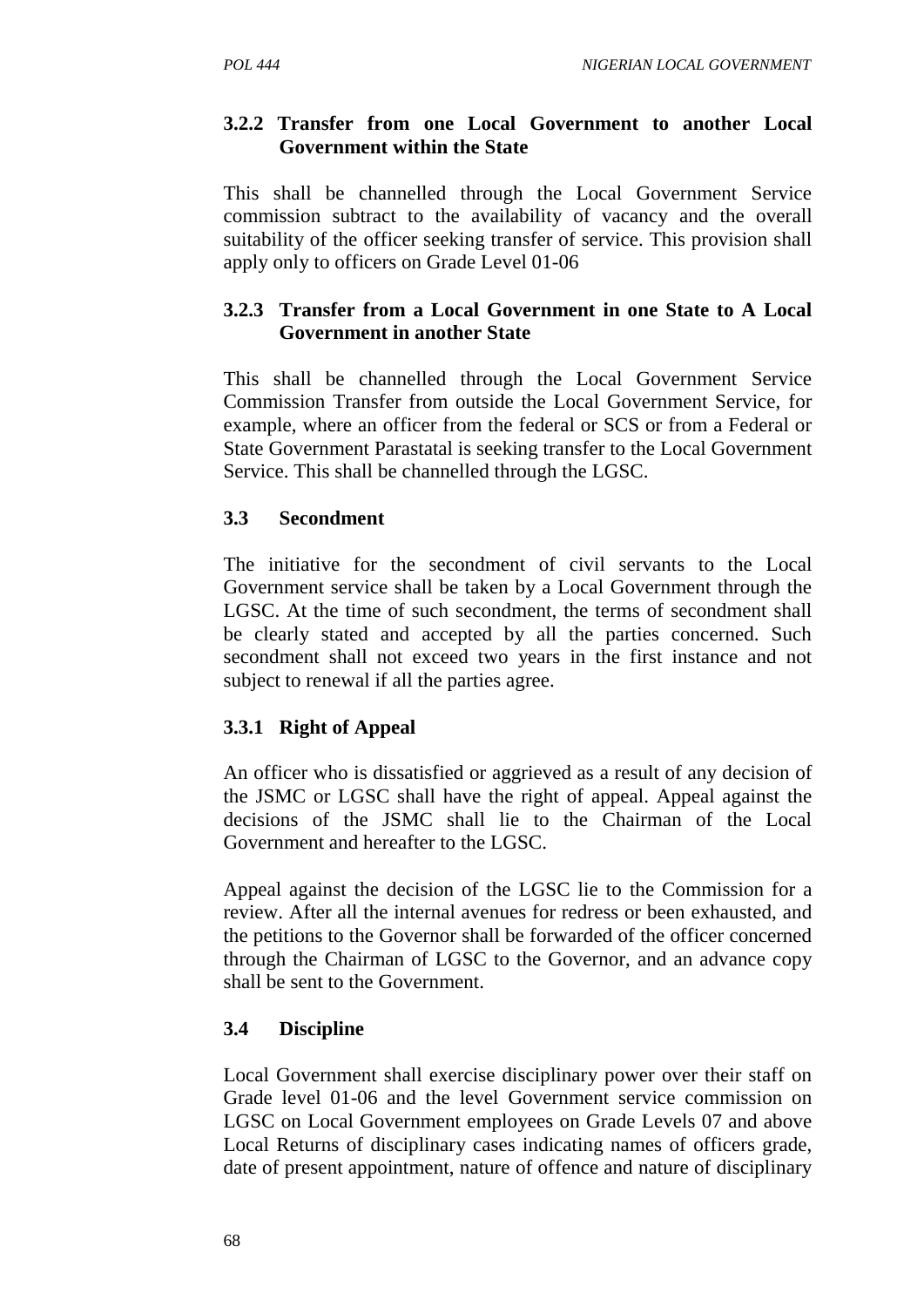action taken, shall be rendered to the LGSC within two weeks of the decision. As a further check, the LGSC may call for the records used by the JSMC to satisfy it that justice has been manifestly done.

## **3.5 Retirement**

Retirement of local government employees is according to 2004 Pension Act – contribution of 7.5% by both employees and employers. When an employee attains the age of 60 years or 102 35 years of service, he/she is retired from service. Such employee is paid retirement benefits, made up of pension and gratuity. The pension follows the provision of Pension Act of 2004. Under the 2004 Act, an employee is required to maintain an account to be known as Retirement Savings Account (RSA) in his/her name and with any Pension Fund Administrator (PFA) of his/her choice. At the end of his disengagement, the PFA that managed his/her account pays the Pension, while the local government pays the gratuity, if it is part of the disengagement reward. However, an employee is forbidden from withdrawing from the account until he attains the age of 50 years, except he/she retires on health grounds or for any other reason in accordance with the terms and conditions of his employment.

### **SELF-ASSESSMENT EXERCISE**

Describe the promotion processes in local government administration?

# **4.0 CONCLUSION**

In this unit, we have examined the issues of promotion, transfer, discipline and retirement in local government administration. Rewards and sanctions shall be based on concrete measurable performance. All promotions shall be based on relative merit (performance, seniority, additional qualifications, and so on). Local Government has the power to promote and give advancement to all staff on Grade- Levels G 1 -06. The Head of the Department of Personnel Management prepares, at the end of every year, comprehensive staff list showing the order of seniority of a Staff in each grade on Grade Levels 01-06, while the Secretary to the Local Government Service Commission prepares same in respect of officers on Grade Levels 07 and above within each cadre. Seniority shall be based on the provisions of the existing rules. To manage human resources in a constructive way, it is sometimes necessary to 103 transfer employees to other jobs; sanctions are imposed for deviant behavior, while disengagement follows at the attainment of 60 years of age or 35 years of service.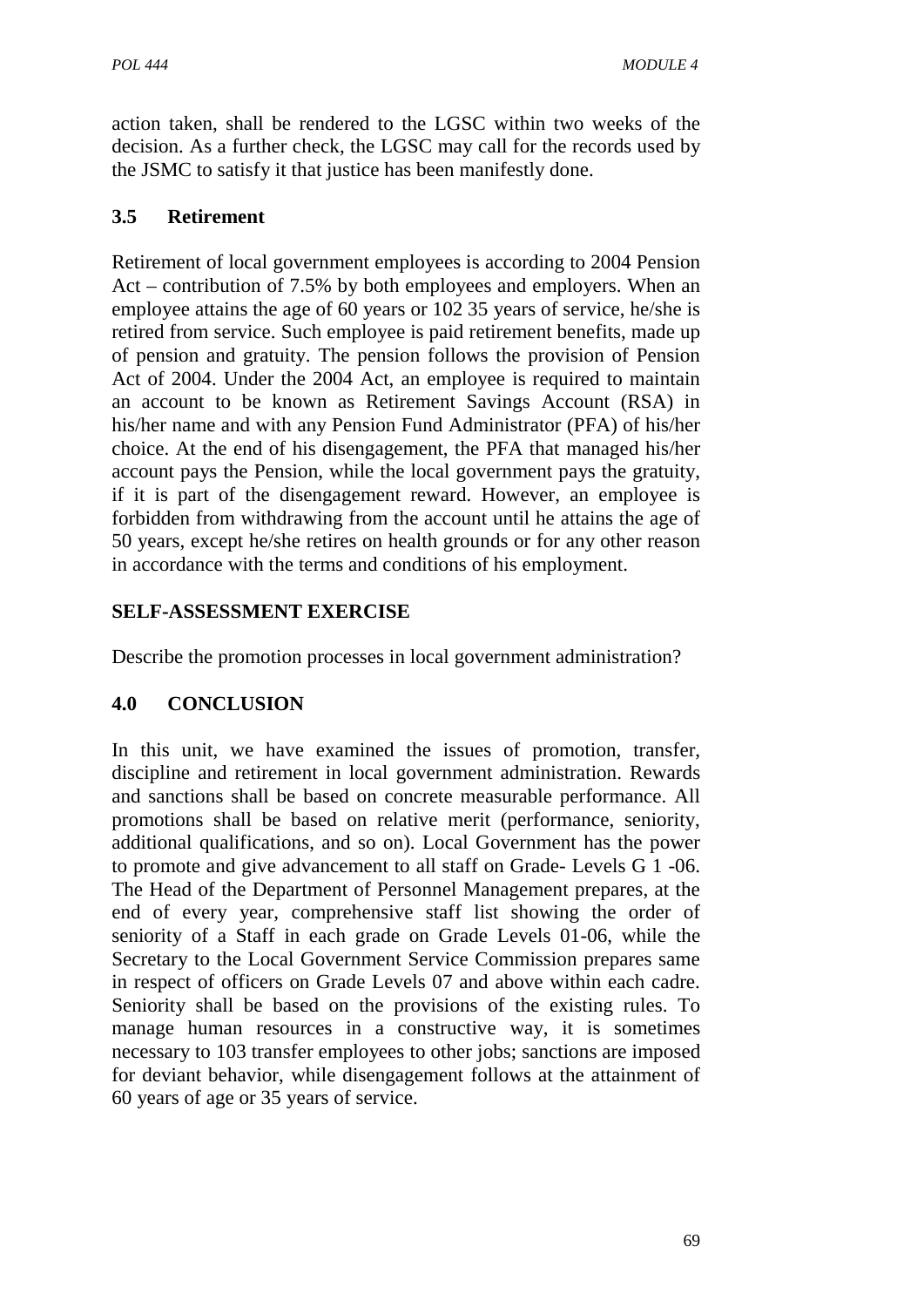#### **5.0 SUMMARY**

Local government has important function on promotion, transfer, discipline and disengagement of personnel. From grade levels 07 and above, officers come under the control of the United Local Government Service. Such officers shall be subject to posting to relevant department of various local governments provided that the posting of a Head of Department is done in consultation with the receiving local government. Each local government undertakes the appointment, discipline and promotion of its staff on grade levels 01-06 under general and unified guidelines to be provided by the LGSC, while officers on grade levels 07 and above are appointed, posted, disciplined and promoted by the LGSC, provided that all appointments are made to defreeze posts in the approved budget of the Local Government. However, the posting of officers on grade levels 01-06 from one local government to another shall not be allowed save in exceptional circumstance and on mutual agreement among the local government concerned.

#### **6.0 TUTOR-MARKED ASSIGNMENT**

- 1. Describe how local government employees are transferred?
- 2. Explain the process of "secondment" in Local government administration?

#### **7.0 REFERENCES/FURTHER READING**

- Eneanya, A.N. (2009). Public Administration Principles, Techniques and Applications. Lagos. Concept Publications
- Ezeani, O.E (2006). Fundamentals of Public Administration. Enugu: Zik-Chucks Publishers.

Guidelines of Local Government Reform, 1976.

Ugwu, S.C. (2003). Issues in Local government and Urban Administration in Nigeria. Enugu: Academic Printing Press.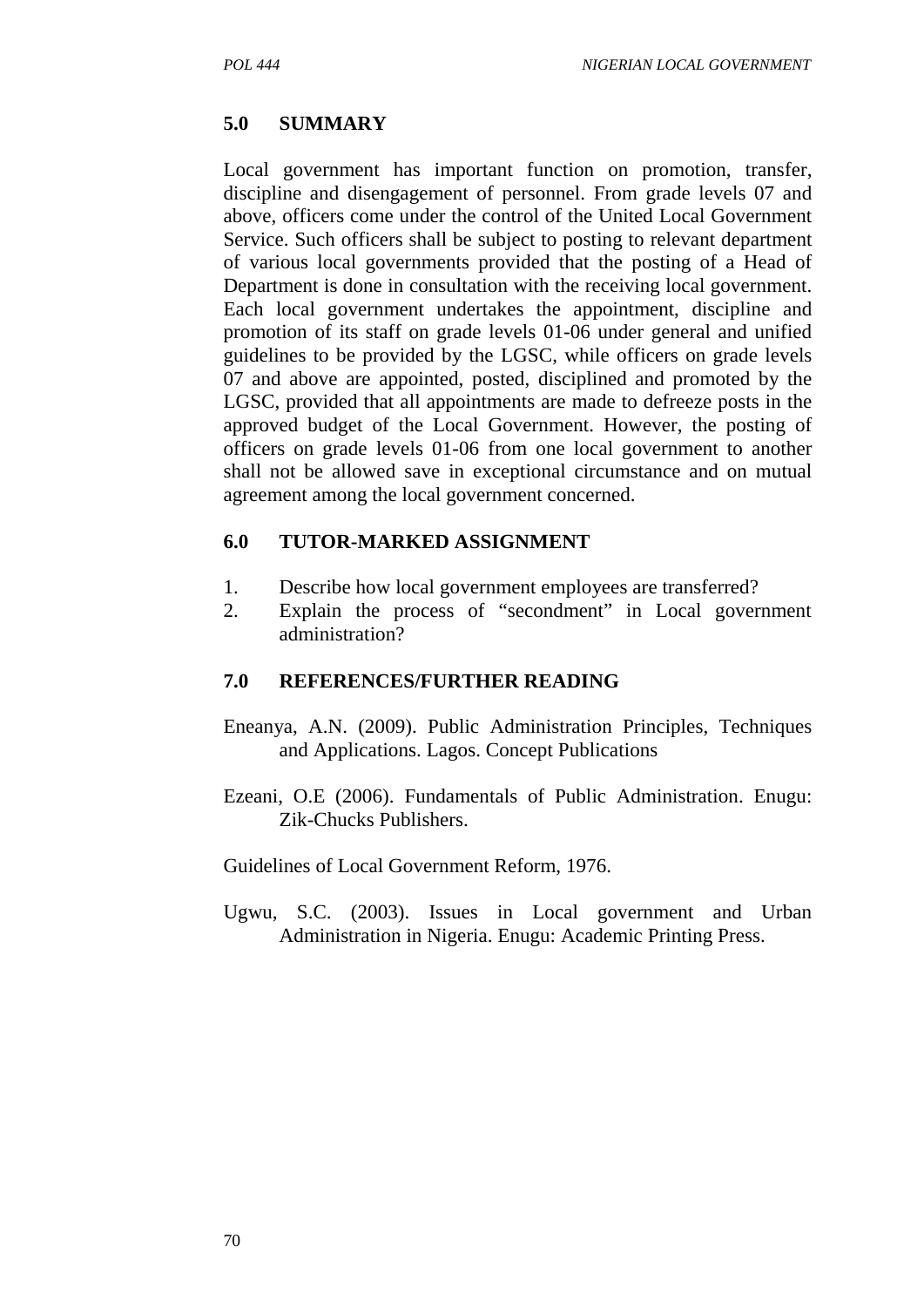# **UNIT 3 TRAINING AND DEVELOPMENT IN LOCAL GOVERNMENT ADMINISTRATION**

# **CONTENTS**

- 1.0 Introduction
- 2.0 Objectives
- 3.0 Main Content
	- 3.1 Training Programme
	- 3.2 Types of Training
		- 3.2.1 On The Job Training
		- 3.2.2 Training Off The Job
	- 3.3 The Role of Training Officer
	- 3.4 Staff Development Programme
		- 3.4.1 Induction Courses or Programme
- 4.0 Conclusion
- 5.0 Summary
- 6.0 Tutor-Marked Assignment
- 7.0 References/Further Reading

#### **1.0 INTRODUCTION**

Training has the dual function of utilisation and motivation. By improving employees' ability to perform and the tasks required by the company, training allows better use to be made of human resources. In this unit, we shall examine the principles and practices of training and development in local government administration.

#### **2.0 OBJECTIVES**

By the end of the unit, you will be able to:

- explain the training programmes in local government administration
- describe the types of training and development undertaken in local government administration.

#### **3.0 MAIN CONTENT**

#### **3.1 Training Programme**

The LGSC shall maintain 1% local government training fund for the training of members of the unified staff. Training provisions are made at an early stage of an officer's career; mid-career training to equipment officers of promise to undertake supervisory or middle management responsibility; and training for officers with several or many years of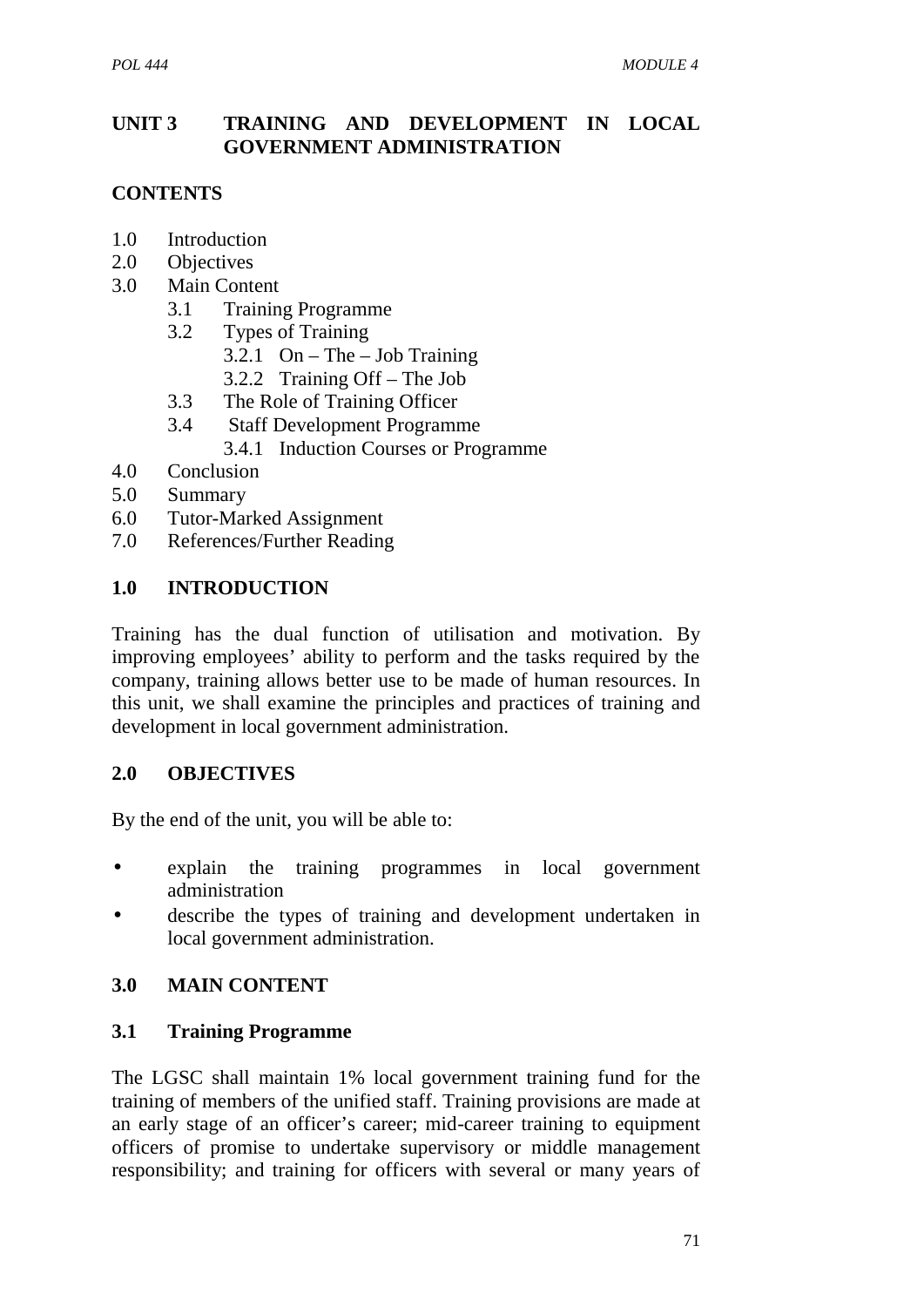experience to enable them to successfully discharge the duties of higher level managerial posts. Some of the courses may be regarded as falling within the "mainstream" of the training programme and these will normally be of a fairly long duration. Others will need to be of a shorter period and should include programmes either of a motivational nature or designed to give managerial training to professional and technical officers. There should also be specialist courses for officers in their mid career, relating to particular spheres of work, for example in professional/technical subjects areas or in management/supervisory techniques. Many such lectures give participants a good knowledge of modern procedures, recent developments, and innovative methods, etc.

Broadly, speaking, there should be two objectives in a local government training programmes, viz:

- a. To ensure that the day to day operations, routines and procedures of local governments can be effectively undertaken and properly understood by the staff.
- b. To provide training to the level which is necessary to equip the staff to meet the more extensive and ever growing management administrative, financial and service problem of the future.

### **3.2 Types of Training**

### **3.2.1 On – The – Job Training**

An essential element in many scheme of staff development is training "on-the-job". This training technique is demanding in terms of the time of the supervisor and sectorial Head as well as that, at times of the Departmental Head. It is expected that in every local government, a great effort should be made to make at least a small start with the most essential "on- the- job" programmes.

The seminar or group discussion approach is a type of on-the-job training, which the secretary should find very useful in his efforts to improve the effectiveness and efficiency of local government organisation. Such programmes could be mounted on a regular basis and as frequently as the work situation permits. The seminars could cover the special requirements of various categories of officers:

- A. Senior Management Staff
- B. Middle Management Staff
- C. Professional and/or Technical Staff
- D. Supervisory Staff
- E. Junior Staff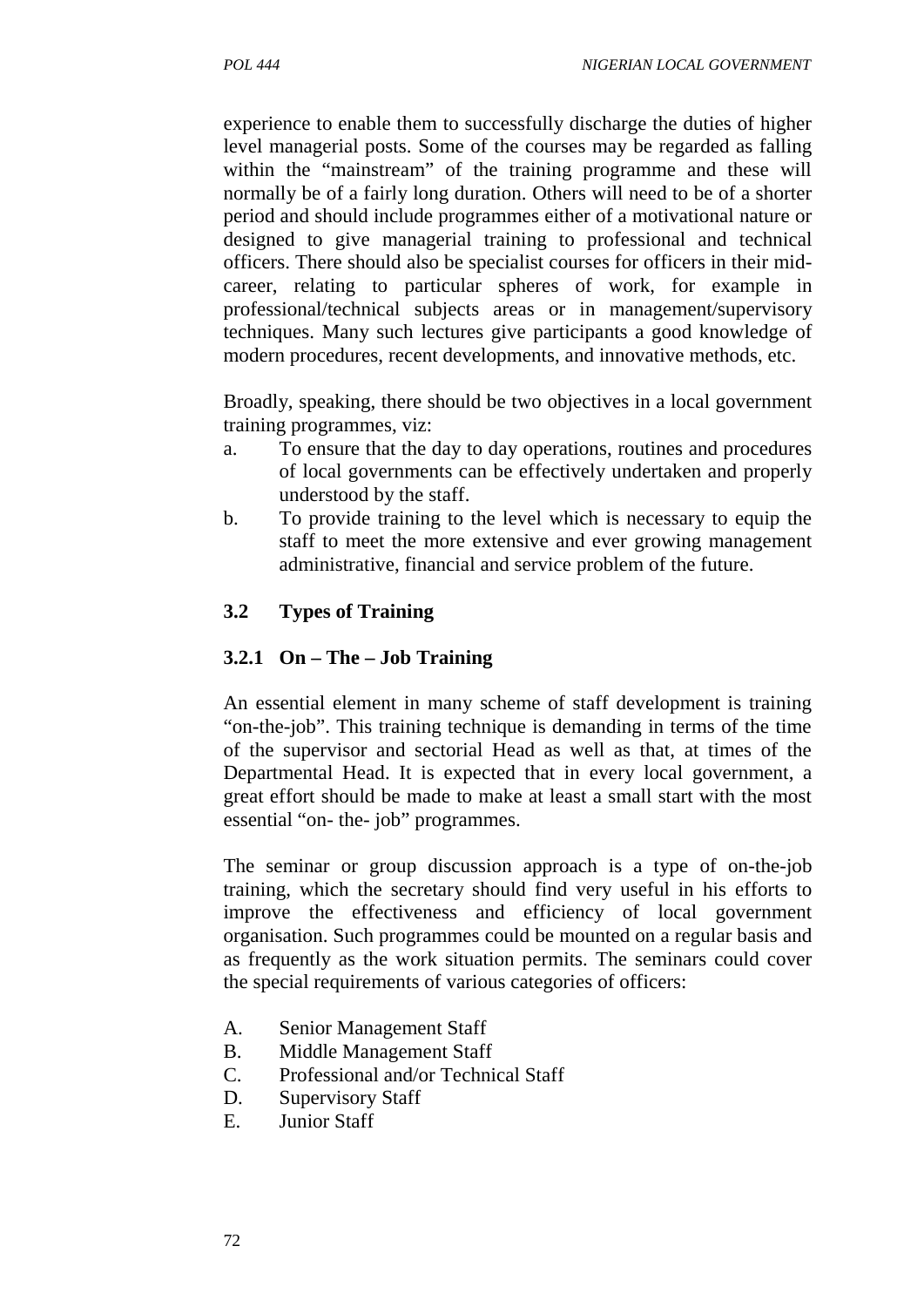From time to time joint seminars might also be held, attended by staff of two or more of the categories of officers indicated above, for example, supervisory and junior staff; or middle management, professional technical and supervisory staff; or senior management, middle management and professional/technical staff. The seminar should consider papers prepared mainly by staff members of the organisation.

# **3.2.2 Training off – the Job**

A significant part of the total training needs of local governments are met by specialised training institutions. Some of the specialised training institutions offer seminar programmes appropriate to the needs of local government official. Some training programmes are offered in universities, such as university of Ife, Ahmadu Bello University, Zaria and Kaduna Polytechnic. Some of the programmes have nine months duration and are as follows:

- 1. Certificate in local government
- 2. Diploma in local government
- 3. Higher diploma in local government
- 4. Advanced diploma in local government.

### **3.3 The Role of Training Officer**

On all local governments, more especially the largest ones, it will be important to the success of staff development programmes that consideration should be given to the appointment of a training officer. This officer who would be directly responsible to the secretary should be of considerable seniority and normally would combine his training responsibilities with other duties, including those relating to personnel matters. The duties of the training officer would probably include:

- i. Drafting of the staff development policy for review by the secretary and approval by the local government council, periodic review of the relevance and effectiveness of the staff development policy and submission of his findings and recommendations arising there from to the secretary.
- ii. Maintenance of appropriate records concerning, inter alia, the prescribed training courses to be attended by individual officers and the appropriate objectives and level of them, the period during which the individual officers after proper nomination have actually attended courses, the results obtained and the subsequent work performance of the officers concerned;
- iii. Maintenance of very close contact and cooperation with the ministry of local government concerning all staff development matters and frequent exchanged of information regarding new or changing requirements in this field and on progress, problems,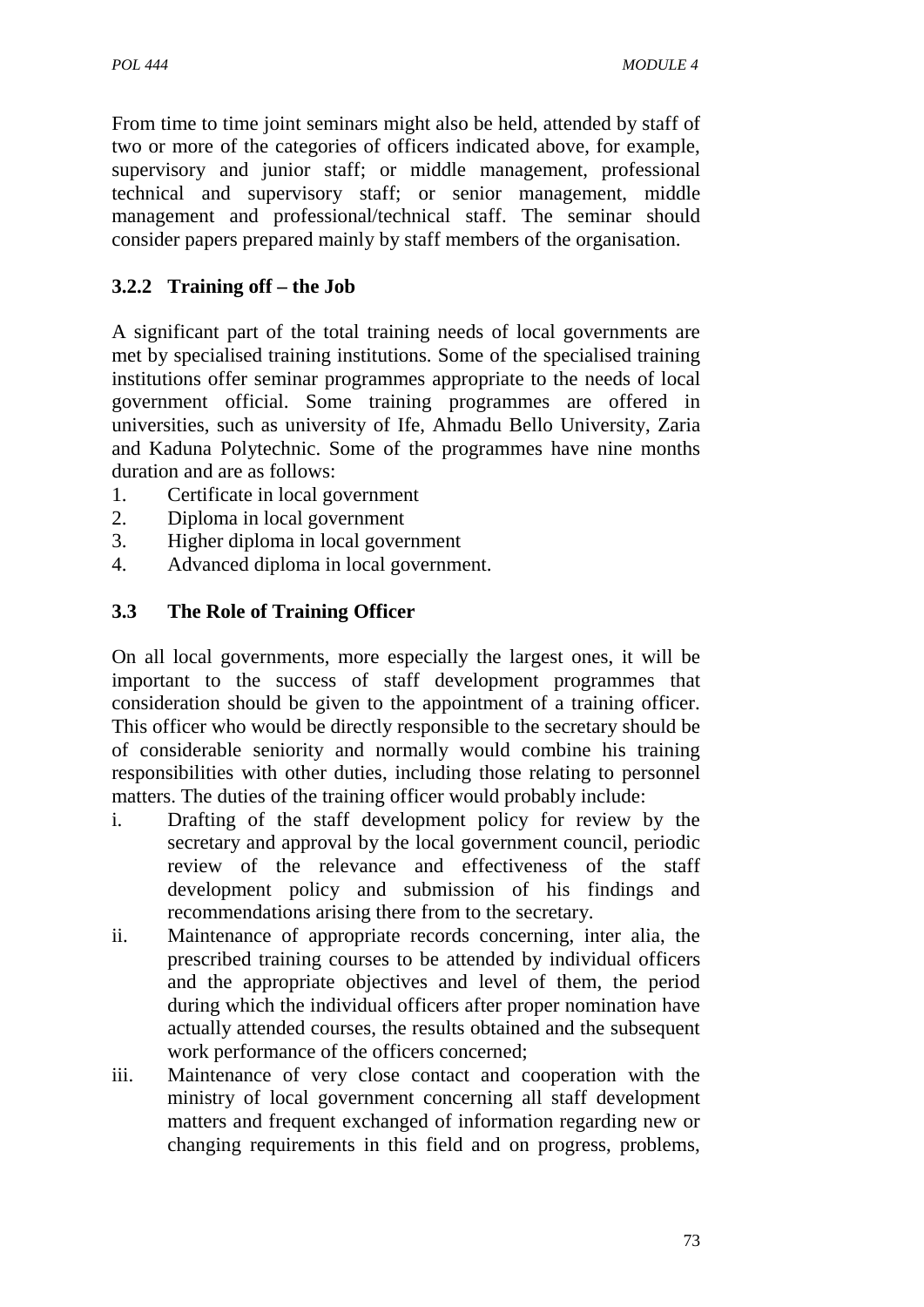constraints, etc. in regard to the implementation of approved staff development programmes.

- iv. Mounting of approved training seminars in the local government organisation and arranging "on-the-job" training programmes.
- v. Submission to the secretary of regular progress reports concerning the implementation of staff development programme
- vi. Submission of recommendations to the secretary concerning staff development matters;
- vii. Consideration of any proposal emanating from members of staff of the local government for the improvement of the staff development policy or staff development programmes.

# **3.4 Staff Development Programme**

For a balanced staff development programme (which should be an important objective of staff development policy), the secretary working in close cooperation with the ministry of local government will need to have regard to several aspects of the problem. First, in order to ensure that a sound basis exists or can be built and to enable newly appointed officers to play a useful role at an early stage in their career, considerable emphasis will need to be placed on induction training such training would probably last for  $2 - 3$  days and be specifically tailored to meet the requirements of each category of officer.

# **3.4.1 Induction Courses or Programme**

Induction courses would probably need to include:

- i. A study of the organisation including its objectives, programmes, projects, staffing etc.
- ii. A consideration of the relationship between the local government and the various ministries and department of the state and federal governments.
- iii. One seminar each on the subject areas of motivation, discipline and effective communication. In this regard, it is of the utmost importance to endeavour to motivate staff as strongly as possible at the outset of their career in the direction, for example, of achieving objectives, meeting target dates for programmes and projects, effective management of time.
- iv. An examination of the specific work areas of the trainees and the main responsibilities constraints, problems etc.; facing them (Rowland, 1979: 98).

There is need, therefore, for a new employee to be inducted as early as possible after being deployed. Otherwise, the new employee may drift into bad working habits because he has not been properly informed, and may carry out his duties in an unsatisfactory manner. It is obvious that a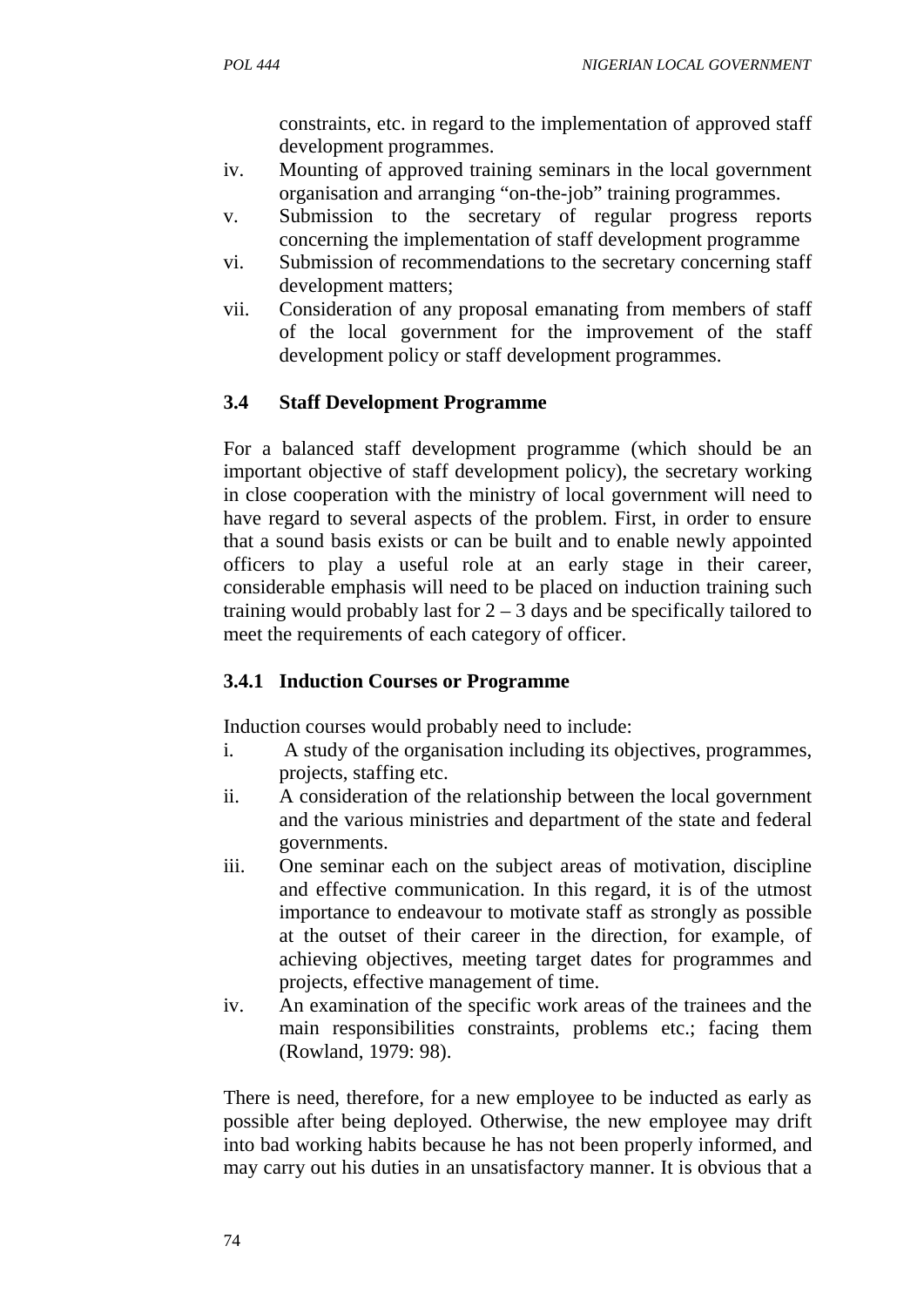carefully planned approach to meeting personnel requirements is recommended involving first the preparation of a state manpower plan for local government and subsequently, a systematic programme of recruitment within the plan, by the Local Government Service Commission. It will be important that every effort be made to streamline the decision making process in relation to recruitment matters.

Staff in local government service should be progressively trained under a carefully framed staff development policy drawn up jointly by the ministry for local government and the local government. Training programmes should be such as to cover the needs of all departments and all categories of officers from the lowest levels up to the secretary to the local government. Further, the staff development programmes should meet the need of officers at all stages in their careers and should comprise of both institutional courses and various forms of "on-the-job" training. These programmes would lead to significant improvement on the work performance.

# **SELF-ASSESSMENT EXERCISE**

Describe the types of training and development programme you know?

### **4.0 CONCLUSION**

In this unit, we have examined training and staff development in local government administration. Training refers to how employees' skills are developed, upgraded and socialised into the public service ethos. It is planned and systematic event aimed at modifying or developing knowledge, skills and attitudes through learning experience and to facilitate effective performance in work activities. On the other hand, development is the general enhancement and growth of an individual's skills and abilities through conscious and unconscious learning. Its purpose in the work situation is to enable an individual acquire such skills as would make him/her perform adequately a given task or job.

# **5.0 SUMMARY**

Training is a continuous process and contributes immensely to the improvement of job performance. The training process has four phases, namely: identification of training needs, programme planning and design, implementation of training plans and evaluation of training effectiveness. Identification of training needs is, therefore, the pivot of any systematic training. Once the training needs have been identified, then a training programme is prepared. The training programme is a "detailed part of the training plan: what to do; who should do it; and when to do it" (Eneanya, 2010:50). Training programmes in local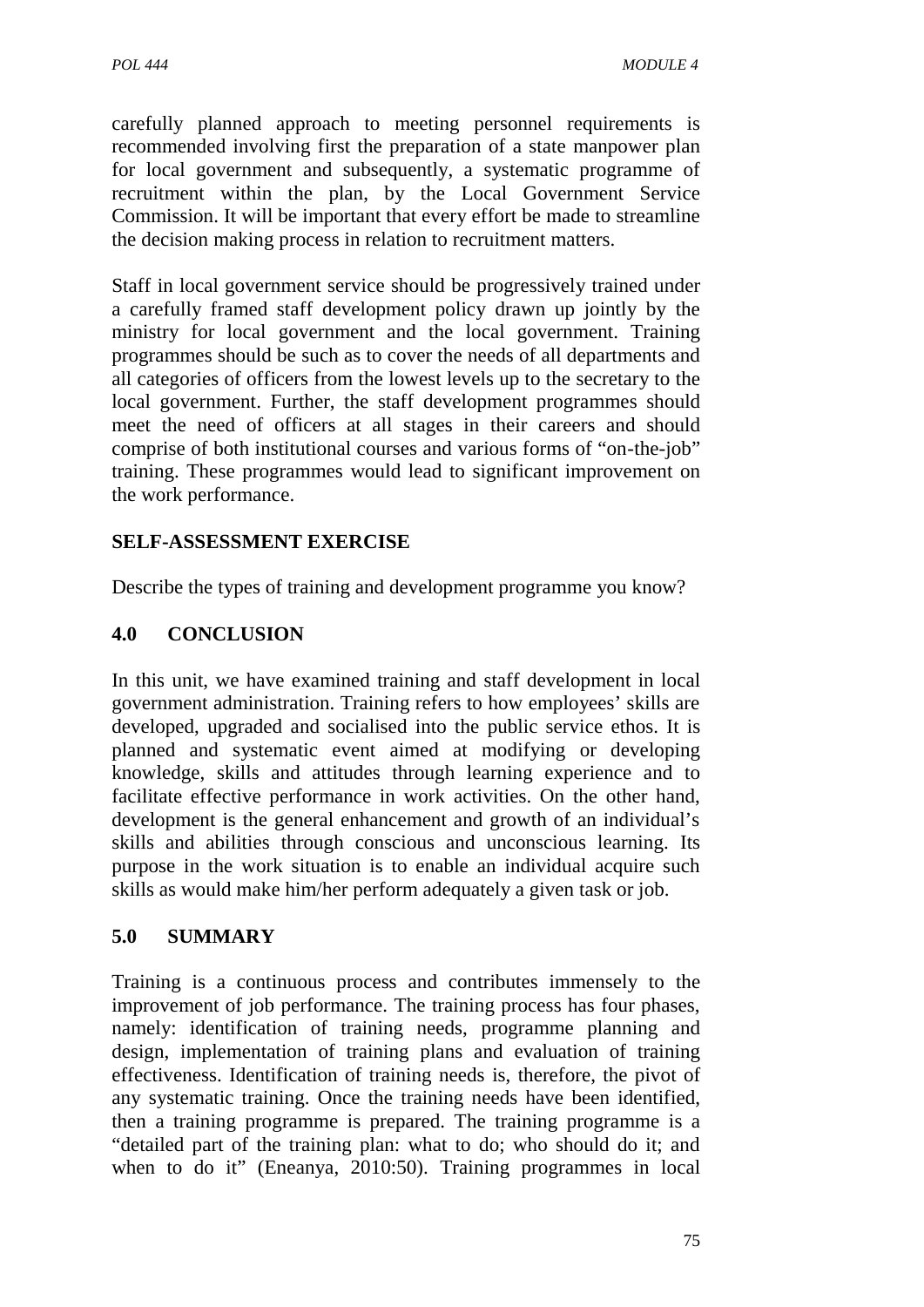government administration is designed to cover the needs of all departments and all categories of officers from the lowest levels up to the secretary to the local government. Further, the staff development programmes should meet the needs of officers at all stages in their careers and should comprise of both institutional courses and various forms of "on-the-job" training. These programmes would lead to significant improvement on the work performance.

### **6.0 TUTOR-MARKED ASSIGNMENT**

- 1. Explain the training programmes in local government administration.
- 2. Describe the types of training and development undertaken in local government administration.

### **7.0 REFERENCES/FURTHER READING**

- Eneanya, A.N. (2009). Public Administration Principles, Techniques and Applications. Lagos. Concept Publications
- Ezeani, O.E (2006). Fundamentals of Public Administration. Enugu: Zik-Chucks Publishers.
- Guidelines for Local Government Reform (1976/1992). Kaduna: Federal Government of Nigeria Printer.
- Ugwu, S.C. (2003). Issues in Local government and Urban Administration in Nigeria. Enugu: Academic Printing Press.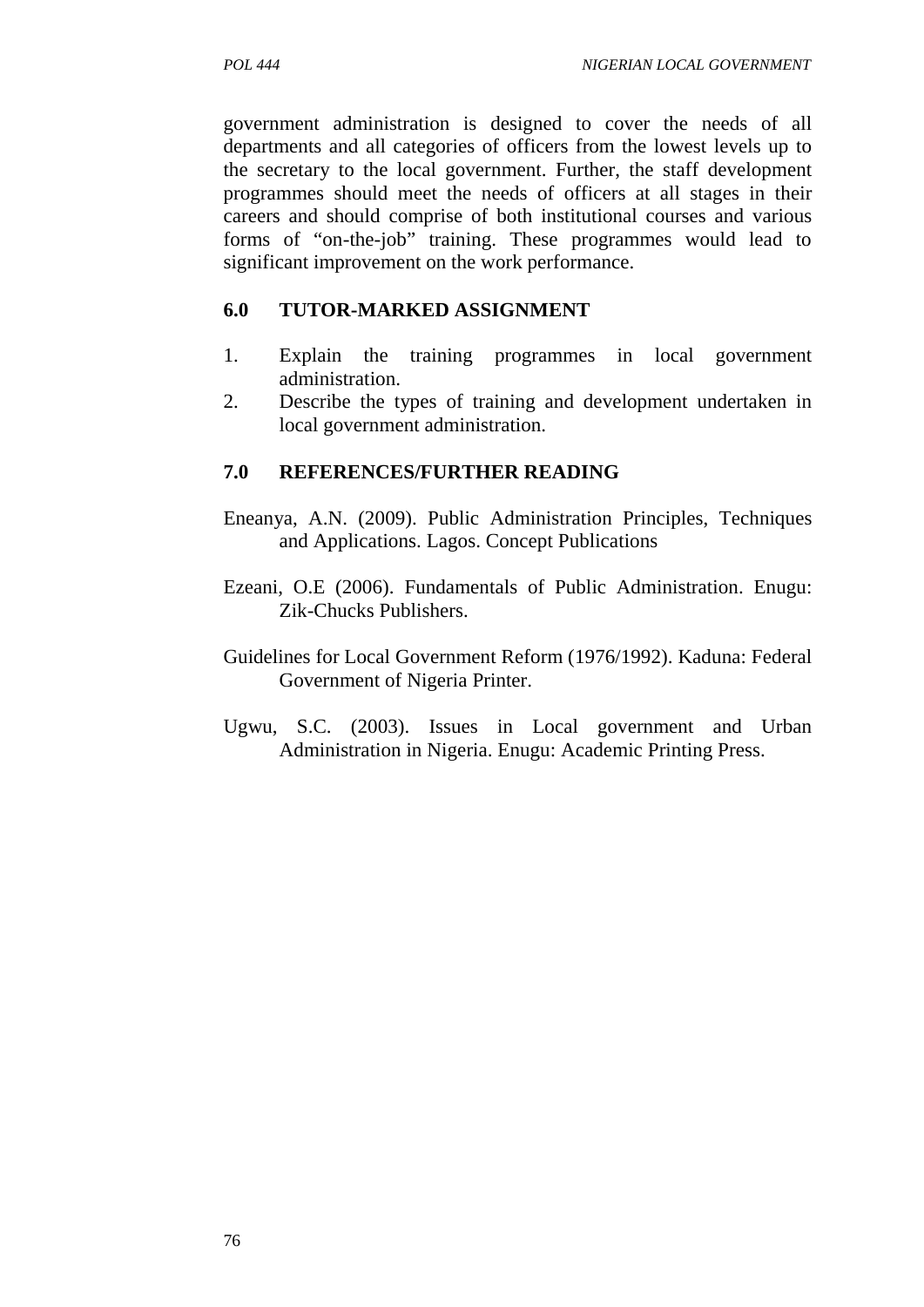## **UNIT 4 INDUSTRIAL RELATIONS IN LOCAL GOVERNMENT ADMINISTRATION**

# **CONTENTS**

- 1.0 Introduction
- 2.0 Objectives
- 3.0 Main Content
	- 3.1 Meaning of Conflict
	- 3.2 Sources of Conflict
		- 3.2.1 Irregular Payment of Salaries and Wages
		- 3.2.2 Intra-Organisational Conflict
		- 3.2.3 Lack of Grievance Procedures
		- 3.2.4 Politically- Motivated Conflict
		- 3.2.5 Management Labour Related Conflict
		- 3.2.6 Role Conflict
		- 3.2.7 Constitutionally Related Conflict
	- 3.3 Machinery for Managing Conflict in Local Government Administration
		- 3.3.1 Conflict Resolution or Management Techniques
- 4.0 Conclusion
- 5.0 Summary
- 6.0 Tutor-Marked Assignment
- 7.0 References/Further Reading

# **1.0 INTRODUCTION**

Industrial Relation is a consultative stage of the public personnel process. It is a tripartite relationship between employers, trade union (workers) and the government. Labour relation centres on the employer and employees in the negotiations process, while the government provides supervisory role. Government's role in industrial relation is to provide enabling environment for the practice of industrial relations. Industrial relation practice requires conformity to rules and regulations. It is the responsibility of the human resources department to manage industrial conflict at work. In this unit, we shall examine the tenets of industrial relations in local government administration.

#### **2.0 OBJECTIVES**

By the end of the unit, you will be able to:

- explain the meaning of conflict
- discuss the causes of conflict in local government administration
- describe the machinery of managing conflict in local government administration.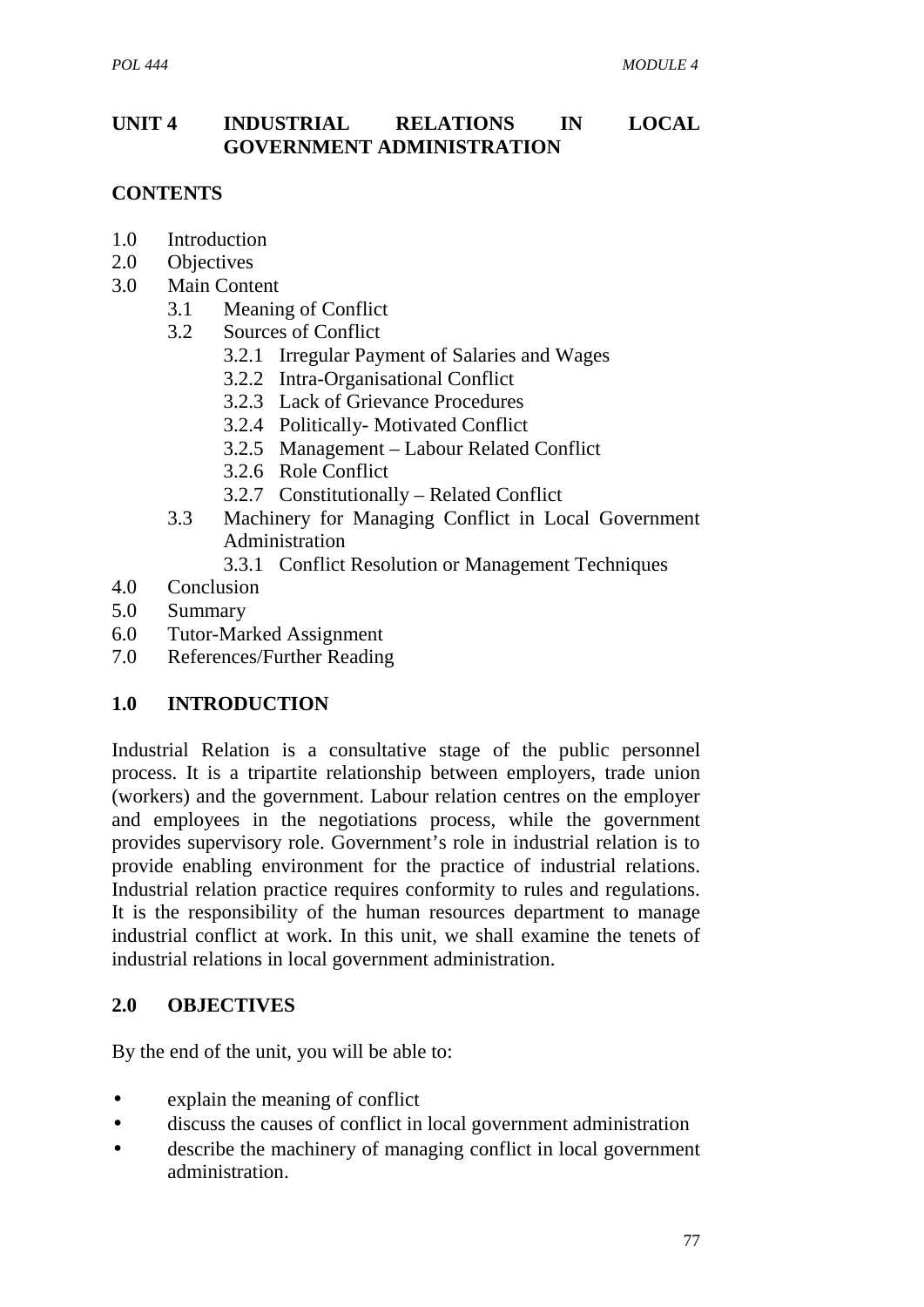### **3.0 MAIN CONTENT**

#### **3.1 Meaning of Conflict**

Conflict refers to the act of mutual interference of opposing interests, ideas or act of discord of two or groups of individuals over issues. When there is conflict, it implies that there is a dispute. It implies that there is a dispute, a struggle against something by persons expressing opposing views or claims (Ugwu, 2000: 148).

### **3.2 Sources of Conflict**

In the local government system, there are several sources of conflicts. The following are sources of possible conflicts: demand for regular payment of salaries and wages, political intrigues on revenue allocation, intra-local government crisis, and management and labour relations crisis.

#### **3.2.1 Irregular Payment of Salaries and Wages**

In the local government system as in most organisation, human groupings make up all work activities. Local government workers often demand for improved conditions of services. They often complain of poor salaries and wages, while the management of local government councils could not meet up with these demands. This often results in conflict resulting in strikes by workers.

#### **3.2.2 Intra-Organisational Conflict**

Conflicts can also arise between councillors and the chairmen of local government. Causes of these conflicts may be as a result of favouritism or marginalisation in decision-making, inequity remuneration of political office holders. Conflict may also arise as a result of unhealthy rivalry or power tussle over implementation of some policies and programmes.

#### **3.2.3 Lack of Grievance Procedures**

In local government system, grievances among individuals cannot be under-estimated. In management  $-$  labour relations, lack communication over issues and absence of effective organisation frame works to handle grievances bring about conflicts. Once there is no trust and information is often distorted, there is bound to be conflict.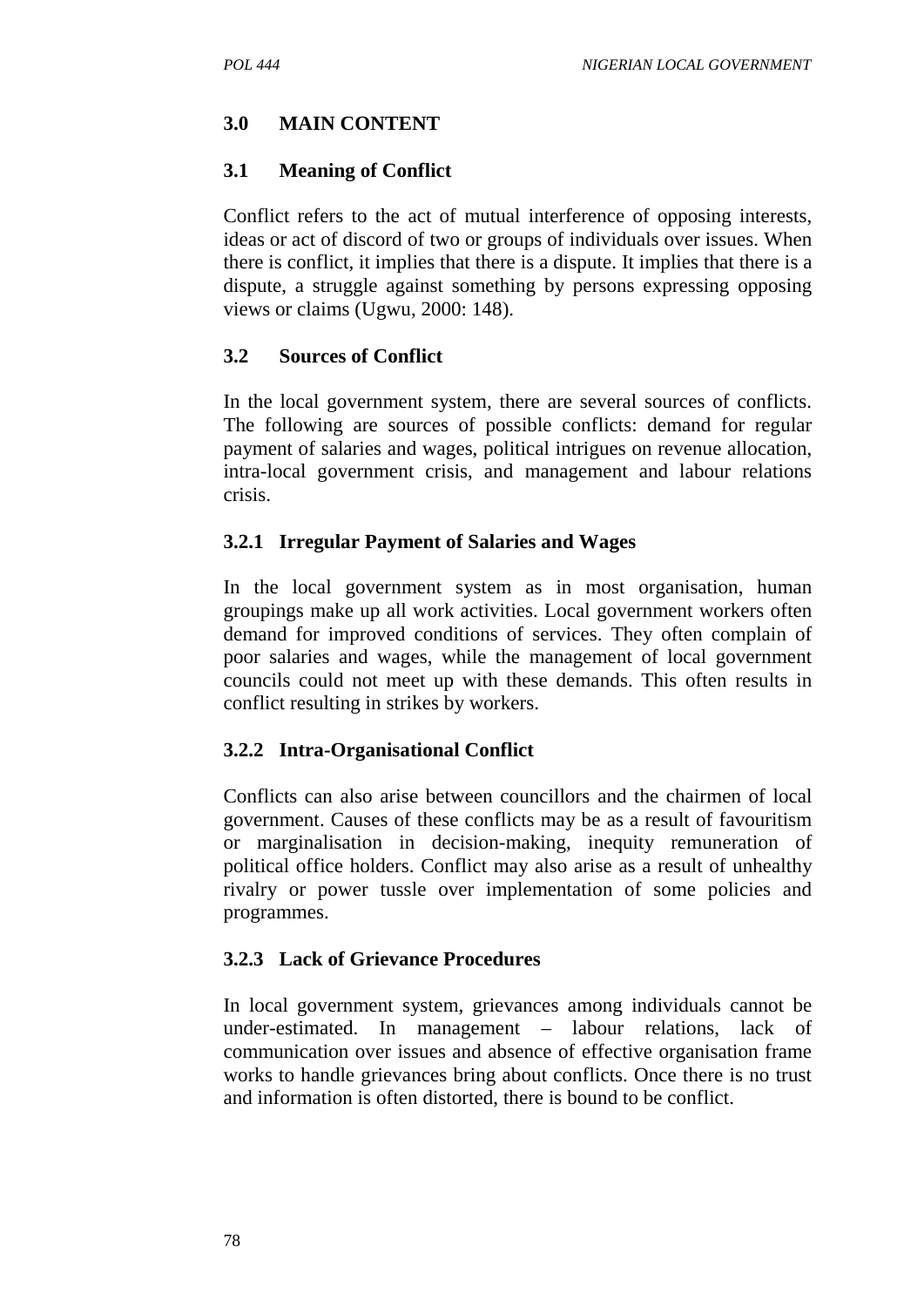# **3.2.4 Politically- Motivated Conflict**

There is often the problem of allocation of fund between state and local government councils. Sometimes, fund allocated to local government councils are diverted by state government to other projects or not released to the councils concerned, especially if the council is controlled by opposition political party. This action often leaves the councils with poor financial based leading to conflicts. Sometimes, the Federal government can also withhold funds meant to local government councils for political reasons as was witnessed between the federal government and Lagos states government during Obasanjo's regime (2003 – 2007).

### **3.2.5 Management – Labour Related Conflict**

Conflicts can arise if the collective interests of the workers are neglected. Certain issues that affect the career of local government workers could bring about conflicts. Issues such as lack of promotion, poor remuneration and conditions of service could trigger conflicts between the local government union and local government councils.

# **3.2.6 Role Conflict**

Structural weakness by not specifying the role of various political office holders on one hand and that of the career office holders on the other could trigger off conflicts.

#### **3.2.7 Constitutionally – Related Conflict**

The Constitution of 1999 has abnormalities in its provisions on local government councils. The provisions in the constitution could not make clear whether it is the National Assembly that is to create local government councils or the State House of Assembly. This has brought about conflict between Lagos State government and the Federal Government over creation of additional local government council, leading to non-release of funds meant for local government councils. Moreover, the constitution has failed to streamline the role of accounting officer in the local government. Finally, the state governments have overwhelming powers over local governments and this often lead to dissolution of councils by state governor at will.

### **3.3 Machinery for Managing Conflict in Local Government Administration**

It is the responsibility of the personnel management department to establish the machinery for negotiation and joint consultancy. This would involve setting up a good communication system between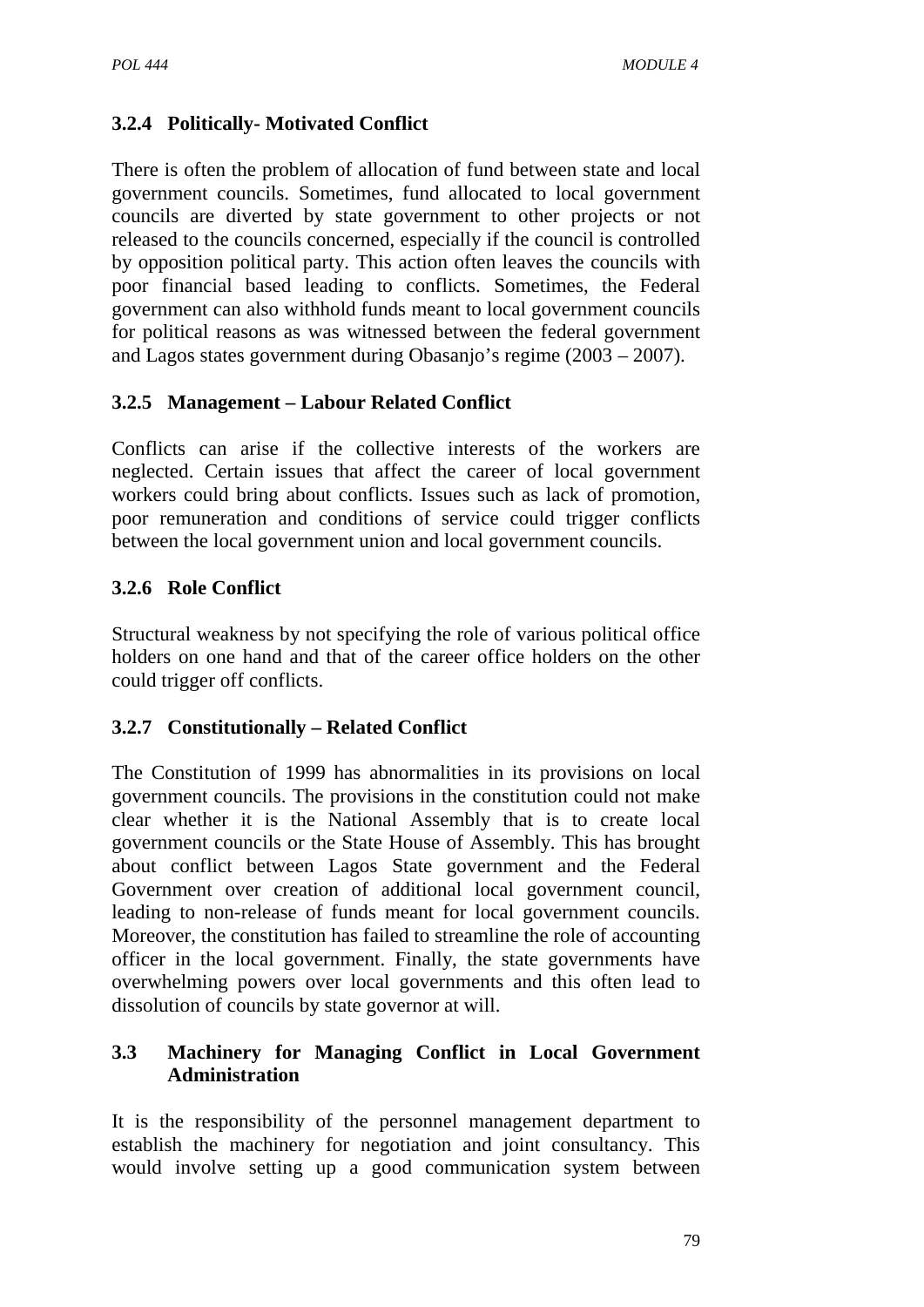management and the representatives of organised labour. At the National level, Nigerian Labour Congress (NLC) for junior staff and Trade Union Congress (TUC) for senior staff, Employers' Association and Government consult on wages and salaries of workers. However, negotiation often takes place between National Union of Local Government Employees, (NULGE), Employers' Association and Government for service to be in parity with that of civil service. Issues of a general character affecting the whole service are dealt with in the Unified Negotiating Machinery (UNM). This machinery is used for negotiation and consultation. At the shop floor, the consultation and communication that follow are the responsibilities of the Head of Personnel management Department at the local government level and NULGE official in each local unit. Prior to meeting the personnel manager, NULGE officials summon all staff of local government meetings intermittently to appraise the policies or decisions as they affect their welfare.

#### **3.3.1 Conflict Resolution or Management Techniques**

There are two major techniques of conflict resolution or management. They include:

- i. Individual grievances
- ii. Collective grievance machinery
- **1. Individual Grievances Procedure**: Any officer who is dissatisfied or aggrieved as a result of any decision of the Junior Staff Management Committee shall have the right of appeal. Appeals against the decisions of the Junior Staff Management Committee shall lie in the first instance to the chairman of the local government. Such petitions shall be forwarded by the officer through the Head of Personnel Management Department together with briefs, minutes and comments of the relevant Junior Staff Management Committee's meeting as well as comments of Head of Personnel Management within two weeks of receipt. The decision of the chairman on the petition shall be communicated to the officer concerned within two weeks of the receipt of the petitions. Appeals against the decision of the chairman shall lie to the Local Government Service Commission. All such petitions to the commission, together with meeting of the Junior Staff Management Committee, the comments of the Head of the Department of Personnel Management, as well as the chairman's decision and whatever other comments the chairman may wish to make on the petition within two weeks of receipt. And advance copy of the petition shall be sent by the petitioner to the commission. The decision of the commission on such petitions shall be binding on all concerned.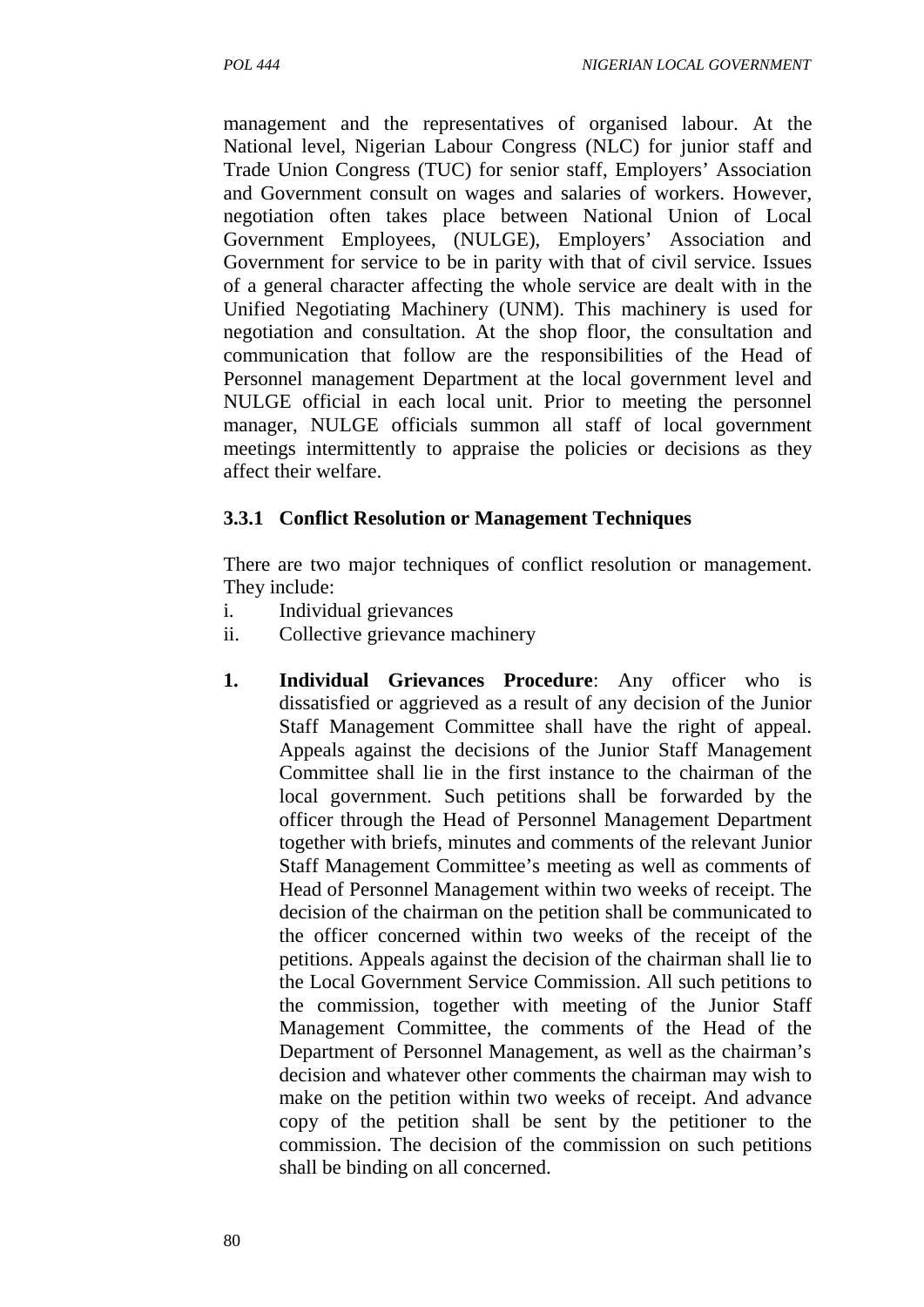**2. Collective Bargaining:** Local government and labour often embark on collective bargaining to address collective issues affecting the workers. NULGE often engage the local government councils to negotiate on issues that could lead to conflict. Similarly, joint consultative committees are usually set up comprising all opinion leaders and experts to exchange ideas, information and make suggestions for the .mutual interest of management and the workers. Joint Consultative Committee (JCC) could be set up to negotiate on issues concerning staff general welfare, staff hours of work, programmes and projects and so on. Such consultation should be regular to bridge communication gap that could result to conflict. In other words, issues of a general character affecting the whole service are dealt in established UNM. This machinery is used for negotiation and consultation. Disagreement arising out of the negotiation can be referred to the Minister of Labour and Productivity, who appoints a Conciliator. If no agreement is reached, the minister will refer the dispute to Industrial Arbitration Panel (AIP) and finally to National Industrial Court (NIC). NIC is the final authority for settling such trade disputes.

### **SELF-ASSESSMENT EXERCISE**

What are the causes of conflict in local government administration?

# **4.0 CONCLUSION**

In this unit, we have examined the meaning, causes and management of conflict in labour relations in local government administration. Labour issues are always on the agenda of employers of labour. Since human resources are great assets, employers guard against any conflicts among workers or between an employer and the workers. For good industrial relations, employers devise certain machinery for managing industrial conflict.

#### **5.0 SUMMARY**

In any organisation, it has been recognised that problems of remuneration, conditions of employment, role, grievance and so on, if not resolved degenerate to conflict. Conflicts can also arise if the collective interests of the workers are neglected. Certain issues that affect the career of local government workers could bring about conflicts. Issues such as lack of promotion, poor remuneration and conditions of service could trigger conflicts between the local government union and local government councils. Conflicts are managed at the shop and national levels in local government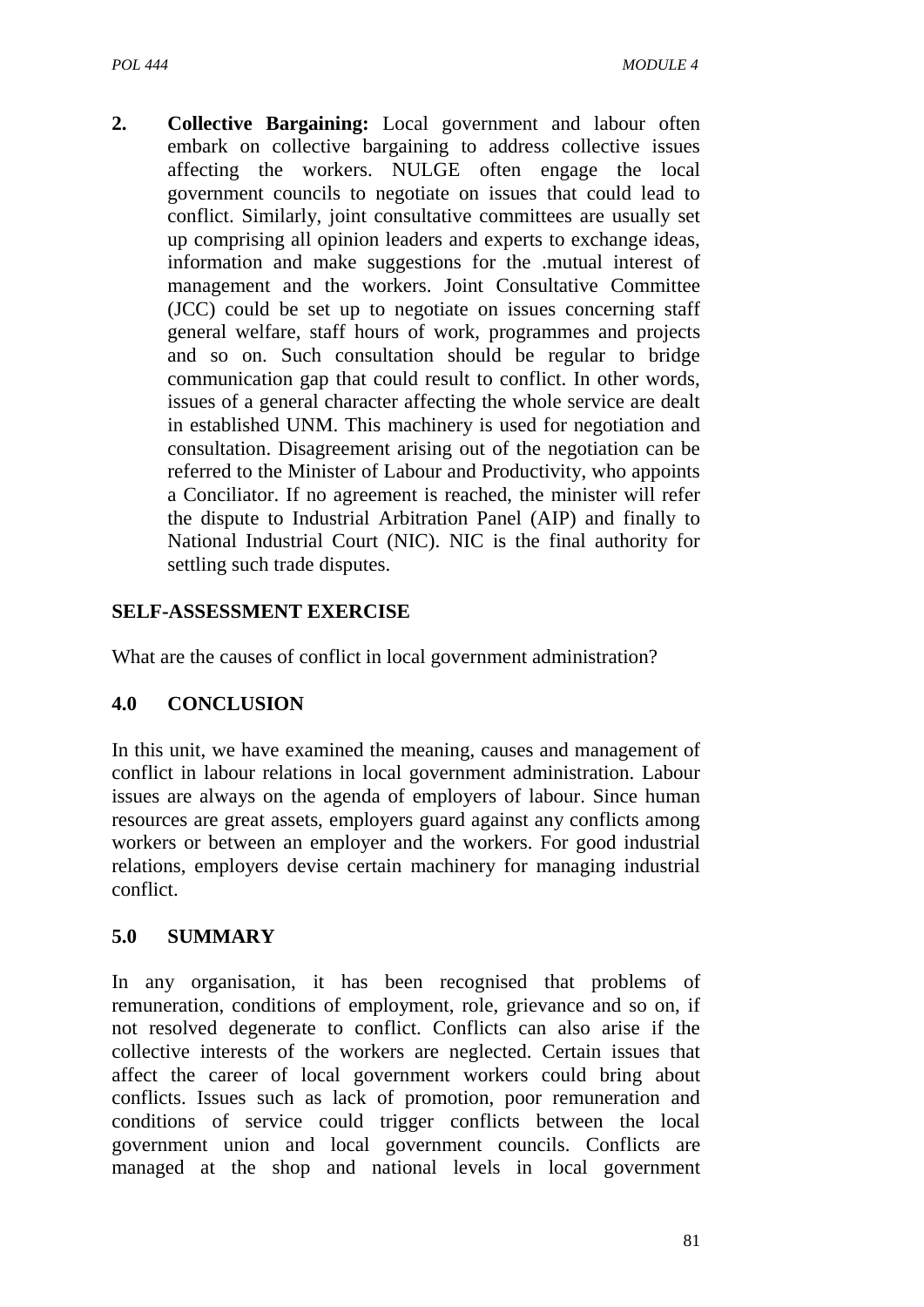administration. At the shop floor, the consultation and communication that follow are the responsibilities of the Head of Personnel management Department at the local government level and NULGE official in each local unit. Prior to meeting the personnel manager, NULGE officials summon all staff of local government meetings intermittently to appraise the policies or decisions as they affect their welfare. At the National level, NLC for junior staff and TUC for senior staff, Employers' Association and Government consult on wages and salaries of workers. However, negotiation often takes place between NULGE, Employers' Association and Government for service to be in parity with that of civil service. Issues of a general character affecting the whole service are dealt with in the UNM. This machinery is used for negotiation and consultation. These two approaches form the platform of machinery for managing conflict in local government administration.

#### **6.0 TUTOR-MARKED ASSIGNMENT**

- 1. Describe the causes of conflict in local government administration?
- 2. Explain the machinery for managing conflict in local government administration?

### **7.0 REFERENCES/FURTHER READING**

- Eneanya, A.N. (2010). Principles and Practice of Public Personnel Administration in Nigeria. Lagos: Concept Publications Ltd.
- Federal Republic of Nigeria (1999)1999 Constitution of the Federal Republic of Nigeria. Abuja: Federal Government Printer.
- Guidelines for Local Government Reform (1976). Kaduna: Federal Government of Nigeria Printer.
- Ugwu, S.C. (2003). Issues in Local Government and Urban Administration in Nigeria. Enugu: Academic Publishing Company.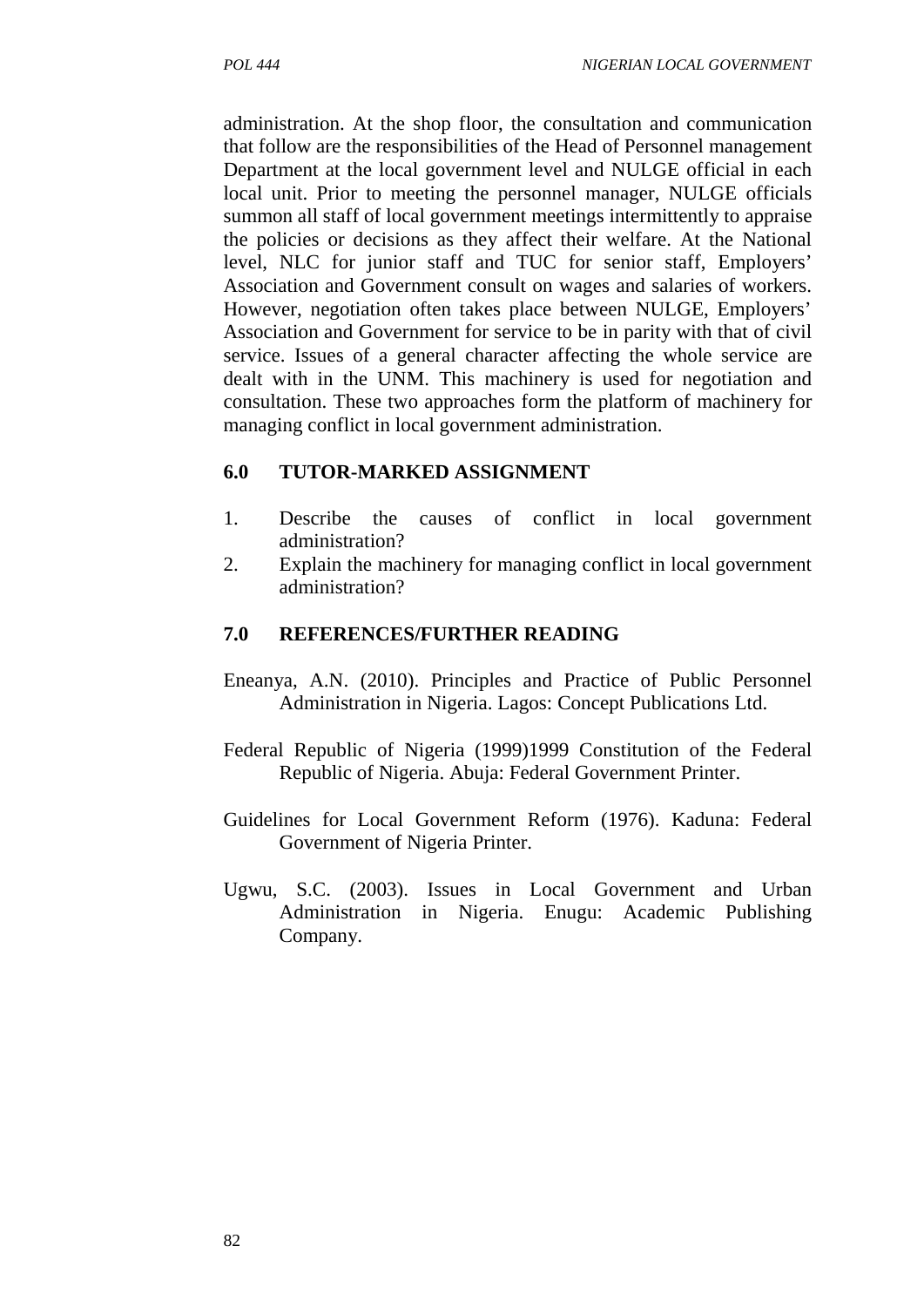### **MODULE 5 INTER-GOVERNMENTAL RELATIONS AND LOCAL GOVERNMENT ADMINISTRATION**

### **INTRODUCTION**

The Module 5 examines the theories and ideology of federalism; models of federalism and local government relations; structures and patterns of intergovernmental relations; federal-state-local government relations and state-local government relations. This Module is divided into 5 units. They include:

- Unit 1 Theories and ideology of federalism
- Unit 2 Models of federalism and local government relations
- Unit 3 Structures and patterns of intergovernmental relations
- Unit 4 Fiscal Relations and Local Government
- Unit 5 State-local government relations

# **UNIT 1 THEORIES AND IDEOLOGY OF FEDERALISM**

### **CONTENTS**

- 1.0 Introduction
- 2.0 Objectives
- 3.0 Main Content
	- 3.1 Theoretical Perspectives of Decentralisation
		- 3.1.1 Federalist School
		- 3.1.2 Decentralisation School
	- 3.2 Ideology of Federalism and Local Government Administration
- 4.0 Conclusion
- 5.0 Summary
- 6.0 Tutor Marked Assignment
- 7.0 References/Further Reading

#### **1.0 INTRODUCTION**

Federalism is a device for dividing decisions and functions of government. It contrasts with unitary system where there is one predominant central government that assumes full power and responsibility for all government functions but may delegate some of its powers to the local authority. Federalism has different forms, viz: political and fiscal federalism. Whereas, political federalism deals with the allocation, usually through the instrumentality of the constitution, of powers and authority to tiers of government, fiscal federalism is essentially about the allocation of government spending and resource to tiers of government (Oates, 1972:  $16 - 20$ ; Asobie, 1998:15). In this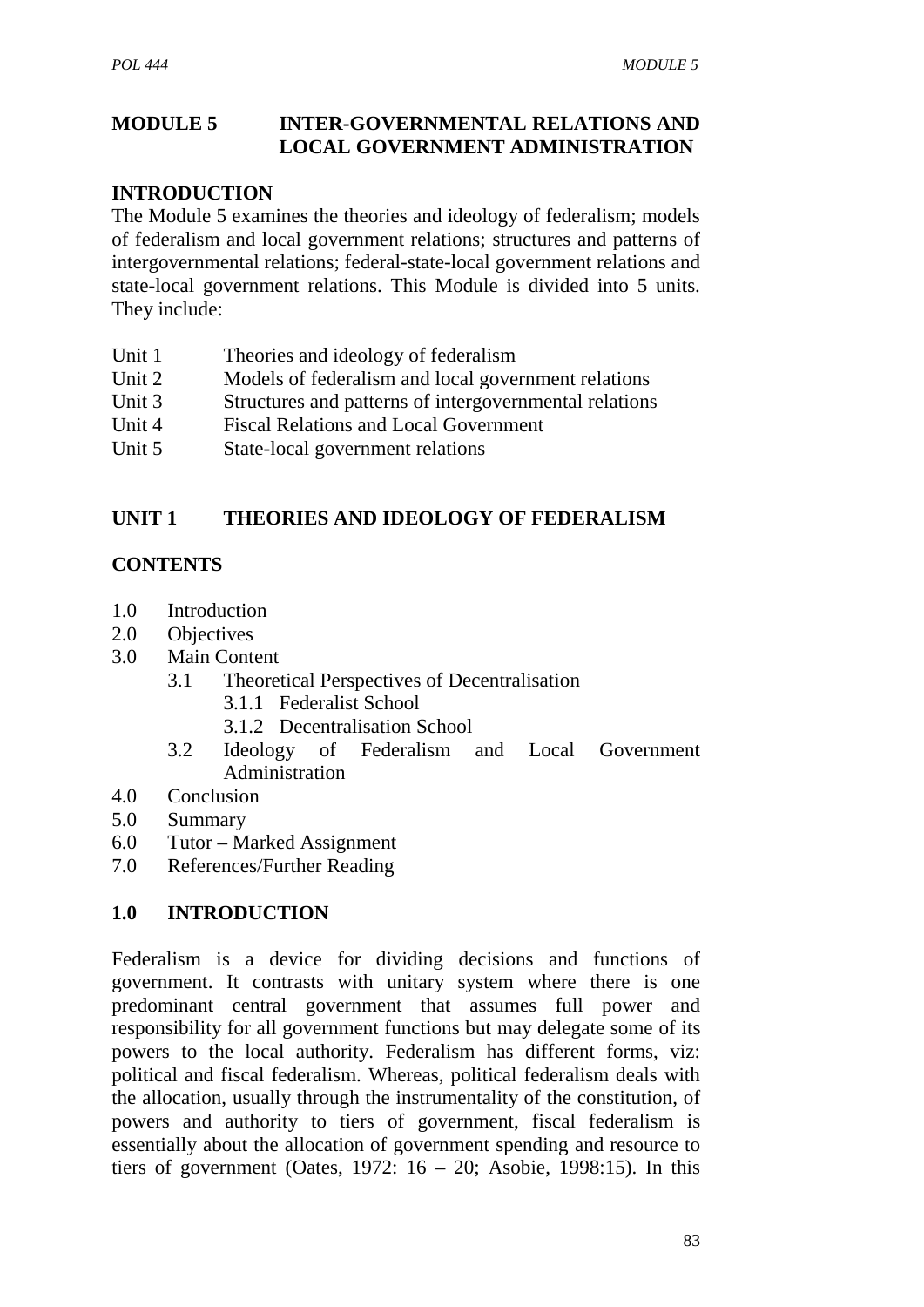unit, we shall examine the conceptual and theoretical issues in federalism.

# **2.0 OBJECTIVES**

By the end of the unit, you will be able to:

- explain the theoretical perspectives in federal system
- discuss the ideology of federalism
- explain the relationship between federalism and local government administration.

# **3.0 MAIN CONTENT**

### **3.1 Theoretical Perspectives of Decentralisation**

It is helpful at this point to examine some of the theoretical perspectives that have been used by experts in the field to analyse explain and predict inter-governmental events. However, it will be helpful to define what is meant by theory. A theory is a coherent set of statements describing and explaining the relationships and underlying principles of some aspect of the world. A useful (although somewhat oversimplified distinction may be made between two kinds of theory: normative theory, which offers explanations and predictions for how some part of the world actually is or ought to be. And empirical theory, which offers explanations and predictions for how some part of the world, actually is or will be. These two types are directed at quite different goals. However in the field of intergovernmental relations efforts to explain an inter-governmental system are simultaneously bound up with attempts to persuade others that certain forms of intergovernmental relations are preferable. In other words, many intergovernmental theories have been both normative and empirical.

#### **3.1.1 Federalist School**

Moreover, federalism is seen either as alliance or decentralisation (Gibson, 2004: 4 – 6). The Alliance or federalist school argues that federalism allows for the surrender of power to the centre and gives allowance for self-government. In other words, inherent in the federal armament is generalised rule and particularistic rule. Federalist school is concerned with the combination of "self-rule and shared rule". The logic is that a process of "DE federation" begins when the centre gets so powerful to the extent that it erodes the powers of the other component units of the federation to run its own affairs within the constitutionally quarantined him it, without reference to the central authority. These types of federation are seen as alliance.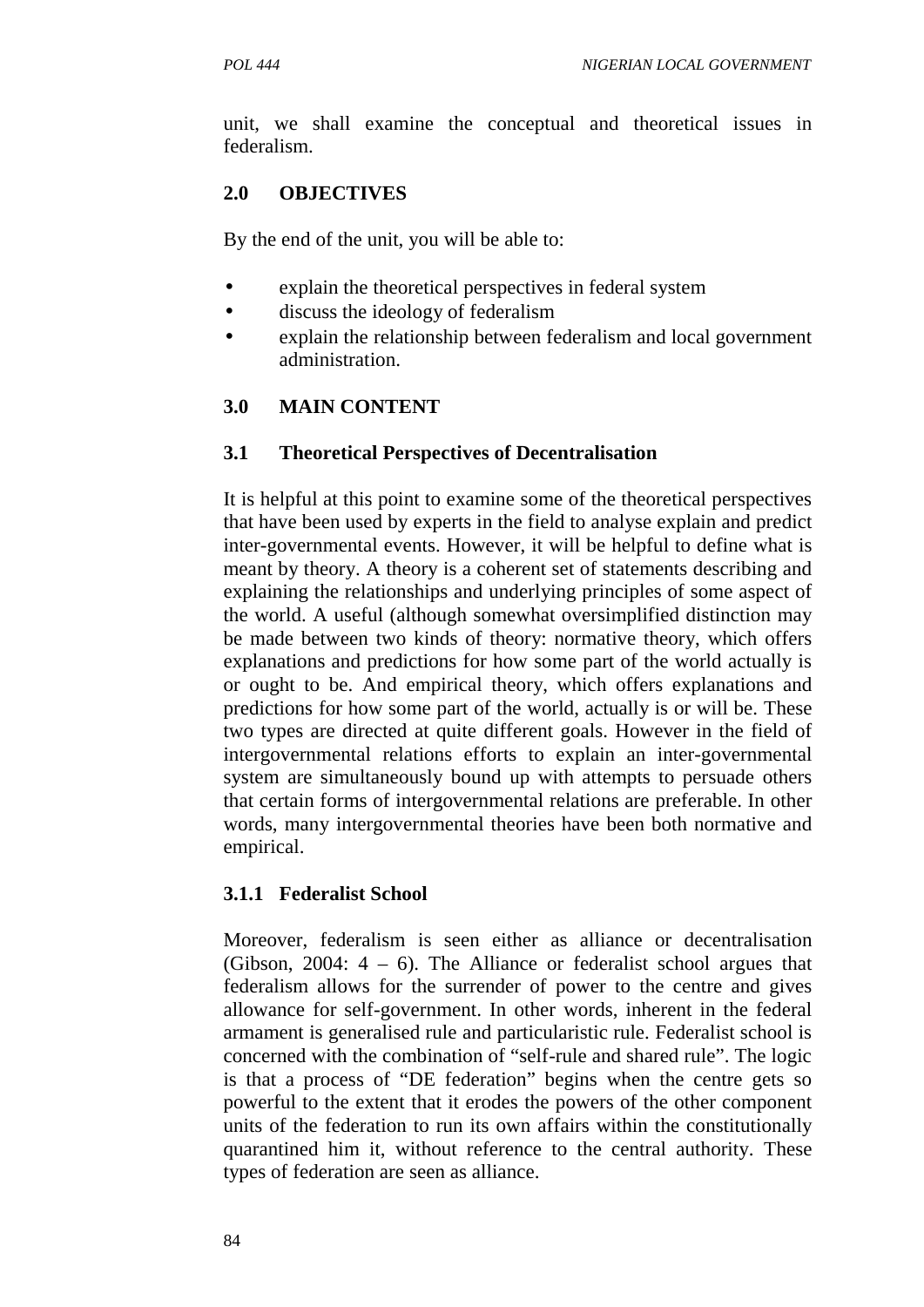# **3.1.2 Decentralisation School**

Decentralisation school view federalism as entailing power devolution to different geographical levels within a nation. This school argues that mere decentralisation of power is more important to whether it is a "particular political or constitutional order". Thus, federalism allows for a great degree of decentralisation. The logical is that political exigencies might make federalism desirable but power calculation and domination may make decentralisation the empirical reality of powers organisation.

### **3.2 Ideology of Federalism and Local Government Administration**

The ideologists of federalism do not, of course, utter arguments justifying the benefits that accrue to these beneficiaries. To do so would be to admit that not everyone gets something out the institution of federalism. Yet it is the nature of ideology to be a claim of universal benefit … the ideology of federalism consists of a claim that everyone gets such and such a benefit from it. Since we know, however, from the examination of beneficiaries just completed, that in fact, some people often a majority do not benefit at all, it is easy enough to spot an ideology because it is presented as a claim that everyone gets something good from the institutions of federalism (Riker, 1985:70). Let us look at some of these claims:

- 1. That federalism promotes democratic polity. It should be abundantly clear, just from looking at the list of federal governments, that not all of them are democracies or even pretend to be democracies, although their claim to be federations is indisputable,. Examples are: Mexico, Yugoslavia and Nigeria.
- 2. That federalism promotes democracy by promoting an interest in state government. However, studies conducted by Deye (1966); Jacob and Lipsky (1968) generally support the proposition that state governments are more influenced in their actions by the state of their economics than by the demands of their citizens. Jennings and Ziegler (1970) have shown on the basis of survey research that citizens simply do not follow state politics very well. And when people do not know what a government is doing, they cannot hold it responsible. And if they cannot hold it responsible, it can hardly be particularly democratic, especially by comparison with national and local governments, which are more visible. A general, one would expected that the greatest interest of the citizens would be centred on that level of government that does the most important things. Thus, in a centralised federation one would expect interest to centre on the national government, while in a "peripherialised" federation, one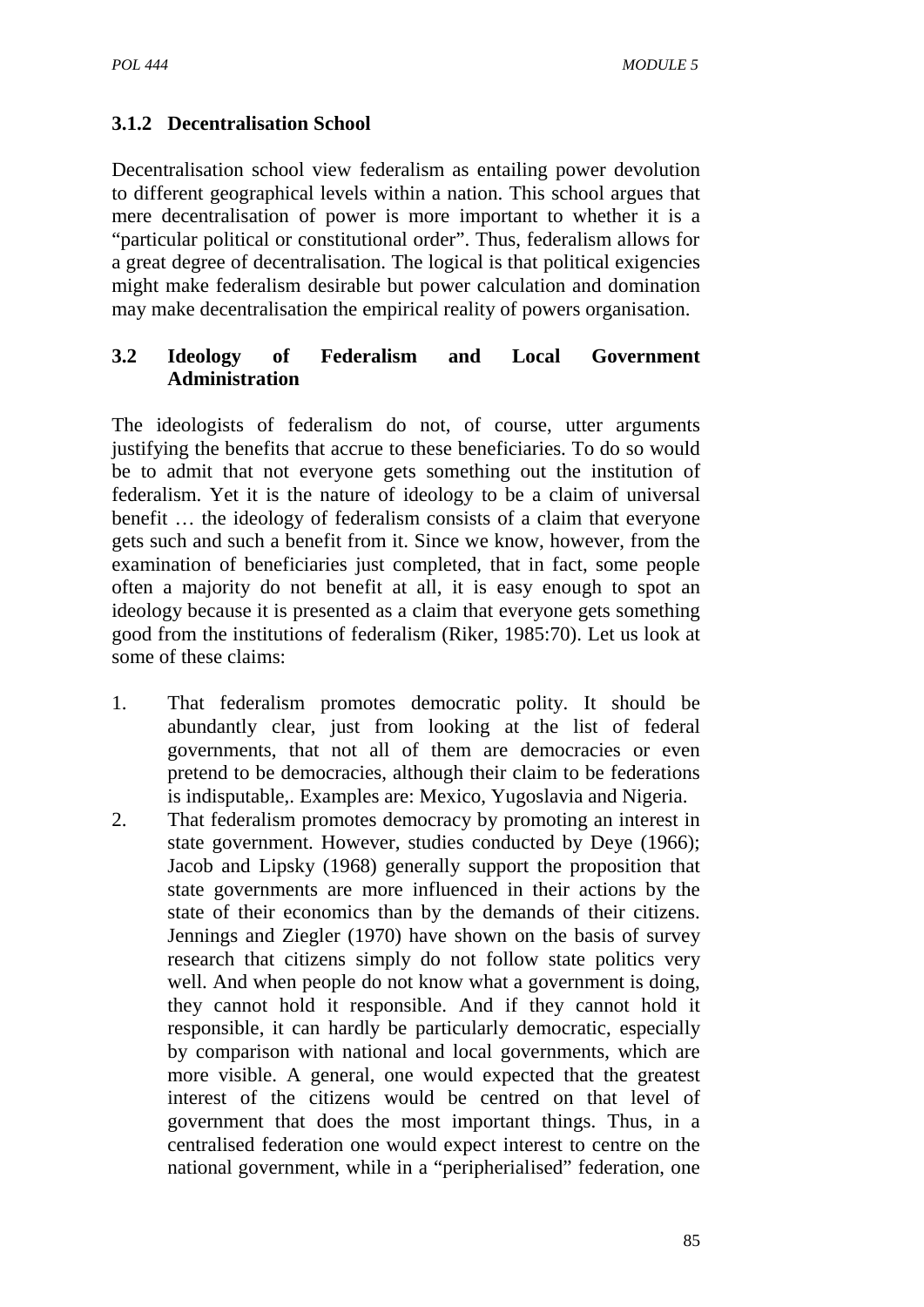would expected the interest to focus on the constituent governments for example, in Nigeria allegiance was on regional governments.

3. That federalism maintains individual freedom. This is by far the most decentralisation in the organisation of power. From discussion shown so far, the claim of ideologists of federalism that federal system strengthens freedom is false. Sometimes, federalism reduces freedom as in the case of Nigeria, Local government is controlled by the central and state machineries.

### **4.0 CONCLUSION**

In this unit, we have discussed the theoretical perspectives of decentralisation and ideology of federalism. Two major schools of thought view federalism in two perspectives. The first school, the federalist school is concerned with the principle of self-rule and shared rule". The school views federalism as an alliance. On the other hand, decentralisation school argues that federalism entails power devolution to different geographical levels within a nation. However, in practice federalism is a mixture of centralisation and decentralisation. Every nation embraces a creative proportionality of centralisation and popular of the ideological arguments in favour of federalism. Freedom is the right to make rules as one chooses. Rules in turn impose constraints on all those who would not by preference have made exactly those rules. The ideal of freedom is then to minimise the external costs suffered by some persons in the society. In aristocratic society one minimises the external costs of the well – born; but in the equalitarian society of today, presumably one minimises the external costs of some representative citizen's chosen at random from the whole. The best way to minimise costs for such a citizen is to have policing made by the largest relevant unit of government. For all issues of national concern, then, maximum, freedom is attained when policy is made nationally. Conversely, for all issues of local concern, maximum freedom is attained when policy is made locally. So the claim by ideologists of federalism that the system strengthens freedom is thus false. Indeed federalism weakens freedom (Riker, 1985:71).

# **5.0 SUMMARY**

Federalism allows for the surrender of power to the centre while allowing self-governments. Given human nature, power serves as instrument of state craft. Those with power allow different centres of power to perform certain responsibilities in order to accommodate heterogeneous nature of the state. Inherent of such constitutional arrangement is to make way for nation-building. Beyond the potentials for managing diversities and conflicting relations, there is also an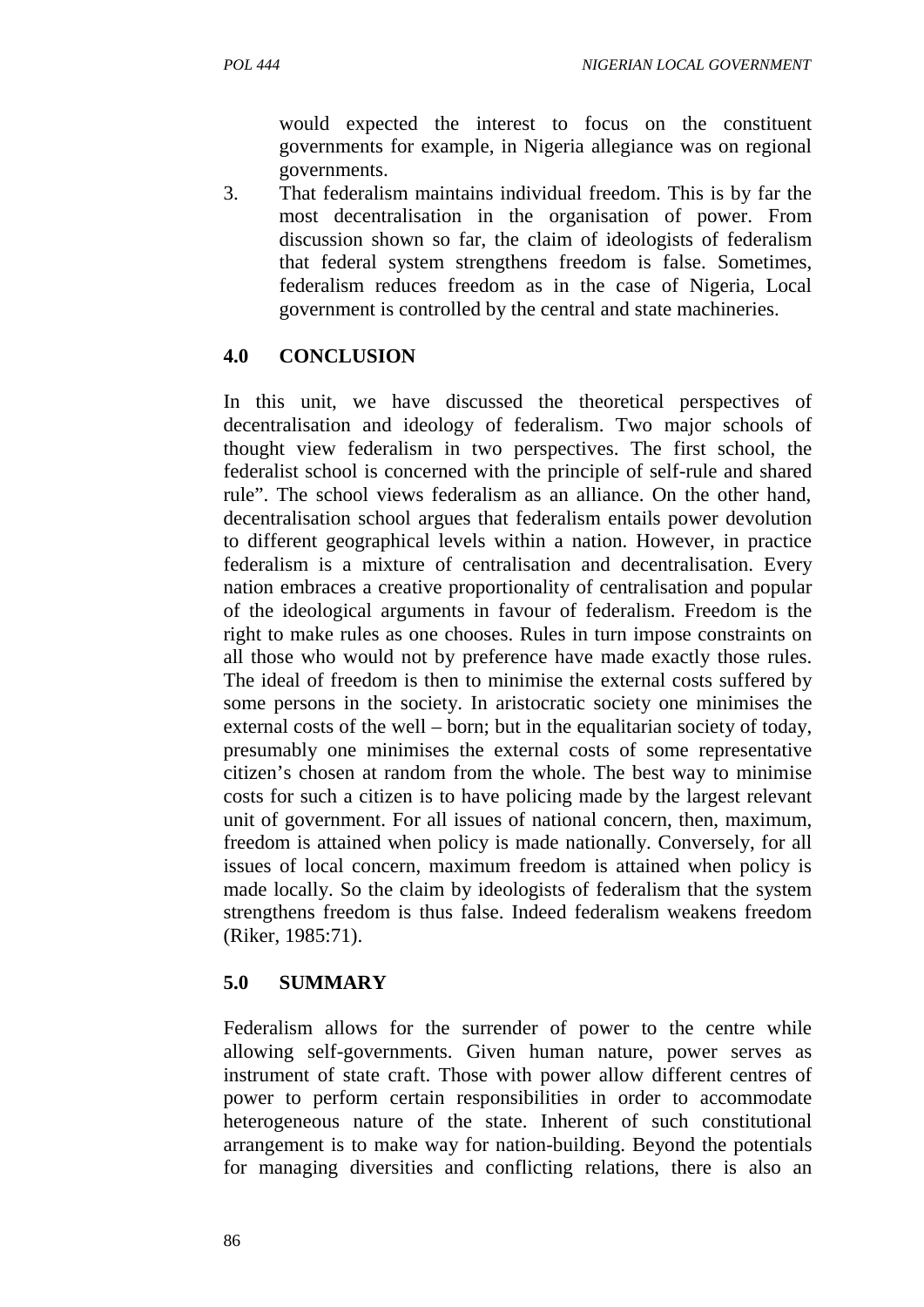economic imperative of federalism. This calls for the decentralisation of decisions-making and the distribution of state powers between governmental levels. Necessitating this is the different nature of public goods, which warrants the handling of their production and distribution in multidimensional ways.

A concurrence to the conceptualisation and theories is the idea of federalism as a national polity with dual or multiple level of government, exercising exclusive authority over constitutionally determined policy areas, but in which only one level of government –the central government is sovereign before international community (Gibson, 2004). In general, therefore in any federal system, but especially in asymmetrical ones, like Nigeria or United States, federalism weakens freedoms. So, the claim of the ideologists of federalism that the system strengthens freedom is thus false. Indeed, federalism weakens freedom, as in the case of Local government administration in Nigeria, where they lack autonomy.

### **6.0 TUTOR–MARKED ASSIGNMENT**

- 1. Describe the theoretical perspectives of federalism?
- 2. Explain the ideology of federalism?

## **7.0 REFERENCES/FURTHER READING**

- Oates, W. E. (1972). Fiscal Federalism. New York: Harcourt Brace Jovanovich.
- Asobie, H. A. (1998) "Centralising Trends in Nigerian Federalism". In Babalade T. K. Olufemi and F. Adewumi (eds.). Re-Inventing Federalism in Nigeria: Issues and Perspectives. Friedrich Ebert Foundation, pp.  $14 - 56$ .
- Gibson, E. L. (2004). "Federalism and Democracy Theoretical Connections and Cautionary Insights". In Gibson, E. L. Federalism and Democracy in Latin America. Baltimor: The John Hopkins University Press. 134.
- Riker, W. H. (1985). "Federalism: Origin, Operation, Significance". In Bell, D. V. J. Deutsch, K. W. and S. M. Lipset; Uses in Politics and Government. Boston: Houghton Mifflin Company.
- Dye, Thomas (1968). Politics, Economics and the Public: Policy Outcomes in American State. Chicago: Rand McNally.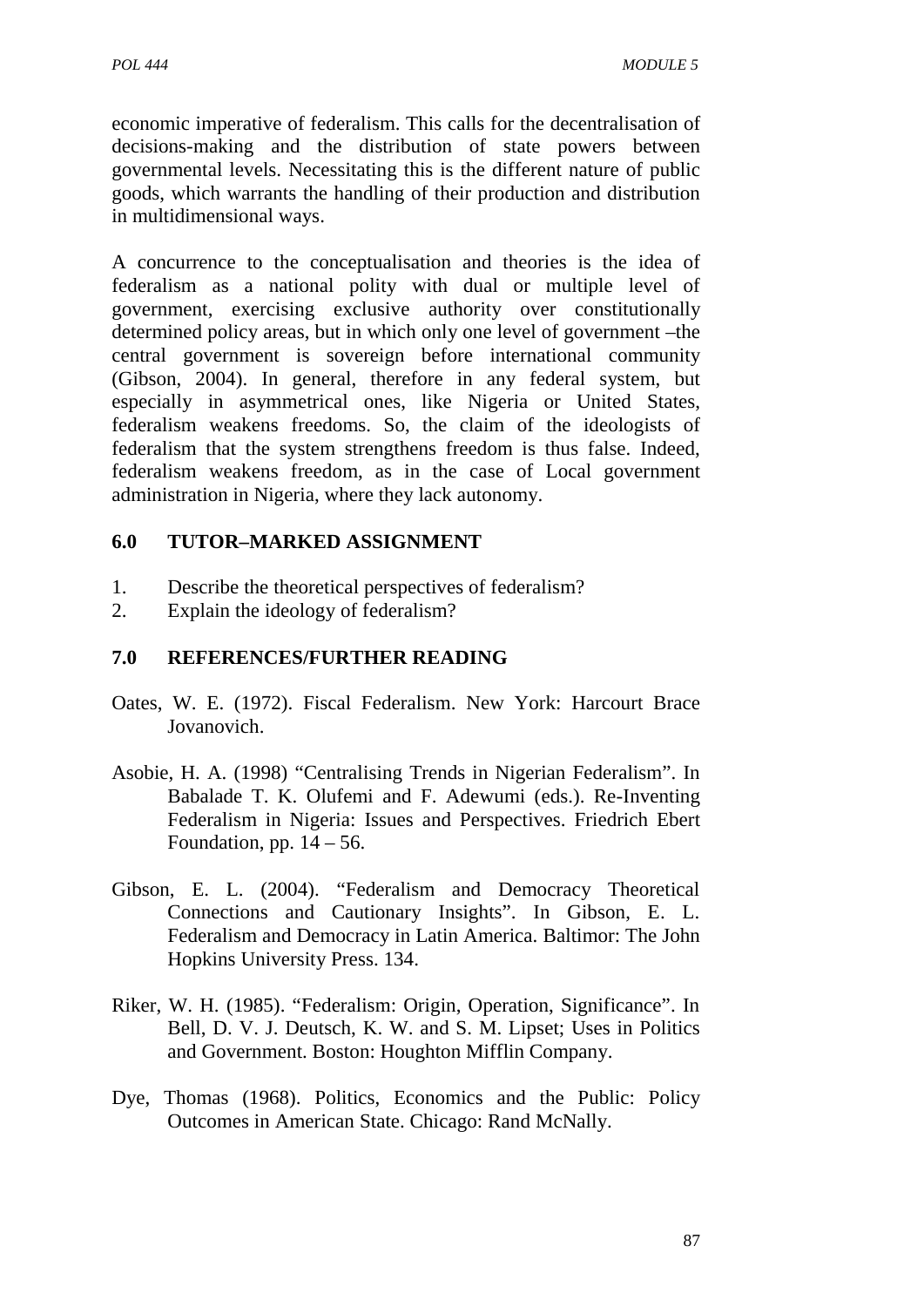- Jacob, H and Lipsky, M. (1968) "Outputs, Structures and power: An Assessment of changes in the study of state and local political". Journal of Politics, 30, 50 – 38.
- Jennings M. K. and Ziegler, H. (1970). "The Salience of American State Politics". American Political Science Review 64: 523 – 35.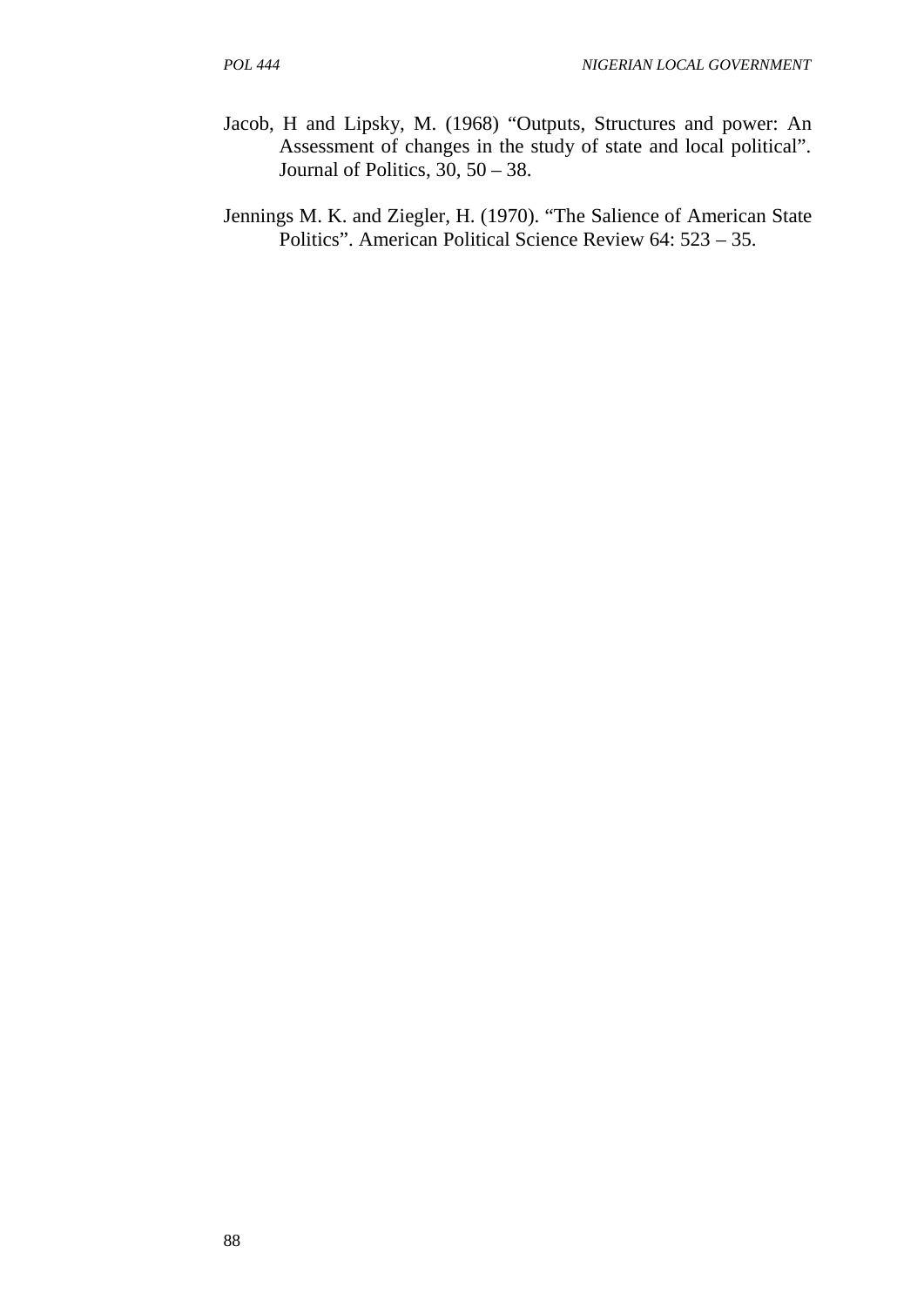## **UNIT 2 MODELS OF FEDERALISM AND LOCAL GOVERNMENT RELATIONS**

# **CONTENTS**

- 1.0 Introduction
- 2.0 Objectives
- 3.0 Main Content
	- 3.1 Coordinate-authority Model
	- 3.2 Inclusive-authority Model
	- 3.3 Overlapping-authority Model
- 4.0 Conclusion
- 5.0 Summary
- 6.0 Tutor–Marked Assignment
- 7.0 References/Further Reading

### **1.0 INTRODUCTION**

In inter-government relations, it is important we examine how a group of states are bound into a larger, non-centralised and superior state. The inter-governmental relations may be classified into three conceptual models. We can formulate some simplified models of authority relationships among national, state and local jurisdiction. In this unit, we shall examine the features of intergovernmental relations arrangement.

#### **2.0 OBJECTIVES**

By the end of the unit, you will be able to:

- explain the authority relationships that exist between political entities;
- explain how the models can be used to formulate hypotheses;
- explain how by testing these hypotheses, we can discover which model best fits predictions of inter-governmental relations policies.

#### **3.0 MAIN CONTENT**

There are three models that express visually the three generic types of authority relationship that can exist between political entities namely: coordinate – Authority model (CAM); inclusive authority model (IAM) and overlapping – Authority model (OAM). Each model concentrates on the essential features of a possible Intergovernmental Relation arrangement and guides us in formulating hypotheses. Testing these hypotheses we can discover which model best fits the political system being operated (Wright, 1985:59).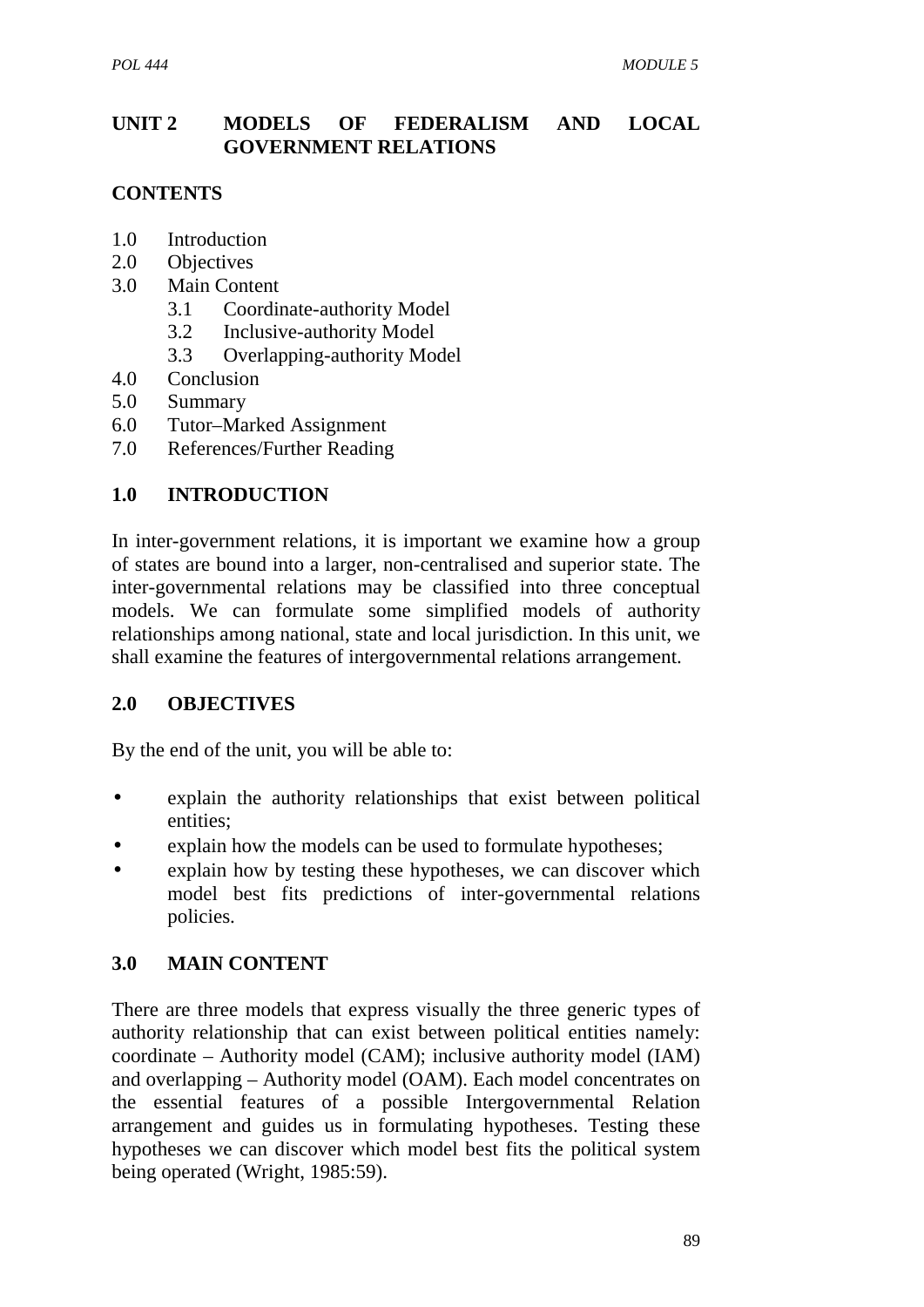

#### **3.1 The Coordinate – Authority Model**

#### **Fig. 1: Coordinate Authority Model**

In the coordinate-authority model of Intergovernmental Relation, sharp, distinct boundaries separate the national government and state governments. Local units, however, are included within and are dependent on state governments. The most classic expression of state/local relations is Dillon's Rule, which summarises the power relationship between the states and their localities quoted in (Otole, 1985:58)

- 1. There is no common-law right of local self-government.
- 2. Local entities are creatures of the state subject to creation and abolition at the unfettered discretion of the state (barring constitutional limitations).
- 3. Localities may exercise only those power expressly granted.
- 4. Localities are "mere tenants at the will of the legislature.

This, coordinate – authority model, therefore, implies that the two types of entities are independent and autonomous. They are linked only tangentially. However, when the respective spheres of action put the national government and the state in conflict, they ceased to be tangential and clashed directly. In such case, the Supreme Court becomes the arbiter of national/state relations.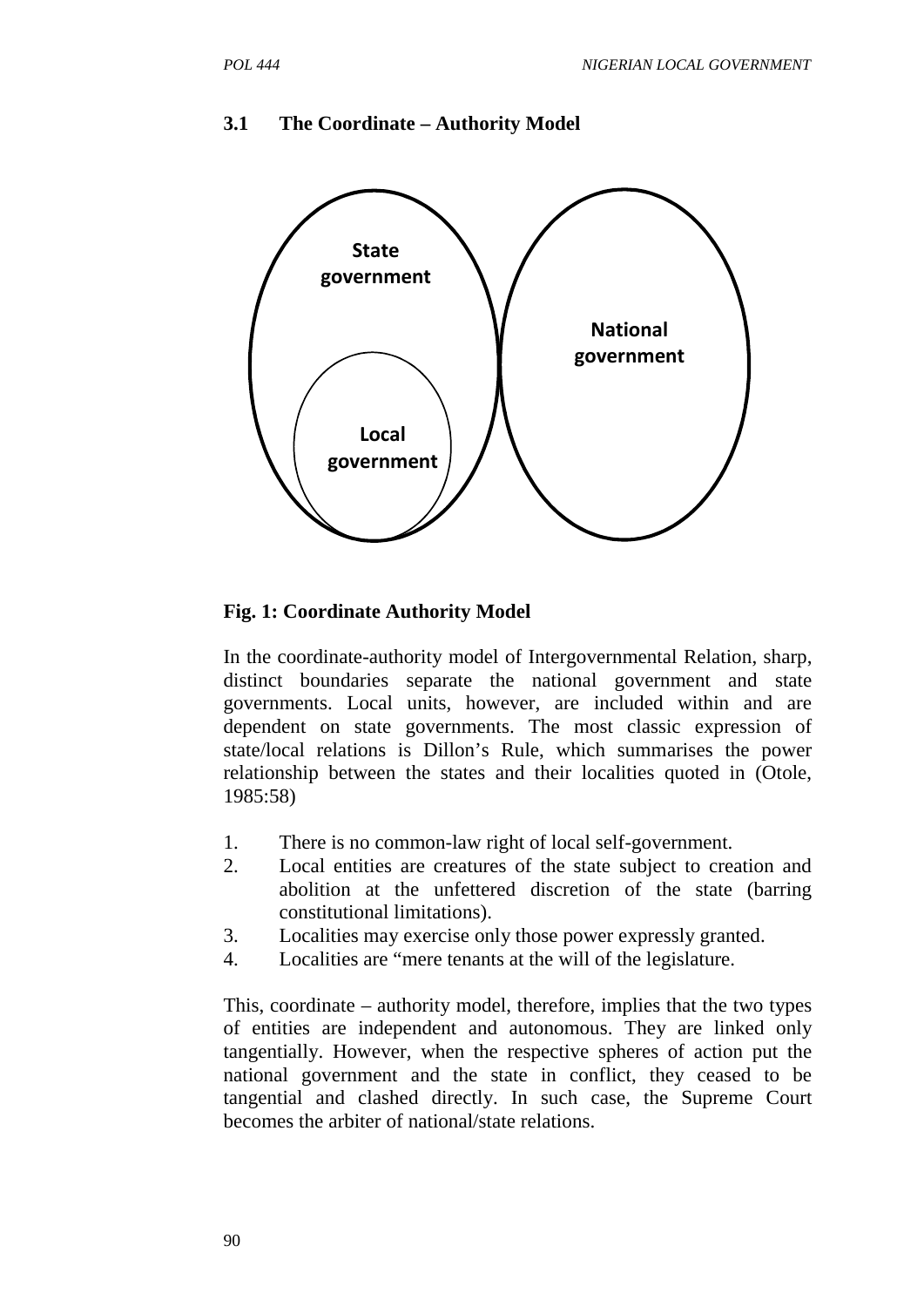# **3.2 The Inclusive – Authority Model**

This model is represented in fig. 2 by concentric circles diminishing in size from national to state to local government (Wright, 1985:59).



# **Figure 2: Inclusive – Authority Model**

Let us suppose that the area covered by each circle represents the proportion of power exercise by that jurisdiction with respect to others. Suppose the national government wants to expand its proportion of power in relation to states and localities. Two strategies are possible.

- 1. One, reduce the various powers of either the states or localities or both;
- 2. Two, enlarge the national government's circle with or without enlarging the state and/or local circles.

Both strategies can be understood by means of game theory: a systematic way of studying behaviour in decision making situations. The theory assumes that all participants strive to optimise their behaviour – each trying to maximise gains and minimise losses within the limits of allowed behaviour (hence the analogy with games). The outcome is seen to depend not only on the behaviour of any one participant but on the responses of other participants as well.

In the first strategy, is the classic case of a three  $-$  person, zero  $-$  sum game? The sum of the player's winnings equals the sum of their losing. An illustration of this in the Intergovernmental Relation contexts is the usury case in USA and the legislation requiring state and local units to meet minimum wage and maximum hour requirements. The national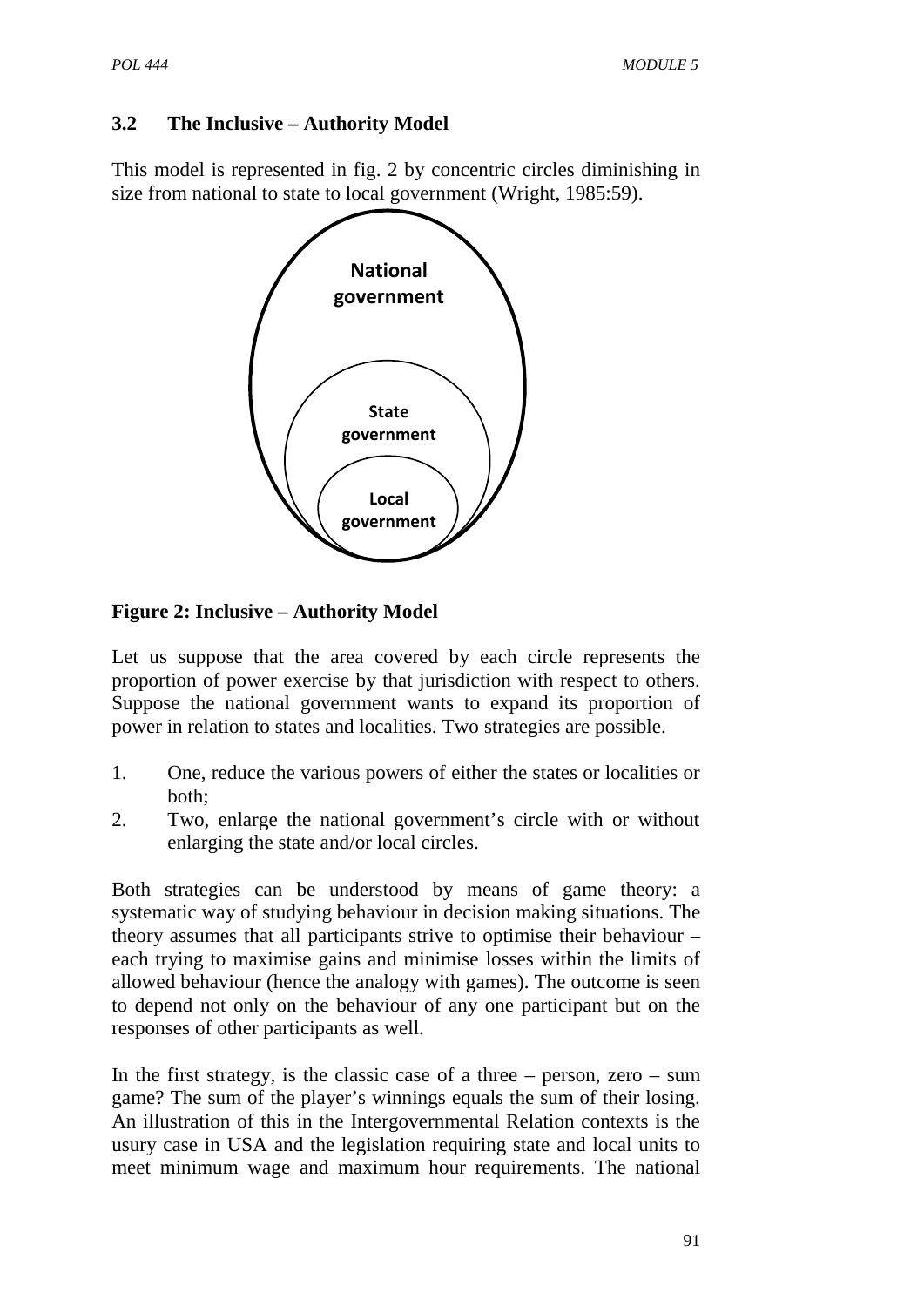government attempted to exercise (expand) its power at the expense of state/local powers. The gain in national power equalled the power or discretion lost by state and local units. Thus, the national gains equalled state/local losses.

In game theory, the second strategy is called a "non-constant - sum game. All participants in this type of game can "win" or make gains. Perhaps the best Intergovernmental Relation illustration of the second strategy is fiscal: the conditional grant  $-\text{ in } -$  aid. The national sector can expand by raising more money to offer and grants to states and local governments. The funds can be offered with conditions ("losses") imposed on the recipients. But the benefits (winnings) are so attractive that they appear to outweigh the attached constraints. From these examples of the two strategies, we would expect national Intergovernmental Relation policies to lean far more toward the strategy – such as grants in aid. The strategy assumes that the total resources ("winnings") can be expanded.

However, the inclusive – authority model serves other uses besides allowing predictions of Intergovernmental Relation policies. The model also conveys the essential hierarchical nature of authority. The dependency relationships imply powers patterns that are similar to Dillon's rule for state/local relations. That is, states and localities would be mere minions of the national government with insignificant or incidental impact on American politics and public policy. To the question of who governs, this model provides an unequivocal answer – the national government.

# **3.3 The Overlapping – Authority Model**

The overlapping – Authority Model of Intergovernmental Relation comes from the early 1970s and from efforts by the Nixon administration to innovate and decentralised decision – Making in categorical grant – in – aid programmes (Wright, 1985:59). Figure 3 illustrates the Overlapping – authority model.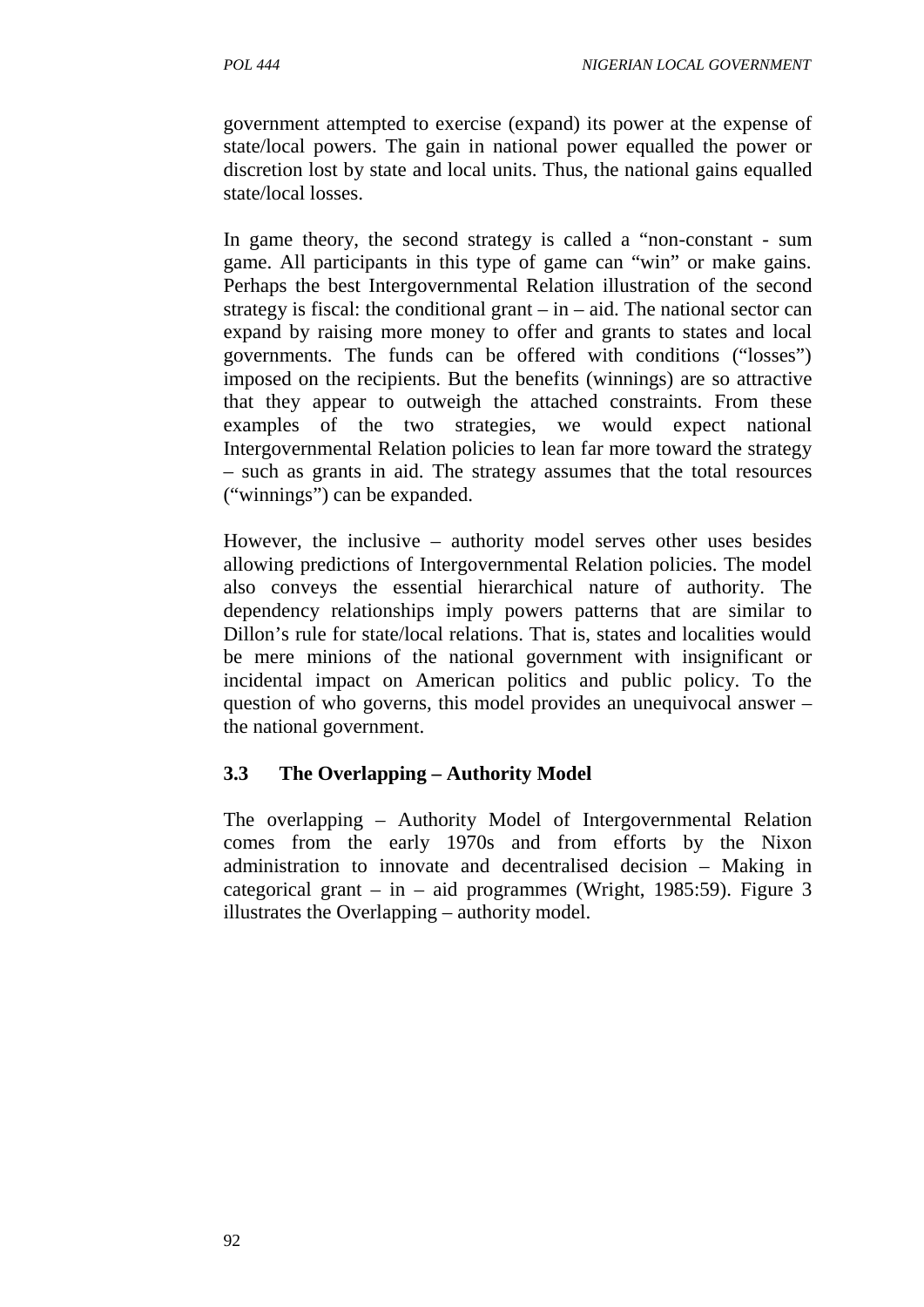

## **Figure 3: Overlapping – authority model**

The overlay among the circles conveys three characteristics features of the model:

- 1. Substantial areas of governmental operations involves national, state and local units (or officials) simultaneously;
- 2. The areas of autonomy or single-jurisdiction independence and full discretion are comparatively small;
- 3. The power and influence available to anyone jurisdiction (or official) is substantially limited. The limits produce an authority pattern best described as bargaining.

Bargaining is used in common dictionary sense of "negotiating the terms of a sale, exchange, or agreement". In the Intergovernmental Relation context, sale is far less relevant than exchange or agreement. For example, the national government offers more than 1000 assistance programmes to states and localities in exchange for their agreement to implement a programme; carryout a project, or pursue anyone of a wide variety of activities. Of course, as part of the bargain, the recipient of assistance must usually agree to conditions, such as; the providing of matching funds and the satisfaction of accounting, reporting, auditing and performance requirements.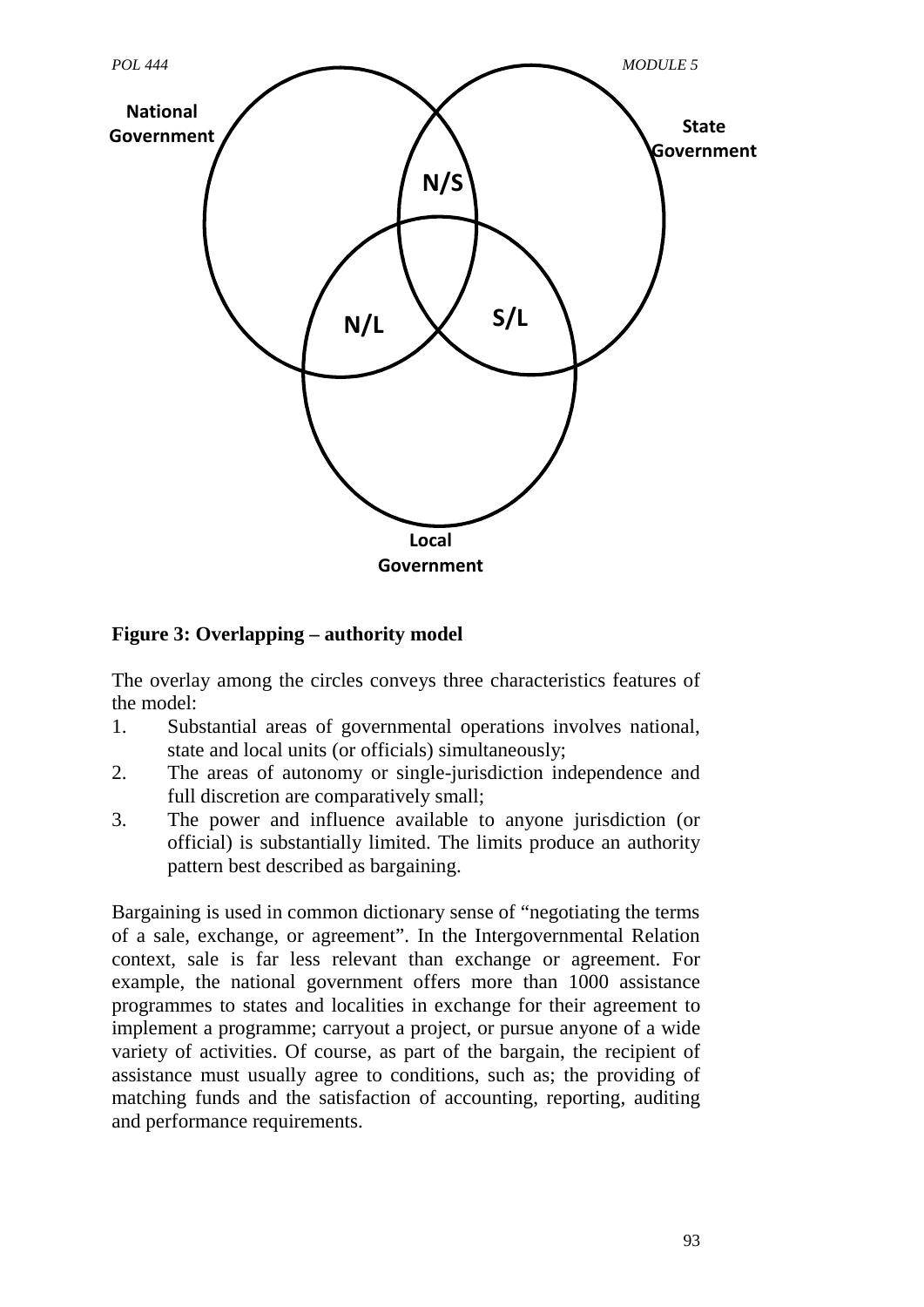In sum, the chief characteristics of the overlapping – authority models are:

- Limited, dispersed power
- Interdependence
- Limited areas of autonomy
- Bargaining exchange relationships
- Cooperation and competition

Contacts and exchanges between national, state, and local officials may be cooperative or competitive; the determining factors include: the policy issue or problem, the status of the officials, the partisan leanings of participants, and the constituency being represented.

# **4.0 CONCLUSION**

In this unit, we have examined the COM, IAM and OAM. In the coordinate – authority model is sharp, distinct boundaries which separate the national government and state government. In this model, there is autonomy in authority pattern and the relationship is independent. The IAM allows for predictions of intergovernmental relations policies. The model conveys the essential hierarchical nature of authority. The relationship is dependent on power patterns between the federal and state/local relations. That is, states and localities are mere minions of the federal government with insignificant impact on politics and public policy. The OAM depicts that substantial areas of governmental operations involves national, state and local units (or officials) simultaneously. In this model, relationships are interdependent and authority pattern involves bargaining. Bargaining in wide areas of Intergovernmental Relations involves exchanges or agreements. However, each model, by concentrating on the essential features of a possible Intergovernmental Relations arrangement guides us in formulating hypotheses of-course; no two models will generate identical sets of hypotheses. However, by testing these hypotheses, we can discover which model best guides the Intergovernmental Relations policies.

# **5.0 SUMMARY**

Fiscal federalism is essentially about the allocations of government spending and resources to the various tiers of government. From a theoretical perspective, the nature and character of Intergovernmental Relations could be conceptualised in terms of three dominant models: separated authority, overlapping authority and inclusive authority models (Ozumba, et al 1999). The separated authority model expects peripheral linkages between component parts, while inclusive authority model postulate close federal supervision and control to assure that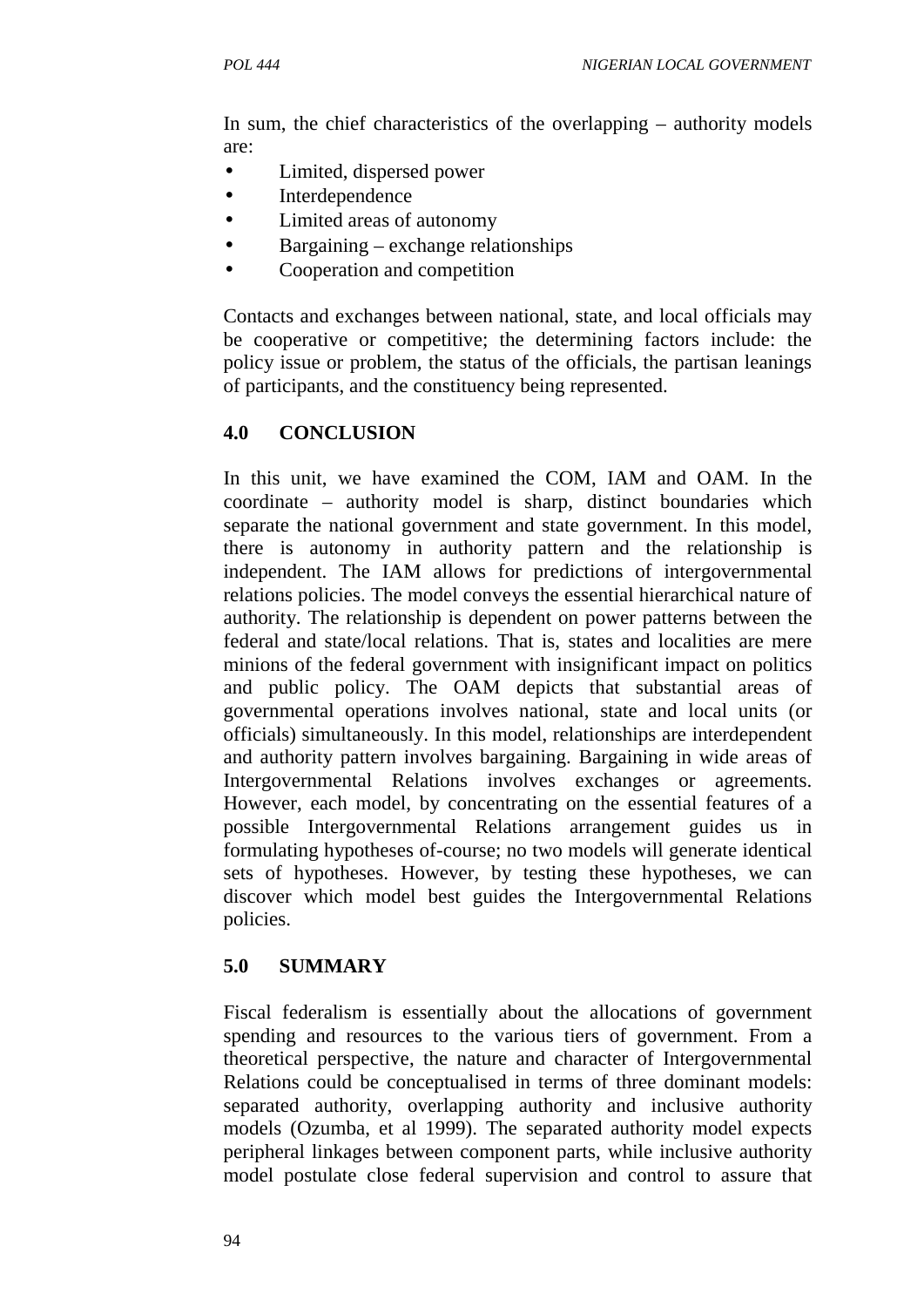national purpose is served. The overlapping model is often considered more realistic because federalism is a system of government where all the laws passed by all the tiers of government affect all the people depending on the state and local government area in which they live.

## **6.0 TUTOR–MARKED ASSIGNMENT**

- 1. Describe the relevance of overlapping authority model of intergovernmental relations in Nigerian federal system?
- 2. Explain how inclusive authority models can be applied in intergovernmental relations in Nigeria?

# **7.0 REFERENCES/FURTHER READING**

- Wright, D. S. (1985). "Models of National, State, Local Relations", American Inter-governmental Relations. Washington, D.C.: Congressional Quarterly Inc.
- Eneanya, A. N. (2012). Policy Research Analysis and Effective Policy Making. Lagos: University of Lagos Press Ltd.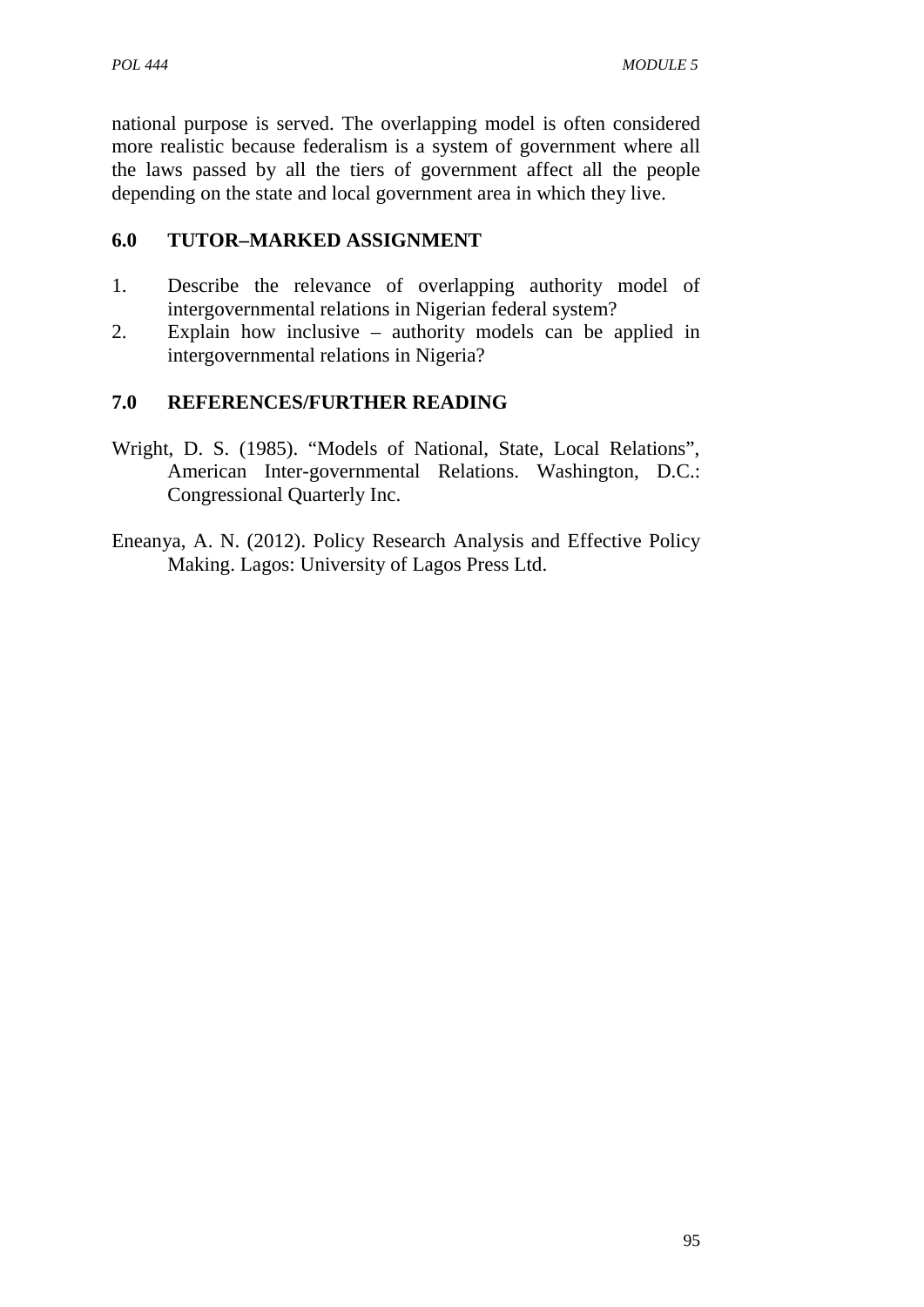#### **UNIT 3 STRUCTURES OF FEDERAL AND INTER- GOVERNMENTAL RELATIONS**

#### **CONTENTS**

- 1.0 Introduction
- 2.0 Objectives
- 3.0 Main Content
	- 3.1 Federal Structure
		- 3.1.1 Features of Federal System
	- 3.2 Intergovernmental Structure
- 4.0 Conclusion
- 5.0 Summary
- 6.0 Tutor–Marked Assignment
- 7.0 References/Further Reading

## **1.0 INTRODUCTION**

Federalism is practiced by many countries of the world. As a political system, it was adopted to cater for diversities and heterogeneity of these societies. Federalism simply refers to a division of power between national, state and local governments. In this unit, we shall examine the structure and patterns of federal system.

#### **2.0 OBJECTIVES**

By the end of the unit, you will be able to:

- explain the structure and of federal system
- state the structures and patterns that are operative in Nigerian federal system.

## **3.0 MAIN CONTENT**

#### **3.1 Federal Structure**

The federal structure of governmental offers the more defined platform for the operations of inter-governmental relations. In federal system, Elekwa (1995) in Ikejana – Clark and Okoli (eds.) identify six levels of inter-governmental relations namely:

- i. Federal state relations
- ii. Federal state local relations
- iii. Federal local relations
- iv. State local relations
- v. State state relations and
- vi. Local local relations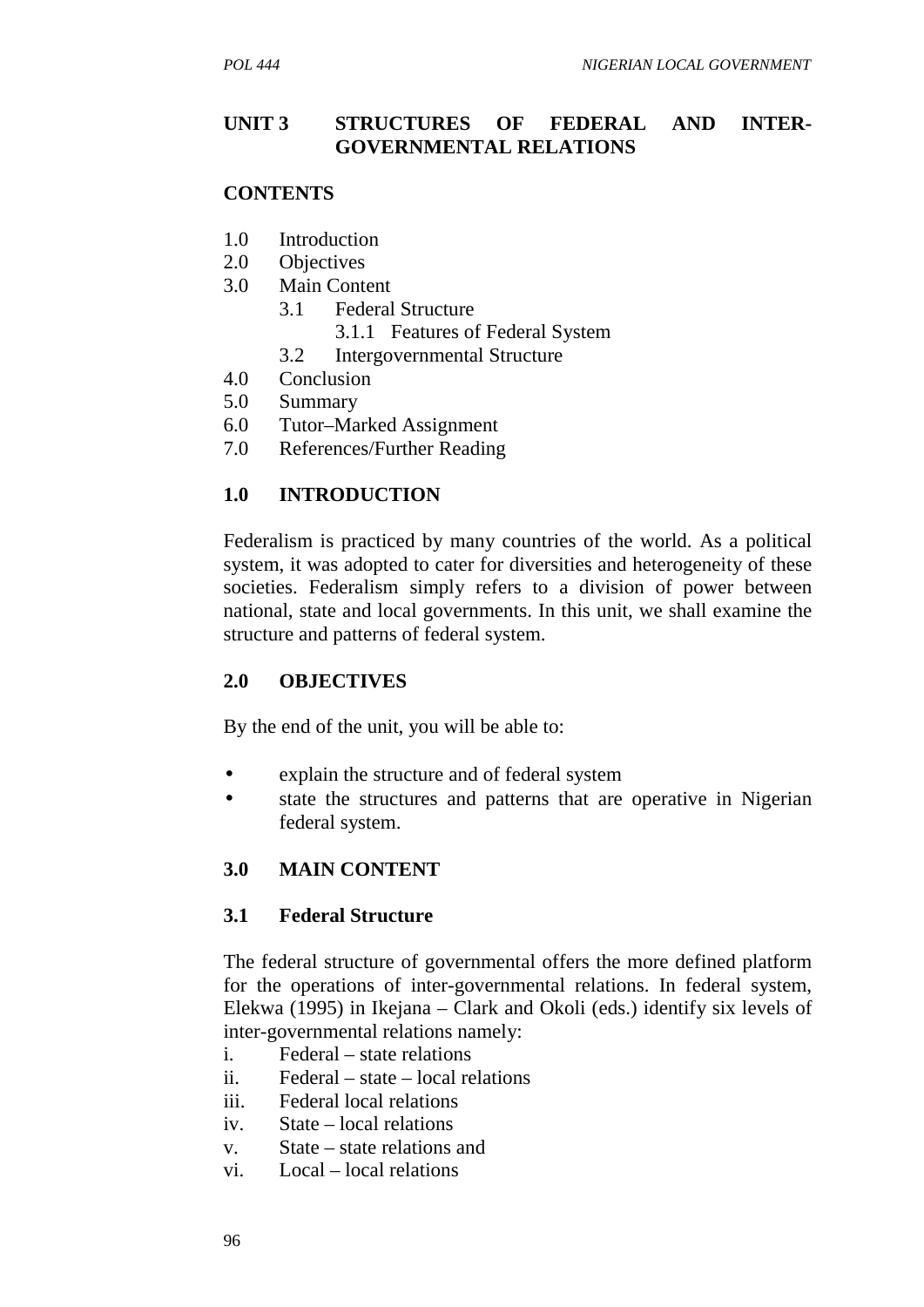The levels of enumerated above represent both vertical and horizontal Ayoade (1980) also defines inter-governmental relations as comprising nine patterns including:

- i. Federal state
- ii. Federal local
- iii. Federal civic groups
- iv. State state
- v. State local
- vi. State civic groups
- vii. Local local
- viii. Local civic groups, and
- ix. Inter-civic groups.

From this pattern, it could be seen that four new levels have been added to former structure, namely; federal – civic groups, state – civic groups, local - civic groups, and inter - civic groups (civic – civic). This structure excluded "federal – state – local relations". Despite these differences, the core levels of inter – governmental relations present within a federal structure are represented (Ogbuishu, 2007).

# **3.1.1 Features of a Federal System**

A federal system of movement is one in which powers are distributed between the centre and the states. The constitution of a federal state is always written and spells out the power and functions of central, state and local governments. The essence is to avoid conflict and controversy that may arise between these levels of government. Thus, a federal system is characterised by the following:

- i. Division of powers separation of powers between the federal, state and local governments. The constitution provides for the distribution of powers between these levels of governments.
- ii. Supremacy of the constitution the constitution is supreme and any laws from the state or local governments that are inconsistent with the constitution are null and void.
- iii. Bicameral legislature the federal system legislature is often patterned according to bicameral system. That is, the federal systems consist of two houses – the upper house and the lower House.
- iv. Written and rigid constitution the federal constitutions of most states are often written and rigid. It means that the constitution cannot be altered with a simple majority vote.
- v. Greater central control superiority of the centre in practice.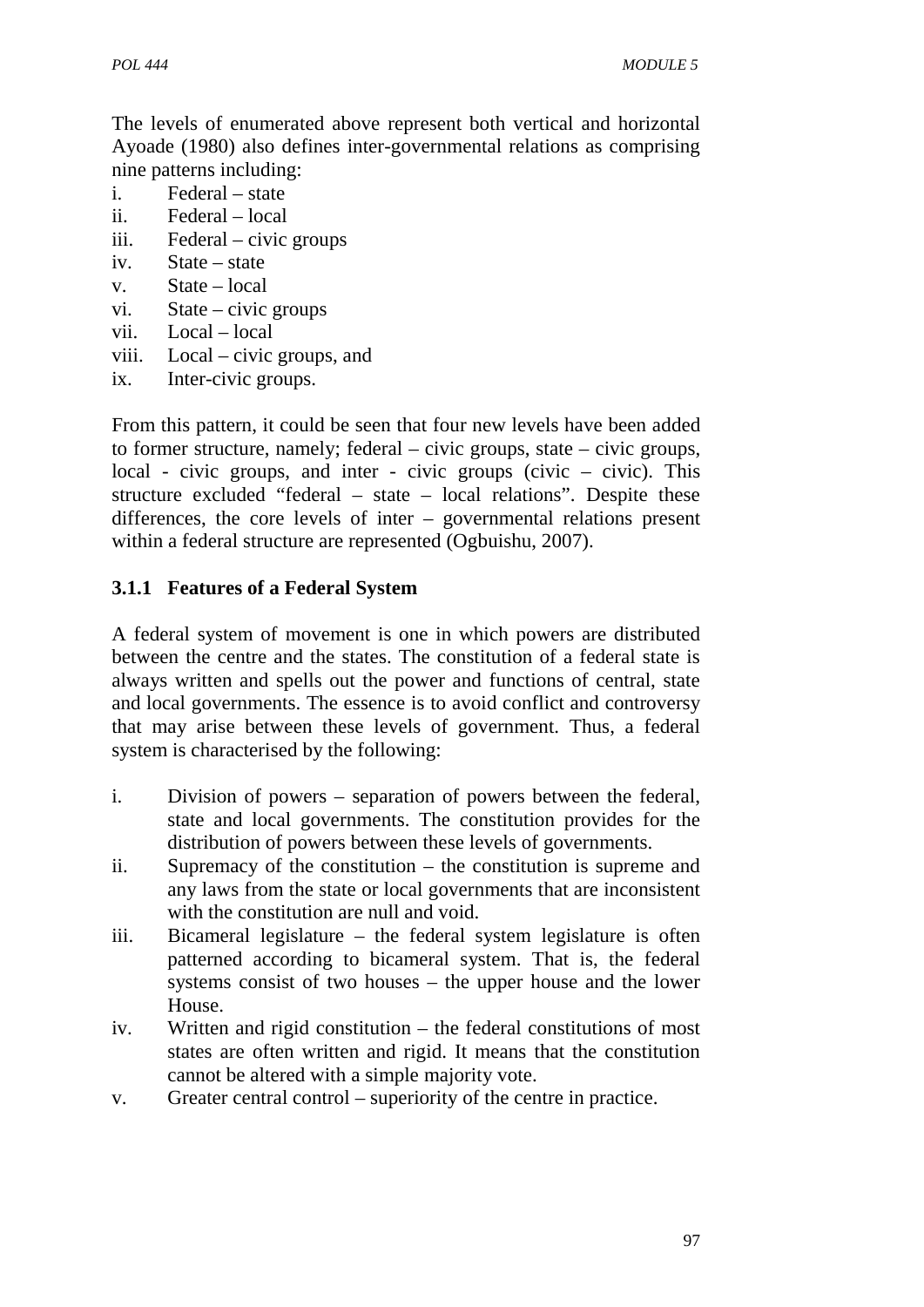## **3.2 Intergovernmental Structur**e

Intergovernmental relations structures are almost always designed to accommodate differing communities of interest – social, ethnic, and political- as the boundaries of governments often possess, or soon acquire, symbolic meanings for communities that identify with them. Sometimes, a community is so dominated by one ethnic group that this impacts their relations – their intergovernmental relations – with other levels of government. Thus, the people of Quebec, because of their strong French cultural identity, have been able to get special advantages from the Canadian national government. Alternatively, ethnically dominated communities in other countries have complained that they get fewer resources from their national government because of their minority status.

#### **4.0 CONCLUSION**

In this unit we have examined the structure; pattern and features a federal system. The structure and patterns are such that the central government is entrusted with powers of general character, which concern the nation as a whole. The other levels of governments, state local governments are given powers within their jurisdictions, as spelt out by the constitution. Neither of the two can encroach upon the jurisdiction of the centre.

## **SELF–ASSESSMENT EXERCISE**

Describe the structure and pattern of federal system in Nigeria.

## **5.0 SUMMARY**

We have noted the structures and patterns of political systems offers more defined platform for the operations of inter-governments relations. The unitary structure and pattern could take the form of nation – local relations or inter-local relations. The federal structure and pattern could be: federal – state, federal – local, federal – state – local, state – state, state – local, local - local. These patterns represent both vertical and horizontal dimensions. However, the federal, state – level patterns reflect Nigeria federal system. The pattern is cooperative, coordinative and mutually beneficial to different levels of government.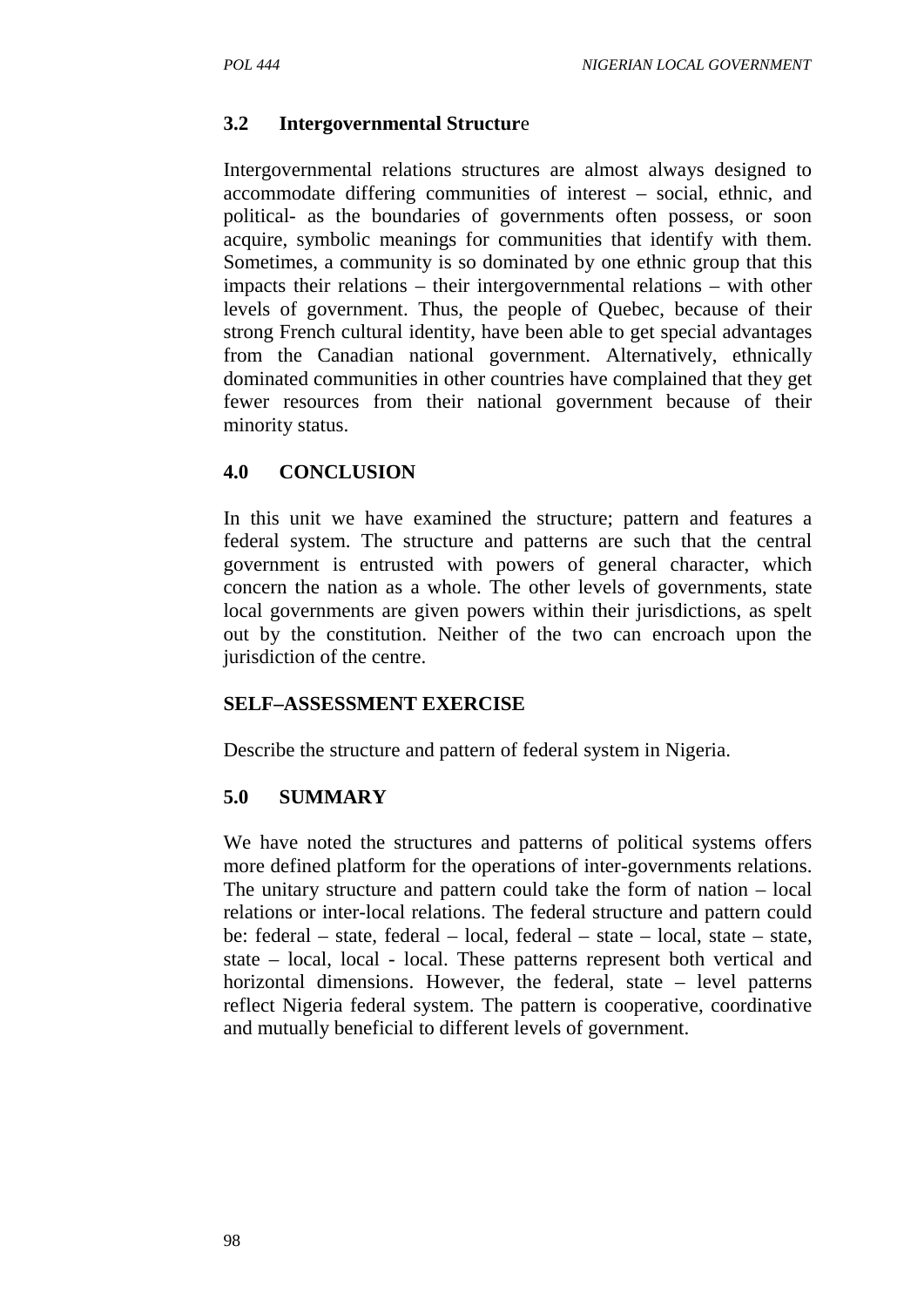# **6.0 TUTOR – MARKED ASSIGNMENT**

- 1. Describe the structure and pattern of inter-government relations in a federal system.
- 2. Explain the structures and patterns that are operative in Nigeria federal system.

# **7.0 REFERENCES/FURTHER READING**

Ayoade, J. A. (1980). "Inter-governmental relations in Nigeria". Quarterly journal of administration, xiv. (2).

Federal Republic of Nigeria 1999 Constitution.

Ogubishi, A. F. (2007). Fundamentals of Inter-governmental relations. Enugu: Academic Publishing Company.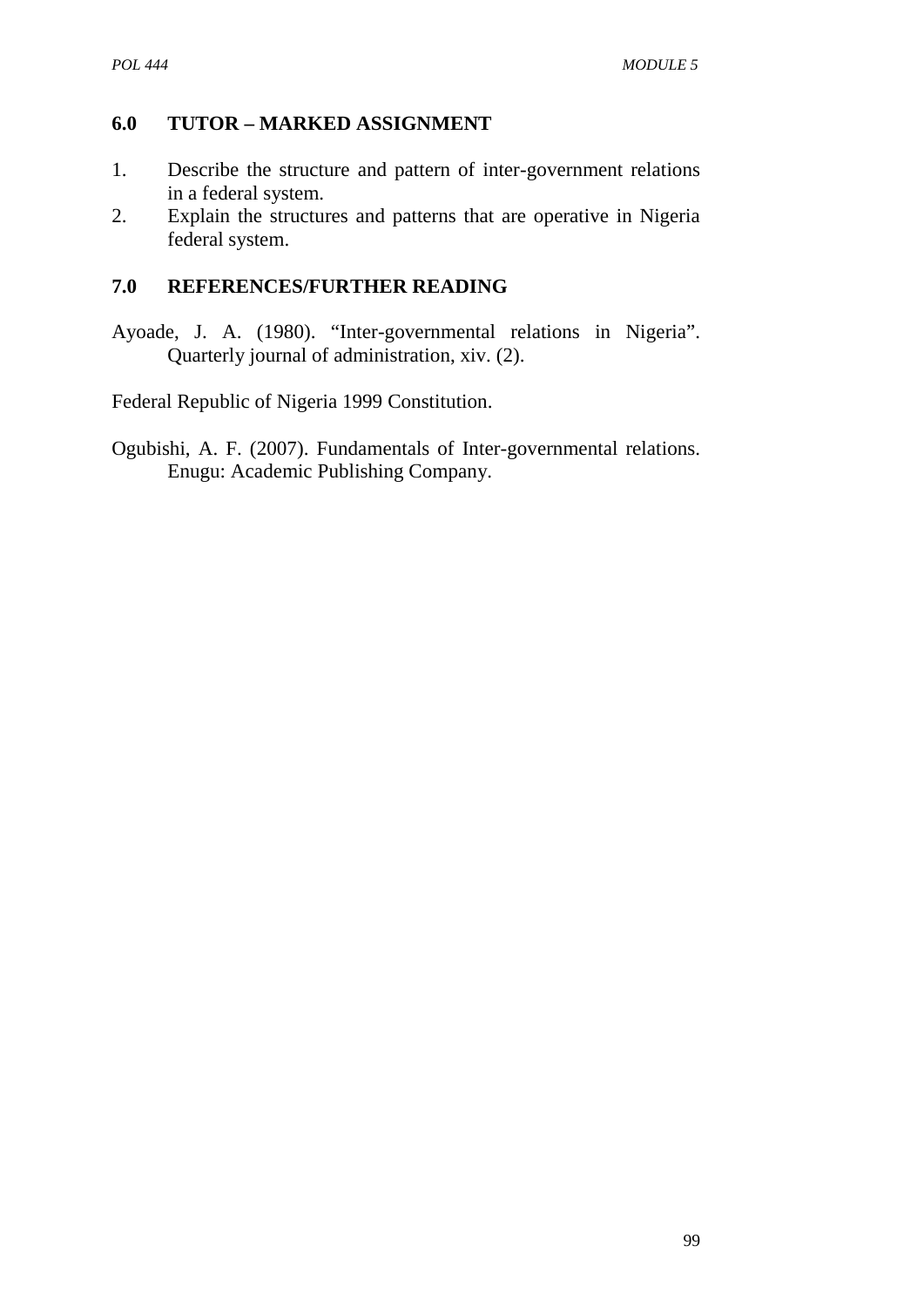#### **UNIT 4 FISCAL RELATIONS AND LOCAL GOVERNMENT**

#### **CONTENTS**

- 1.0 Introduction
- 2.0 Objectives
- 3.0 Main Content
	- 3.1 Federal-State and Local Government Relations
	- 3.2 Collection of Taxes
	- 3.3 Mechanism for Managing Federal-State and Local government Relations
- 4.0 Conclusion
- 5.0 Summary
- 6.0 Tutor–Marked Assignment
- 7.0 References/Further Reading

#### **1.0 INTRODUCTION**

In most federal countries, there exists a strong centre, while preserving the diversity reflected in individual states. In Nigeria, federal and state governments exist side by side, with each possessing certain assigned functions. In this unit, we shall discuss federal – state – local government relations.

#### **2.0 OBJECTIVES**

By the end of the unit, you will be able to:

- state the powers of federal state and local governments and
- explain how conflicts between the two levels of government are resolved.

## **3.0 MAIN CONTENT**

In federal systems, devolution of power between the central and component units is to design issues that concern the federal and others of common interest. Presently, Nigeria is highly centralised as the central government had enormous powers conferred on it by section 4, sub-section 5 of 1999 constitution. By this, the federal government is constitutionally granted two sets of legislative powers, namely: those contained in the exclusive list and those contained in the concurrent list. Besides, laws made by states can be overridden by federal laws of there is conflict. The federal government exercises statutory responsibility creation of new local governments.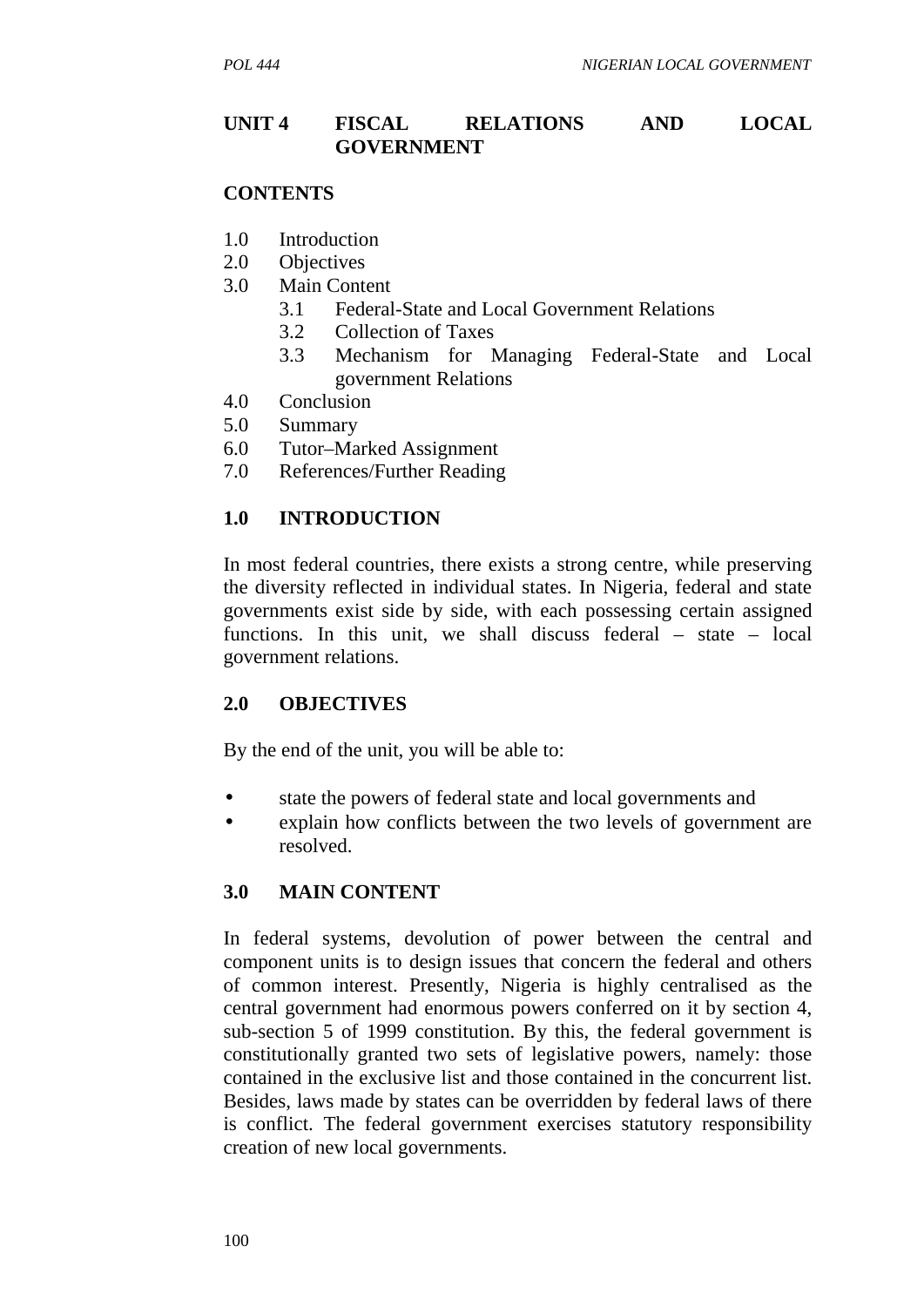# **3.1 Federal - State and Local Government Relations**

Finance is the most critical policy issues in intergovernmental fiscal relations. The issues concerning fiscal relations among the constitutional units of the Nigerian federation that remain mostly unresolved are the divergence between assigned functions and tax powers; the principle of horizontal and vertical revenue allocation; dependence of state and local governments on the federal sources of funding; the tendency towards concentration and federal presence in the state (Mbanefo, 1998). As the federal – state and local governments have powers under the concurrent list on collection of taxes, there were overlaps in tax and levy collection by various tiers of government necessitating a new schedule of taxes being published for all tiers of government.

# **3.2 Collection of Taxes**

According to the new schedule of 1999 constitution, the federal government is empowered to collect the following taxes (Eneanya, 2009: 254):

- i. Company income tax
- ii. Petroleum profit tax;
- iii. VAT
- iv. Education tax;
- v. Capital gains tax;
- vi. Stamp duties of corporate entities ;
- vii. Personnel income tax of armed forces;
- viii. Foreign affairs; Police;
- ix. Residents of the federal capital territory of Abuja.

State governments are empowered to collect the following taxes:

- i. Personal income tax;
- ii. Withholding and capital gains tax
- iii. Stamp duties from individuals;
- iv. Road taxes;
- v. Development levy; and
- vi. Business premises and registration levies

Local governments are to collect the following taxes:

- i. Levy on shops and kiosks;
- ii. Slaughter fees;
- iii. Marriage, birth and death fees;
- iv. Motor park fees;
- v. Cattle tax;
- vi. Radio and television tax; and
- vii. Advertisement tax.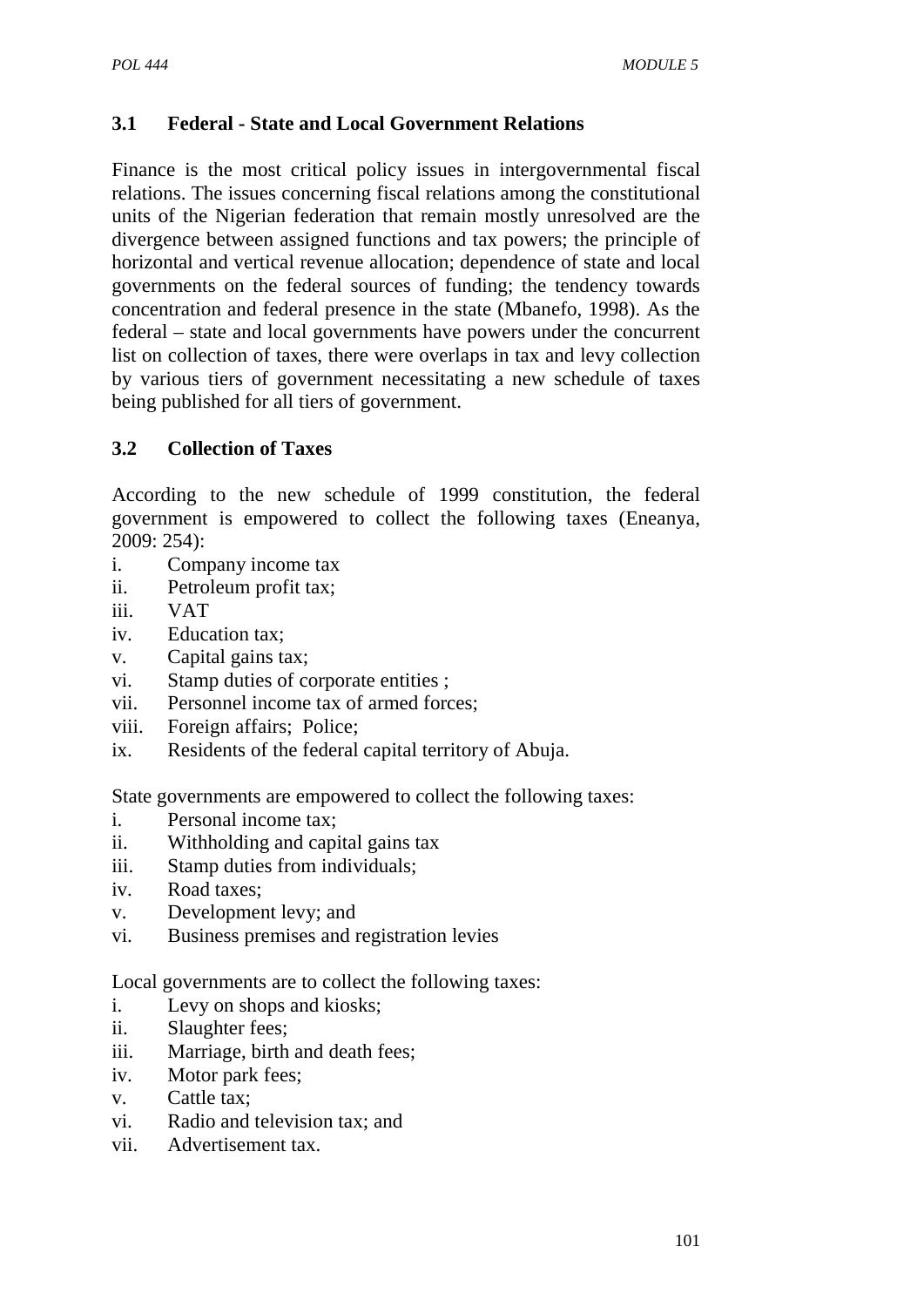There was another fiscal amendment in 1999 arising from the 1994 – 95 constitutional conference as a prelude to the 1999 constitution, which increased the list of items on the exclusive list from 66 in 1979 to 68 in 1999 and not less than 13% of proceeds from natural resources (offshore production proceeds commenced in March 2000).

# **3.3 Mechanism for Managing Federal State and Local Government Relations**

However, under the federal system, a number of administrative mechanisms are often devised to manage intergovernmental relations. In Nigeria, a number of meetings and conferences with administrative standing committees, constitutional boards, council or commissions have been associated with federal, state, local or interstate constitutions (Eneanya, 2009: 255).

With the emergence of civil rule in 1999, management of inter governmental relations in Nigeria has followed these dimensions:

- i. The use of national economic council and national council of states;
- ii. Crucial role of courts in resolving inter-governmental disputes of supreme court ruling mollifying the revenue allocation Act of 1981 and the dispute at the supreme court between the Lagos State government and the federal government over creation of new local council.
- iii. The role of national and state assemblies in their intergovernmental relations, example, the assembly of speakers and the position of the national assembly in resolving federal – state – local governments revenue sharing formula;
- iv. The impact of political parties' competition in the management of inter-governmental relations. Elected officials of various parties now align to resolve inter-governmental conflicts.
- v. The reactions of citizens to the activities of public officials who operate at different levels of government, especially the support given to officials on inter-governmental conflicts. All these conferences and meetings were aimed at managing intergovernmental relations in order to minimise areas of conflict (Eneanya, 2009: 256 – 7).

# **4.0 CONCLUSION**

In this unit, we have been able to discuss the inter-governmental relationship. Evidently, the principle underlying the devolution of power in federal systems is to design matters of common interest and concern to the federal government. Basically, certain matters are contained in the exclusive list, such as: foreign affairs defence, external trade, interior,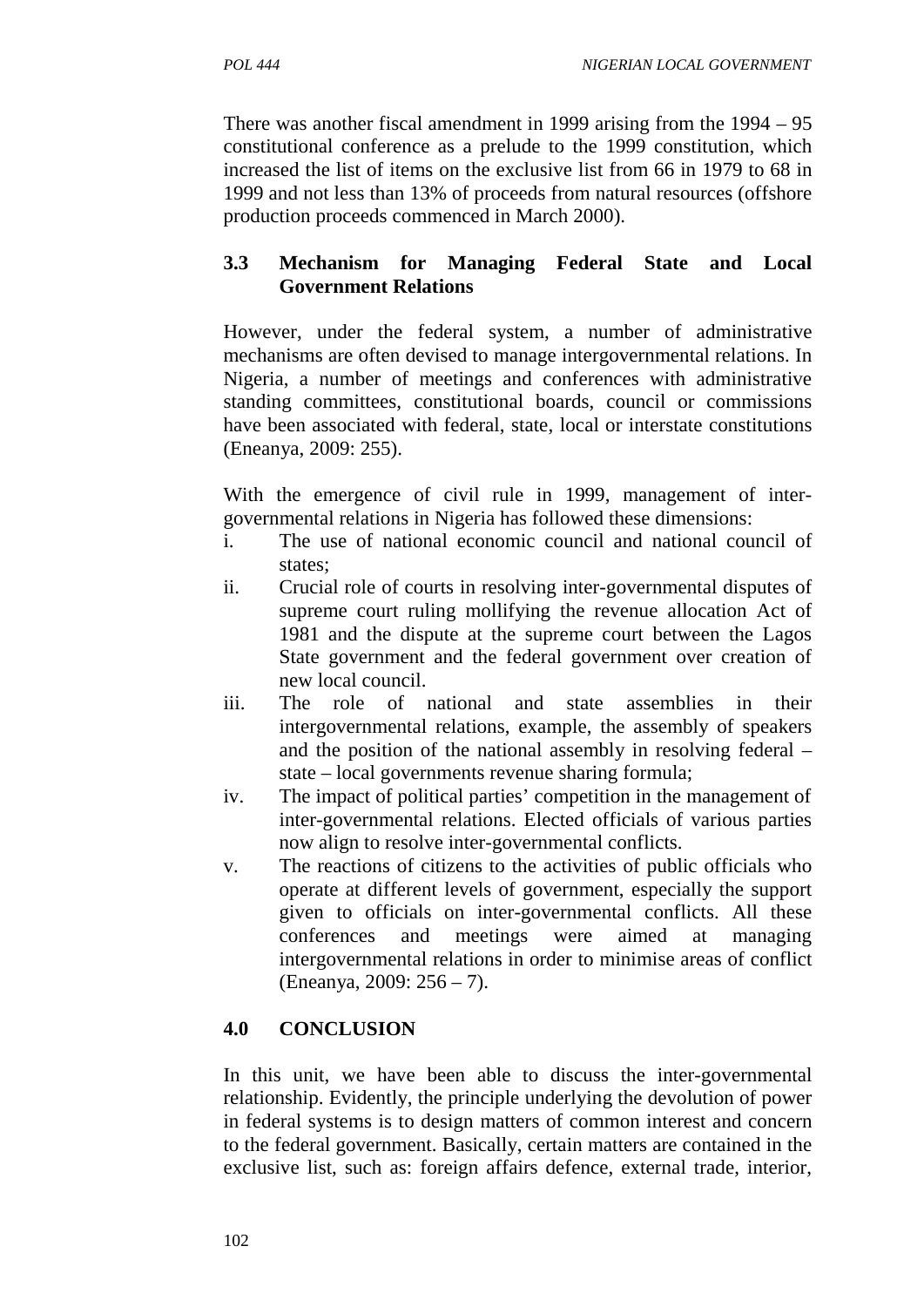etc. the state and local governments are assigned to perform matters in the concurrent and residual lists, respectively. However, crisis often arise especially in financial relationships. A number of administrative mechanisms are often devised to manage inter-governmental relations. Through, the relationships often face 156 some hiccups, more efforts should be made to allow true federalism emerge.

# **SELF –ASSESSMENT EXERCISE**

Describe the fiscal relationships between the federal, state and local governments.

# **5.0 SUMMARY**

Evidently, intergovernmental relations between the federal, state and local governments have witnessed the introduction of administrative mechanism for managing conflicts; there has been a lot yet to be achieved in fiscal relationships. In the area of fiscal relations, the federal government levies and collects variety of taxes on behalf of the entire country which goes into a pool called the federation account. The lower tiers, states and local governments are responsible for taxes that are inelastic. Though, revenue allocation formulas were adopted, the high degree of centralising federal collected revenues and this constituting 90 percent, has created room of agitation for the review by state and local governments. There is an urgent need therefore, for an overhaul of the revenue allocation formula for peaceful relationships between federal, state and local governments. The federal – state – local government transactions are adjudged cooperative and mutually beneficial when higher levels respect the constitutional prescriptions outlining their respective jurisdictions and functional areas. On the other hand, conflictual inter-governmental transaction are likely to arise when higher levels of government employ their superior 157 position to interfere in their affairs of lower levels of government. However, the possibility that a lower level governmental unit could initiate conflictual situations by venturing into areas outside their jurisdictional allocations.

## **6.0 TUTOR – MARKED ASSIGNMENT**

- 1. Describe the mechanism for managing federal, state and local relations.
- 2. Mention five areas of collecting taxes by federal, state and local governments?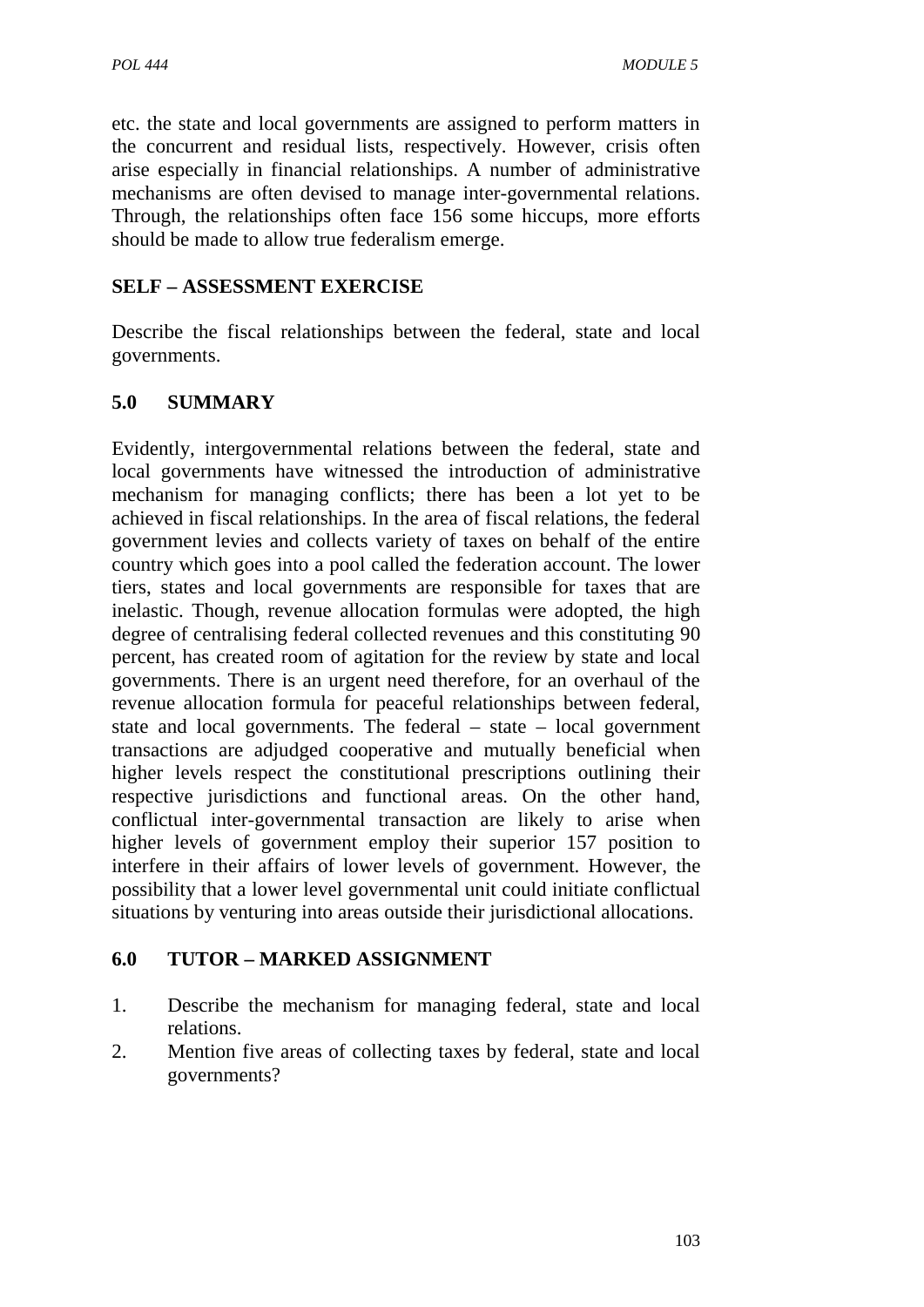#### **7.0 REFERENCES/FURTHER READING**

- Eneanya, A. N. (2012). Policy Research Analysis and Effective Local Government. Lagos: Concept Publications Ltd.
- Mbanefo, G. (1998). "Unsettled issues in Nigeria Fiscal Federalism and National Question in 1998. Conference Papers". Nigerian Economic Society (NES).
- Ugoh, S. C. (2011). Understanding Inter-governmental, Relations in Nigeria. Lagos: Sam Iroanusi publications.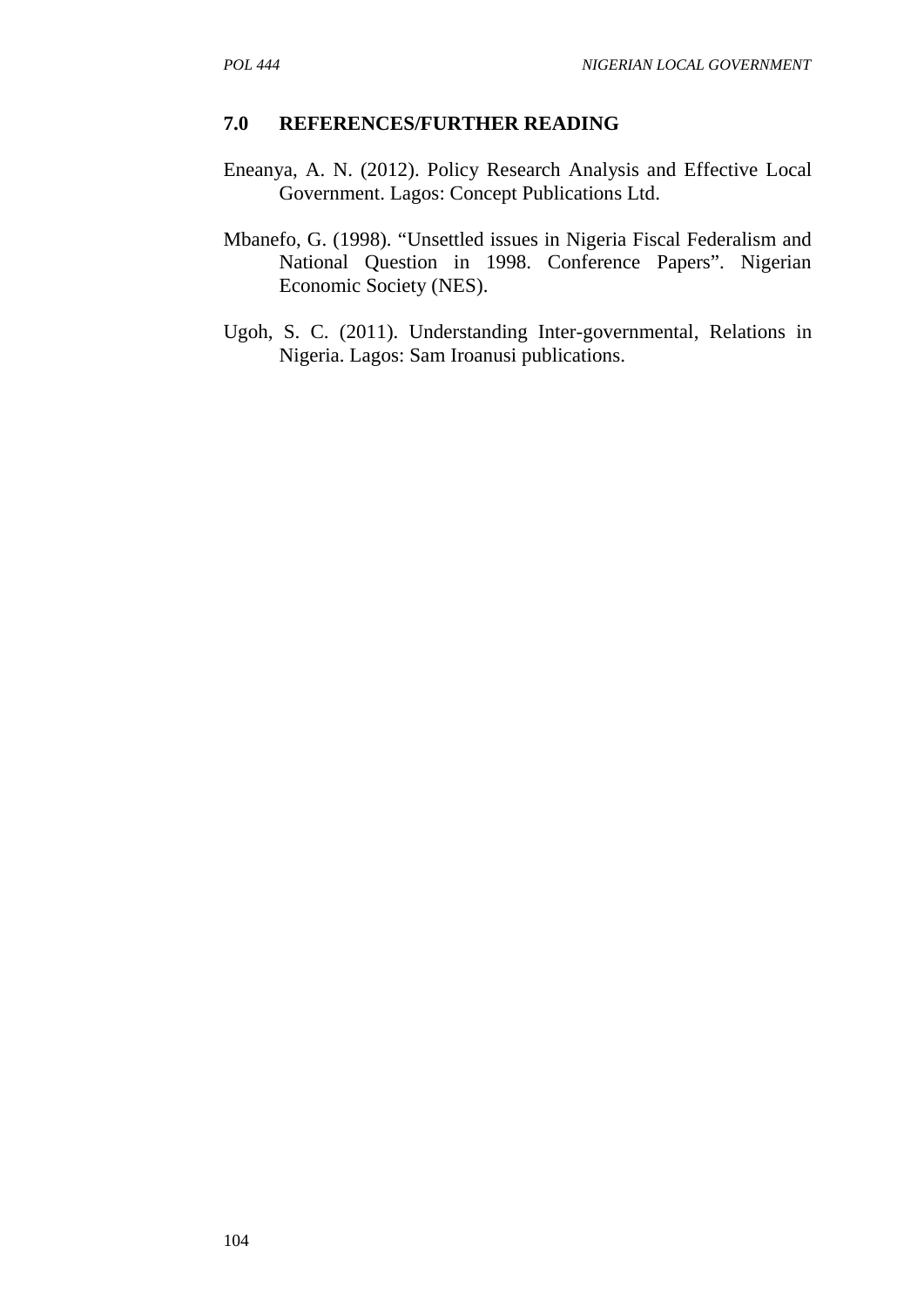# **UNIT 5 STATE - LOCAL GOVENRMENT RELATIONS**

## **CONTENTS**

- 1.0 Introduction
- 2.0 Objectives
- 3.0 Main Content
	- 3.1 Administrative Relationships
	- 3.2 Fiscal Relationship between State and Local governments
- 4.0 Conclusion
- 5.0 Summary
- 6.0 Tutor Marked Assignment
- 7.0 References/Further Reading

# **1.0 INTRODUCTION**

State – local government relations may not necessarily be a constitutional matter in a federal system, yet such relations may provide the evidence of a working federalism. In this unit, students would examine the relationship between the state and local governments.

# **2.0 OBJECTIVES**

By the end of the unit, you will be able to:

- describe administrative, financial, legislative, political and judicial relationships between states and local governments.
- Mention the areas of constant conflicts between states and local governments.

# **3.0 MAIN CONTENT**

## **3.1 Administrative Relationships**

State – local government relations may not be a constitutional matter in a federal system. Prior to 1976, local government units were treated as part of state governments. State governments created by by-laws and have effective control on their administration. Following the local government reform of 1976, the functions of local government was entrenched the in the fourth schedule of 1979 Constitution and this modified significantly state – local government relations.

This is significant because the local government units were assigned role to play in management of primary school education and primary Healthcare services. These roles created forum for the state and local government interact as they are beneficiaries of revenue allocation. This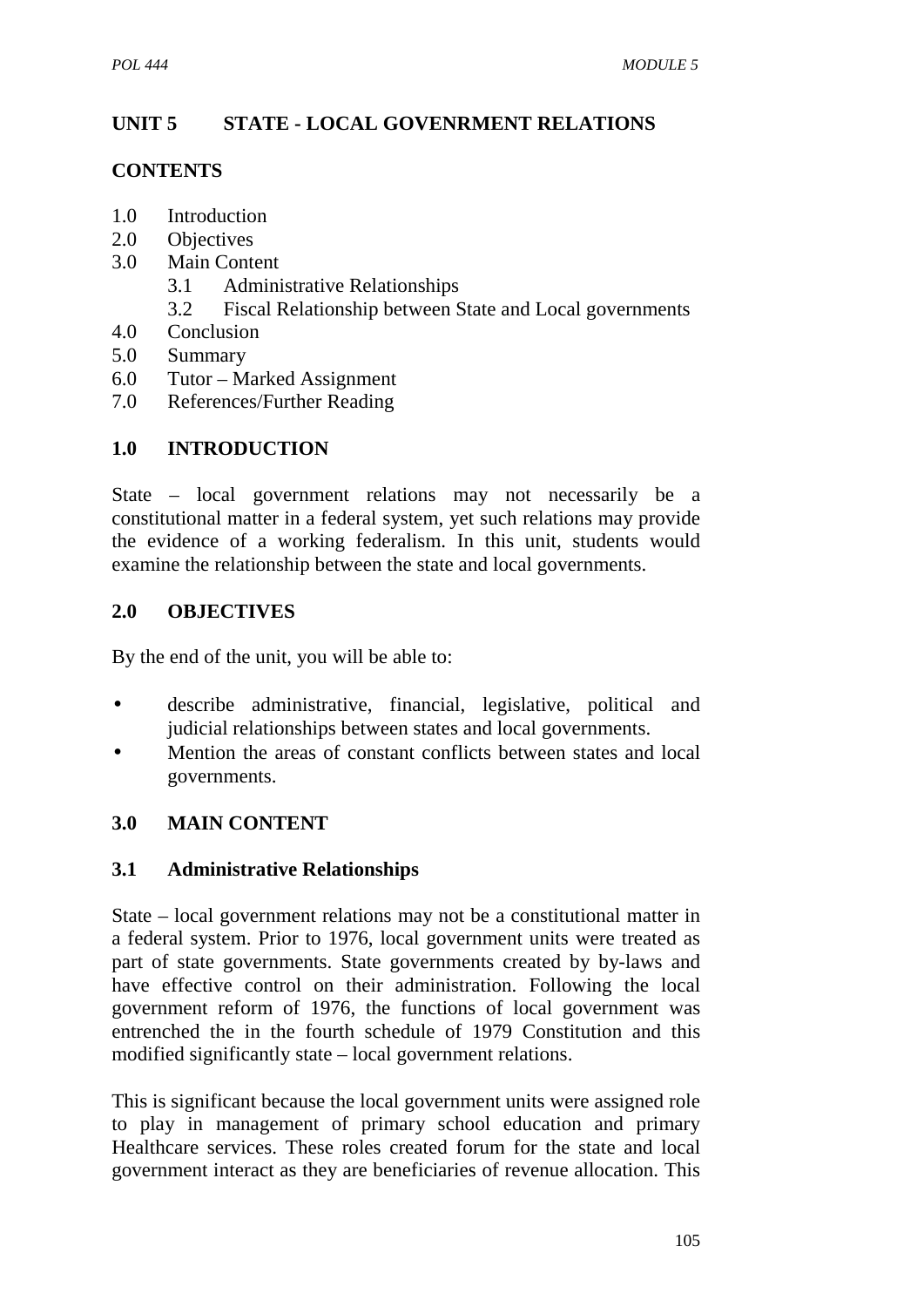constitutional provision in Nigeria helped to establish a formal role for the federal government in local government affairs.

A formal state – local government relations was now created in the process, as state – local government joint account became inevitable to share revenue allocated to local councils from federal account. When it was even realised that state governments were "short – changing" the local government units from the state – local government units' joint accounts, the national assembly approved an executive bill to enable the federal government allocated revenue directly to the local council units. It was even attached with a clause that should a state government short change a local government on funds allocated to them, such state government would be surcharge with equivalent amount the council was short changed. As expected, many state governments protested on this, and called for its abrogation.

However, these provisions for the functions of local government units are encouraging political developments they are yet to be resolved as constitutional accepted state – local government relations. In spite of this, it is an evidence of a working federalism.

# **3.2 Fiscal Relationship between State and Local Governments**

Financial relationships also exist between the states and local governments. The annual budgets of local government require the approval of the state government before they can be executed. In fact, the state government sets out guidelines for the preparation of such annual budgets. Expenditures above certain limits required approval.

Moreover, local government autonomy is not absolute. The third tier of government retains functional and fiscal relations with the higher tiers of government. The state government relates with local governments as follows:

- i. Allocate 10% of its internally generated revenue to the local governments within the state;
- ii. Enact through the state House of Assembly, a law providing for the structure composition, revenue, expenditure and other matters, such as staffing meetings and other relevant matters provided such laws are not in conflict with the constitution or any existing federal legislation.
- iii. Establish a joint planning Board, through a law enacted by the state House of Assembly; to require each local government within the state to participate in the economic planning and development of the local government area.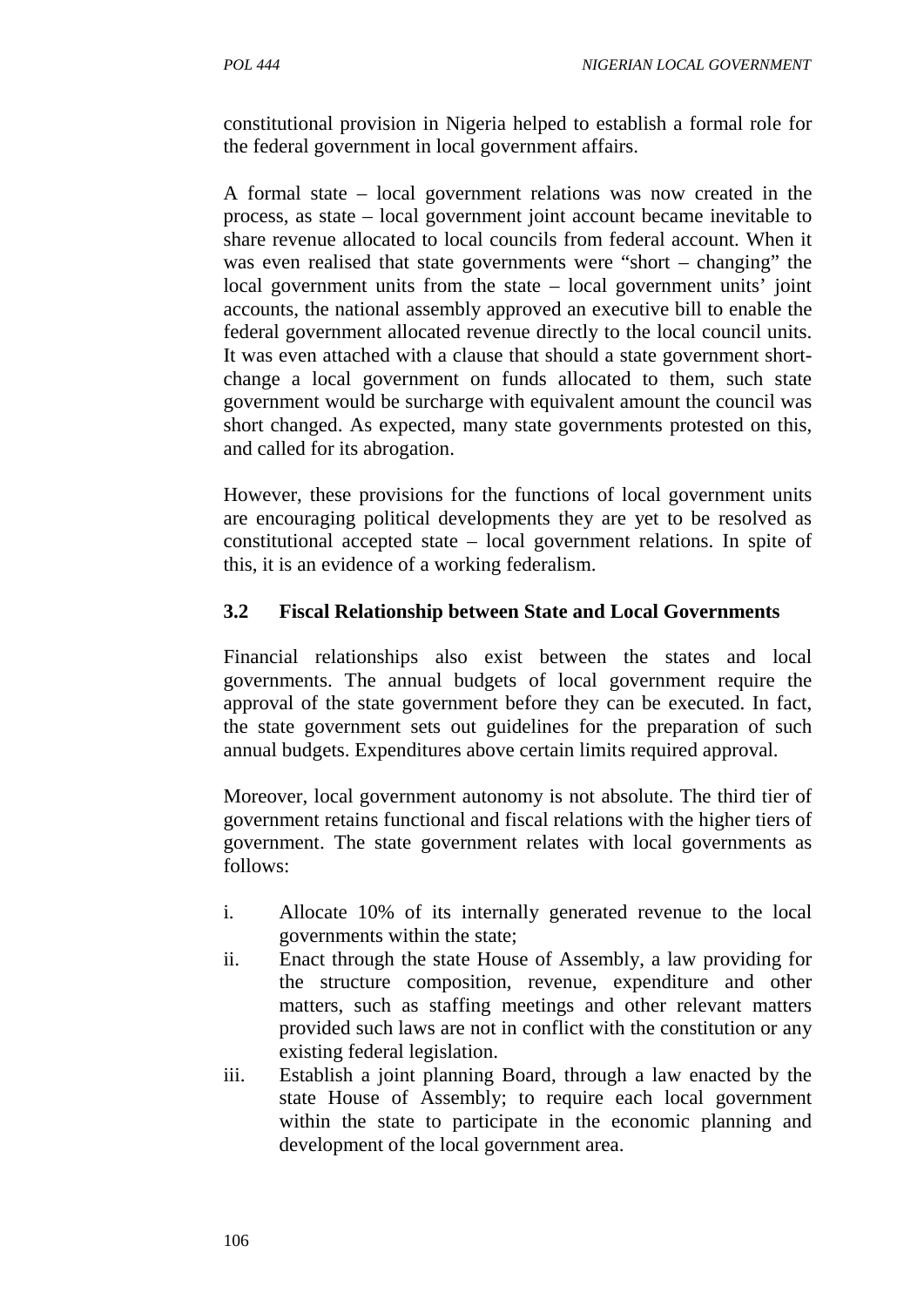- iv. Establish the office of the state auditor general for local governments for enhanced public probity and accountability at the local government level through the regular auditing of the accounts of all the local governments within the state;
- v. Offer advice, assistance and guidance (but not control), as and when necessary, to local governments in the state.

## **4.0 CONCLUSION**

In this unit, we have examined the relationship between the state and local governments. Local government bye-laws operate strictly within the laws of Nigeria. Any bye-law passed by a local government shall void to the extent of its inconsistency with law validly passed by the state. Even the executive powers of the chairman of local government shall be exercised as not to impede or prejudice the exercise of the executive powers of the federation or of a state in which the local government areas concerned with situated or to endanger the assets or investments of the government of the federation or the state. However, the state – local government reactions would continue to witness crises, especially on the issues of "joint account". Until, federal allocated funds are paid directly to local governments; their autonomy is "widow dressing".

## **SELF –ASSESSMENT EXERCISE**

Describe the administrative relationships between states and local governments.

## **5.0 SUMMARY**

In all democracies, state or central government exercise some relationships, such as; fiscal relations – giving grants – in - aid, maintain joint account; and approval of budgets by the House of Assembly. The state also relates to the local government administratively, such as: making rules and regulations that service as guidelines of performance; approval of contract award and projects; borrowing, audit of accounts, statutory consultations, making periodic inspections on programmes and projects, confirmation of by-laws and staffing matters. In spite of local government autonomy as guaranteed in the fourth schedule of 1979/1999 constitutions, it still operates strictly within the laws of Nigeria. Any bye-law passed by a local government shall be void to the extent of its inconsistency with state and federal laws as enshrined in the 1999 Constitution.